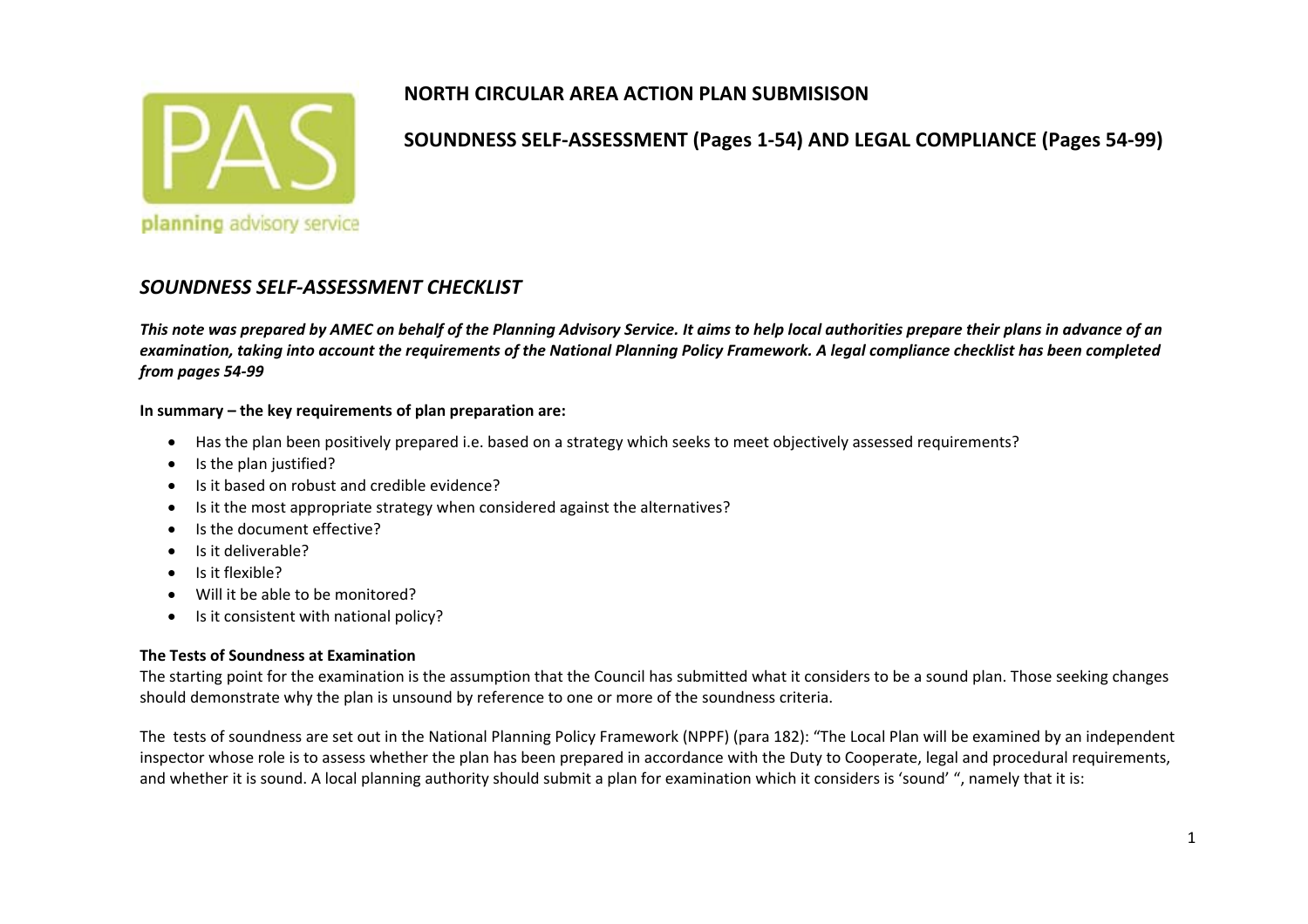

# **SOUNDNESS SELF‐ASSESSMENT (Pages 1‐54) AND LEGAL COMPLIANCE (Pages 54‐99)**

1. Positively Prepared: based on a strategy which seeks to meet objectively assessed development and infrastructure requirements

This means that the Development Plan Document (DPD) should be based on <sup>a</sup> strategy which seeks to meet objectively assessed development and infrastructure requirements, including unmet requirements from neighbouring authorities where it is reasonable to do so and consistent with achieving sustainable development. The NPPF has 12 principles through which it expects sustainable development can be achieved.

#### 2. Justified: the most appropriate strategy when considered against the reasonable alternatives, based on proportionate evidence

This means that the DPD should be based on <sup>a</sup> robust and credible evidence base involving:

- $\bullet$ Research/fact finding: the choices made in the plan are backed up by facts.
- $\bullet$ Evidence of participation of the local community and others having <sup>a</sup> stake in the area; and

The DPD should also provide the most appropriate strategy when considered against reasonable alternatives. These alternatives should be realistic and subject to sustainability appraisal. The DPD should show how the policies and proposals help to ensure that the social, environmental, economic and resource use objectives of sustainability will be achieved.

#### 3. Effective: deliverable over its period based on effective joint working on cross-boundary strategic priorities

This means the DPD should be deliverable, requiring evidence of:

- **•** Sound infrastructure delivery planning;
- $\bullet$ Having no regulatory or national planning barriers to delivery;
- $\bullet$ Delivery partners who are signed up to it; and
- Coherence with the strategies of neighbouring authorities.
- $\bullet$ The DPD should be flexible and able to be monitored.

The DPD should indicate who is to be responsible for making sure that the policies and proposals happen and when they will happen. The plan should be flexible to deal with changing circumstances, which may involve minor changes to respond to the outcome of the monitoring process or more significant changes to respond to problems such as lack of funding for major infrastructure proposals. Although it is important that policies are flexible,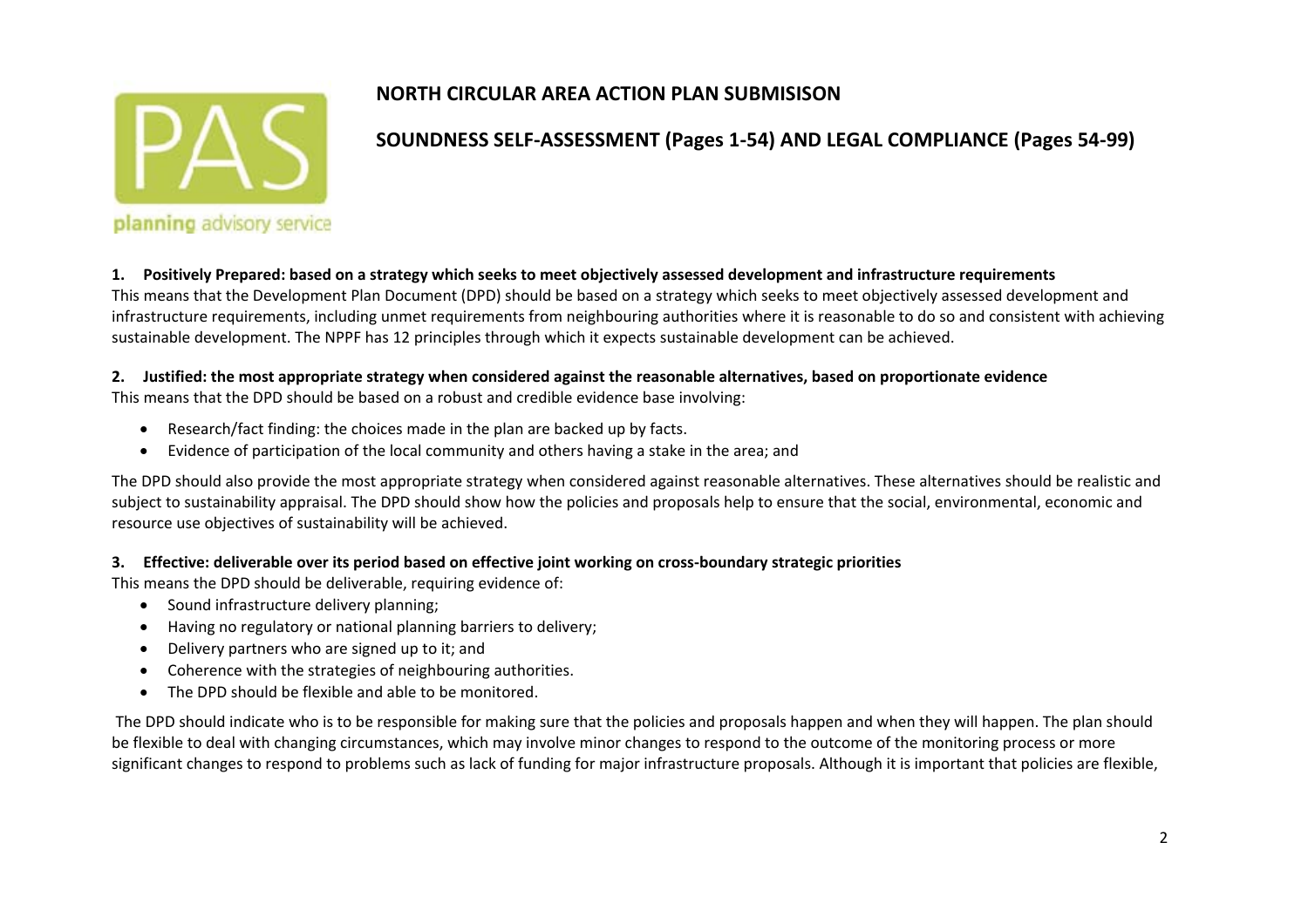

#### **SOUNDNESS SELF‐ASSESSMENT (Pages 1‐54) AND LEGAL COMPLIANCE (Pages 54‐99)**

the DPD should make clear that major changes may require <sup>a</sup> formal review including public consultation. Any measures which the Council has included to make sure that targets are met should be clearly linked to an Annual Monitoring Report.

#### **4. Consistent with national policy: enabling the delivery of sustainable development**

The demonstration of this is <sup>a</sup> 'lead' policy on sustainable development which specifies how decisions are to be made against the sustainability criterion (see the Planning Portal for <sup>a</sup> model policy www.planningportal). If you are not using this model policy, the Council will need to provide clear and convincing reasons to justify its approach.

The following table sets out the requirements associated with these four tests of soundness. Suggestions for evidence which could be used to support these requirements are set out, although these have to be viewed in the context of the plan being prepared. Please don't assume that you have got to provide all of these, they are just suggestions of what could be relevant.

The Duty to Co‐operate will also be assessed as part of the examination process.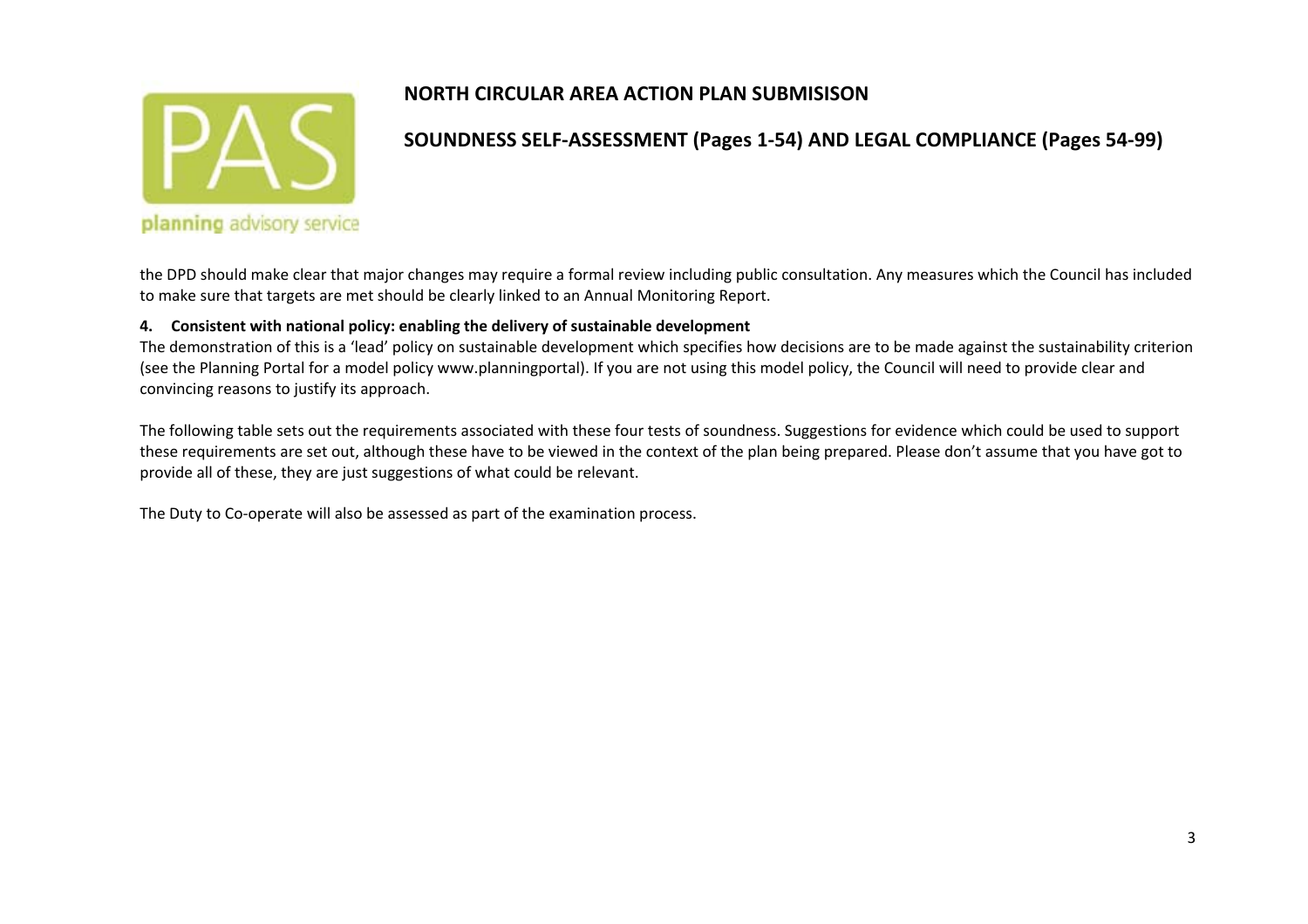

| <b>Soundness Test and Key Requirements</b>                                                                                                                        | <b>Possible Evidence</b>                                                                                                                          | Evidence Provided |
|-------------------------------------------------------------------------------------------------------------------------------------------------------------------|---------------------------------------------------------------------------------------------------------------------------------------------------|-------------------|
| <b>Positively Prepared:</b> the plan should be prepared based on a strategy which seeks to meet objectively assessed development and infrastructure requirements, |                                                                                                                                                   |                   |
|                                                                                                                                                                   | including unmet requirements from neighbouring authorities where it is reasonable to do so and consistent with achieving sustainable development. |                   |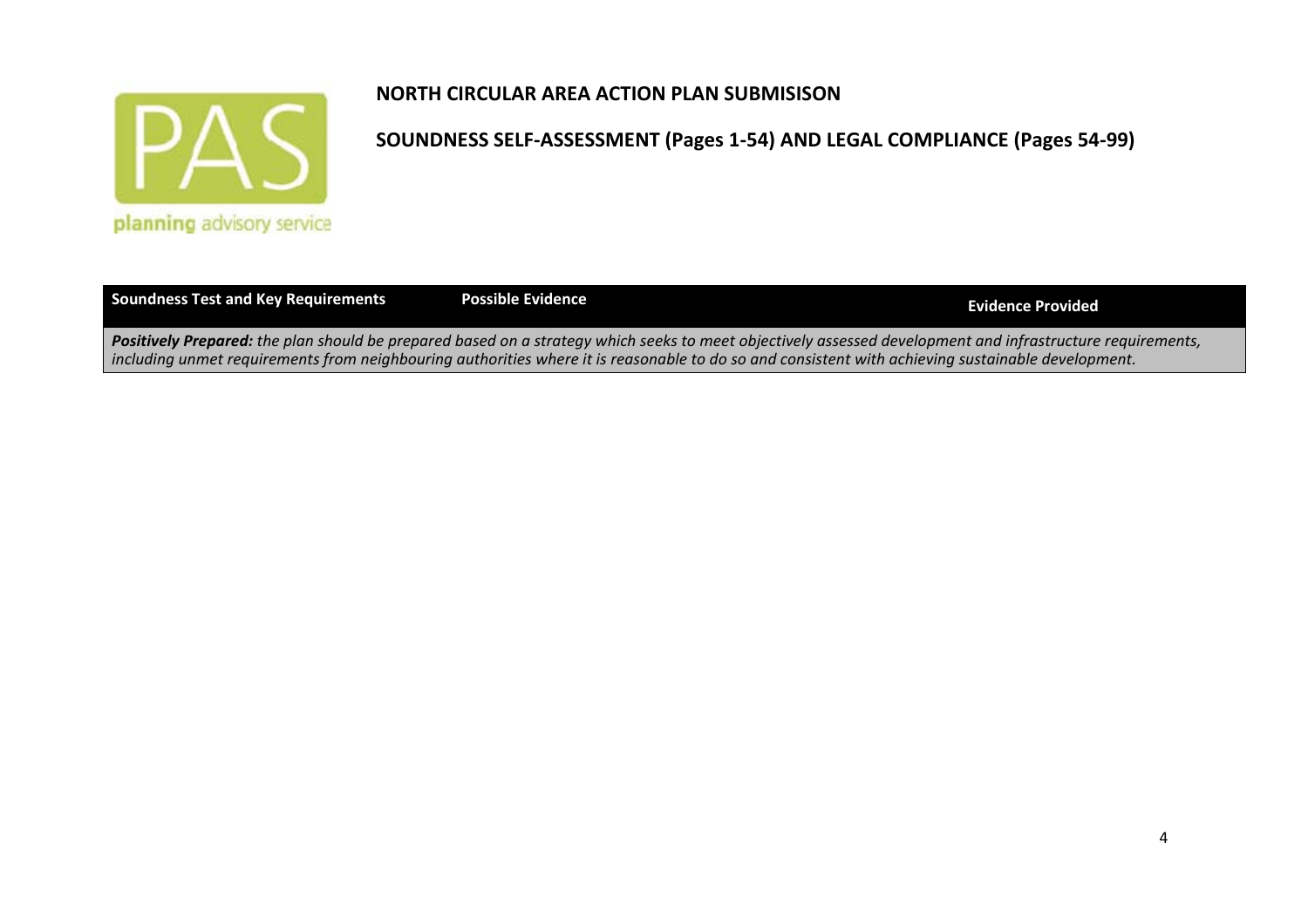

#### **SOUNDNESS SELF‐ASSESSMENT (Pages 1‐54) AND LEGAL COMPLIANCE (Pages 54‐99)**

| <b>Soundness Test and Key Requirements</b>                                                                                                                                                                                                                                                                                                                                                                                                                                                                                                                                                                                                                                                                                            | <b>Possible Evidence</b>                                                                                                                                                                                                                                                                                                                                                                                                                                                                                                                                                                                                                                                                                                                                                                                                                                                                                                                                                                                                                     | <b>Evidence Provided</b>                                                                                                                                                                                                                                                                                                                                                                                                                                                                                                                                                                               |
|---------------------------------------------------------------------------------------------------------------------------------------------------------------------------------------------------------------------------------------------------------------------------------------------------------------------------------------------------------------------------------------------------------------------------------------------------------------------------------------------------------------------------------------------------------------------------------------------------------------------------------------------------------------------------------------------------------------------------------------|----------------------------------------------------------------------------------------------------------------------------------------------------------------------------------------------------------------------------------------------------------------------------------------------------------------------------------------------------------------------------------------------------------------------------------------------------------------------------------------------------------------------------------------------------------------------------------------------------------------------------------------------------------------------------------------------------------------------------------------------------------------------------------------------------------------------------------------------------------------------------------------------------------------------------------------------------------------------------------------------------------------------------------------------|--------------------------------------------------------------------------------------------------------------------------------------------------------------------------------------------------------------------------------------------------------------------------------------------------------------------------------------------------------------------------------------------------------------------------------------------------------------------------------------------------------------------------------------------------------------------------------------------------------|
| Vision and Objectives<br>Has the LPA clearly identified what the issues<br>are that the DPD is seeking to address? Have<br>priorities been set so that it is clear what the<br>DPD is seeking to achieve?<br>Does the DPD contain clear vision(s) and<br>objectives which are specific to the place? Is<br>there a direct relationship between the<br>identified issues, the vision(s) and the<br>objectives?<br>Is it clear how the policies will meet the<br>objectives? Are there any obvious gaps in the<br>policies, having regard to the objectives of the<br>DPD?<br>Have reasonable alternatives to the quantum of<br>development and overall spatial strategy been<br>considered?<br>Are the policies internally consistent? | • Sections of the DPD and other documents which set out (where<br>applicable) the vision, strategic objectives, key outcomes<br>expected, spatial portrait and issues to be addressed.<br>• Relevant sections of the DPD which explain how policies derive<br>from the objectives and are designed to meet them.<br>The strategic objectives of the DPD, and the commentary in the<br>$\bullet$<br>DPD of how they derive from the spatial portrait and vision, and<br>how the objectives are consistent with one another.<br>• Sections of the DPD which address delivery, the means of delivery<br>and the timescales for key developments through evidenced<br>infrastructure delivery planning.<br>• Confirmation from the relevant agencies that they support the<br>objectives and the identified means of delivery.<br>• Information in the local development scheme, or provided<br>separately, about the scope and content (actual and intended) of<br>each DPD showing how they combine to provide a coherent policy<br>structure. | Enfield's adopted Core Strategy sets<br>the strategic priorities for the North<br>Circular Area Action Plan (NCAAP)<br>following the identification of issues<br>and challenges faced across the<br>borough and opportunities to address<br>these. The NCAAP builds on the<br>objectives set by the Cores Strategy<br>and provides additional detail for this<br>local area.<br>Section 1: 'Introduction and Context'<br>of the North Circular Area Action Plan<br>sets out the issues and the challenges<br>considered when planning for area's<br>future and what the Plan is seeking to<br>achieve. |
| Are there realistic timescales related to the<br>objectives?                                                                                                                                                                                                                                                                                                                                                                                                                                                                                                                                                                                                                                                                          |                                                                                                                                                                                                                                                                                                                                                                                                                                                                                                                                                                                                                                                                                                                                                                                                                                                                                                                                                                                                                                              | Section 2: 'Vision and Spatial Strategy'<br>of the Plan outlines a clear vision and                                                                                                                                                                                                                                                                                                                                                                                                                                                                                                                    |
| Does the DPD explain how its key policy<br>objectives will be achieved?                                                                                                                                                                                                                                                                                                                                                                                                                                                                                                                                                                                                                                                               |                                                                                                                                                                                                                                                                                                                                                                                                                                                                                                                                                                                                                                                                                                                                                                                                                                                                                                                                                                                                                                              | set of objectives to address the issues<br>and challenges identified in Section 1.                                                                                                                                                                                                                                                                                                                                                                                                                                                                                                                     |
|                                                                                                                                                                                                                                                                                                                                                                                                                                                                                                                                                                                                                                                                                                                                       |                                                                                                                                                                                                                                                                                                                                                                                                                                                                                                                                                                                                                                                                                                                                                                                                                                                                                                                                                                                                                                              | Section 3: 'Our Approach - Building                                                                                                                                                                                                                                                                                                                                                                                                                                                                                                                                                                    |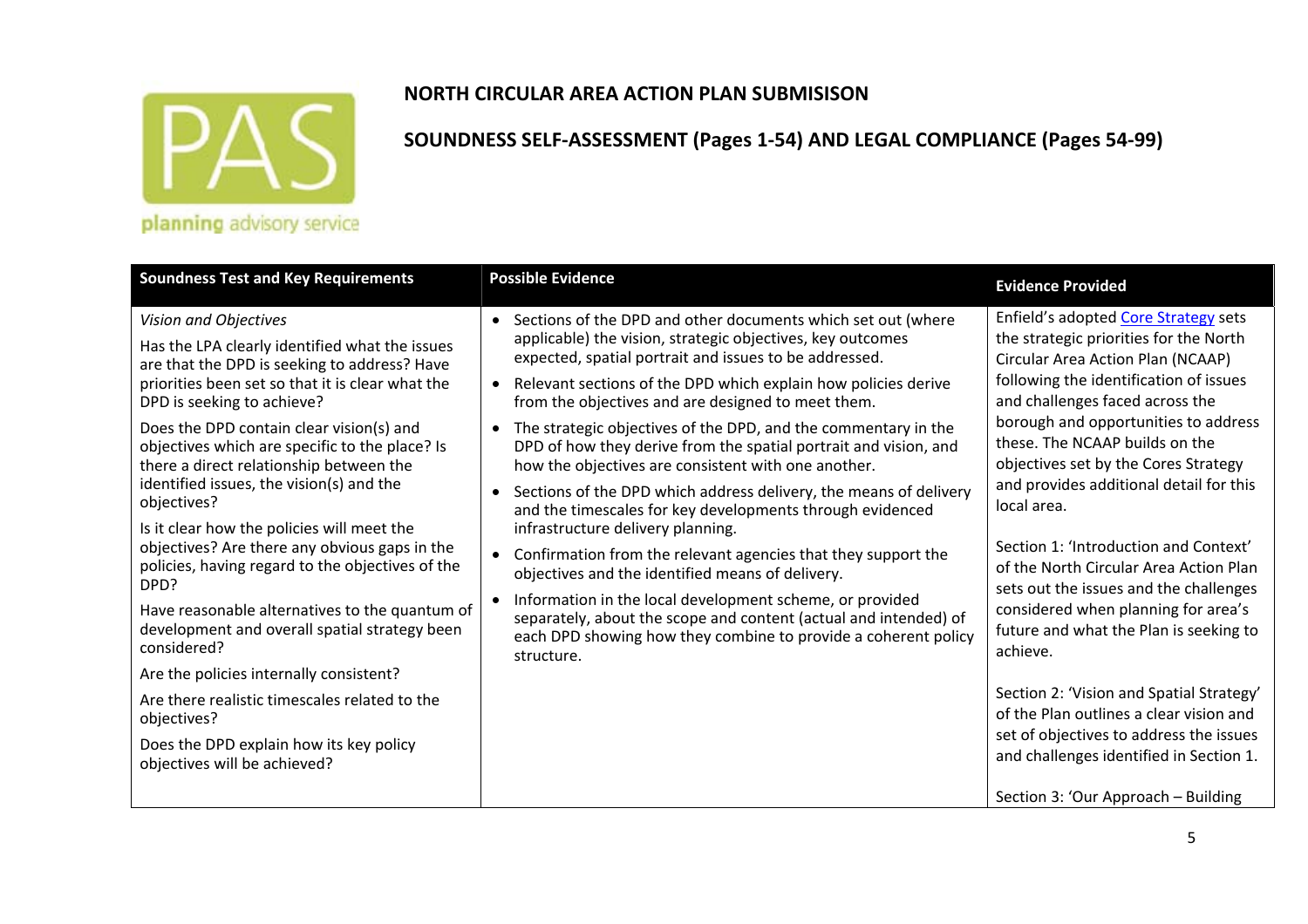

#### **NORTH CIRCULAR AREA ACTION PLAN SUBMISISON**

| <b>Soundness Test and Key Requirements</b> | <b>Possible Evidence</b> | <b>Evidence Provided</b>                                                                                                                                                                                                                                                                                                                                |
|--------------------------------------------|--------------------------|---------------------------------------------------------------------------------------------------------------------------------------------------------------------------------------------------------------------------------------------------------------------------------------------------------------------------------------------------------|
|                                            |                          | Sustainable Communities' of the Plan<br>establishes a clear link between the<br>vision, the relevant objectives and the<br>land use principles which will guide<br>development along the North Circular<br>Corridor. 20 Opportunity Sites are<br>identified in this section where<br>development is expected to take place<br>in the period up to 2026. |
|                                            |                          | Section 5: 'Infrastructure Priorities and<br>Delivery Mechanisms' explains our<br>approach to the delivery and<br>monitoring of the Area Action Plan's<br>vision and objectives, as well as the<br>realistic phasing of the development<br>and the way that important<br>infrastructure will be provided.                                               |
|                                            |                          | The selection of options for the Plan<br>has been informed by several stages<br>of consultation and through the<br>Sustainability Appraisal process.                                                                                                                                                                                                    |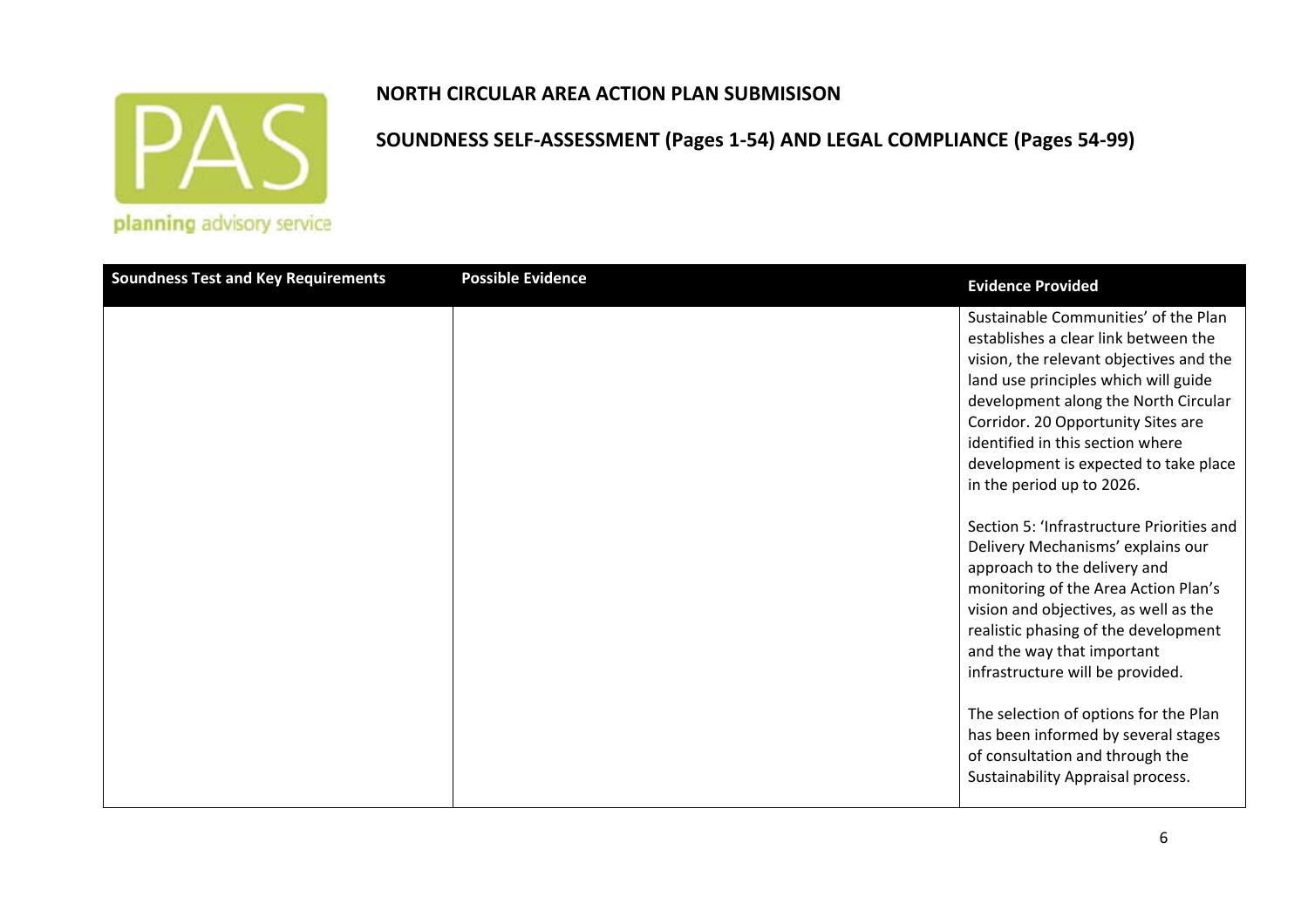

## **SOUNDNESS SELF‐ASSESSMENT (Pages 1‐54) AND LEGAL COMPLIANCE (Pages 54‐99)**

| <b>Soundness Test and Key Requirements</b> | <b>Possible Evidence</b> | <b>Evidence Provided</b>                                                                                                                                                                                                                                                                                                                                                                                                              |
|--------------------------------------------|--------------------------|---------------------------------------------------------------------------------------------------------------------------------------------------------------------------------------------------------------------------------------------------------------------------------------------------------------------------------------------------------------------------------------------------------------------------------------|
|                                            |                          | Page 7 of the Plan explains how it has<br>reached the stage of formal<br>submission. Two rounds of public<br>consultation were undertaken in 2007<br>and 2008 before the Plan was halted<br>to allow the Council to progress its<br>Core Strategy. Work recommenced in<br>2011 and a Towards Pre-submission<br>stage document was prepared for<br>consultation in November 2011 to<br>help inform the Proposed Submission<br>version. |
|                                            |                          | The Plan preparation process also<br>involved preparing a sustainability<br>appraisal which was carried out<br>simultaneously. Appraisal at different<br>stages of the plan production<br>informed option of the sites, policy<br>direction and decision making.<br>The policies within this Plan are<br>consistent with <b>Enfield's Local Plan</b> ,<br>including Core Strategy, the Mayor's                                        |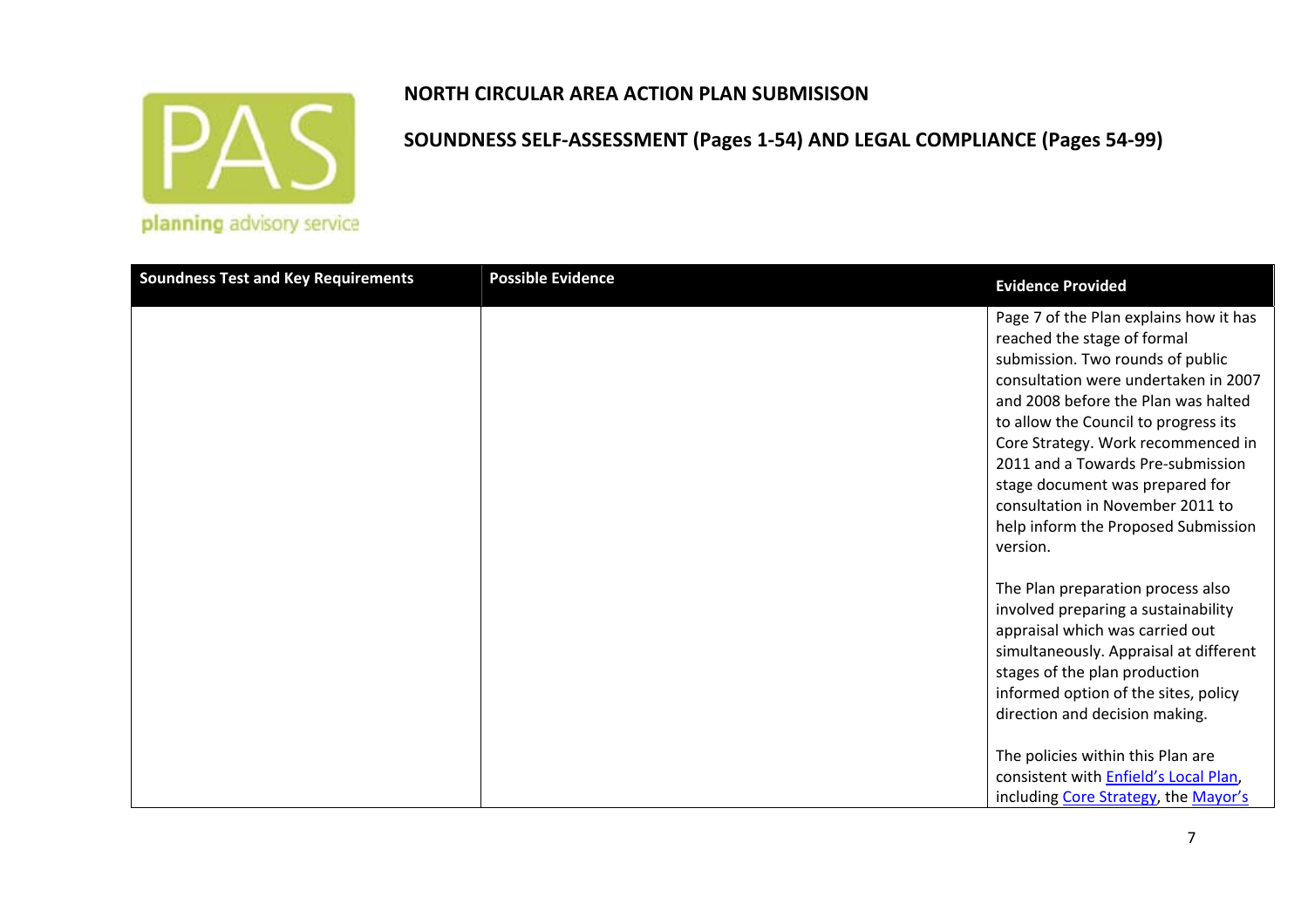

#### **NORTH CIRCULAR AREA ACTION PLAN SUBMISISON**

| The presumption in favour of sustainable<br>$\bullet$                                                                                                                                                                                                                                                                                                                                                                                          | An evidence base which establishes the development needs of the                                                                                                                                                                                                                   | London Plan, the Proposed<br><b>Submission DMD, and supplementary</b><br>planning guidance of the New<br>Southgate Master Plan, Southgate<br>Town Hall Planning Brief, and the<br>Council's approved Local Development<br>Scheme 2011-2014.<br>The North Circular Area Action Plan                                                                                                                                           |
|------------------------------------------------------------------------------------------------------------------------------------------------------------------------------------------------------------------------------------------------------------------------------------------------------------------------------------------------------------------------------------------------------------------------------------------------|-----------------------------------------------------------------------------------------------------------------------------------------------------------------------------------------------------------------------------------------------------------------------------------|------------------------------------------------------------------------------------------------------------------------------------------------------------------------------------------------------------------------------------------------------------------------------------------------------------------------------------------------------------------------------------------------------------------------------|
| development (NPPF paras 6-17)<br>Local Plans should meet objectively assessed<br>needs, with sufficient flexibility to adapt to<br>$\bullet$<br>rapid change, unless:<br>-any adverse impacts of doing so would<br>significantly and demonstrably outweigh the<br>benefits, when assessed against the policies in<br>this Framework taken as a whole; or<br>-specific policies in this Framework indicate<br>development should be restricted. | plan area (see Justified below) and includes a flexible approach to<br>delivery (see 'Section 3 Effective', below).<br>An audit trail showing how and why the quantum of<br>development, preferred overall strategy and plan area<br>distribution of development were arrived at. | seeks to positively contribute towards<br>implementing the vision and<br>objectives of the Mayor's London Plan<br>and implement the spatial strategy<br>and objectives of Enfield's Core<br>Strategy, in particular the<br>regeneration priorities; including<br>securing new housing, jobs and<br>facilities for Enfield's growing<br>population and meeting local<br>development needs.<br>As part of the plan preparation |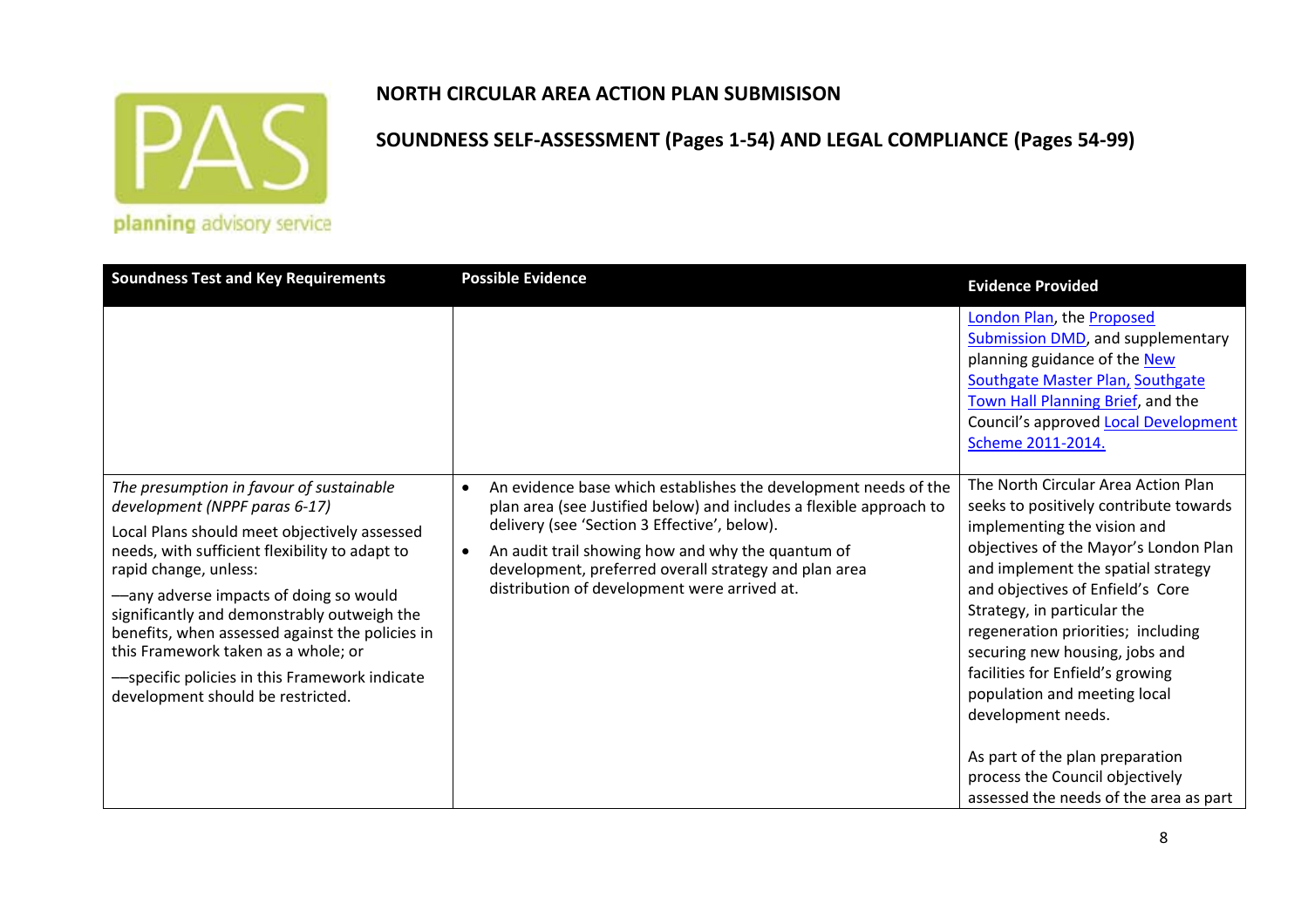

## **SOUNDNESS SELF‐ASSESSMENT (Pages 1‐54) AND LEGAL COMPLIANCE (Pages 54‐99)**

| <b>Soundness Test and Key Requirements</b> | <b>Possible Evidence</b> | <b>Evidence Provided</b>                                                                                                                                                                                                                                                                                                                                                              |
|--------------------------------------------|--------------------------|---------------------------------------------------------------------------------------------------------------------------------------------------------------------------------------------------------------------------------------------------------------------------------------------------------------------------------------------------------------------------------------|
|                                            |                          | of the evidence base supporting the<br>Core Strategy. The North Circular Area<br>Action Plan contributes towards<br>meeting evidenced regeneration<br>priorities for Enfield through securing<br>new housing and job growth targets.                                                                                                                                                  |
|                                            |                          | The policy guidance is based on<br>robust evidence supporting the<br>adopted Enfield Plan (Core<br>Strategy 2010), updated where<br>necessary. The evidence base is<br>considered as sufficiently flexible to<br>respond to changing circumstances<br>and site specific issues. The evidence<br>base supporting the Submission<br>NCAAP is provided and is annexed to<br>this report. |
|                                            |                          | The Area Action Plan will be<br>monitored to ensure its effectiveness<br>against a number of indicators via<br>Enfield's Local Plan Monitoring<br>Report. Where necessary the Council                                                                                                                                                                                                 |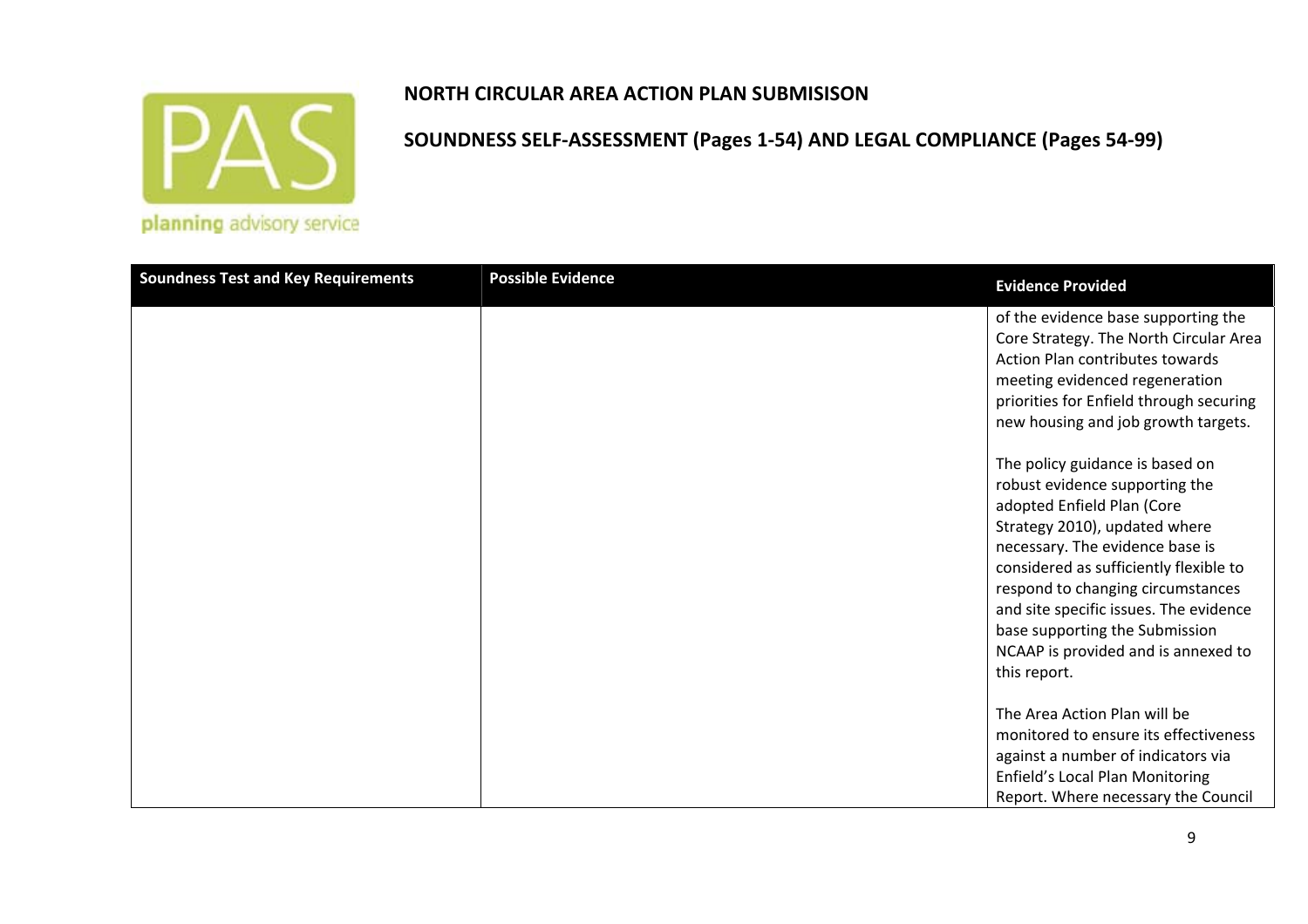

## **NORTH CIRCULAR AREA ACTION PLAN SUBMISISON**

| <b>Soundness Test and Key Requirements</b>                                                                                                                                                                                                                                                                                                                                                                      | <b>Possible Evidence</b>                                                                                                                                 | <b>Evidence Provided</b>                                                                                                                                                                                                                                                                                                                                                                                                                                                                                                                                                                                                                                                                                                                                                                                                  |
|-----------------------------------------------------------------------------------------------------------------------------------------------------------------------------------------------------------------------------------------------------------------------------------------------------------------------------------------------------------------------------------------------------------------|----------------------------------------------------------------------------------------------------------------------------------------------------------|---------------------------------------------------------------------------------------------------------------------------------------------------------------------------------------------------------------------------------------------------------------------------------------------------------------------------------------------------------------------------------------------------------------------------------------------------------------------------------------------------------------------------------------------------------------------------------------------------------------------------------------------------------------------------------------------------------------------------------------------------------------------------------------------------------------------------|
|                                                                                                                                                                                                                                                                                                                                                                                                                 |                                                                                                                                                          | will review and reassess principles,                                                                                                                                                                                                                                                                                                                                                                                                                                                                                                                                                                                                                                                                                                                                                                                      |
| Policies in Local Plans should follow the<br>approach of the presumption in favour of<br>sustainable development so that it is clear that<br>development which is sustainable can be<br>approved without delay. All plans should be<br>based upon and reflect the presumption in<br>favour of sustainable development, with clear<br>policies that will guide how the presumption<br>should be applied locally. | A policy or policies which reflect the principles of the presumption<br>in favour of sustainable development (see model policy at<br>www.planningportal. | approaches and guidance.<br>Core Strategy Policy 1: 'Strategic<br>Growth Areas' identifies the corridor<br>around the North Circular Road and<br>New Southgate as an area of focused<br>growth and housing led regeneration.<br>Core Strategy Policy 2: 'Housing supply<br>and location of new homes' sets out<br>the indicative housing growth targets<br>and the projected supply of new<br>homes within the Plan area.<br>NCAAP Policy 1: 'North Circular Area<br>Action Plan Area' reflects the<br>principles of the presumption in<br>favour of sustainable development as<br>identified in the NPPF, with a specific<br>focus on creating sustainable<br>neighbourhoods. It is also in line with<br>the model policy published by PINS.<br>In applying the policies of Enfield's<br>adopted Core Strategy; the Area |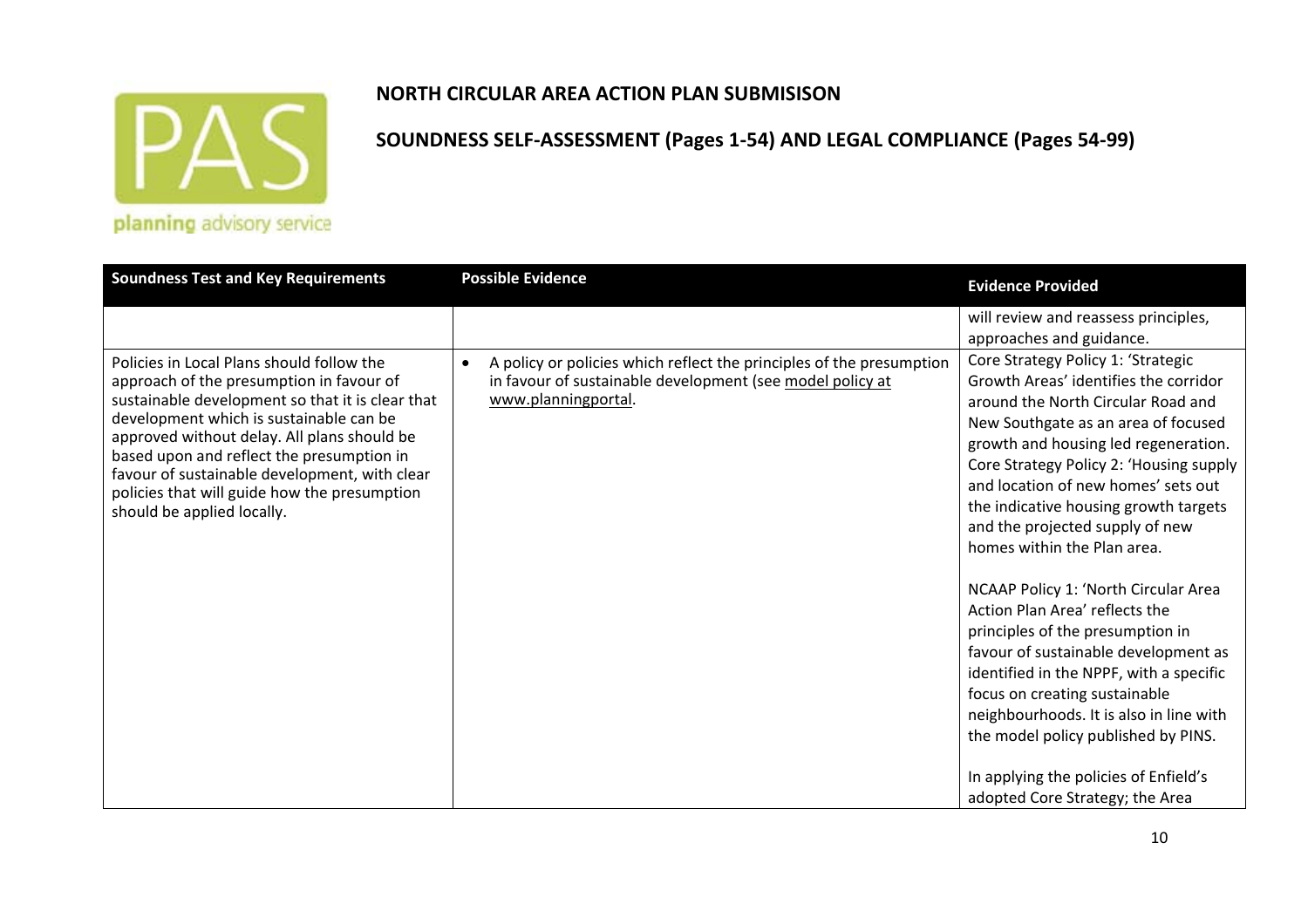

## **SOUNDNESS SELF‐ASSESSMENT (Pages 1‐54) AND LEGAL COMPLIANCE (Pages 54‐99)**

| <b>Soundness Test and Key Requirements</b>                                                                                                                                                                                                                                                                                                                                                         | <b>Possible Evidence</b>                                                                                                                                                                                                                                                                           | <b>Evidence Provided</b>                                                                                                                                                                                                                                                                                                                                                           |
|----------------------------------------------------------------------------------------------------------------------------------------------------------------------------------------------------------------------------------------------------------------------------------------------------------------------------------------------------------------------------------------------------|----------------------------------------------------------------------------------------------------------------------------------------------------------------------------------------------------------------------------------------------------------------------------------------------------|------------------------------------------------------------------------------------------------------------------------------------------------------------------------------------------------------------------------------------------------------------------------------------------------------------------------------------------------------------------------------------|
|                                                                                                                                                                                                                                                                                                                                                                                                    |                                                                                                                                                                                                                                                                                                    | Action Plan specifically supports and<br>encourages mixed use development in<br>appropriate locations in the 3<br>Neighbourhood Places. The Plan<br>supports the effective and efficient<br>use of land and buildings in Enfield.                                                                                                                                                  |
| Objectively assessed needs                                                                                                                                                                                                                                                                                                                                                                         | Background evidence papers demonstrating requirements based                                                                                                                                                                                                                                        | As part of the plan preparation                                                                                                                                                                                                                                                                                                                                                    |
| The economic, social and environmental needs<br>of the authority area addressed and clearly<br>presented in a fashion which makes effective<br>use of land and specifically promotes mixed use<br>development, and take account of cross-<br>boundary and strategic issues.<br>Note: Meeting these needs should be subject<br>to the caveats specified in Paragraph 14 of the<br>NPPF (see above). | on population forecasts, employment projections and community<br>needs.<br>Technical papers demonstrating how the aspirations and<br>objectives of the DPD are related to the evidence, and how these<br>are to be met, including from consultation and associated with<br>the Duty to Co-operate. | process the Council objectively<br>assessed the economic, social and<br>environmental needs of the borough<br>as part of the evidence base for the<br>Core Strategy. Where appropriate this<br>was updated for the North Circular<br>Area Action Plan via the Sustainability<br>Scoping Report 2011 and final<br>Sustainability Appraisal Report that<br>supports this submission. |
|                                                                                                                                                                                                                                                                                                                                                                                                    |                                                                                                                                                                                                                                                                                                    | The policy guidance is based on<br>evidence supporting the Mayor's<br>London Plan and Enfield's Core<br>Strategy and is considered to be<br>sufficiently flexible to respond to<br>changing circumstances and site                                                                                                                                                                 |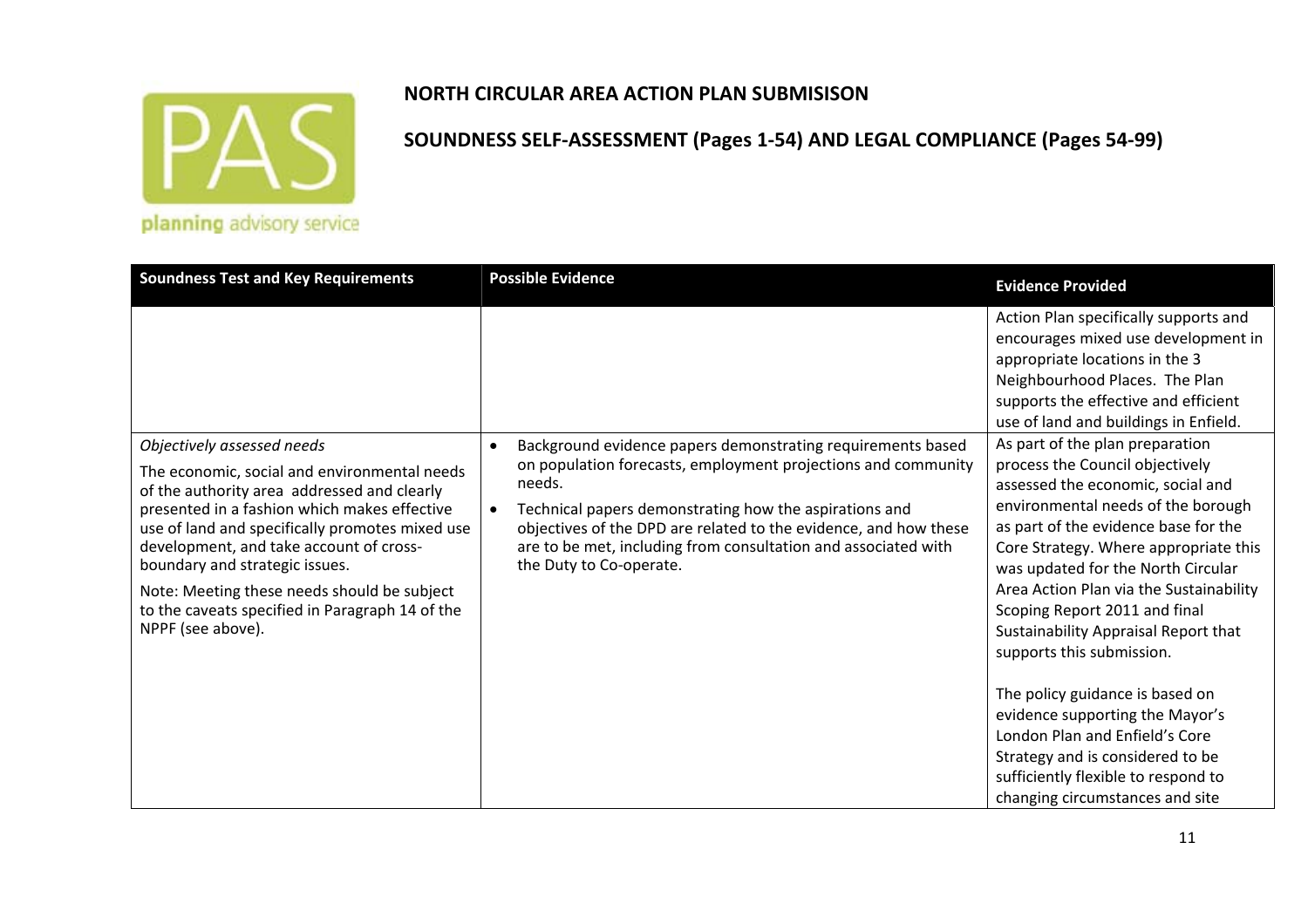

#### **NORTH CIRCULAR AREA ACTION PLAN SUBMISISON**

| <b>Soundness Test and Key Requirements</b> | <b>Possible Evidence</b> | <b>Evidence Provided</b>                                                                                                                                                                                                                                                                                                                                                                                                                                                                                                                                                                                                                                                                                                      |
|--------------------------------------------|--------------------------|-------------------------------------------------------------------------------------------------------------------------------------------------------------------------------------------------------------------------------------------------------------------------------------------------------------------------------------------------------------------------------------------------------------------------------------------------------------------------------------------------------------------------------------------------------------------------------------------------------------------------------------------------------------------------------------------------------------------------------|
|                                            |                          | specific issues.                                                                                                                                                                                                                                                                                                                                                                                                                                                                                                                                                                                                                                                                                                              |
|                                            |                          | The Plan provides guidance for a range<br>of sites with different characteristics<br>along the North Circular corridor, the<br>majority of which do not raise any<br>specific cross-borough or strategic<br>issues. Where relevant, the Plan does<br>take into account wider geographic<br>and strategic issues, for example, in<br>meeting local education needs. It<br>incorporates the principles of the<br>Mayor's London Plan, including<br>policies related to housing densities,<br>parking standards and sustainable<br>transport. The Plan has been prepared<br>involving the neighbouring authorities<br>of Barnet and Haringey and a number<br>of statutory bodies and relevant<br>cross-boundary issues have been |
|                                            |                          | incorporated as appropriate into the<br>document. Please also refer the                                                                                                                                                                                                                                                                                                                                                                                                                                                                                                                                                                                                                                                       |
|                                            |                          | NCAAP Duty to Co-operate Statement.                                                                                                                                                                                                                                                                                                                                                                                                                                                                                                                                                                                                                                                                                           |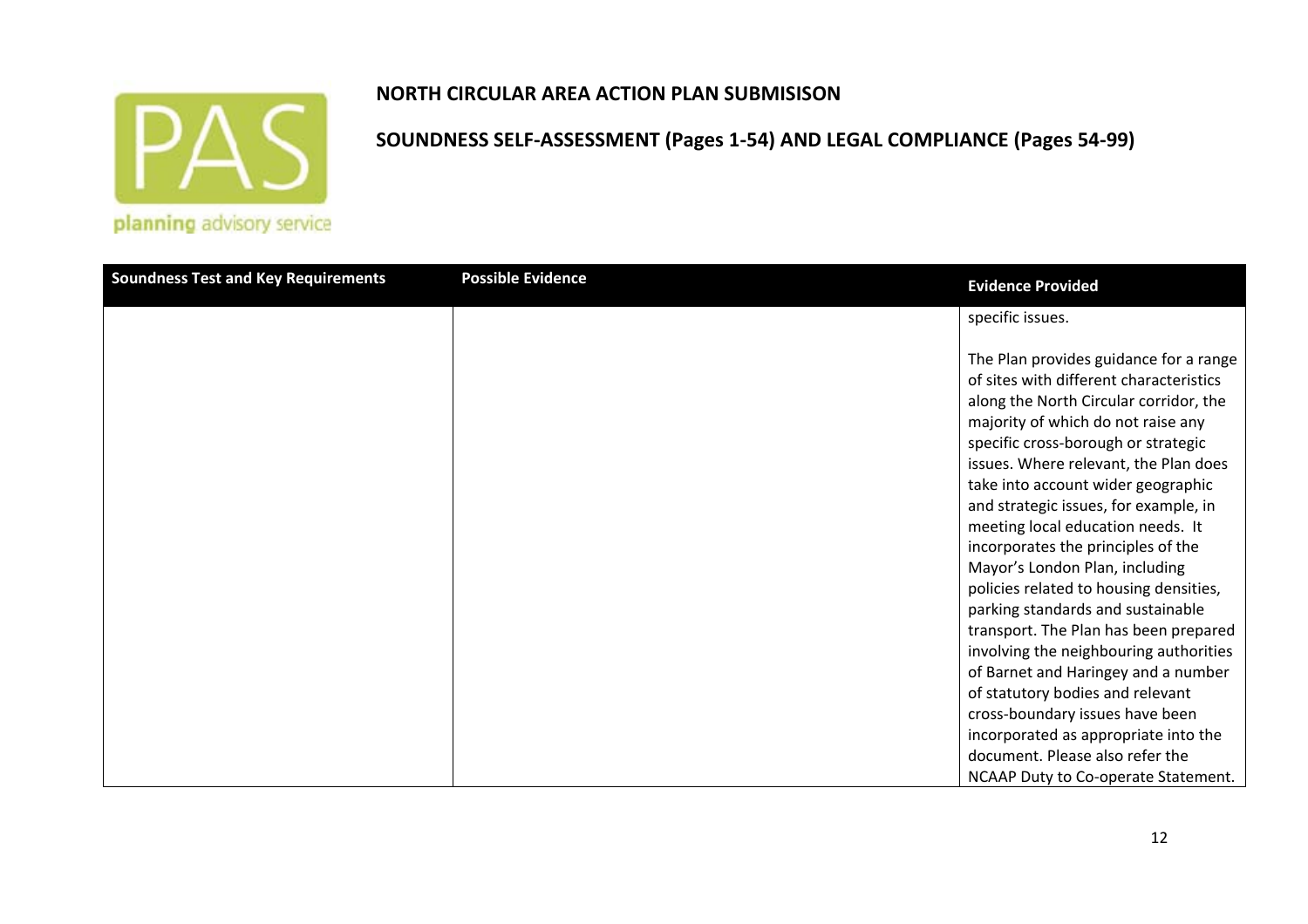

| <b>Soundness Test and Key Requirements</b>                                                                                                    | <b>Possible Evidence</b>                                                                                                                                      | <b>Evidence Provided</b>                                                                                                                                                                                                                                                                                                                                                                                                                                                                                                                                                                                                                   |
|-----------------------------------------------------------------------------------------------------------------------------------------------|---------------------------------------------------------------------------------------------------------------------------------------------------------------|--------------------------------------------------------------------------------------------------------------------------------------------------------------------------------------------------------------------------------------------------------------------------------------------------------------------------------------------------------------------------------------------------------------------------------------------------------------------------------------------------------------------------------------------------------------------------------------------------------------------------------------------|
| NPPF Principles: Delivering sustainable development                                                                                           |                                                                                                                                                               |                                                                                                                                                                                                                                                                                                                                                                                                                                                                                                                                                                                                                                            |
| 1. Building a strong, competitive economy<br>(paras 18-22)                                                                                    |                                                                                                                                                               |                                                                                                                                                                                                                                                                                                                                                                                                                                                                                                                                                                                                                                            |
| Set out a clear economic vision and strategy for<br>the area which positively and proactively<br>encourages sustainable economic growth (21), | Articulation of a clear economic vision and strategy for the plan<br>$\bullet$<br>area linked to the Economic Strategy and LEP Strategy where<br>appropriate. | The Council's economic vision &<br>strategy is clearly set out in the Core<br>Strategy. Latest evidence<br><b>Employment Land Review Update</b><br>2012 further demonstrates that the<br>core policies are sound.<br>NCAAP Policy 3: 'Creating and<br>Protecting Local Jobs in the North<br>Circular Area' addresses these issues<br>in a positive way. One of the<br>objectives of the Plan is to ensure<br>growth takes place in a way that<br>strikes an appropriate balance<br>between residential, institutional and<br>commercial uses and addresses the<br>impact of growth on residential<br>amenity whilst seeking to enhance the |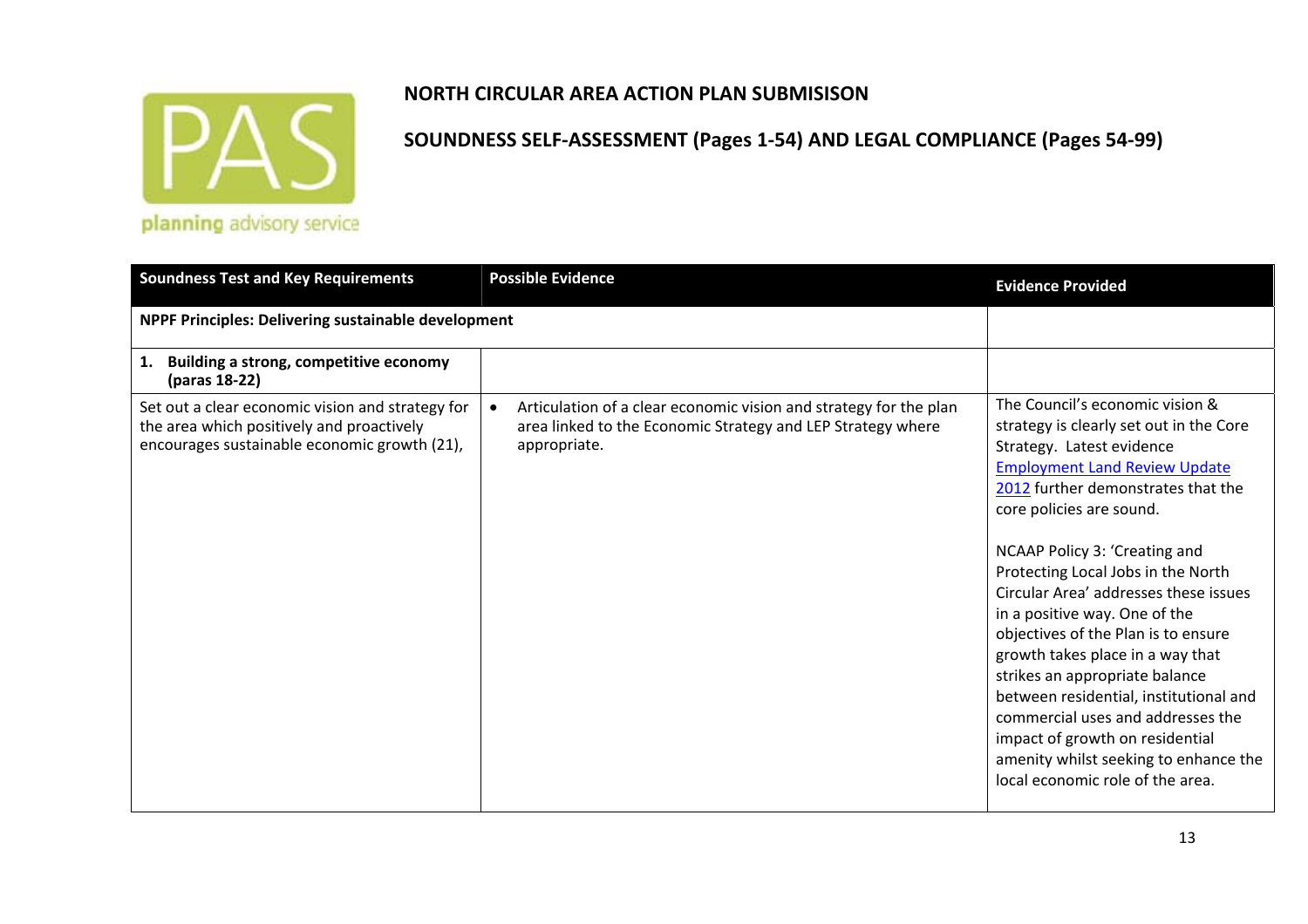

#### **NORTH CIRCULAR AREA ACTION PLAN SUBMISISON**

| <b>Soundness Test and Key Requirements</b>                                                                                                                  | <b>Possible Evidence</b>                                                                                                                                                                                                                                                                                                                                                                                                                                                                                                                      | <b>Evidence Provided</b>                                                                                                                                                                                                                                                                                                                                                                                                                                                                                                                                                                      |
|-------------------------------------------------------------------------------------------------------------------------------------------------------------|-----------------------------------------------------------------------------------------------------------------------------------------------------------------------------------------------------------------------------------------------------------------------------------------------------------------------------------------------------------------------------------------------------------------------------------------------------------------------------------------------------------------------------------------------|-----------------------------------------------------------------------------------------------------------------------------------------------------------------------------------------------------------------------------------------------------------------------------------------------------------------------------------------------------------------------------------------------------------------------------------------------------------------------------------------------------------------------------------------------------------------------------------------------|
|                                                                                                                                                             |                                                                                                                                                                                                                                                                                                                                                                                                                                                                                                                                               | Supported by updated evidence work<br>the Plan promotes the continued<br>protection of Regents Avenue<br>Industrial Estate and the remaining<br>portion of New Southgate Industrial<br>Estate.                                                                                                                                                                                                                                                                                                                                                                                                |
| Recognise and seek to address potential<br>barriers to investment, including poor<br>environment or any lack of infrastructure,<br>services or housing (21) | A criteria-based policy which meets identified needs and is<br>$\bullet$<br>positive and flexible in planning for specialist sectors,<br>regeneration, infrastructure provision, environmental<br>enhancement.<br>An up-to-date assessment of the deliverability of allocated<br>employment sites, to meet local needs, (taking into account that<br>LPAs should avoid the long term protection of sites allocated for<br>employment use where there is no reasonable prospect of an<br>allocated site being used for that purpose) para (22) | The Plan includes policies that would<br>seek to provide new and improved<br>business accommodation directly, as<br>well as those that would look to<br>improve conditions more generally<br>and make the area more attractive for<br>businesses. NCAAP Policy 3 would<br>seek to help create and protect local<br>jobs, and other policies, such as<br>NCAAP Policy 13: 'Ladderswood',<br>NCAAP Policy 14: 'Western Gateway'<br>and NCAAP Policy 30; 'Old Labour<br>Exchange', would contribute directly<br>towards the provision of new<br>commercial floorspace in specified<br>locations. |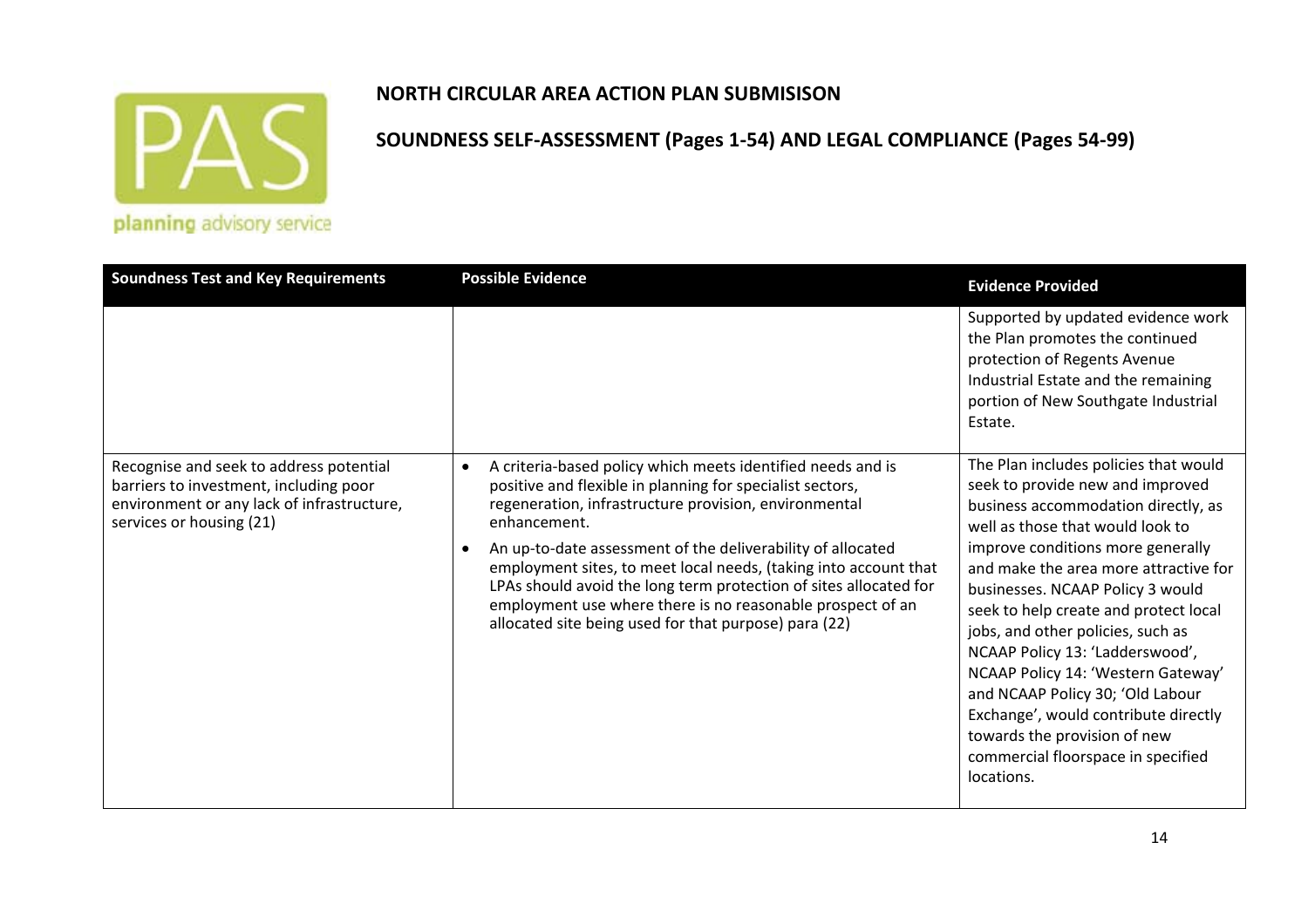

# **SOUNDNESS SELF‐ASSESSMENT (Pages 1‐54) AND LEGAL COMPLIANCE (Pages 54‐99)**

| <b>Soundness Test and Key Requirements</b> | <b>Possible Evidence</b> | <b>Evidence Provided</b>                                                                                                                                                                                                                       |
|--------------------------------------------|--------------------------|------------------------------------------------------------------------------------------------------------------------------------------------------------------------------------------------------------------------------------------------|
|                                            |                          | The local infrastructure requirements<br>and their means of delivery across the<br>North Circular area have been<br>identified throughout the document,<br>and pulled together in Section 5: 'Key<br>Infrastructure Requirements'.             |
|                                            |                          | The Council reviewed the evidence<br>base specific to designated<br>employment sites in the area through<br>the <b>Employment Land Review Update</b><br>2012 in order to assess long term<br>viability and to better understand the<br>issues. |
|                                            |                          | Through discussions with the<br>developers and the community groups<br>the submission Plan identifies a range<br>of Opportunity Sites for development,<br>which are available, realistic and with<br>reasonable prospects of delivery.         |
|                                            |                          | The Plan also sets out key land use<br>and design principles which will guide                                                                                                                                                                  |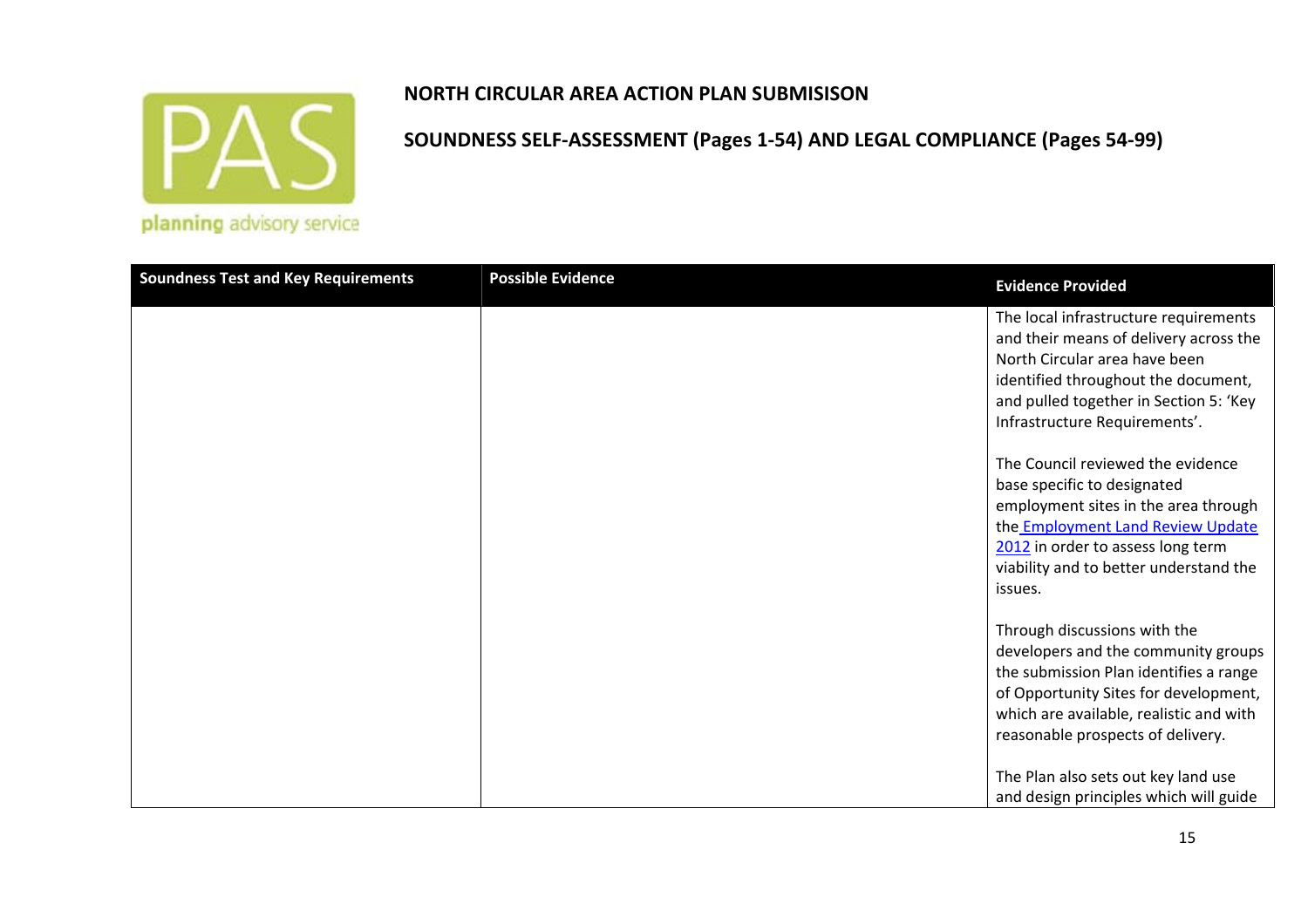

#### **NORTH CIRCULAR AREA ACTION PLAN SUBMISISON**

| <b>Soundness Test and Key Requirements</b>                                                                                                                                  | <b>Possible Evidence</b>                                                                                                                                                                                                                                                                                                                                                                                                                     | <b>Evidence Provided</b>                                                                                                                                                                                                                                                                                                                                                                                                                            |
|-----------------------------------------------------------------------------------------------------------------------------------------------------------------------------|----------------------------------------------------------------------------------------------------------------------------------------------------------------------------------------------------------------------------------------------------------------------------------------------------------------------------------------------------------------------------------------------------------------------------------------------|-----------------------------------------------------------------------------------------------------------------------------------------------------------------------------------------------------------------------------------------------------------------------------------------------------------------------------------------------------------------------------------------------------------------------------------------------------|
|                                                                                                                                                                             |                                                                                                                                                                                                                                                                                                                                                                                                                                              | development in the area and identifies<br>opportunities to provide open space<br>and public realm improvements<br>having regard to the issues raised<br>during steering group meetings and<br>public consultations.                                                                                                                                                                                                                                 |
| 2.<br>Ensuring the vitality of town centres<br>(paras 23-37)                                                                                                                |                                                                                                                                                                                                                                                                                                                                                                                                                                              |                                                                                                                                                                                                                                                                                                                                                                                                                                                     |
| Policies should be positive, promote<br>competitive town centre environments, and set<br>out policies for the management and growth of<br>centres over the plan period (23) | The Plan and its policies may include such matters as: definition of<br>$\bullet$<br>networks and hierarchies; defining town centres; encouragement<br>of residential development on appropriate sites; allocation of<br>appropriate edge of centre sites where suitable and viable town<br>centre sites are not available; consideration of retail and leisure<br>proposals which cannot be accommodated in or adjacent to town<br>centres. | Core Strategy Policy 17: Town Centres,<br>establishes the hierarchy of Town,<br>District, Local Shopping Centres and<br>Parades. The policy sets out the<br>approach to retail distribution and<br>growth and provides a hierarchy of<br>centres in the borough. The NCAAP<br>area is supported by three Local<br>Centres at Green Lanes, Bowes Road,<br>and Arnos Grove.<br>These town centres have formed the<br>basis for establishing the three |
|                                                                                                                                                                             |                                                                                                                                                                                                                                                                                                                                                                                                                                              | Neighbourhood Places identified in<br>the Plan. The focus is on uplifting the<br>vitality of all three centres so they can<br>better support existing and new                                                                                                                                                                                                                                                                                       |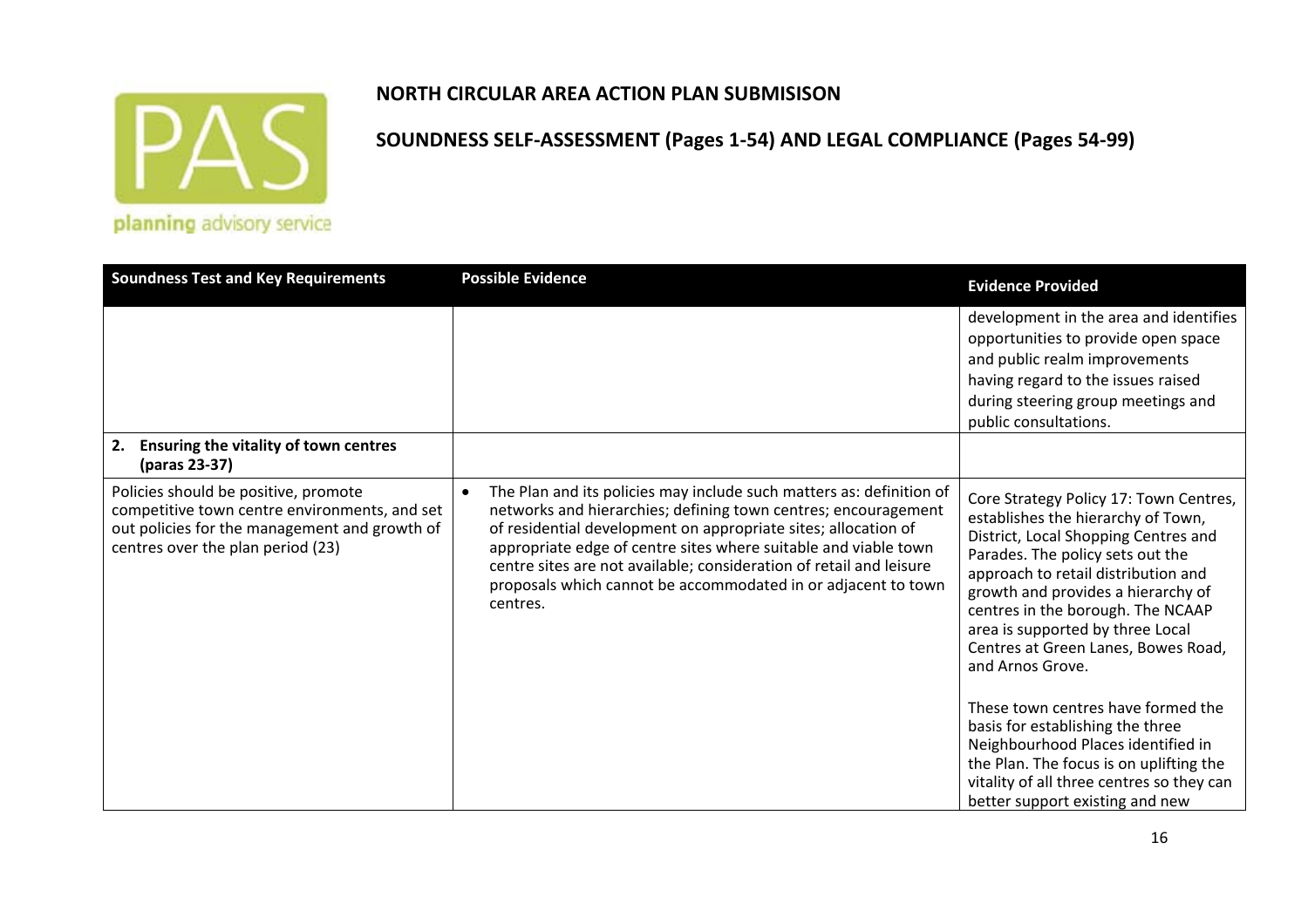

## **SOUNDNESS SELF‐ASSESSMENT (Pages 1‐54) AND LEGAL COMPLIANCE (Pages 54‐99)**

| communities.<br>The small local centre of Arnos Grove<br>An assessment of the need to expand (the) town centre(s),<br>Allocate a range of suitable sites to meet the<br>scale and type of retail, leisure, commercial,<br>considering the needs of town centre uses.<br>and the large local centre at Green<br>office, tourism, cultural, community services<br>Lanes are supported by a mix of<br>Primary and secondary shopping frontages identified and<br>and residential development needed in town<br>opportunity sites within and on the<br>allocated.<br>centres (23)<br>edge of the centre boundaries. These | <b>Soundness Test and Key Requirements</b> | <b>Possible Evidence</b> | <b>Evidence Provided</b> |
|-----------------------------------------------------------------------------------------------------------------------------------------------------------------------------------------------------------------------------------------------------------------------------------------------------------------------------------------------------------------------------------------------------------------------------------------------------------------------------------------------------------------------------------------------------------------------------------------------------------------------|--------------------------------------------|--------------------------|--------------------------|
|                                                                                                                                                                                                                                                                                                                                                                                                                                                                                                                                                                                                                       |                                            |                          |                          |
| sites will bring forward new residential<br>and commercial opportunities to<br>support and complement the existing<br>role these centres preform.<br>The Plan has revised the town centre<br>boundary of Bowes Road Large Local<br>Centre (Fig 12, page 46-47) to<br>strengthen commercial prospects and<br>mixed use development opportunities.<br>The Plan has consolidated (to the<br>south of the North Circular Road, NCR)<br>and expanded (to the north of the<br>NCR) Bowes Road large local centre<br>town centre boundary. This is in direct<br>recognition to the particular viability                      |                                            |                          |                          |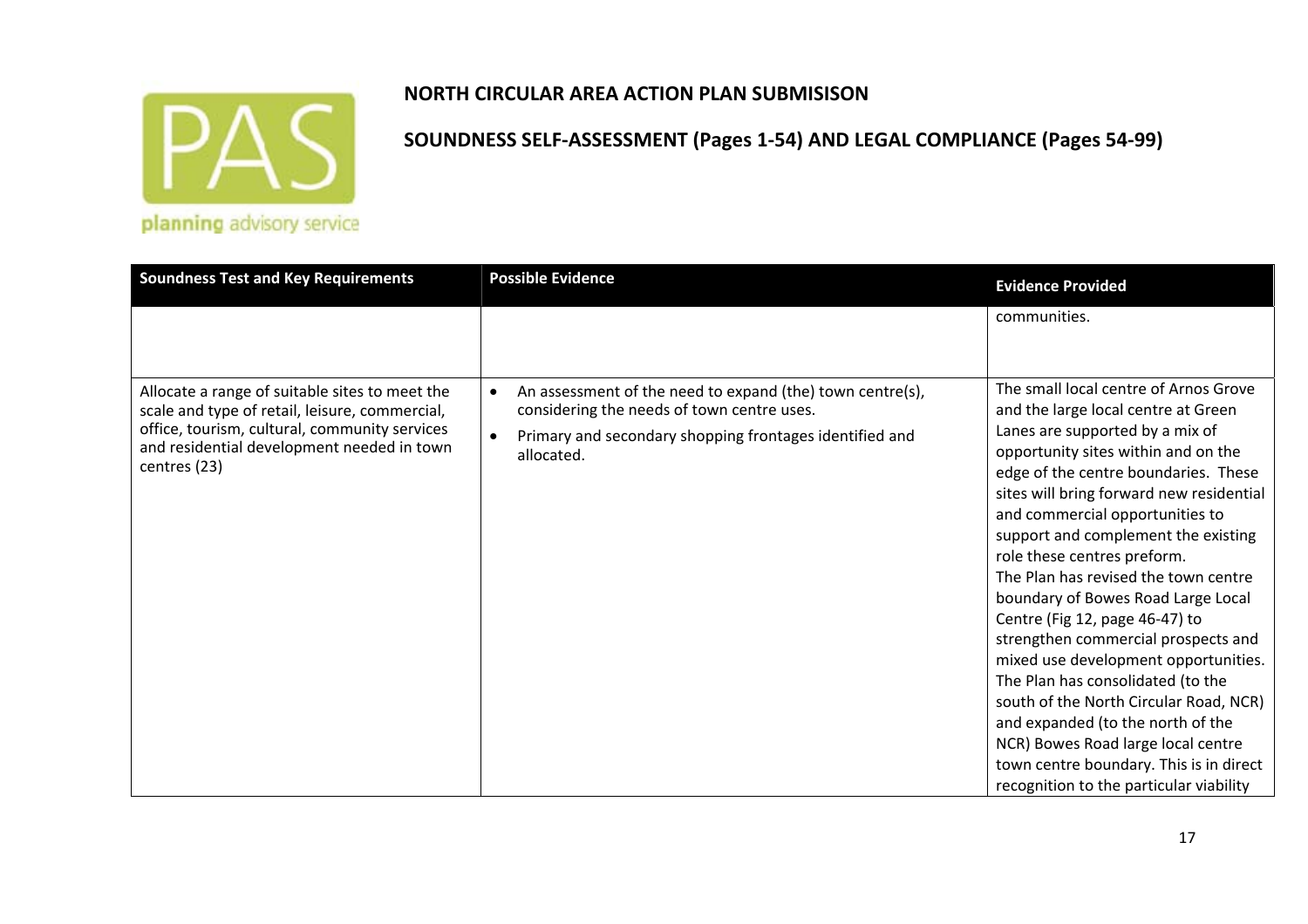

#### **NORTH CIRCULAR AREA ACTION PLAN SUBMISISON**

| <b>Soundness Test and Key Requirements</b>                                                                                                                                            | <b>Possible Evidence</b>                                                                                                                                                                                                                                                                         | <b>Evidence Provided</b>                                                                                                                                                          |
|---------------------------------------------------------------------------------------------------------------------------------------------------------------------------------------|--------------------------------------------------------------------------------------------------------------------------------------------------------------------------------------------------------------------------------------------------------------------------------------------------|-----------------------------------------------------------------------------------------------------------------------------------------------------------------------------------|
|                                                                                                                                                                                       |                                                                                                                                                                                                                                                                                                  | issues this centre is facing and the<br>development opportunities that could<br>bring significant vitality back to the<br>centre and extend its role as a<br>Neighbourhood Place. |
| Supporting a prosperous rural economy<br>3.<br>(para 28)                                                                                                                              |                                                                                                                                                                                                                                                                                                  |                                                                                                                                                                                   |
| Support sustainable economic growth in rural<br>areas. Planning strategies should promote a<br>strong rural economy by taking a positive<br>approach to new development. (28)         | Where relevant include a policy or policies which support the<br>sustainable growth of rural businesses; promote the development<br>and diversification of agricultural businesses; support sustainable<br>rural tourism and leisure developments, and support local<br>services and facilities. | Not applicable.                                                                                                                                                                   |
| Promoting sustainable transport (paras 29-<br>4.<br>41)                                                                                                                               |                                                                                                                                                                                                                                                                                                  |                                                                                                                                                                                   |
| Facilitate sustainable development whilst<br>contributing to wider sustainability and health<br>objectives. (29)                                                                      | Joint working with adjoining authorities, transport providers and<br>Government Agencies on infrastructure provision in order to<br>support sustainable economic growth with particular regard to                                                                                                | NCAAP Policy 8: 'Transport and<br>Movement' affirms the close working<br>relationship with Transport for London                                                                   |
| Balance the transport system in favour of<br>sustainable transport modes and give people a<br>real choice about how they travel whilst<br>recognising that different policies will be | the facilities referred to in paragraph 31.<br>Policies encouraging development which facilitates the use of<br>sustainable modes of transport and a range of transport choices<br>where appropriate, particularly the criteria in paragraph 35.                                                 | in the assessment of on assessing the<br>strategic (A406) and secondary road<br>network.                                                                                          |
| required in different communities and<br>opportunities to maximise sustainable<br>transport solutions will vary from urban to rural                                                   | A spatial strategy and policy which seeks to reduce the need to<br>travel through balancing housing and employment provision.                                                                                                                                                                    | Strategic Objective 8 of Enfield's Core<br>Strategy seeks to enhance traffic flow                                                                                                 |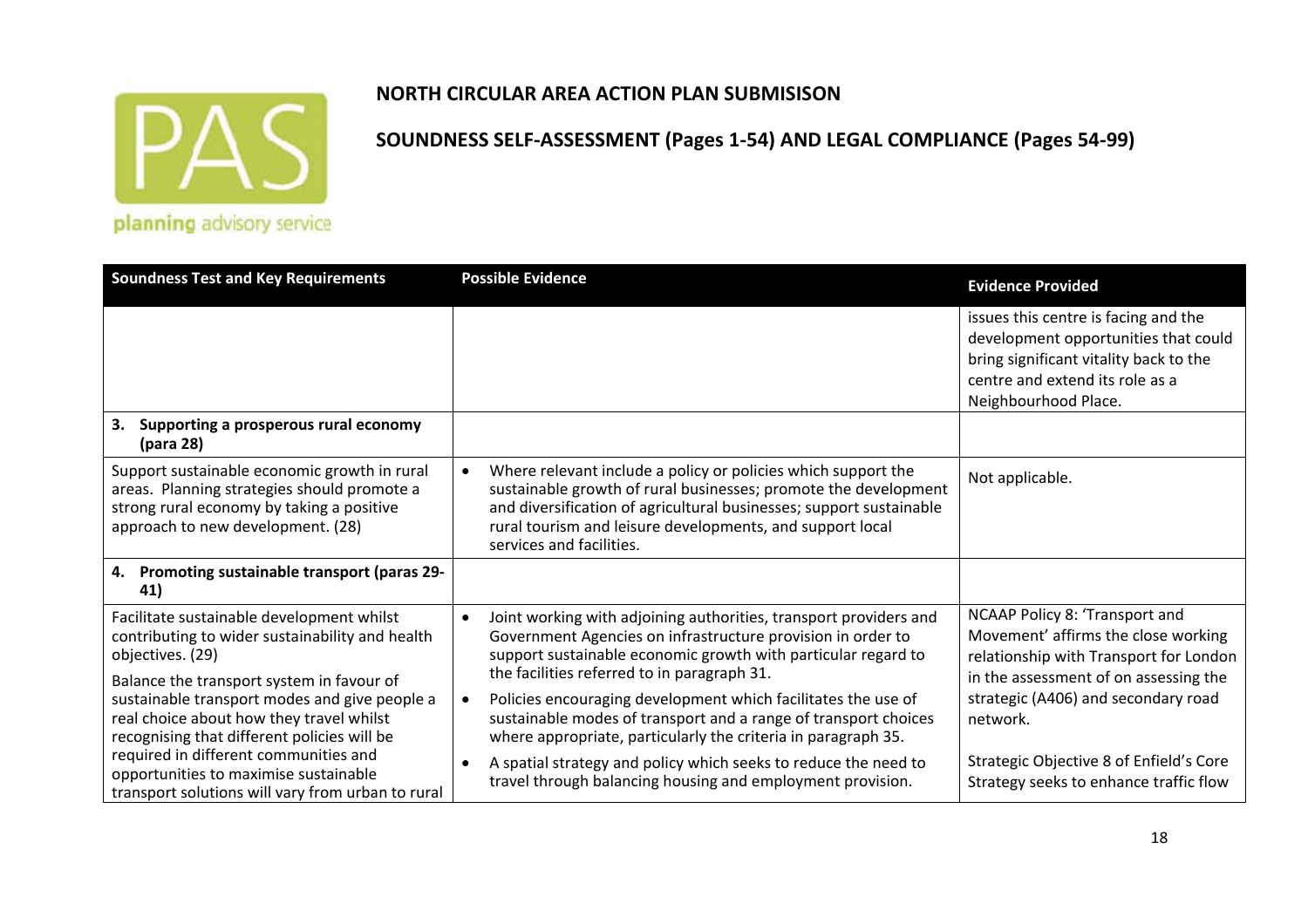

#### **SOUNDNESS SELF‐ASSESSMENT (Pages 1‐54) AND LEGAL COMPLIANCE (Pages 54‐99)**

| <b>Soundness Test and Key Requirements</b>                                                                                                                                                                                                                                                                                                                                                                                                                                                                                                                                                                                                                                                                                                                                                                                                                                                                                                                                                                                                | <b>Possible Evidence</b>                                                                                                                                                                                                                                                                                                                                                                                                | <b>Evidence Provided</b>                                                                                                                                                                                                                                                                                                                                                                                                                                                                                                                                                                                                                                                                                                                                                     |
|-------------------------------------------------------------------------------------------------------------------------------------------------------------------------------------------------------------------------------------------------------------------------------------------------------------------------------------------------------------------------------------------------------------------------------------------------------------------------------------------------------------------------------------------------------------------------------------------------------------------------------------------------------------------------------------------------------------------------------------------------------------------------------------------------------------------------------------------------------------------------------------------------------------------------------------------------------------------------------------------------------------------------------------------|-------------------------------------------------------------------------------------------------------------------------------------------------------------------------------------------------------------------------------------------------------------------------------------------------------------------------------------------------------------------------------------------------------------------------|------------------------------------------------------------------------------------------------------------------------------------------------------------------------------------------------------------------------------------------------------------------------------------------------------------------------------------------------------------------------------------------------------------------------------------------------------------------------------------------------------------------------------------------------------------------------------------------------------------------------------------------------------------------------------------------------------------------------------------------------------------------------------|
| areas. (29)<br>Encourage solutions which support reductions<br>in greenhouse gas emissions and congestion<br>(29) including supporting a pattern of<br>development which, where reasonable to do<br>so, facilitates the use of sustainable modes of<br>transport. (30)<br>Local authorities should work with<br>neighbouring authorities and transport<br>providers to develop strategies for the<br>provision of viable infrastructure necessary to<br>support sustainable development. (31)<br>Opportunities for sustainable transport modes<br>have been taken up depending on the nature<br>and location of the site, to reduce the need for<br>major transport infrastructure. (32)<br>Ensure that developments which generate<br>significant movement are located where the<br>need to travel will be minimised and the use of<br>sustainable transport modes can be maximised<br>(34)<br>Plans should protect and exploit opportunities<br>for the use of sustainable transport modes for<br>the movement of goods or people. (35) | Policy for major developments which promotes a mix of uses and<br>$\bullet$<br>access to key facilities by sustainable transport modes.<br>If local (car parking) standards have been prepared, are they<br>justified and necessary? (39)<br>Identification and protection of sites and routes where<br>$\bullet$<br>infrastructure could be developed to widen transport choice<br>linked to the Local Transport Plan. | by the provision of appropriate<br>infrastructure, as well as the<br>promotion of sustainable methods of<br>transport, and a pattern of<br>development that reduces the need to<br>travel.<br>The North Circular Area Action Plan<br>seeks to achieve this along the AAP<br>corridor by:<br>• Improving the quality and<br>attractiveness of the movement<br>network / infrastructure;<br>• Providing good access to shops,<br>services and places of employment;<br>• Identifying three neighbourhood<br>places with defined 10 minute<br>walking areas to serve their<br>respective communities;<br>• Strengthening the role of the 3<br>centres as sustainable locations for<br>clusters of community, commercial<br>activity and higher density new<br>developments; and |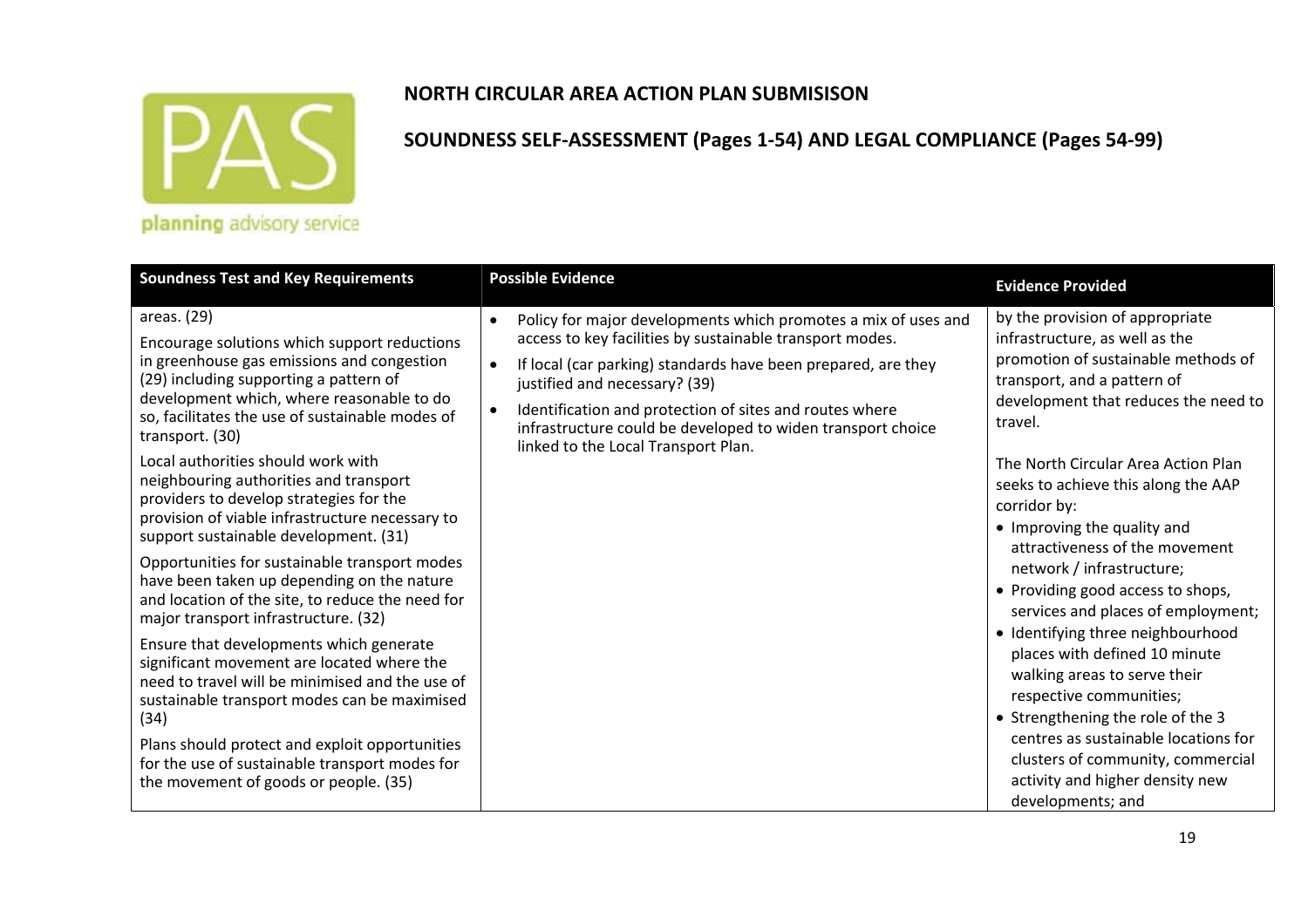

#### **NORTH CIRCULAR AREA ACTION PLAN SUBMISISON**

| <b>Soundness Test and Key Requirements</b>                                                                                                                                                                                                                                                                                                                                                                            | <b>Possible Evidence</b>                                                                                                                                                        | <b>Evidence Provided</b>                                                                                                                                                                |
|-----------------------------------------------------------------------------------------------------------------------------------------------------------------------------------------------------------------------------------------------------------------------------------------------------------------------------------------------------------------------------------------------------------------------|---------------------------------------------------------------------------------------------------------------------------------------------------------------------------------|-----------------------------------------------------------------------------------------------------------------------------------------------------------------------------------------|
| Policies should aim for a balance of land uses so<br>that people can be encouraged to minimize<br>journey lengths for employment, shopping,<br>leisure, education and other activities. (37)                                                                                                                                                                                                                          |                                                                                                                                                                                 | • The greening of the North Circular<br>Corridor and other improvements to<br>this and the blue ribbon network.                                                                         |
| For larger scale residential developments in<br>particular, planning policies should promote a<br>mix of uses in order to provide opportunities to<br>undertake day-to-day activities including work<br>on site. Where practical, particularly within<br>large-scale developments, key facilities such as<br>primary schools and local shops should be<br>located within walking distance of most<br>properties. (38) |                                                                                                                                                                                 | The NCAAP policies also need to be<br>read in conjunction with transport<br>policies in the London Plan, the<br>Proposed Submission DMD that also<br>form part of Enfield's Local Plan. |
| The setting of car parking standards including<br>provision for town centres. (39-40)                                                                                                                                                                                                                                                                                                                                 |                                                                                                                                                                                 |                                                                                                                                                                                         |
| Local planning authorities should identify and<br>protect, where there is robust evidence, sites<br>and routes which could be critical in developing<br>infrastructure to widen transport choice. (41)                                                                                                                                                                                                                |                                                                                                                                                                                 |                                                                                                                                                                                         |
| 5. Supporting high quality communications<br>infrastructure (paras 42-46)                                                                                                                                                                                                                                                                                                                                             |                                                                                                                                                                                 |                                                                                                                                                                                         |
| Support the expansion of the electronic<br>communications networks, including<br>telecommunications' masts and high speed                                                                                                                                                                                                                                                                                             | Policy supporting the expansion of electronic communications<br>$\bullet$<br>networks, including telecommunications and high speed<br>broadband, noting the caveats in para 44. | This Plan does not have specific<br>policies on electronic communications<br>including telecommunications and                                                                           |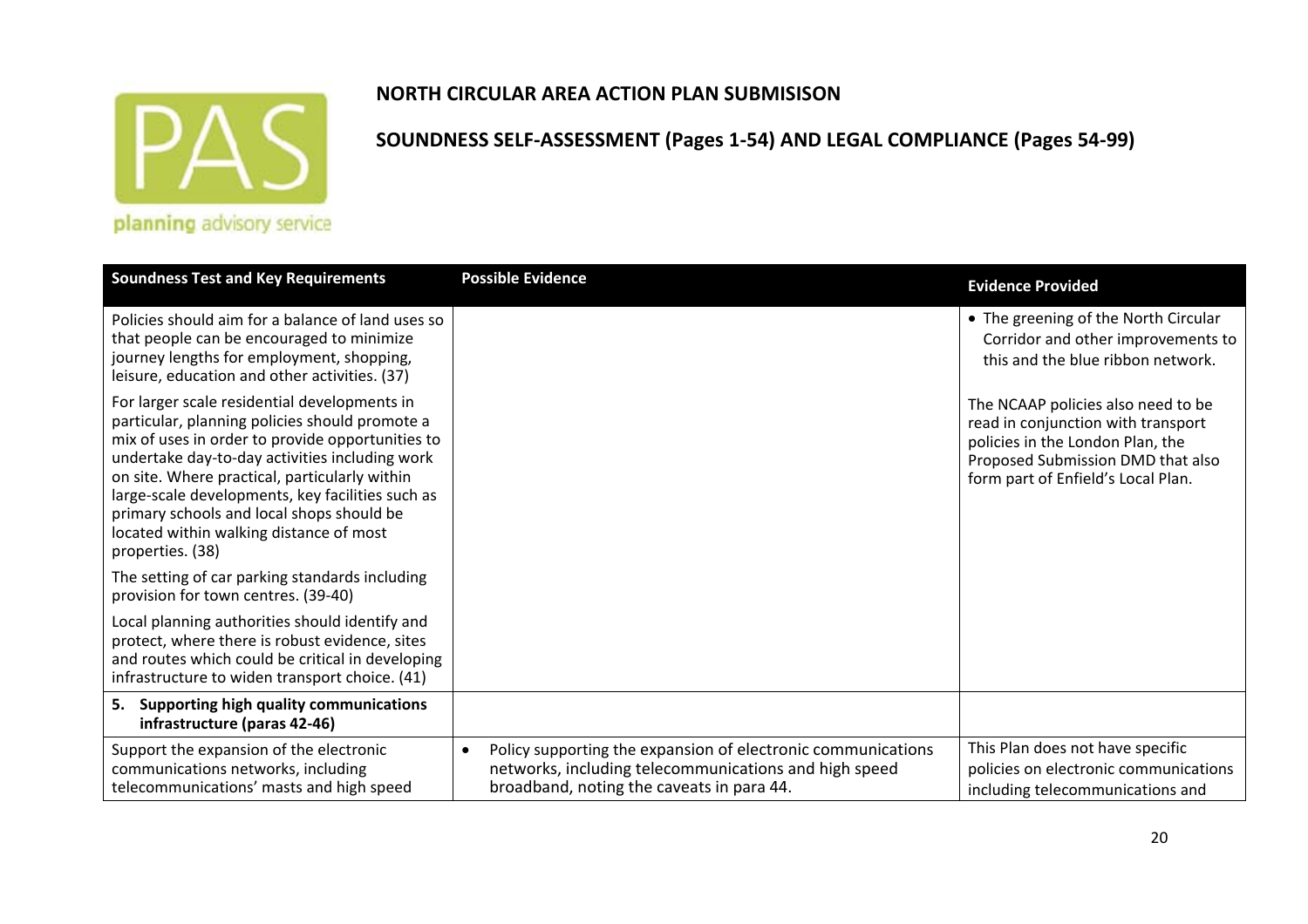

## **NORTH CIRCULAR AREA ACTION PLAN SUBMISISON**

| <b>Soundness Test and Key Requirements</b>                                                                                                                                                                                                                                                                                                                                                                                        | <b>Possible Evidence</b>                                                                                                                                                                                                                                                        | <b>Evidence Provided</b>                                                                                                                                                                                                                                                                                                                                                                                           |
|-----------------------------------------------------------------------------------------------------------------------------------------------------------------------------------------------------------------------------------------------------------------------------------------------------------------------------------------------------------------------------------------------------------------------------------|---------------------------------------------------------------------------------------------------------------------------------------------------------------------------------------------------------------------------------------------------------------------------------|--------------------------------------------------------------------------------------------------------------------------------------------------------------------------------------------------------------------------------------------------------------------------------------------------------------------------------------------------------------------------------------------------------------------|
| broadband. (43)<br>Local planning authorities should not impose a<br>ban on new telecommunications development<br>in certain areas, impose blanket Article 4<br>directions over a wide area or a wide range of<br>telecommunications development or insist on<br>minimum distances between new<br>telecommunications development and existing<br>development. (44)                                                                |                                                                                                                                                                                                                                                                                 | high speed broadband as it is not<br>identified as a specific issue for the<br>area. London Plan Policy 4.11 which<br>forms part of Enfield's development<br>plan supports and aims to facilitate<br>the provision and delivery of the<br>information and communications<br>technology (ICT) infrastructure that a<br>modern and developing economy<br>needs.                                                      |
| Delivering a wide choice of high quality<br>6.<br>housing (paras 47-55)                                                                                                                                                                                                                                                                                                                                                           |                                                                                                                                                                                                                                                                                 |                                                                                                                                                                                                                                                                                                                                                                                                                    |
| Identify and maintain a rolling supply of specific<br>deliverable sites sufficient to provide five years'<br>worth of housing against their housing<br>requirements; this should include an additional<br>buffer of 5% or 20% (moved forward from later<br>in the plan period) to ensure choice and<br>competition in the market for land. 20% buffer<br>applies where there has been persistent under<br>delivery of housing(47) | Identification of:<br>a) five years or more supply of specific deliverable sites; plus the<br>buffer as appropriate<br>Where this element of housing supply includes windfall sites,<br>inclusion of 'compelling evidence' to justify their inclusion (48)<br>$\bullet$ A SHLAA | In broad accordance with the targets<br>set in Enfield's Core Strategy, the<br>NCAAP allocates a range of sites<br>suitable for future to meet its housing<br>delivery targets of some 1500 new<br>homes up to 2026.<br>Section 3, Figs 6 (page 25 of the AAP<br>identifies 18 "Opportunity Sites' as the<br>locations where new housing<br>development will take place in the<br>period up to 2026. The Council's |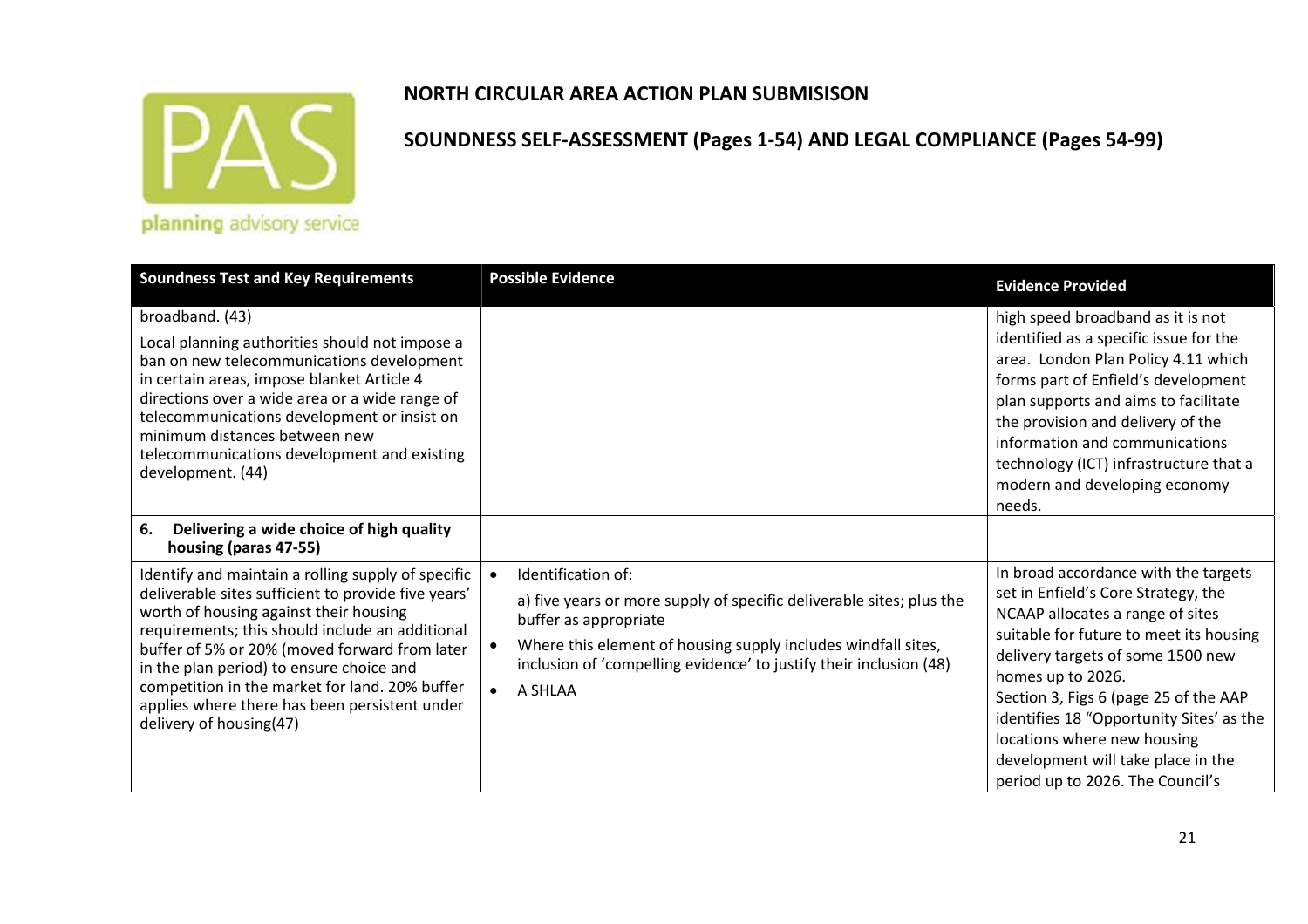

#### **NORTH CIRCULAR AREA ACTION PLAN SUBMISISON**

| <b>Soundness Test and Key Requirements</b>                                                                                                                                               | <b>Possible Evidence</b>                                                                                                            | <b>Evidence Provided</b>                                                                                                                                                                                                                                                                                                                                                                                                              |
|------------------------------------------------------------------------------------------------------------------------------------------------------------------------------------------|-------------------------------------------------------------------------------------------------------------------------------------|---------------------------------------------------------------------------------------------------------------------------------------------------------------------------------------------------------------------------------------------------------------------------------------------------------------------------------------------------------------------------------------------------------------------------------------|
| Identify a supply of developable sites or broad<br>locations for years 6-10 and, where possible,<br>years 11-15 (47).                                                                    | Identification of a supply of developable sites or broad locations<br>for: a) years 6-10; b) years 11-15                            | 2011/12 Housing Trajectory appended<br>to the Enfield's published Monitoring<br>Report demonstrates provision of a<br>rolling supply of specific deliverable<br>sites sufficient to provide five years'<br>worth of housing.<br>Enfield's <b>Monitoring Report</b> and<br>housing trajectory lists a supply of<br>housing sites (including those<br>identified within the Area Action Plan)<br>up to 2026. This covers years 6-10 and |
| Illustrate the expected rate of housing delivery<br>through a trajectory; and set out a housing<br>implementation strategy describing how a five<br>year supply will be maintained. (47) | A housing trajectory<br>$\bullet$<br>Monitoring of completions and permissions (47)<br>Updated and managed SHLAA. (47)<br>$\bullet$ | 11-15 beyond the first five years.<br>Enfield's Housing trajectory includes<br>assessment of planning permissions,<br>starts, completions, assessment of<br>identified sites and windfall<br>assumptions based on the past 5 year<br>delivery of small sites (0-9). This data<br>is refreshed before publication of the<br>Housing Trajectory.                                                                                        |
| Set out the authority's approach to housing<br>density to reflect local circumstances (47).                                                                                              | Policy on the density of development.<br>$\bullet$                                                                                  | Making the most efficient and best<br>use of Enfield's limited land is<br>promoted in locations well served by<br>public transport as set out in Enfield's                                                                                                                                                                                                                                                                            |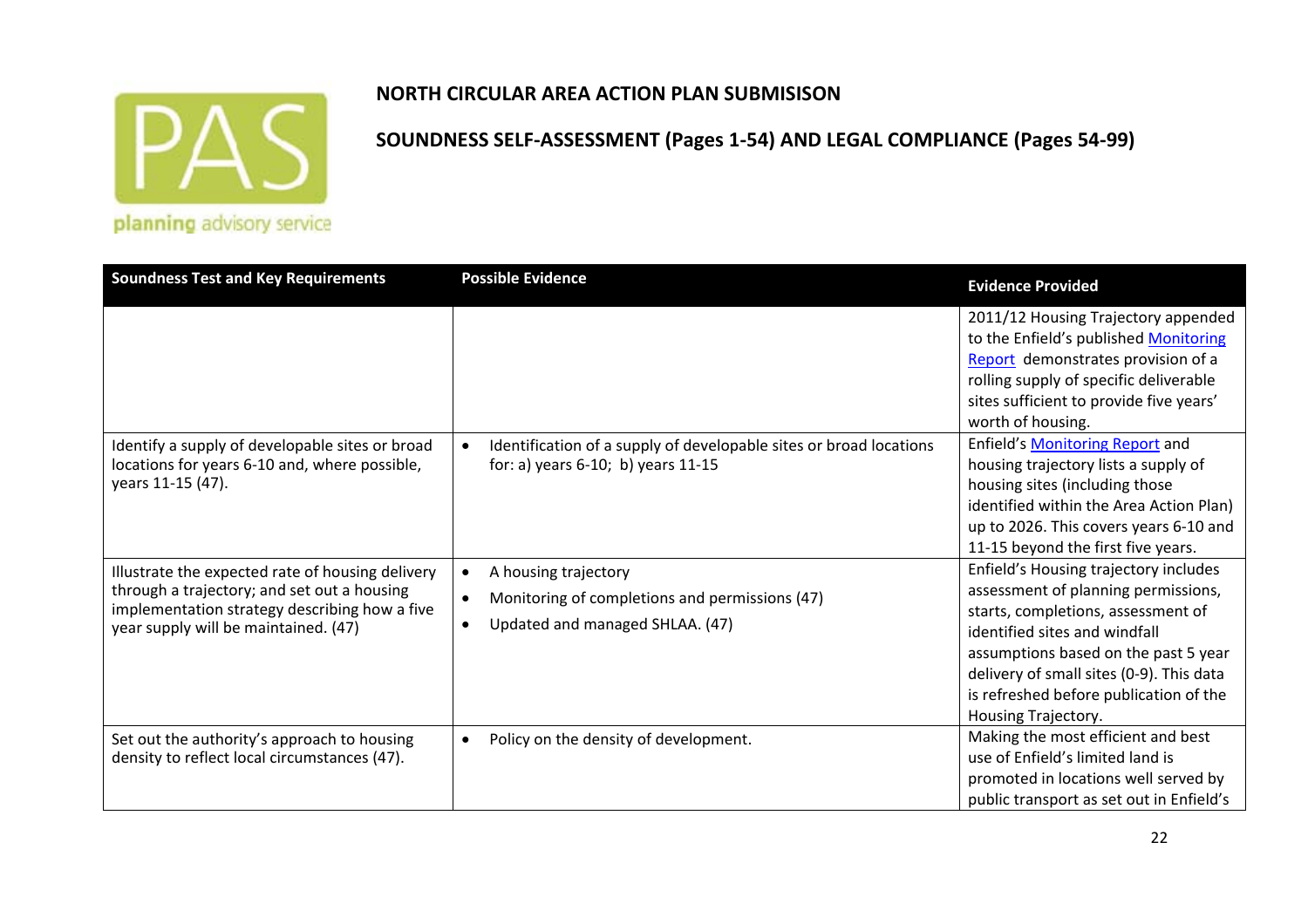

**SOUNDNESS SELF‐ASSESSMENT (Pages 1‐54) AND LEGAL COMPLIANCE (Pages 54‐99)**

| <b>Soundness Test and Key Requirements</b>                                                                                                                                                                                        | <b>Possible Evidence</b>                                                                                                                                                                                                                                                                                                                                                                                                                                                                                                                                                                                                                                                            | <b>Evidence Provided</b>                                                                                                                                                                                                                                                                                                                                                                                                                                                                                                                                                       |
|-----------------------------------------------------------------------------------------------------------------------------------------------------------------------------------------------------------------------------------|-------------------------------------------------------------------------------------------------------------------------------------------------------------------------------------------------------------------------------------------------------------------------------------------------------------------------------------------------------------------------------------------------------------------------------------------------------------------------------------------------------------------------------------------------------------------------------------------------------------------------------------------------------------------------------------|--------------------------------------------------------------------------------------------------------------------------------------------------------------------------------------------------------------------------------------------------------------------------------------------------------------------------------------------------------------------------------------------------------------------------------------------------------------------------------------------------------------------------------------------------------------------------------|
|                                                                                                                                                                                                                                   |                                                                                                                                                                                                                                                                                                                                                                                                                                                                                                                                                                                                                                                                                     | Core Strategy and the Mayor's London<br>Plan Policy. The North Circular Area<br>Action Plan applies the density ranges<br>as set out in the London Plan. Fig 8<br>(page 28 -29) provides a capacity<br>schedule for the Opportunity Sites<br>based on the density matrix provided<br>by the London Plan.                                                                                                                                                                                                                                                                       |
| Plan for a mix of housing based on current and<br>future demographic and market trends, and<br>needs of different groups (50) and caters for<br>housing demand and the scale of housing<br>supply to meet this demand. (para 159) | Policy on planning for a mix of housing (including self-build, and<br>housing for older people<br><b>SHMA</b><br>$\bullet$<br>Identification of the size, type, tenure and range of housing)<br>$\bullet$<br>required in particular locations, reflecting local demand. (50)<br>Evidence for housing provision based on up to date, objectively<br>assessed needs. (50)<br>Policy on affordable housing and consideration for the need for<br>on-site provision or if off-site provision or financial contributions<br>are sought, where these can these be justified and to what extent<br>do they contribute to the objective of creating mixed and<br>balanced communities. (50) | Core Strategy Policy 2: 'Housing<br>Supply and Locations for New Homes'<br>sets out planned housing delivery over<br>a 15 year period.<br>Core Strategy Policy 3:' Affordable<br>Housing' sets out requirements for<br>affordable housing to meet housing<br>needs. Core Strategy Policies CP4 &<br>CPS seek to ensure a mix of housing<br>types and was based on evidence a<br>Housing Market Assessment (2008).<br>NCAAP Policy 2: 'New & Refurbished<br>Homes' sets out the approach to<br>housing and affordable housing. This<br>principle is in line with Enfield's Core |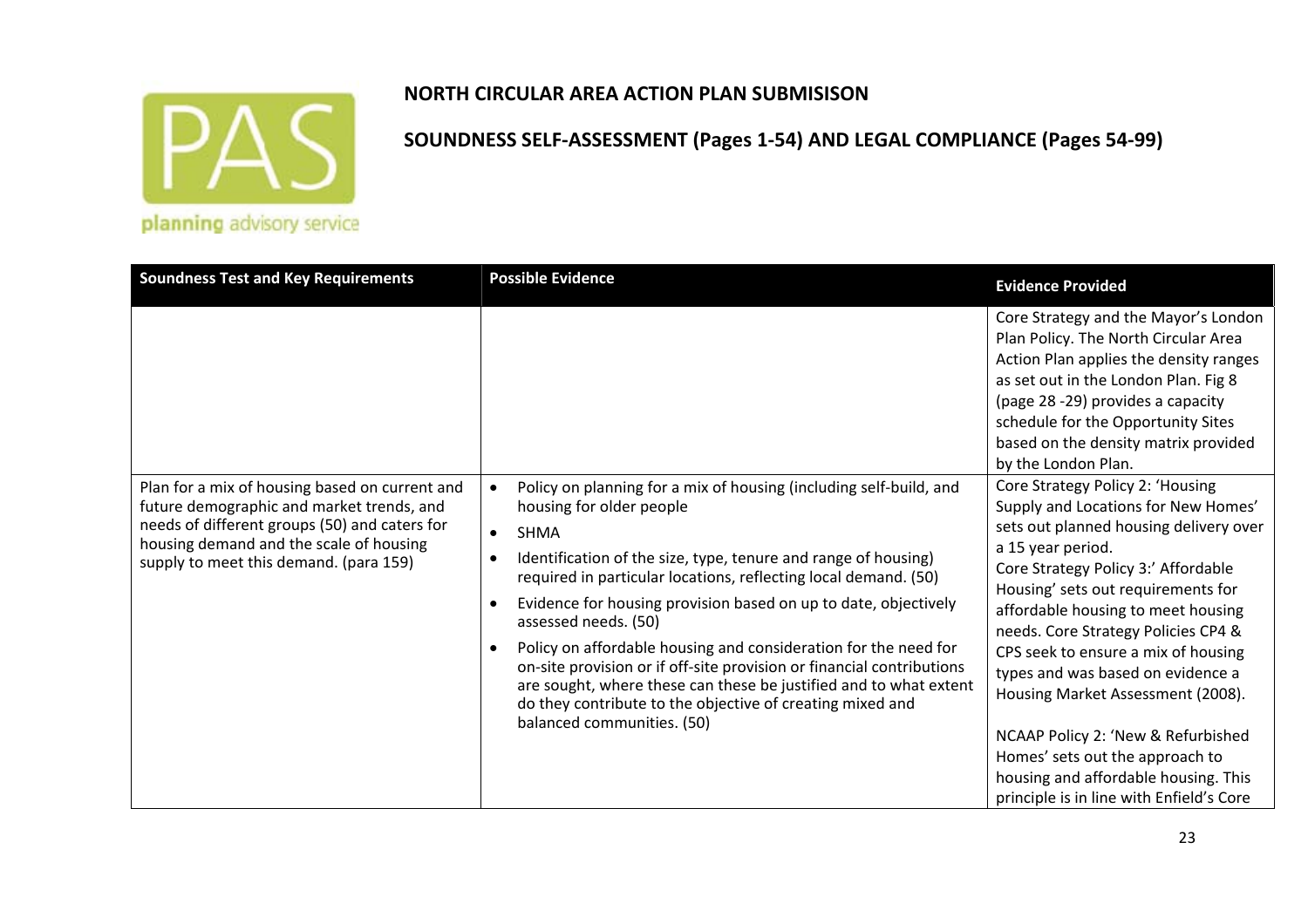

#### **NORTH CIRCULAR AREA ACTION PLAN SUBMISISON**

| <b>Soundness Test and Key Requirements</b>                                                                                                                                                                                                                                                                                                       | <b>Possible Evidence</b>                                                                                                                                                                                                                                                                                                                                                               | <b>Evidence Provided</b>                                                                                                                                                                                                                                                                                                                                                                                                                                                                                                                                            |
|--------------------------------------------------------------------------------------------------------------------------------------------------------------------------------------------------------------------------------------------------------------------------------------------------------------------------------------------------|----------------------------------------------------------------------------------------------------------------------------------------------------------------------------------------------------------------------------------------------------------------------------------------------------------------------------------------------------------------------------------------|---------------------------------------------------------------------------------------------------------------------------------------------------------------------------------------------------------------------------------------------------------------------------------------------------------------------------------------------------------------------------------------------------------------------------------------------------------------------------------------------------------------------------------------------------------------------|
|                                                                                                                                                                                                                                                                                                                                                  |                                                                                                                                                                                                                                                                                                                                                                                        | <b>Strategy and Proposed Submission</b><br>Development Management Policies.<br>The Plan's objectives include<br>supporting suburban residential<br>communities that live alongside one of<br>London's principal distributor roads.<br>The area should continue to provide a<br>wide range of choices in terms of<br>living accommodation. The NCAAP<br>area benefits from a wide spectrum of<br>house types and prices and therefore<br>provides the opportunities for families<br>to grow and for future generations to<br>continue to stay living close together. |
| In rural areas be responsive to local<br>circumstances and plan housing development<br>to reflect local needs, particularly for affordable<br>housing, including through rural exception sites<br>where appropriate (54).<br>In rural areas housing should be located where<br>it will enhance or maintain the vitality of rural<br>communities. | Consideration of allowing some market housing to facilitate the<br>$\bullet$<br>provision of significant additional affordable housing to meet local<br>needs.<br>Consideration of the case for resisting inappropriate development<br>of residential gardens. (This is discretionary)(para 53)<br>Examples of special circumstances to allow new isolated homes<br>listed at para 55. | Not applicable.                                                                                                                                                                                                                                                                                                                                                                                                                                                                                                                                                     |
| 7. Requiring good design (paras 56-68)                                                                                                                                                                                                                                                                                                           |                                                                                                                                                                                                                                                                                                                                                                                        |                                                                                                                                                                                                                                                                                                                                                                                                                                                                                                                                                                     |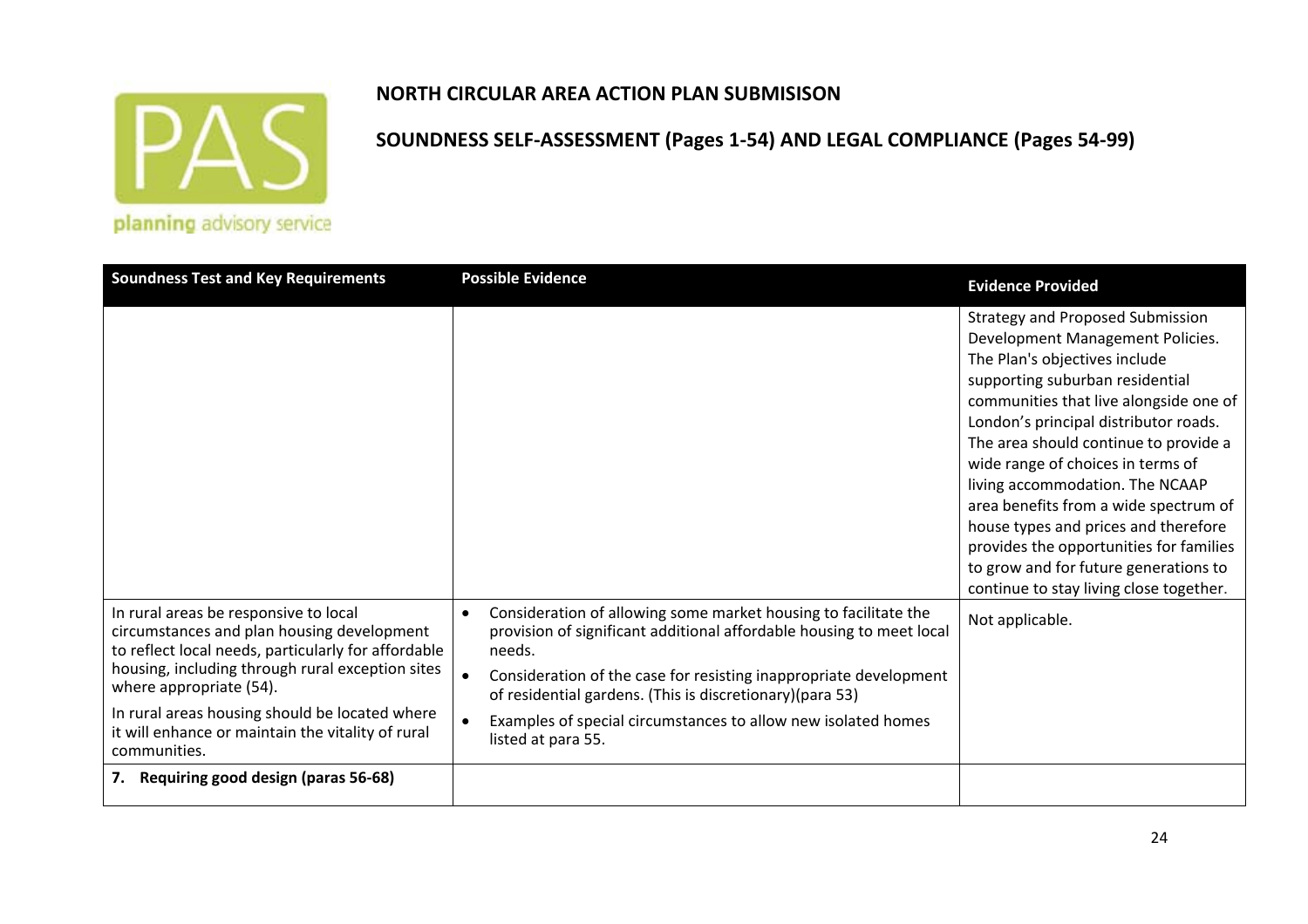

| planning advisory service |  |  |  |
|---------------------------|--|--|--|
|                           |  |  |  |

| <b>Soundness Test and Key Requirements</b>                                                                                                                                                                  | <b>Possible Evidence</b>                                                                                                                                                                                                                                                                                                                                                                                                                                                                                                                                                                                                                                                          | <b>Evidence Provided</b>                                                                                                                                                                                                                                                                                                                                                                                |
|-------------------------------------------------------------------------------------------------------------------------------------------------------------------------------------------------------------|-----------------------------------------------------------------------------------------------------------------------------------------------------------------------------------------------------------------------------------------------------------------------------------------------------------------------------------------------------------------------------------------------------------------------------------------------------------------------------------------------------------------------------------------------------------------------------------------------------------------------------------------------------------------------------------|---------------------------------------------------------------------------------------------------------------------------------------------------------------------------------------------------------------------------------------------------------------------------------------------------------------------------------------------------------------------------------------------------------|
| Develop robust and comprehensive policies<br>that set out the quality of development that<br>will be expected for the area (58).                                                                            | Inclusion of policy or policies which seek to increase the quality of<br>$\bullet$<br>development through the principles set out at para 58 and<br>approaches in paras 59-61, linked to the vision for the area and<br>specific local issues                                                                                                                                                                                                                                                                                                                                                                                                                                      | Core Strategy Policy 30 adopts<br>overarching design principles for new<br>development.                                                                                                                                                                                                                                                                                                                 |
|                                                                                                                                                                                                             |                                                                                                                                                                                                                                                                                                                                                                                                                                                                                                                                                                                                                                                                                   | NCAAP Policy 6: 'High Quality Design<br>or New Development' provides a<br>design led approach to new<br>development and public realm<br>interventions. Particular focus is given<br>to addressing the urban context of the<br>North Circular corridor and reinforcing<br>local distinctiveness.                                                                                                         |
| Promoting healthy communities (paras 69-<br>8.<br>77)                                                                                                                                                       |                                                                                                                                                                                                                                                                                                                                                                                                                                                                                                                                                                                                                                                                                   |                                                                                                                                                                                                                                                                                                                                                                                                         |
| Policies should aim to design places which:<br>promote community interaction, including<br>through mixed-use development; are safe and<br>accessible environments; and are accessible<br>developments (69). | Inclusion of a policy or policies on inclusive communities.<br>$\bullet$<br>Promotion of opportunities for meetings between members of<br>the community who might not otherwise come into contact with<br>each other, including through mixed-use developments which<br>bring together those who work, live and play in the vicinity; safe<br>and accessible environments where crime and disorder, and the<br>fear of crime, do not undermine the quality of life or community<br>cohesion; and accessible developments, containing clear and<br>legible pedestrian routes, and high quality public space, which<br>encourage the active and continual use of public areas. (69) | The vision and spatial strategy of the<br>Plan (page 17) seek to provide a range<br>of facilities, services and places that<br>support sustainable local communities<br>and the needs of residents along the<br>road corridor. Section 3 of the<br>Plan identifies the key principles<br>required to create sustainable<br>neighbourhoods and recognises that<br>the corridor has a diverse mix of uses |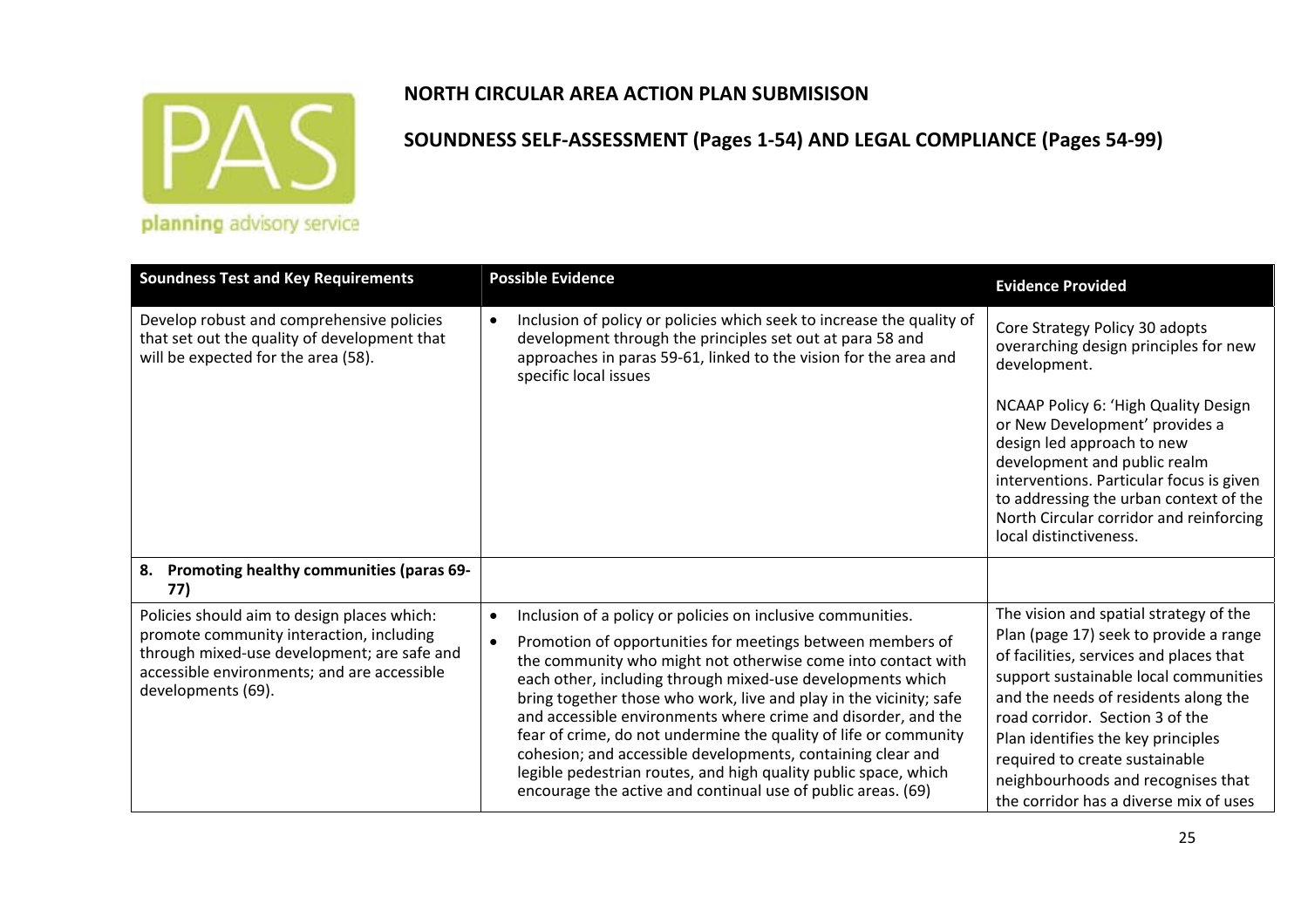

#### **NORTH CIRCULAR AREA ACTION PLAN SUBMISISON**

| <b>Soundness Test and Key Requirements</b>                                                                                           | <b>Possible Evidence</b>                                                                                                                                                                                                                                                                                                                                                                                                                                                                                                                                                                                                       | <b>Evidence Provided</b>                                                                                                                                                                                                                                                                                                                                                                                                                                                           |
|--------------------------------------------------------------------------------------------------------------------------------------|--------------------------------------------------------------------------------------------------------------------------------------------------------------------------------------------------------------------------------------------------------------------------------------------------------------------------------------------------------------------------------------------------------------------------------------------------------------------------------------------------------------------------------------------------------------------------------------------------------------------------------|------------------------------------------------------------------------------------------------------------------------------------------------------------------------------------------------------------------------------------------------------------------------------------------------------------------------------------------------------------------------------------------------------------------------------------------------------------------------------------|
|                                                                                                                                      |                                                                                                                                                                                                                                                                                                                                                                                                                                                                                                                                                                                                                                | including homes, shops, schools, local<br>health facilities, employment<br>opportunities, local libraries, leisure<br>and open spaces. The Plan establishes<br>Urban Design Principles to reflect the<br>character of the area. Some of these<br>principles include that the need to<br>address the North Circular Road<br>(A406) as a frontage, with windows,<br>doors and balconies and appropriate<br>design treatment that responds<br>positively the road corridor.           |
| Policies should plan positively for the provision<br>and use of shared space, community facilities<br>and other local services (70). | Inclusion of a policy or policies addressing community facilities<br>and local service.<br>Positive planning for the provision and integration of community<br>facilities and other local services to enhance the sustainability of<br>communities and residential environments; safeguard against the<br>unnecessary loss of valued facilities and services; ensure that<br>established shops, facilities and services are able to develop and<br>modernize; and ensure that housing is developed in suitable<br>locations which offer a range of community facilities and good<br>access to key services and infrastructure. | The North Circular Area Action Plan<br>address these issues by identifying<br>opportunities to improve publicly<br>accessible open, and green spaces,<br>including the waterways which benefit<br>from towpaths and public routes.<br>Fig 5 (page 24) of the Plan provides a<br>Community Life Plan recognising the<br>range of community infrastructure<br>servicing the NCAAP area. Section 3.3:<br>'Community Infrastructure' addresses<br>how the Plan and specific sites will |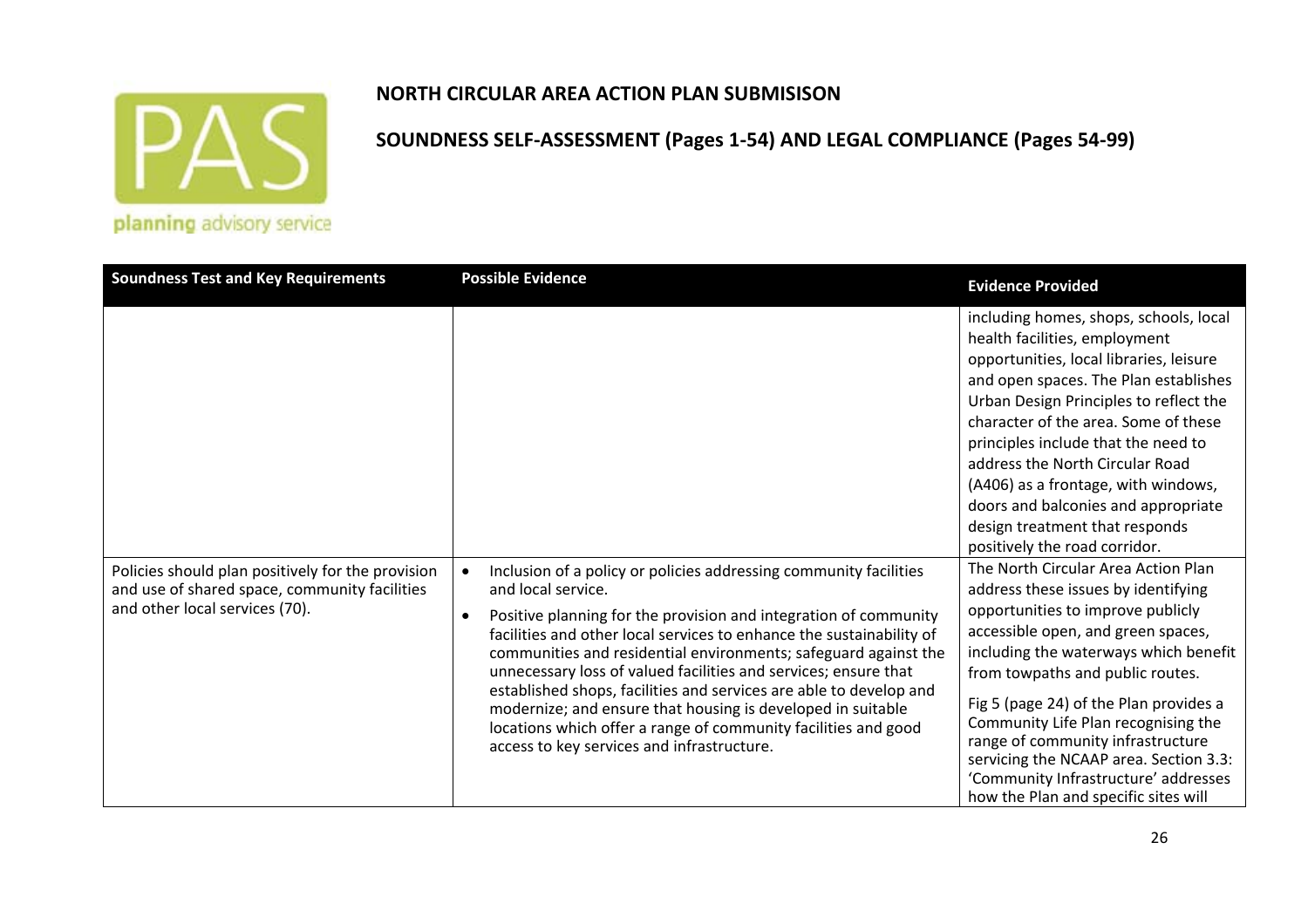

**SOUNDNESS SELF‐ASSESSMENT (Pages 1‐54) AND LEGAL COMPLIANCE (Pages 54‐99)**

| <b>Soundness Test and Key Requirements</b>                                                                                                                                                         | <b>Possible Evidence</b>                                                                                                                                                            | <b>Evidence Provided</b>                                                                                                                                                                                                                                                           |
|----------------------------------------------------------------------------------------------------------------------------------------------------------------------------------------------------|-------------------------------------------------------------------------------------------------------------------------------------------------------------------------------------|------------------------------------------------------------------------------------------------------------------------------------------------------------------------------------------------------------------------------------------------------------------------------------|
|                                                                                                                                                                                                    |                                                                                                                                                                                     | meet infrastructure priorities for the<br>area.                                                                                                                                                                                                                                    |
|                                                                                                                                                                                                    |                                                                                                                                                                                     | NCAAP Policy 4: Local Education ad<br>NCAAP Policy 5: Provision of Modern<br>Health Care considers how key<br>infrastructure issues for the area can<br>be addressed. NCAAP Policy 11: Three<br>Neighbourhood Places outlines the<br>key community priorities for each of<br>them. |
| Identify specific needs and quantitative or<br>qualitative deficits or surpluses of open space,<br>sports and recreational facilities; and set locally<br>derived standards to provide these (73). | Identification of specific needs and quantitative or qualitative<br>$\bullet$<br>deficits or surpluses of open space, sports and recreational<br>facilities in the local area. (73) | Core Strategy Policy 34 outlines the<br>Council's approach on protecting and<br>enhancing existing open space.                                                                                                                                                                     |
|                                                                                                                                                                                                    | A policy protecting existing open space, sports and recreational<br>$\bullet$<br>buildings and land from development, with specific exceptions.<br>(74)                             | NCAAP Policy 10: 'Open Spaces,<br>Waterways and the Blue Ribbon                                                                                                                                                                                                                    |
|                                                                                                                                                                                                    | Protection and enhancement of rights of way and access. (75)                                                                                                                        | Network' highlights the deficiency of<br>public open space in the Bowes area.<br>The Plan aims to address this issue by                                                                                                                                                            |
|                                                                                                                                                                                                    |                                                                                                                                                                                     | identifying opportunities within each                                                                                                                                                                                                                                              |
|                                                                                                                                                                                                    |                                                                                                                                                                                     | Neighbourhood Place as public realm<br>and open space improvement                                                                                                                                                                                                                  |
|                                                                                                                                                                                                    |                                                                                                                                                                                     | priorities.                                                                                                                                                                                                                                                                        |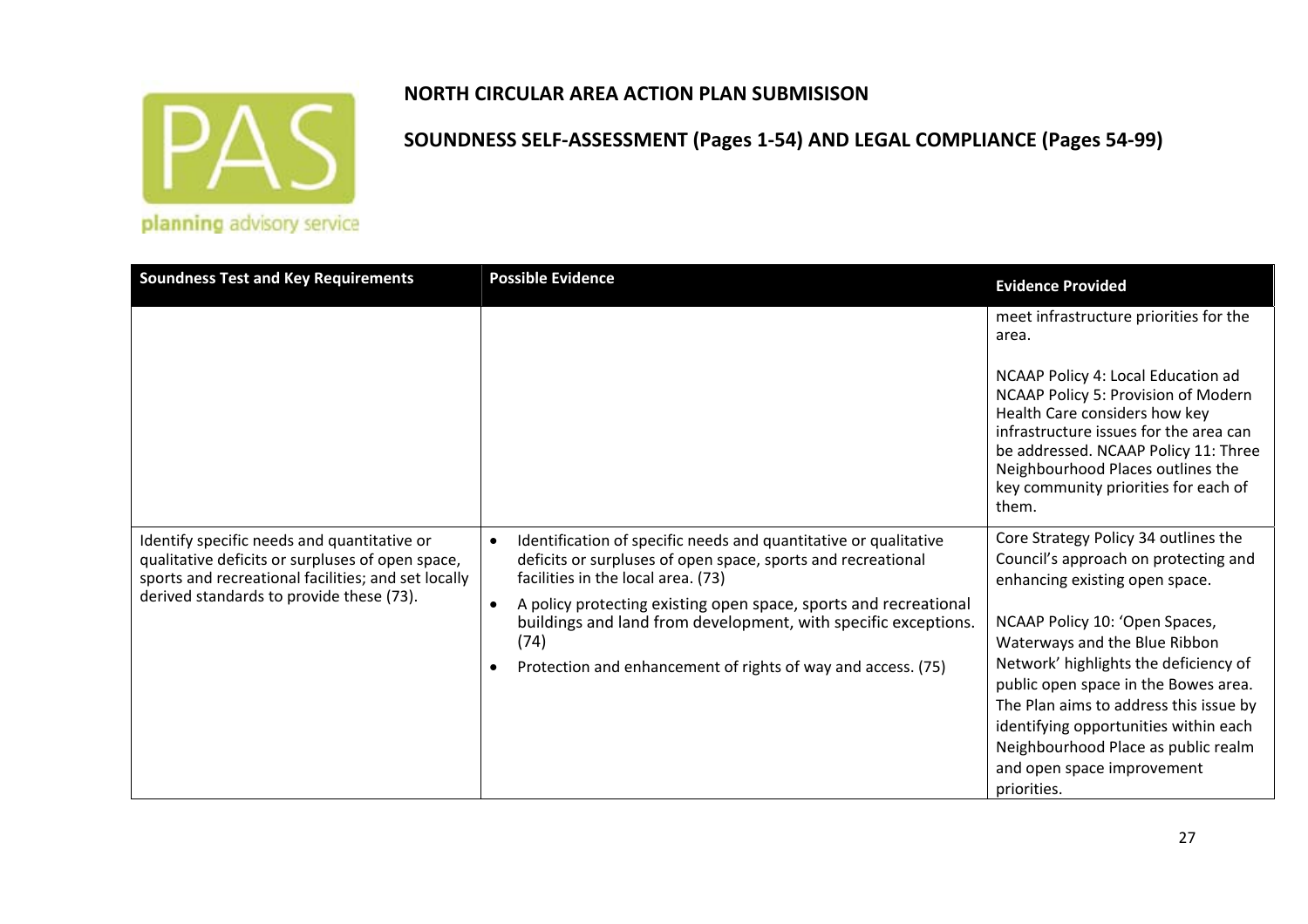

#### **NORTH CIRCULAR AREA ACTION PLAN SUBMISISON**

| <b>Soundness Test and Key Requirements</b>                                                                                                                                                                                                   | <b>Possible Evidence</b>                                                                                                                                                                                                                                                                                                                                                                                                      | <b>Evidence Provided</b>                                                                                                                                                                                                                                                     |
|----------------------------------------------------------------------------------------------------------------------------------------------------------------------------------------------------------------------------------------------|-------------------------------------------------------------------------------------------------------------------------------------------------------------------------------------------------------------------------------------------------------------------------------------------------------------------------------------------------------------------------------------------------------------------------------|------------------------------------------------------------------------------------------------------------------------------------------------------------------------------------------------------------------------------------------------------------------------------|
|                                                                                                                                                                                                                                              |                                                                                                                                                                                                                                                                                                                                                                                                                               | The urban analysis provided in Section<br>4: 'Environmental Context and the<br>Three Neighbourhood Places'<br>identifies the principal open spaces,<br>public routes and access to waterways<br>that present opportunities for<br>protection and improvements.               |
| Enable local communities, through local and<br>neighbourhood plans, to identify special<br>protection green areas of particular importance<br>to them - 'Local Green Space' (76-78).                                                         | Policy enabling the protection of Local Green Spaces. (Local Green<br>Spaces should only be designated when a plan is prepared or<br>reviewed, and be capable of enduring beyond the end of the plan<br>period. The designation should only be used when it accords with<br>the criteria in para 77). Policy for managing development within a<br>local green space should be consistent with policy for Green Belts.<br>(78) | All open spaces within the North<br>Circular Area are protected through<br>designations via the Core Strategy and<br>Policies Map and reviewed and<br>updated via the Proposed Submission<br>DMD and accompanying Policies Map,<br>and the submission NCAAP Policies<br>Map. |
| <b>Protecting Green Belt land (paras 79-92)</b><br>9.                                                                                                                                                                                        |                                                                                                                                                                                                                                                                                                                                                                                                                               |                                                                                                                                                                                                                                                                              |
| Local planning authorities should plan<br>positively to enhance the beneficial use of the<br>Green Belt, such as looking for opportunities to<br>provide access; to provide opportunities for<br>outdoor sport and recreation; to retain and | Where Green Belt policies are included, these should reflect the<br>need to:<br>Enhance the beneficial use of the Green Belt. (81)<br>$\circ$<br>Accord with criteria on boundary setting, and the need for<br>O                                                                                                                                                                                                              | Not applicable.                                                                                                                                                                                                                                                              |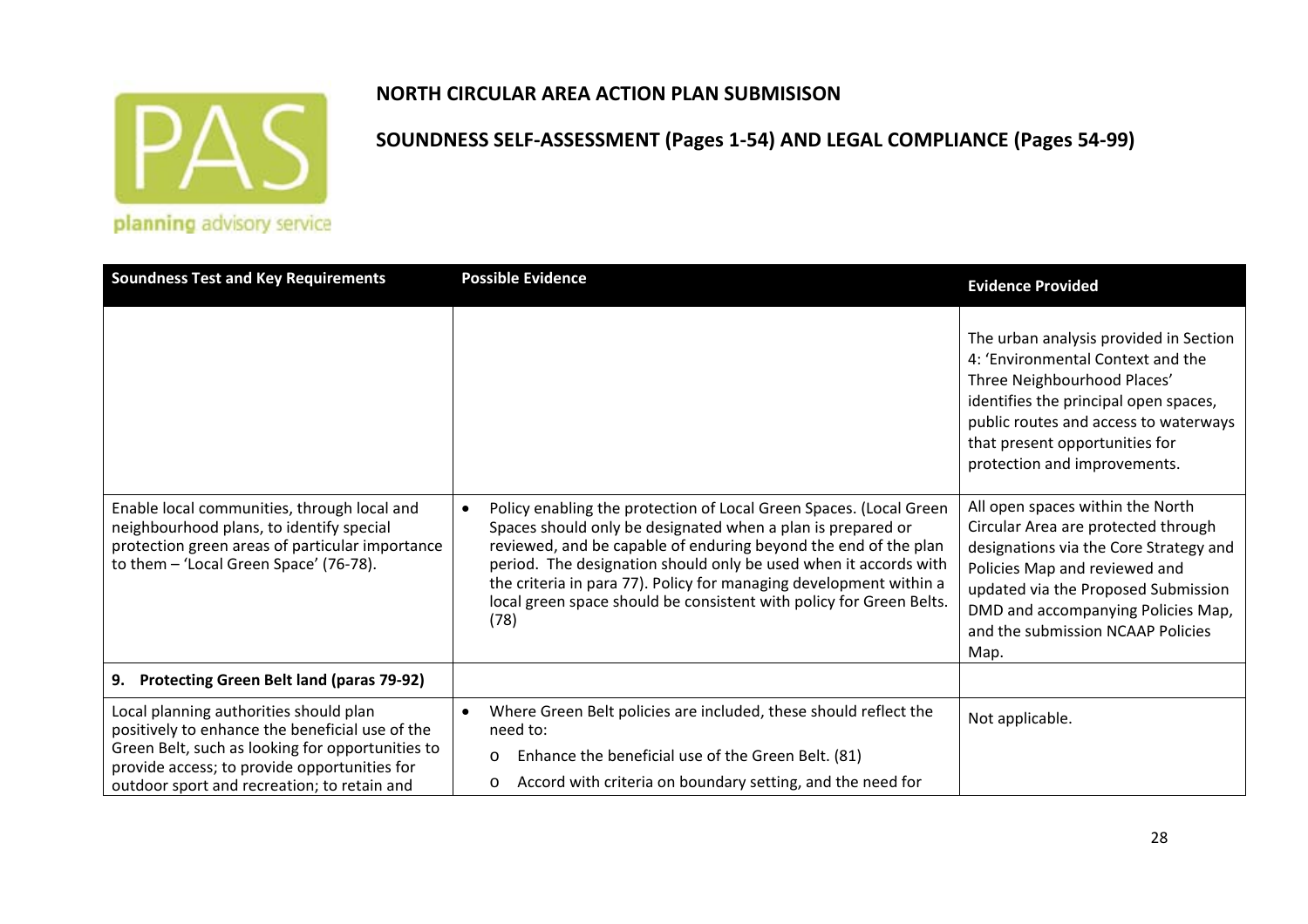

## **NORTH CIRCULAR AREA ACTION PLAN SUBMISISON**

| <b>Soundness Test and Key Requirements</b>                                                                                                                                                                                                                                                       | <b>Possible Evidence</b>                                                                                                                                                                                                                                                                                                                                                        | <b>Evidence Provided</b>                                                                                                                                                                                                                                    |
|--------------------------------------------------------------------------------------------------------------------------------------------------------------------------------------------------------------------------------------------------------------------------------------------------|---------------------------------------------------------------------------------------------------------------------------------------------------------------------------------------------------------------------------------------------------------------------------------------------------------------------------------------------------------------------------------|-------------------------------------------------------------------------------------------------------------------------------------------------------------------------------------------------------------------------------------------------------------|
| enhance landscapes, visual amenity and<br>biodiversity; or to improve damaged and<br>derelict land. (81)<br>Local planning authorities with Green Belts in<br>their area should establish Green Belt<br>boundaries in their Local Plans which set the<br>framework for Green Belt and settlement | clarity on the status of safeguarded land, in particular. (85)<br>Specify that inappropriate development should not be<br>$\circ$<br>approved except in very special circumstances. (87)<br>Specify the exceptions to inappropriate development (89-90)<br>$\circ$<br>Identify where very special circumstances might apply to<br>$\circ$<br>renewable energy development. (91) |                                                                                                                                                                                                                                                             |
| policy. (83)<br>When drawing up or reviewing Green Belt<br>boundaries local planning authorities should<br>take account of the need to promote<br>sustainable patterns of development. (84)                                                                                                      |                                                                                                                                                                                                                                                                                                                                                                                 |                                                                                                                                                                                                                                                             |
| Boundaries should be set using 'physical<br>features likely to be permanent' amongst other<br>things (85)                                                                                                                                                                                        |                                                                                                                                                                                                                                                                                                                                                                                 |                                                                                                                                                                                                                                                             |
| 10. Meeting the challenge of climate change,<br>flooding and coastal change (paras 93-108)                                                                                                                                                                                                       |                                                                                                                                                                                                                                                                                                                                                                                 |                                                                                                                                                                                                                                                             |
| Adopt proactive strategies to mitigate and<br>adapt to climate change taking full account of<br>flood risk, coastal change and water supply and<br>demand considerations. (94)                                                                                                                   | Planning of new development in locations and ways which reduce<br>greenhouse gas emissions.<br>Support for energy efficiency improvements to existing building.<br>Local requirements for a building's sustainability which are<br>$\bullet$<br>consistent with the Government's zero carbon buildings policy.<br>(95)                                                          | Enfield's Core Strategy sets out how<br>the Council tackles climate change<br>through promoting higher<br>environmental standards. It<br>encourages all developments to meet<br>the highest feasible environmental<br>standards that are financially viable |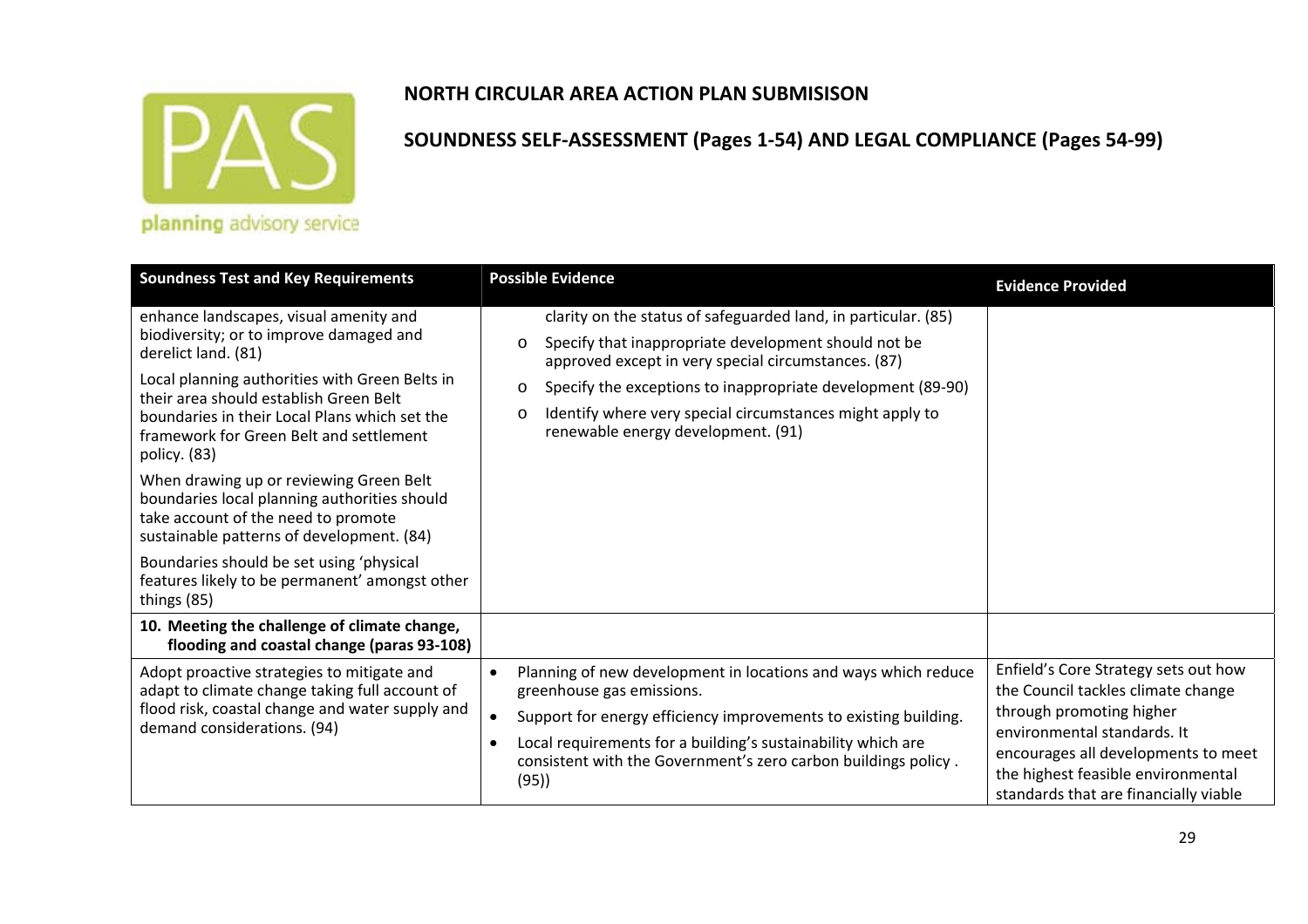

### **NORTH CIRCULAR AREA ACTION PLAN SUBMISISON**

| <b>Soundness Test and Key Requirements</b>                                                                                                                                                              | <b>Possible Evidence</b>                                                                                                                                                                                                                                                                                                                                                                                                                                                                                               | <b>Evidence Provided</b>                                                                                                                                                                                                                                                                                                                                                          |
|---------------------------------------------------------------------------------------------------------------------------------------------------------------------------------------------------------|------------------------------------------------------------------------------------------------------------------------------------------------------------------------------------------------------------------------------------------------------------------------------------------------------------------------------------------------------------------------------------------------------------------------------------------------------------------------------------------------------------------------|-----------------------------------------------------------------------------------------------------------------------------------------------------------------------------------------------------------------------------------------------------------------------------------------------------------------------------------------------------------------------------------|
|                                                                                                                                                                                                         |                                                                                                                                                                                                                                                                                                                                                                                                                                                                                                                        | and requires all developments to take<br>measures to minimise the effects of,<br>and adapt to, climate change.                                                                                                                                                                                                                                                                    |
|                                                                                                                                                                                                         |                                                                                                                                                                                                                                                                                                                                                                                                                                                                                                                        | Core Strategy Policy 32 sets out<br>Council's commitment to work with<br>partners to minimise air, water, noise<br>and light pollution and address risks<br>arising from contaminated land and<br>hazardous substances.<br>Detailed policies on this matter are to<br>be included in the Proposed                                                                                 |
|                                                                                                                                                                                                         |                                                                                                                                                                                                                                                                                                                                                                                                                                                                                                                        | Submission DMD.                                                                                                                                                                                                                                                                                                                                                                   |
| Help increase the use and supply of renewable<br>and low carbon energy through a strategy,<br>policies maximising renewable and low carbon<br>energy, and identification of key energy<br>sources. (97) | A strategy and policies to promote and maximise energy from<br>renewable and low carbon sources,<br>Identification of suitable areas for renewable and low carbon<br>energy sources, and supporting infrastructure, where this would<br>help secure the development of such sources (see also NPPF<br>footnote 17)<br>Identification of where development can draw its energy supply<br>from decentralised, renewable or low carbon supply systems and<br>for co-locating potential heat customers and suppliers. (97) | Core Policy 20: 'Sustainable energy<br>Use and Energy Infrastructure'<br>includes reference to the retrofitting<br>of existing developments addressing<br>NPPF climate change matters<br>including inclusion in Local Plans to<br>support for energy efficiency<br>improvements to existing building and<br>promote and maximise energy from<br>renewable and low carbon sources. |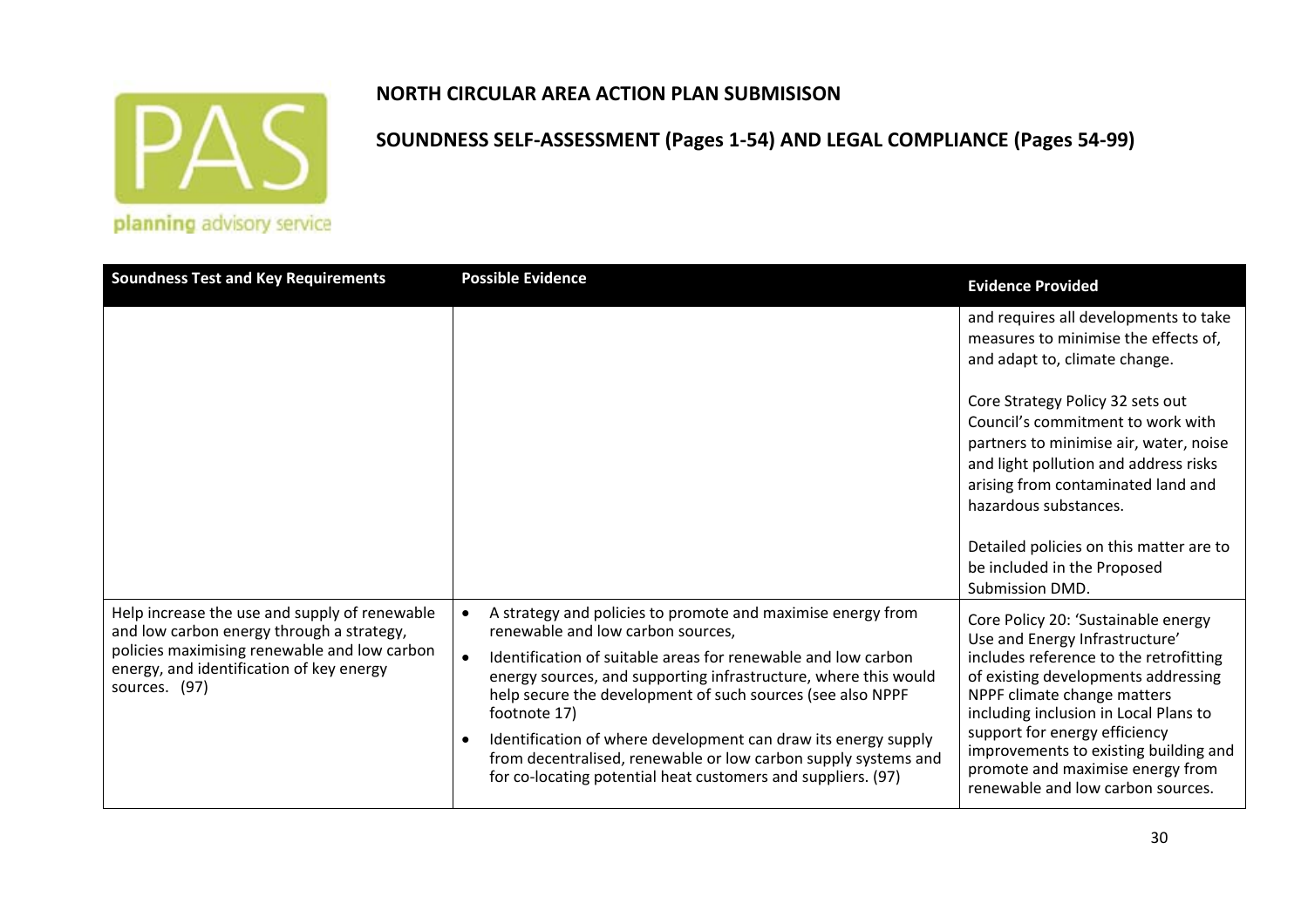

**SOUNDNESS SELF‐ASSESSMENT (Pages 1‐54) AND LEGAL COMPLIANCE (Pages 54‐99)**

| <b>Soundness Test and Key Requirements</b>                                       | <b>Possible Evidence</b>                                                                                                                                                                                                                                                                               | <b>Evidence Provided</b>                                                                                                                                                                                                                                                                                                                                                                                                                                                                                                                                               |
|----------------------------------------------------------------------------------|--------------------------------------------------------------------------------------------------------------------------------------------------------------------------------------------------------------------------------------------------------------------------------------------------------|------------------------------------------------------------------------------------------------------------------------------------------------------------------------------------------------------------------------------------------------------------------------------------------------------------------------------------------------------------------------------------------------------------------------------------------------------------------------------------------------------------------------------------------------------------------------|
|                                                                                  |                                                                                                                                                                                                                                                                                                        | NCAAP Policy 9: 'Environmental<br>Mitigation - Air quality and Noise<br>pollution' and the 'Climate Change<br>and Renewable Energy' paragraphs<br>which follow on page 39 give<br>recognition to environmental issues<br>with further guidance and policies to<br>be provided by the Proposed<br>Submission DMD. The final paragraph<br>under this heading confirms the<br>commitment to further exploring a<br>district heating network in the NCAAP<br>Area. NCAAP Policy 13: 'Ladderswood<br>Estate' requires a Combined Heat<br>Power (CHP) as part of the scheme. |
| Minimise vulnerability to climate change and<br>manage the risk of flooding (99) | Account taken of the impacts of climate change. (99)<br>$\bullet$<br>Allocate, and where necessary re-locate, development away from<br>flood risk areas through a sequential test, based on a SFRA. (100)<br>Policies to manage risk, from a range of impacts, through suitable<br>adaptation measures | The 'Climate Change and Renewable<br>Energy' and 'Flooding' paragraphs<br>provided on page 39 give recognition<br>to the surface flooding issues with<br>further guidance and policies to be<br>provided by the Proposed Submission<br>DMD.                                                                                                                                                                                                                                                                                                                            |
| Manage risk from coastal change (106)                                            | Identification of where the coast is likely to experience physical<br>$\bullet$<br>changes and identify Coastal Change Management Areas, and                                                                                                                                                           | Not applicable.                                                                                                                                                                                                                                                                                                                                                                                                                                                                                                                                                        |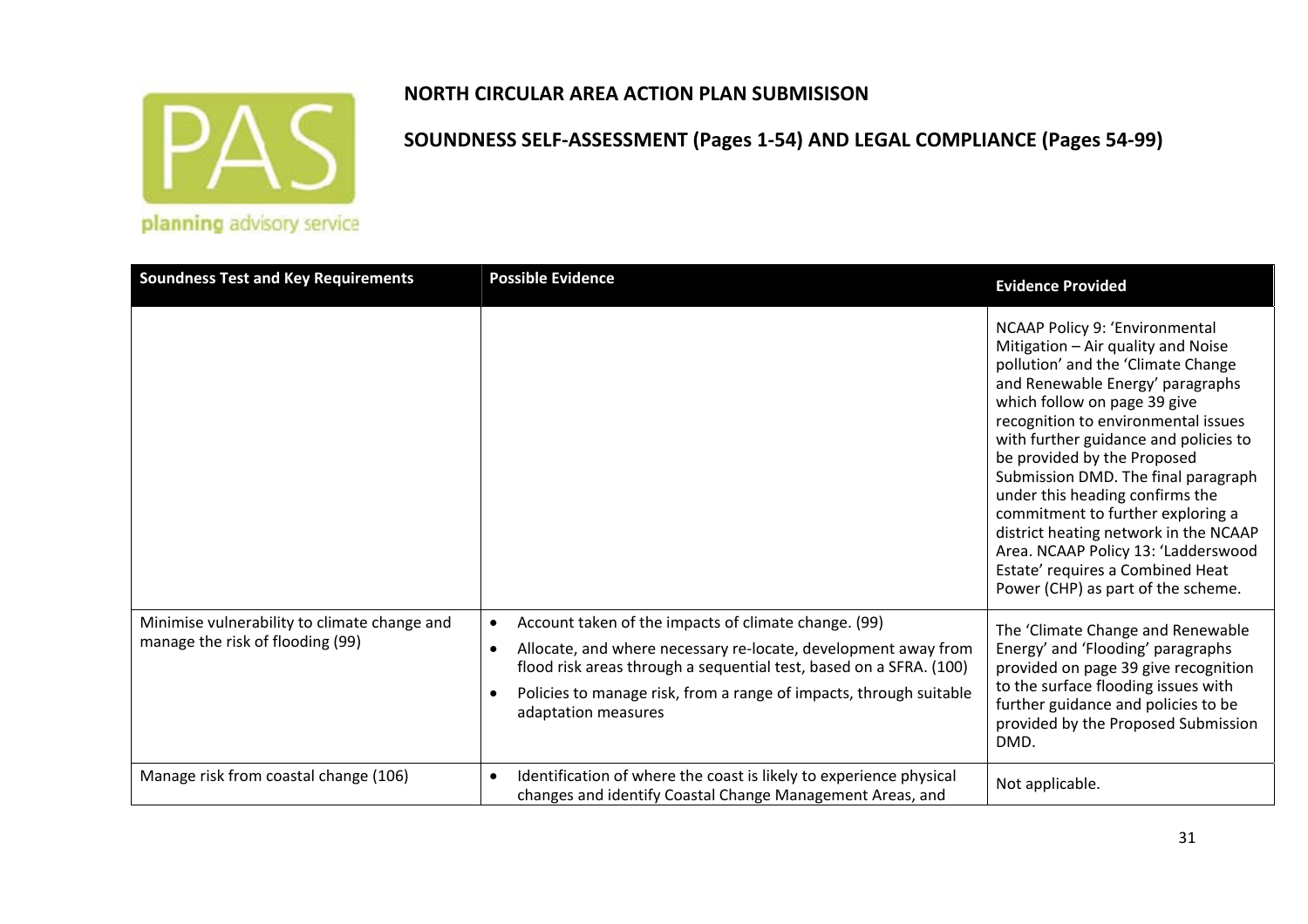

### **NORTH CIRCULAR AREA ACTION PLAN SUBMISISON**

| <b>Soundness Test and Key Requirements</b>                              | <b>Possible Evidence</b>                                                                                                                                                                                                                                                                                                                                   | <b>Evidence Provided</b>                                                                                                                                                                                                                                                                                                                                                                                                                                                                                                                                                                                                                       |
|-------------------------------------------------------------------------|------------------------------------------------------------------------------------------------------------------------------------------------------------------------------------------------------------------------------------------------------------------------------------------------------------------------------------------------------------|------------------------------------------------------------------------------------------------------------------------------------------------------------------------------------------------------------------------------------------------------------------------------------------------------------------------------------------------------------------------------------------------------------------------------------------------------------------------------------------------------------------------------------------------------------------------------------------------------------------------------------------------|
|                                                                         | clarity on what development will be allowed in such areas.<br>Provision for development and infrastructure that needs to be re-<br>$\bullet$<br>located from such areas, based on SMPs and Marine Plans, where<br>appropriate.                                                                                                                             |                                                                                                                                                                                                                                                                                                                                                                                                                                                                                                                                                                                                                                                |
| 11. Conserving and enhancing the natural<br>environment (paras 109-125) |                                                                                                                                                                                                                                                                                                                                                            |                                                                                                                                                                                                                                                                                                                                                                                                                                                                                                                                                                                                                                                |
| Protect valued landscapes (109)                                         | A strategy and policy or policies to create, protect, enhance and<br>$\bullet$<br>manage networks of biodiversity and green infrastructure.<br>Policy which seeks to minimise the loss of higher quality<br>$\bullet$<br>agricultural land and give great weight to protecting the landscape<br>and scenic beauty of National Parks, the Broads and AONBs. | Core Strategy Policy 36: 'Biodiversity',<br>refers to the Council seeking to<br>protect, enhance, restore or add to<br>biodiversity interests in accordance<br>with NPPF policy objectives to<br>minimise impacts on biodiversity,<br>provide net gains where possible, and<br>halt the overall decline by establishing<br>coherent ecological networks that are<br>more resilient to current and future<br>pressures.<br>The Plan updates and refers to the<br>Council's biodiversity objectives on<br>page 39 of the document and<br>references the more detailed policies<br>in the Proposed Submission<br>Development Management Policies. |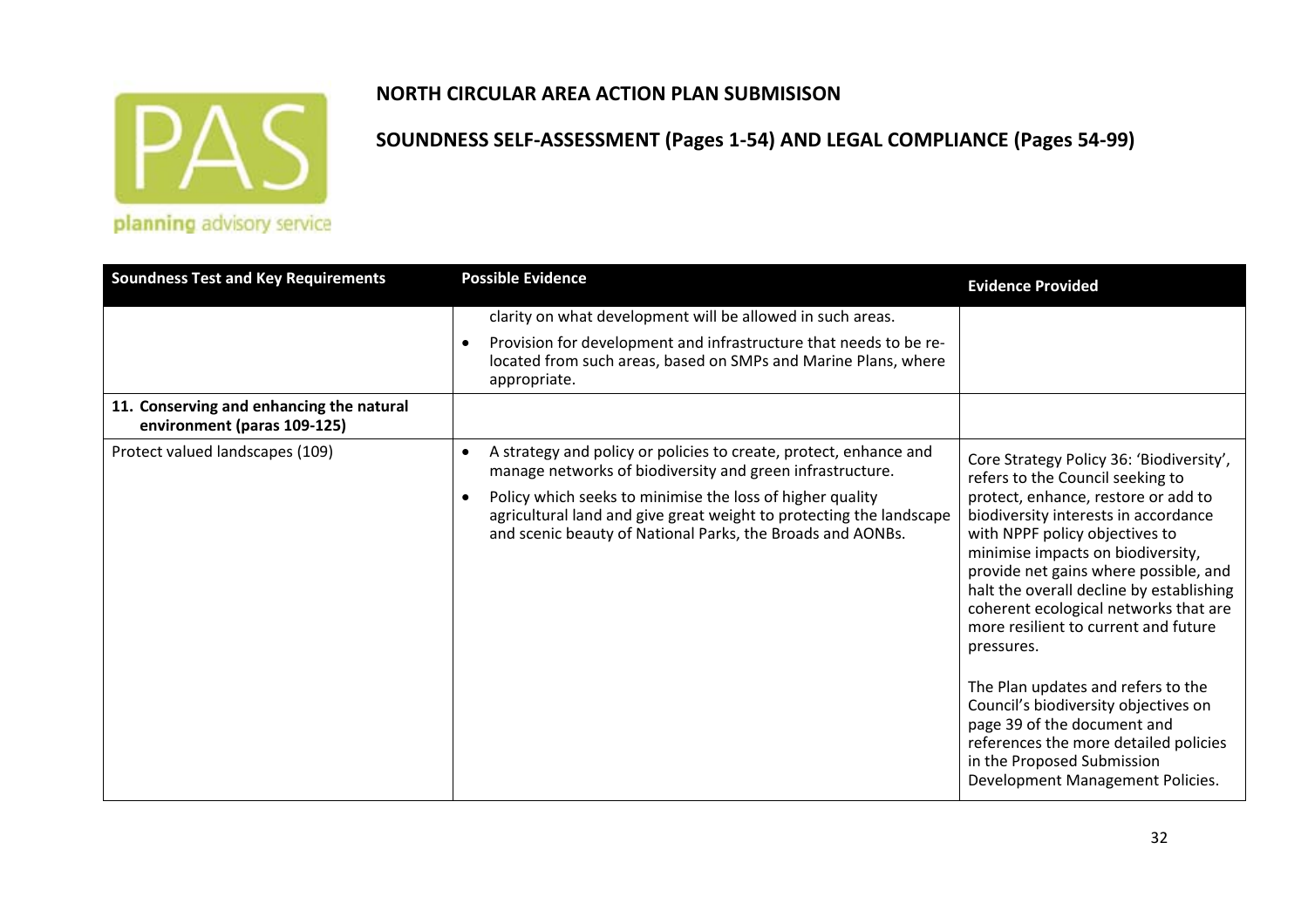

| planning advisory service |  |
|---------------------------|--|
|                           |  |
|                           |  |

| <b>Soundness Test and Key Requirements</b>                                                                                                     | <b>Possible Evidence</b>                                                                                                                                                                               | <b>Evidence Provided</b>                                                                                                                                                                                                                                                                                                                                           |
|------------------------------------------------------------------------------------------------------------------------------------------------|--------------------------------------------------------------------------------------------------------------------------------------------------------------------------------------------------------|--------------------------------------------------------------------------------------------------------------------------------------------------------------------------------------------------------------------------------------------------------------------------------------------------------------------------------------------------------------------|
| Prevent unacceptable risks from pollution and<br>land instability (109)                                                                        | Policy which seeks development which is appropriate for its<br>$\bullet$<br>location having regard to the effects of pollution on health, the<br>natural environment or general amenity.               | NCAAP Policy 9: 'Environmental<br>Mitigation - Air quality and Noise<br>pollution' and the 'Climate Change<br>and Renewable Energy' paragraphs<br>which follow on page 39 give<br>recognition to the these<br>environmental issues, where they are<br>relevant to the AAP, with further<br>guidance and policies to be provided<br>by the Proposed Submission DMD. |
| Planning policies should minimise impacts on<br>biodiversity and geodiversity (117)                                                            | Identification and mapping of local ecological networks and<br>geological conservation interests.                                                                                                      | The Plan's objectives include<br>identifying opportunities to improve                                                                                                                                                                                                                                                                                              |
| Planning policies should plan for biodiversity at<br>a landscape-scale across local authority<br>boundaries (117)                              | Policies to promote the preservation, restoration and re-creation<br>$\bullet$<br>of priority habitats, ecological networks and the recovery of<br>priority species                                    | publicly accessible open and green<br>spaces and the blue ribbon network.<br>The Plan establishes an approach to<br>Greening the corridor in Section 3.6<br>(page 37).                                                                                                                                                                                             |
| 12. Conserving and enhancing the historic<br>environment (paras 126-141)                                                                       |                                                                                                                                                                                                        |                                                                                                                                                                                                                                                                                                                                                                    |
| Include a positive strategy for the conservation<br>and enjoyment of the historic environment,<br>including heritage assets most at risk (126) | A strategy for the historic environment based on a clear<br>$\bullet$<br>understanding of the cultural assets in the plan area, including<br>assets most at risk.<br>A map/register of historic assets | Core Strategy Policy 30: 'Maintaining<br>and Improving the Quality of the Built<br>and Open Environment' - is one of a<br>suite of Core Strategy policies that aim                                                                                                                                                                                                 |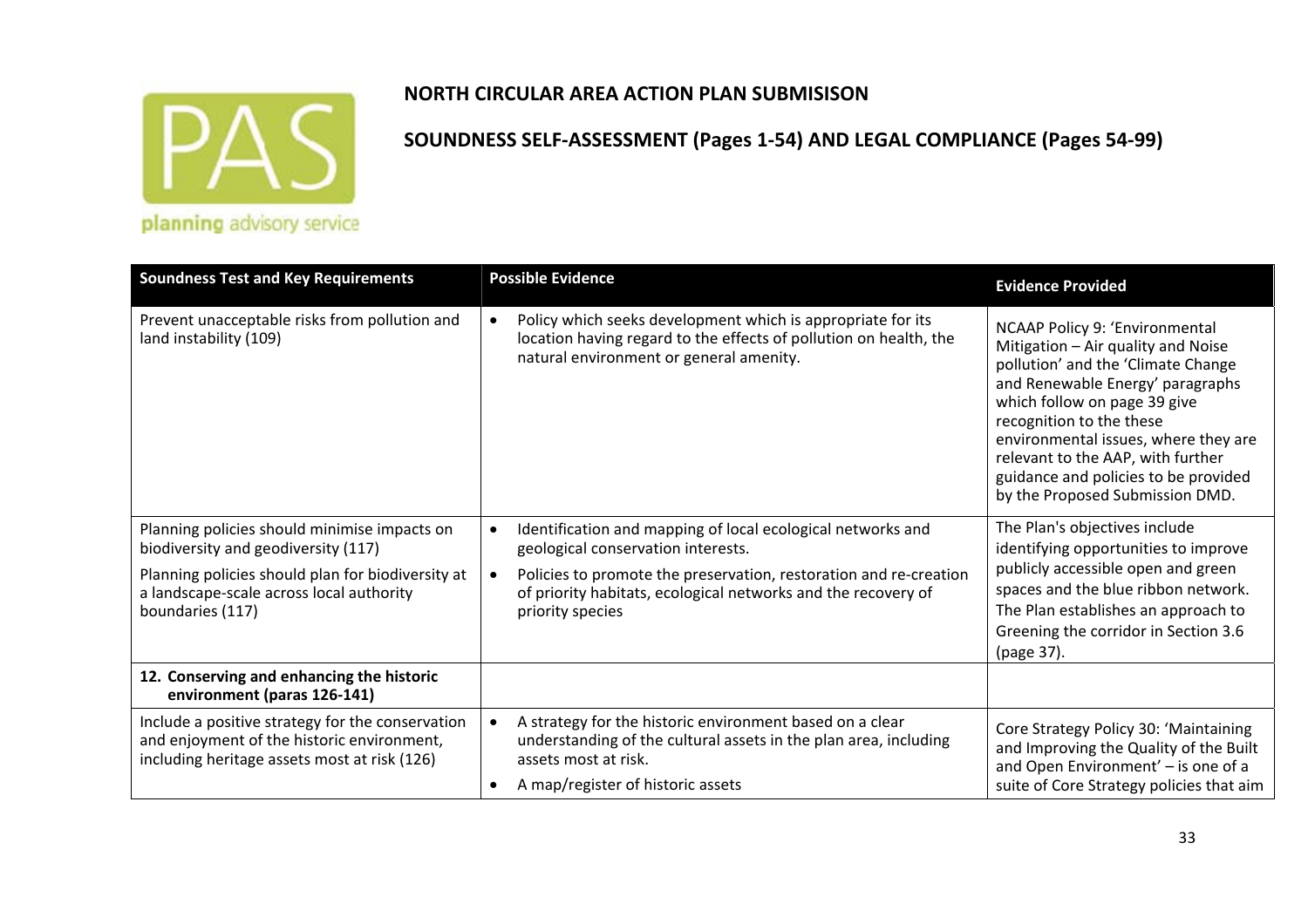

## **NORTH CIRCULAR AREA ACTION PLAN SUBMISISON**

| <b>Soundness Test and Key Requirements</b>                                                      | <b>Possible Evidence</b>                                                                                                                             | <b>Evidence Provided</b>                                                                                                                                                                                                                                                                                                                                                                                                                                                                                                                                                                                                                                                                                                                              |
|-------------------------------------------------------------------------------------------------|------------------------------------------------------------------------------------------------------------------------------------------------------|-------------------------------------------------------------------------------------------------------------------------------------------------------------------------------------------------------------------------------------------------------------------------------------------------------------------------------------------------------------------------------------------------------------------------------------------------------------------------------------------------------------------------------------------------------------------------------------------------------------------------------------------------------------------------------------------------------------------------------------------------------|
|                                                                                                 | A policy or policies which promote new development that will<br>$\bullet$<br>make a positive contribution to character and distinctiveness.<br>(126) | to protect, enhance, restore, improve<br>or add to the natural environment /<br>landscape. Core Strategy Policy 31:<br>Built and Landscape Heritage outlines<br>how working with partners the<br>Council will proactively preserve and<br>enhance the borough's heritage<br>assets.<br>Section 3.4: 'A Design-led Approach'<br>(Page 33) does acknowledge that<br>while the area covered by the Plan is<br>largely suburban in character it does<br>include prominent buildings of<br>historical merit. Where such buildings<br>are impacted by the Plan's proposals,<br>for example Opportunity Site 7 Policy<br>17: 'Arnos Grove Station',<br>development principles within the<br>policy provides specific guidance with<br>regards to this issue. |
| 13. Facilitating the sustainable use of minerals<br>(paras 142-149)                             |                                                                                                                                                      |                                                                                                                                                                                                                                                                                                                                                                                                                                                                                                                                                                                                                                                                                                                                                       |
| It is important that there is a sufficient supply<br>of material to provide the infrastructure, | Account taken of the matters raised in relation to paragraph 143 and<br>145, including matters in relation to land in national / international       | Not applicable.                                                                                                                                                                                                                                                                                                                                                                                                                                                                                                                                                                                                                                                                                                                                       |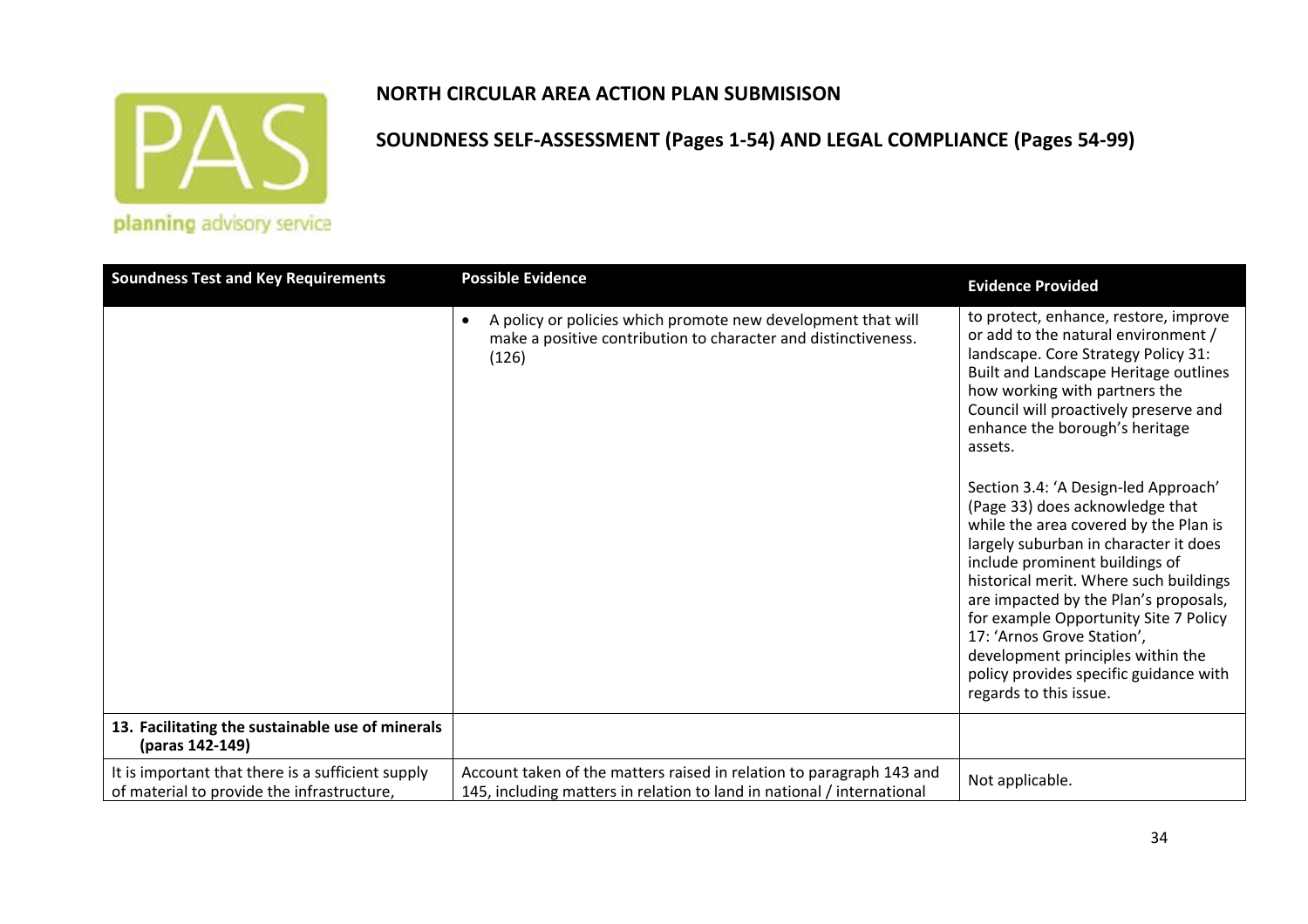

## **SOUNDNESS SELF‐ASSESSMENT (Pages 1‐54) AND LEGAL COMPLIANCE (Pages 54‐99)**

planning advisory service

| <b>Soundness Test and Key Requirements</b>                                                                                                                                                                                                                                                                                                                                     | <b>Possible Evidence</b>                                                                                                                                                                                                                                                                                                                                                                                                                                         | <b>Evidence Provided</b> |
|--------------------------------------------------------------------------------------------------------------------------------------------------------------------------------------------------------------------------------------------------------------------------------------------------------------------------------------------------------------------------------|------------------------------------------------------------------------------------------------------------------------------------------------------------------------------------------------------------------------------------------------------------------------------------------------------------------------------------------------------------------------------------------------------------------------------------------------------------------|--------------------------|
| buildings, energy and goods that the country<br>needs. However, since minerals are a finite<br>natural resource, and can only be worked<br>where they are found, it is important to make<br>best use of them to secure their long-term<br>conservation (142)<br>Minerals planning authorities should plan for a<br>steady and adequate supply of industrial<br>materials (146) | designations; landbanks; the defining of Minerals Safeguarding Areas;<br>wider matters relating to safeguarding; approaches if non-mineral<br>development is necessary within Minerals Safeguarding Areas; the<br>setting of environmental criteria; development of noise limits;<br>reclamation of land; plan for a steady and adequate supply of<br>aggregates. This could include evidence of co-operation with<br>neighbouring and more distant authorities. |                          |
|                                                                                                                                                                                                                                                                                                                                                                                |                                                                                                                                                                                                                                                                                                                                                                                                                                                                  |                          |

**Justified:** The plan should be the most appropriate strategy, when considered against the reasonable alternatives, based on proportionate evidence.

To be 'justified' <sup>a</sup> DPD needs to be:

• Founded on <sup>a</sup> robust and credible evidence base involving: research / fact finding demonstrating how the choices made in the plan are backed up by facts; and evidence of participation of the local community and others having <sup>a</sup> stake in the area.

• The most appropriate strategy when considered against reasonable alternatives.

| Participation                                                                               | The consultation statement. This should set out what consultation was                                                                                                                            | Yes. The Council has prepared a      |  |  |                                                                                                                                |
|---------------------------------------------------------------------------------------------|--------------------------------------------------------------------------------------------------------------------------------------------------------------------------------------------------|--------------------------------------|--|--|--------------------------------------------------------------------------------------------------------------------------------|
| Has the consultation process allowed for<br>effective engagement of all interested parties? | undertaken, when, with whom and how it has influenced the plan.<br>The statement should show that efforts have been made to consult<br>hard to reach groups, key stakeholders etc. Reference SCI |                                      |  |  | <b>Regulation 22 Consultation Statement</b><br>to support the submission. This sets<br>out the various stages of consultation, |
|                                                                                             |                                                                                                                                                                                                  | how the consultation process has met |  |  |                                                                                                                                |
|                                                                                             |                                                                                                                                                                                                  | the relevant Regulations and the     |  |  |                                                                                                                                |
|                                                                                             |                                                                                                                                                                                                  | Council's adopted Statement of       |  |  |                                                                                                                                |
|                                                                                             |                                                                                                                                                                                                  | Community Involvement (SCI). It also |  |  |                                                                                                                                |
|                                                                                             |                                                                                                                                                                                                  | details of the issues and responses  |  |  |                                                                                                                                |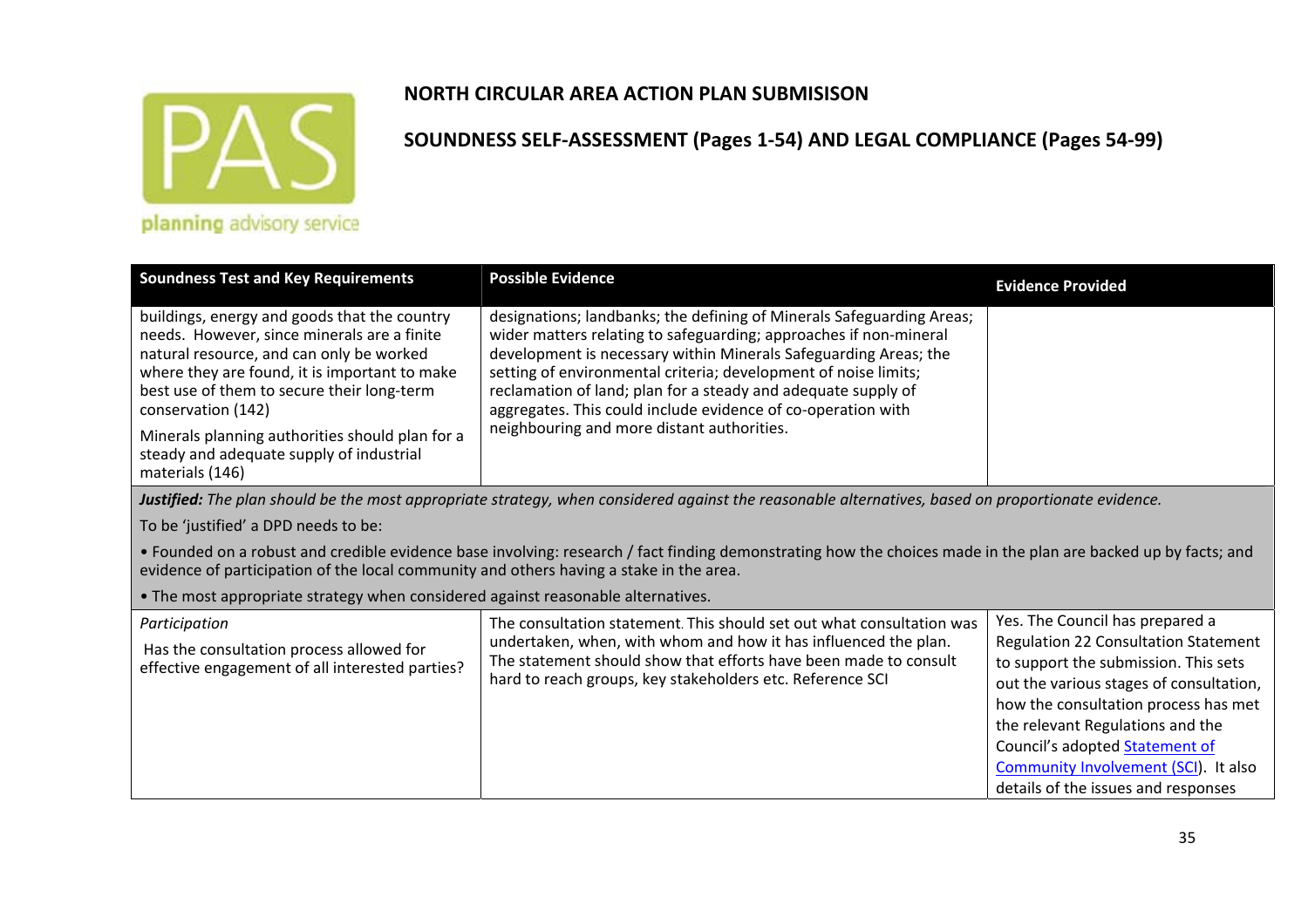

#### **NORTH CIRCULAR AREA ACTION PLAN SUBMISISON**

| <b>Soundness Test and Key Requirements</b>                                                                                                                                                                                                                              | <b>Possible Evidence</b>                                                                                                                                                                                                                                                                                                                                                                                                                                                                                                                                                                                                                                                                                                                | <b>Evidence Provided</b>                                                                                                                                                                                                                                                                                                                                                                                                                                                                                                                                                                                                                                                                                                 |
|-------------------------------------------------------------------------------------------------------------------------------------------------------------------------------------------------------------------------------------------------------------------------|-----------------------------------------------------------------------------------------------------------------------------------------------------------------------------------------------------------------------------------------------------------------------------------------------------------------------------------------------------------------------------------------------------------------------------------------------------------------------------------------------------------------------------------------------------------------------------------------------------------------------------------------------------------------------------------------------------------------------------------------|--------------------------------------------------------------------------------------------------------------------------------------------------------------------------------------------------------------------------------------------------------------------------------------------------------------------------------------------------------------------------------------------------------------------------------------------------------------------------------------------------------------------------------------------------------------------------------------------------------------------------------------------------------------------------------------------------------------------------|
| Research / fact finding<br>Is the plan justified by a sound and credible<br>evidence base? What are the sources of<br>evidence? How up to date, and how convincing<br>is it?<br>What assumptions were made in preparing the<br>DPD? Were they reasonable and justified? | The studies, reports and technical papers that provide the<br>$\bullet$<br>evidence for the policies set out in the DPD, the date of<br>preparation and who they were produced by.<br><b>AND</b><br>Sections of the DPD (at various stages of development) and SA<br>$\bullet$<br>Report which illustrate how evidence supports the strategy,<br>policies and proposals, including key assumptions.<br><b>OR</b><br>A very brief statement of how the main findings of consultation<br>support the policies, with reference to: reports to the council on<br>the issues raised during participation, covering both the front-<br>loading and formulation phases; and any other information on<br>community views and preferences.<br>OR | and indicates how these have been<br>taken into account in the Plan's<br>preparation. The Council has also<br>prepared a statement on the Duty to<br>Co-operate.to support the submission.<br>Enfield Council considers that the<br>content of the Plan is justified by the<br>evidence. It positively reflects the<br>objectives of the NPPF and supports<br>the objectives of the Mayor's London<br>Plan and Enfield's Core Strategy which<br>are underpinned by a range of<br>supporting evidence. Where necessary<br>the Plan has considered updated<br>evidence since the adoption of those<br>plans in 2011 and 2010 respectively.<br>The Plan has also been informed by<br>Sustainability Appraisal and responses |
|                                                                                                                                                                                                                                                                         | For each policy (or group of policies dealing with the same issue),<br>a very brief statement of the evidence documents relied upon and<br>how they support the policy (where this is not already clear in the<br>reasoned justification in the DPD).                                                                                                                                                                                                                                                                                                                                                                                                                                                                                   | to consultation. The Consultation<br>Statement highlights how consultation<br>has helped to support the Plan's<br>preparation.                                                                                                                                                                                                                                                                                                                                                                                                                                                                                                                                                                                           |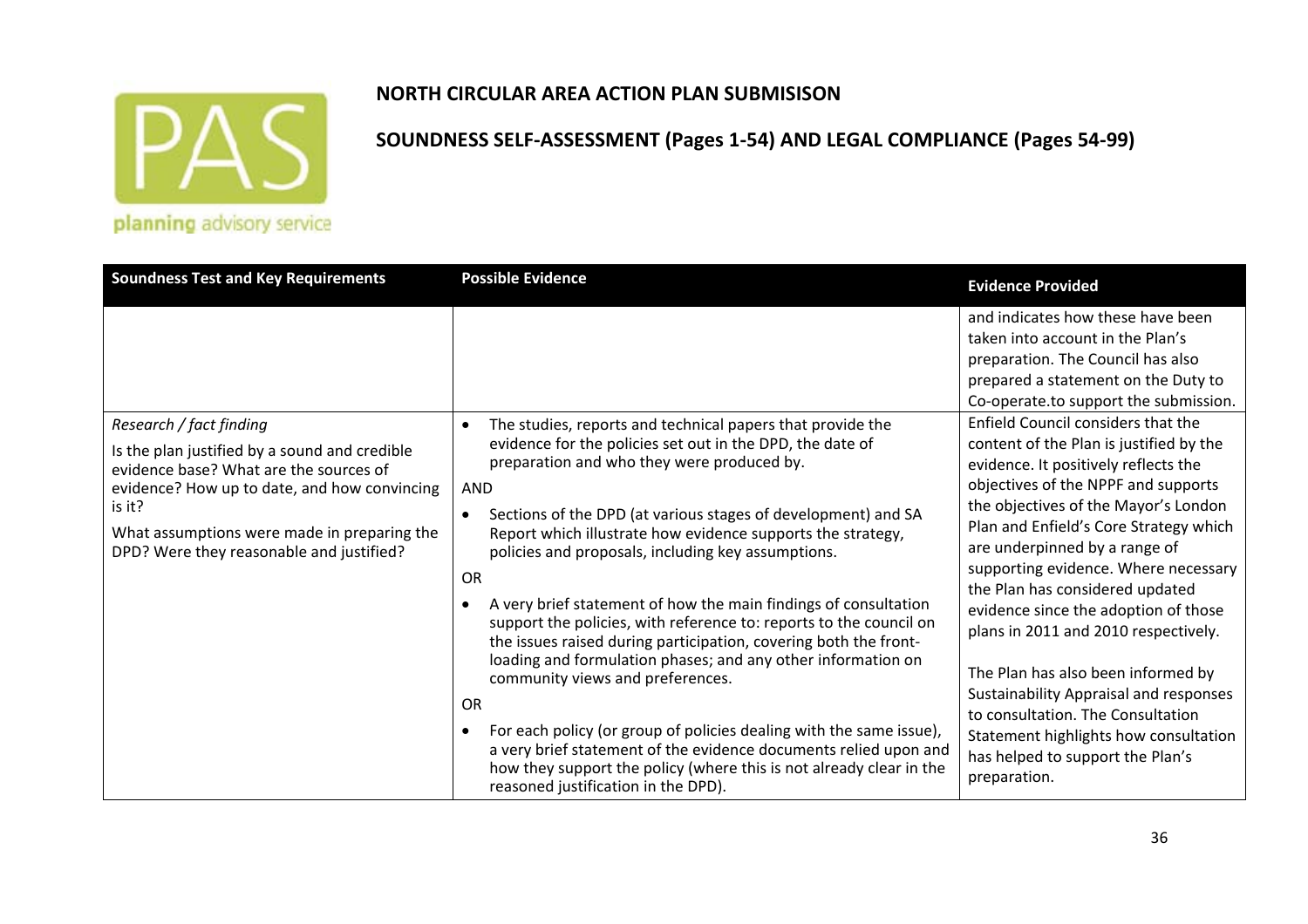

## **SOUNDNESS SELF‐ASSESSMENT (Pages 1‐54) AND LEGAL COMPLIANCE (Pages 54‐99)**

planning advisory service

| <b>Soundness Test and Key Requirements</b> | <b>Possible Evidence</b> | <b>Evidence Provided</b>                                                                                                                                                                                                                                                                                                                                                                                                                                                                                                                                                                                               |
|--------------------------------------------|--------------------------|------------------------------------------------------------------------------------------------------------------------------------------------------------------------------------------------------------------------------------------------------------------------------------------------------------------------------------------------------------------------------------------------------------------------------------------------------------------------------------------------------------------------------------------------------------------------------------------------------------------------|
|                                            |                          | A list of supporting documentation<br>and evidence base has been produced<br>as part of the submission and annexed<br>to this report, Annex 1.                                                                                                                                                                                                                                                                                                                                                                                                                                                                         |
|                                            |                          | Assumptions:                                                                                                                                                                                                                                                                                                                                                                                                                                                                                                                                                                                                           |
|                                            |                          | The Area Action Plan is based on the<br>objectives of housing led regeneration<br>and employment targets set out in the<br>adopted Enfield Core Strategy (2010)<br>and London Plan (2011). A detailed<br>capacity study prepared for the Plan<br>demonstrates that a target of 1300<br>units is a more deliverable target than<br>the indicative 1500 set out in Core<br>Strategy Policy 2. The revised target is<br>considered achievable and relevant<br>over the lifetime of the Core Strategy.<br>Opportunity Sites identified in the AAP<br>have all been assessed on their<br>ownership, availability, capacity, |
|                                            |                          | viability and deliverability in order to<br>ensure realistic assumptions are in                                                                                                                                                                                                                                                                                                                                                                                                                                                                                                                                        |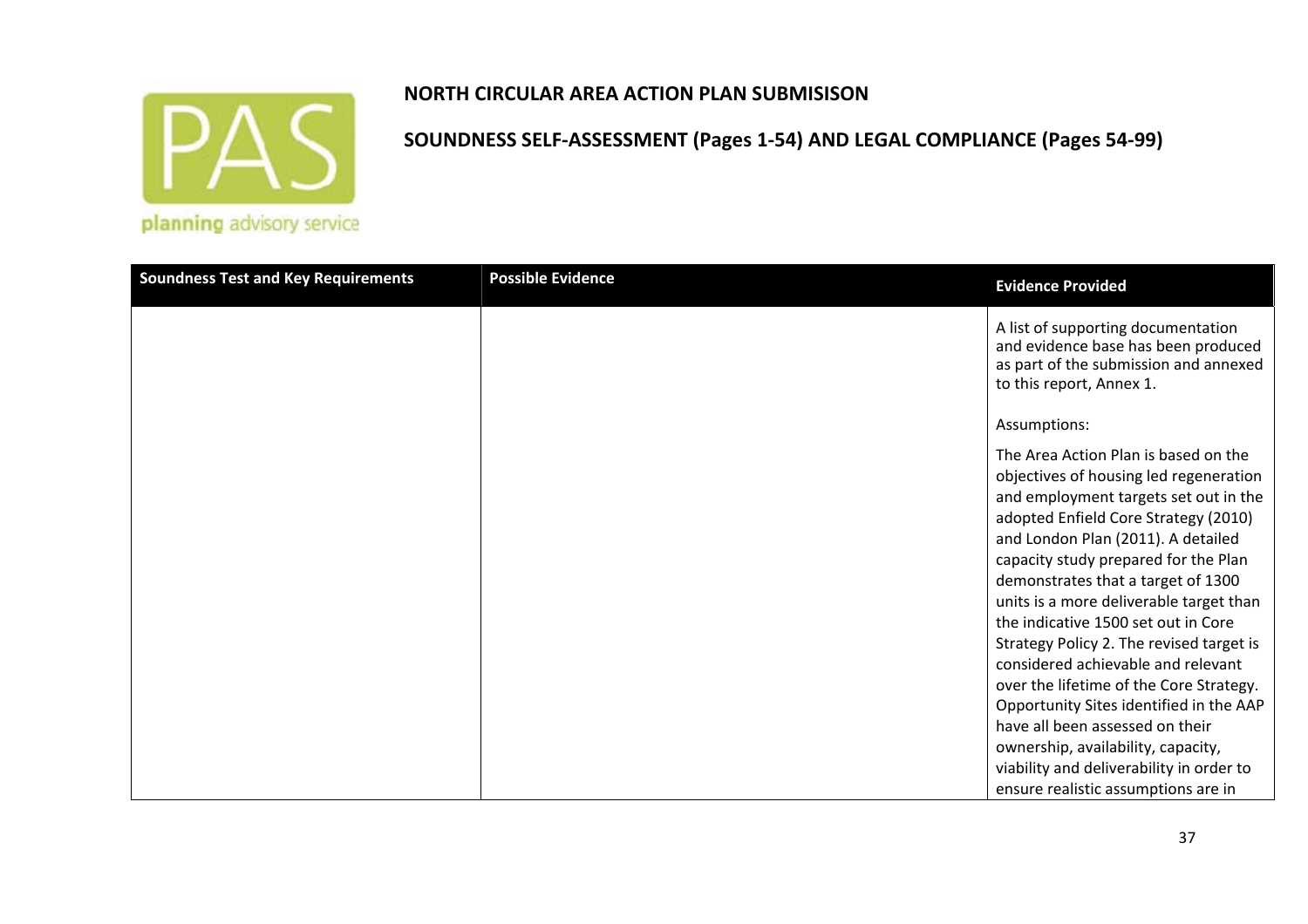

#### **NORTH CIRCULAR AREA ACTION PLAN SUBMISISON**

**SOUNDNESS SELF‐ASSESSMENT (Pages 1‐54) AND LEGAL COMPLIANCE (Pages 54‐99)**

| <b>Soundness Test and Key Requirements</b>                                                                                                                                                                                                                                                                                                                                                                                                                                                                                                                                                     | <b>Possible Evidence</b><br><b>Evidence Provided</b>                                                                                                                                                                                                                                                                                                                                                                                                                                                                                                                                                                                                               |                                                                                                                                                                                                                                                                                                                                                                                                                                                                                                                     |  |  |  |
|------------------------------------------------------------------------------------------------------------------------------------------------------------------------------------------------------------------------------------------------------------------------------------------------------------------------------------------------------------------------------------------------------------------------------------------------------------------------------------------------------------------------------------------------------------------------------------------------|--------------------------------------------------------------------------------------------------------------------------------------------------------------------------------------------------------------------------------------------------------------------------------------------------------------------------------------------------------------------------------------------------------------------------------------------------------------------------------------------------------------------------------------------------------------------------------------------------------------------------------------------------------------------|---------------------------------------------------------------------------------------------------------------------------------------------------------------------------------------------------------------------------------------------------------------------------------------------------------------------------------------------------------------------------------------------------------------------------------------------------------------------------------------------------------------------|--|--|--|
| <b>Alternatives</b><br>Can it be shown that the LPA's chosen<br>approach is the most appropriate given the<br>reasonable alternatives? Have the reasonable<br>alternatives been considered and is there a<br>clear audit trail showing how and why the<br>preferred approach was arrived at? Where a<br>balance had to be struck in taking decisions<br>between competing alternatives, is it clear how<br>and why the decisions were taken?<br>Does the sustainability appraisal show how the<br>different options perform and is it clear that<br>sustainability considerations informed the | Reports and consultation documents produced in the early stages<br>setting out how alternatives were developed and evaluated, and<br>the reasons for selecting the preferred strategy, and reasons for<br>rejecting the alternatives. This should include options covering<br>not just the spatial strategy, but also the quantum of<br>development, strategic policies and development management<br>policies.<br>An audit trail of how the evidence base, consultation and SA have<br>influenced the plan.<br>Sections of the SA Report showing the assessment of options and<br>alternatives.<br>Reports on how decisions on the inclusion of policy were made. | place and that they can be successfully<br>implemented.<br>The Consultation Statement on the<br>North Circular Area Action Plan sets<br>out the methods used for consultation<br>at each stage of plan making, report<br>on the consultation undertaken and a<br>summary of representations received.<br>It also includes the Council's response<br>to the representations showing how<br>consultation has influenced the Plan.<br>This process has allowed for the<br>alternatives to be raised and<br>considered. |  |  |  |
| content of the DPD from the start?                                                                                                                                                                                                                                                                                                                                                                                                                                                                                                                                                             | Sections of the consultation document demonstrating how<br>options were developed and appraised.                                                                                                                                                                                                                                                                                                                                                                                                                                                                                                                                                                   | In order to comply with the Strategic<br>Environmental Assessment (SEA)                                                                                                                                                                                                                                                                                                                                                                                                                                             |  |  |  |
|                                                                                                                                                                                                                                                                                                                                                                                                                                                                                                                                                                                                | Any other documentation showing how alternatives were<br>developed and evaluated, including a report on how sustainability<br>appraisal has influenced the choice of strategy and the content of<br>policies.                                                                                                                                                                                                                                                                                                                                                                                                                                                      | Directive and Regulations, and to<br>follow best practice in Sustainability<br>Appraisal (SA), the SA compares the<br>sustainability impacts of the AAP.                                                                                                                                                                                                                                                                                                                                                            |  |  |  |
| <b>Effective:</b> the plan should be deliverable over its period and based on effective joint working on cross-boundary strategic                                                                                                                                                                                                                                                                                                                                                                                                                                                              |                                                                                                                                                                                                                                                                                                                                                                                                                                                                                                                                                                                                                                                                    |                                                                                                                                                                                                                                                                                                                                                                                                                                                                                                                     |  |  |  |

To be 'effective' <sup>a</sup> DPD needs to:

*priorities.*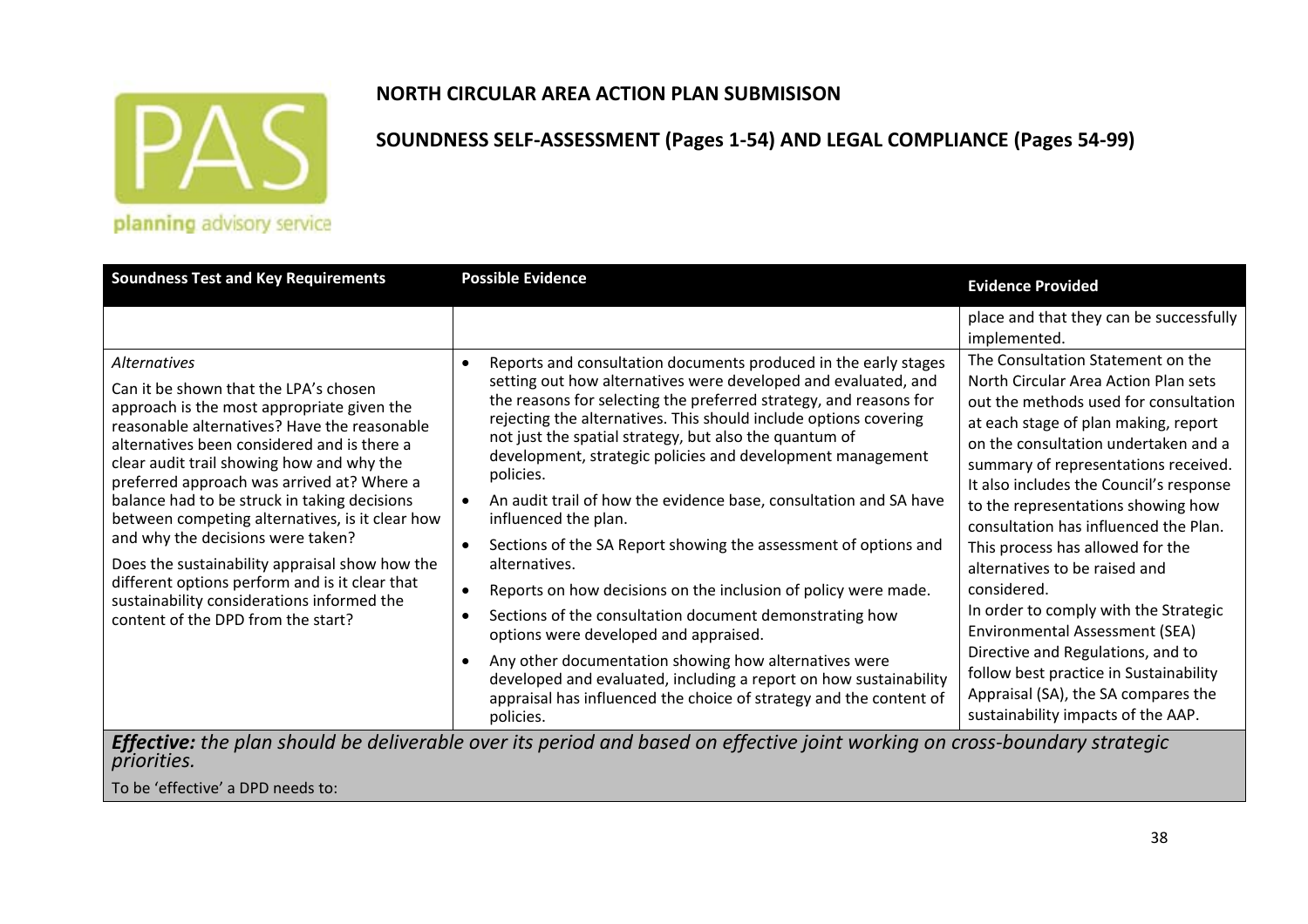

#### **SOUNDNESS SELF‐ASSESSMENT (Pages 1‐54) AND LEGAL COMPLIANCE (Pages 54‐99)**

planning advisory service

| <b>Soundness Test and Key Requirements</b>                                                                                                                                                                                                                                                                                                                                                          | <b>Evidence Provided</b>                                                                                                                                                                                                                                                                                                                                                                                                                                                                                                                                                                                                                                                                                                                                                                                 |                                                                                                                                                                                                                                                                                                                                                                                                                                                                                                               |
|-----------------------------------------------------------------------------------------------------------------------------------------------------------------------------------------------------------------------------------------------------------------------------------------------------------------------------------------------------------------------------------------------------|----------------------------------------------------------------------------------------------------------------------------------------------------------------------------------------------------------------------------------------------------------------------------------------------------------------------------------------------------------------------------------------------------------------------------------------------------------------------------------------------------------------------------------------------------------------------------------------------------------------------------------------------------------------------------------------------------------------------------------------------------------------------------------------------------------|---------------------------------------------------------------------------------------------------------------------------------------------------------------------------------------------------------------------------------------------------------------------------------------------------------------------------------------------------------------------------------------------------------------------------------------------------------------------------------------------------------------|
| Be deliverable<br>Demonstrate sound infrastructure delivery planning<br>Have no regulatory or national planning barriers to its delivery<br>Have delivery partners who are signed up to it<br>Be coherent with the strategies of neighbouring authorities<br>Demonstrate how the Duty to Co-operate has been fulfilled<br>Be flexible<br>Be able to be monitored                                    |                                                                                                                                                                                                                                                                                                                                                                                                                                                                                                                                                                                                                                                                                                                                                                                                          |                                                                                                                                                                                                                                                                                                                                                                                                                                                                                                               |
| Deliverable and Coherent<br>• Is it clear how the policies will meet the Plan's<br>vision and objectives? Are there any obvious<br>gaps in the policies, having regard to the<br>objectives of the DPD?<br>• Are the policies internally consistent?<br>• Are there realistic timescales related to the<br>objectives?<br>• Does the DPD explain how its key policy<br>objectives will be achieved? | • Sections of the DPD which address delivery, the means of delivery<br>and the timescales for key developments and initiatives.<br>• Confirmation from the relevant agencies that they support the<br>objectives and the identified means of delivery, such as evidence<br>that the plans and programmes of other bodies have been taken<br>into account (e.g. Water Resources Management Plans).<br>Information in the local development scheme, or provided<br>$\bullet$<br>separately, about the scope and content (actual and intended) of<br>each DPD showing how they combine to provide a coherent policy<br>structure.<br>• Section in the DPD that shows the linkages between the objectives<br>and the corresponding policies, and consistency between policies<br>(such as through a matrix). | Yes. Section 2 of the North Circular<br>Area Action Plan sets out the overall<br>vision and objectives of the Plan.<br>Section 3 of the Plan sets out the<br>approach and sustainable<br>Neighbourhood Principles which will<br>help the Council manage the activities<br>in the area in order to achieve the<br>vision and objectives of the Plan.<br>The Area Action Plan translates the<br>strategic objectives of the Core<br>Strategy to the local level. On this<br>basis there is a strong consistency |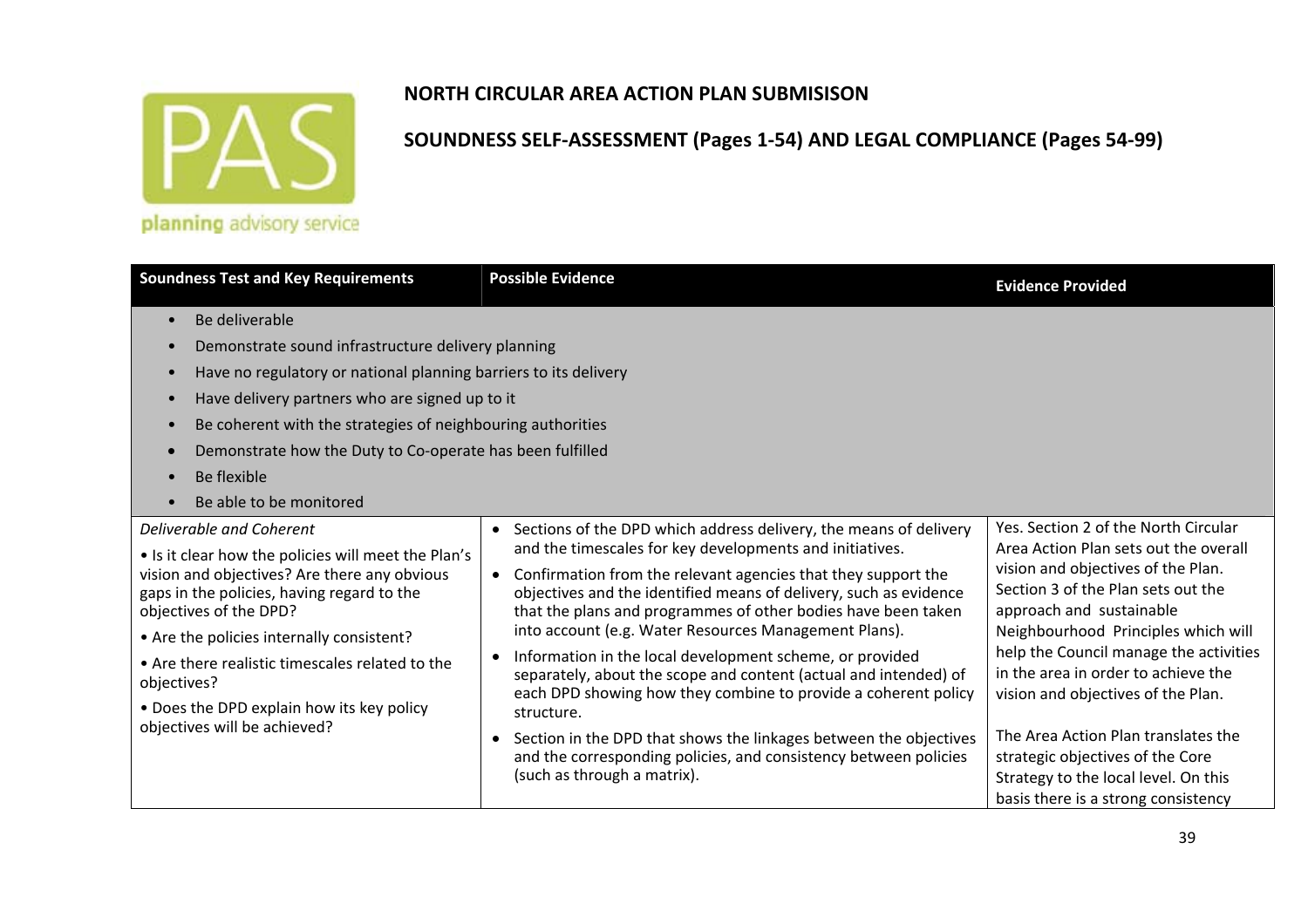

#### **NORTH CIRCULAR AREA ACTION PLAN SUBMISISON**

| <b>Soundness Test and Key Requirements</b> | <b>Possible Evidence</b> | <b>Evidence Provided</b>                                                                                                                                                                                                                                                                    |
|--------------------------------------------|--------------------------|---------------------------------------------------------------------------------------------------------------------------------------------------------------------------------------------------------------------------------------------------------------------------------------------|
|                                            |                          | between the documents in Enfield's<br>Local Plan, including the adopted New<br>Southgate Masterplan and Southgate<br>Town Hall Planning Brief.                                                                                                                                              |
|                                            |                          | To ensure consistency with the Enfield<br>Local Plan and other documents, the<br>Area Action Plan has undergone<br>internal scrutiny and has been agreed<br>prior to the publication of each<br>iteration of the document.                                                                  |
|                                            |                          | Like the adopted Core Strategy, the<br>Area Action Plan will guide<br>development in the borough<br>until 2026, and a key consideration in<br>the assessment of Opportunity Sites<br>for inclusion in the document has<br>been the likelihood of delivery within<br>the period of the Plan. |
|                                            |                          | The Council will use the Phasing Plan<br>(Fig 31 page 95) included in Section 5<br>of the AAP to implement and monitor                                                                                                                                                                      |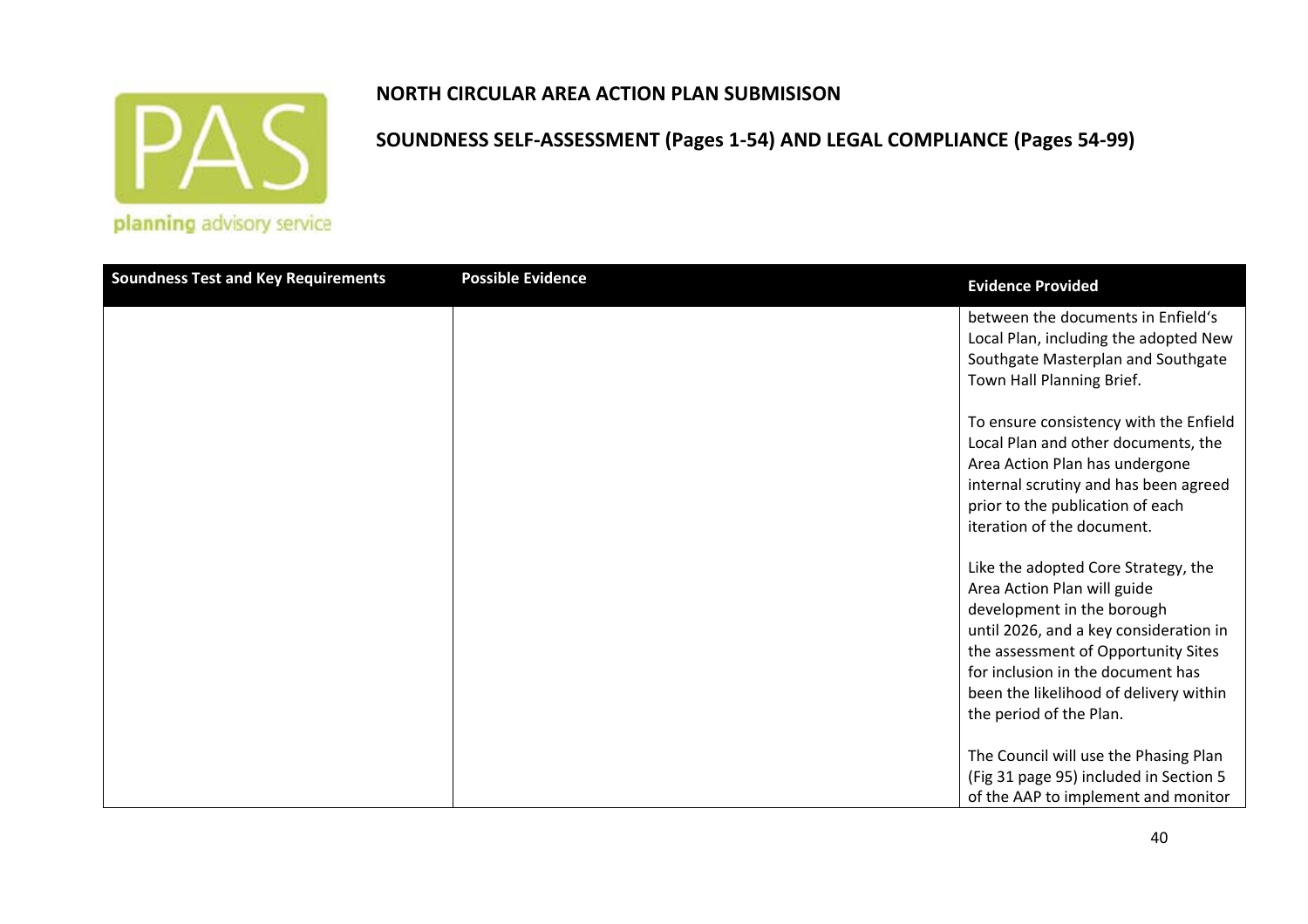

#### **SOUNDNESS SELF‐ASSESSMENT (Pages 1‐54) AND LEGAL COMPLIANCE (Pages 54‐99)**

planning advisory service

| <b>Soundness Test and Key Requirements</b>                                                                                                                                                                                                                                                                                                                                              | <b>Possible Evidence</b>                                                                                                                                                                                                                                                                                                                                                                                                                                                                                                                                                                                                                          | <b>Evidence Provided</b>                                                                                                                                                                                                                                                                                                                                                                                                                                                                                                                                                                                                                                                                                                                                                                                                            |
|-----------------------------------------------------------------------------------------------------------------------------------------------------------------------------------------------------------------------------------------------------------------------------------------------------------------------------------------------------------------------------------------|---------------------------------------------------------------------------------------------------------------------------------------------------------------------------------------------------------------------------------------------------------------------------------------------------------------------------------------------------------------------------------------------------------------------------------------------------------------------------------------------------------------------------------------------------------------------------------------------------------------------------------------------------|-------------------------------------------------------------------------------------------------------------------------------------------------------------------------------------------------------------------------------------------------------------------------------------------------------------------------------------------------------------------------------------------------------------------------------------------------------------------------------------------------------------------------------------------------------------------------------------------------------------------------------------------------------------------------------------------------------------------------------------------------------------------------------------------------------------------------------------|
| Infrastructure Delivery<br>• Have the infrastructure implications of the<br>policies clearly been identified?<br>• Are the delivery mechanisms and timescales<br>for implementation of the policies clearly<br>identified?<br>• Is it clear who is going to deliver the required<br>infrastructure and does the timing of the<br>provision complement the timescale of the<br>policies? | A section or sections of the DPD where infrastructure needs are<br>$\bullet$<br>identified and the proposed solutions put forward.<br>A schedule setting out responsibilities for delivery, mechanisms<br>$\bullet$<br>and timescales, and related to a CIL schedule where appropriate.<br>Confirmation from infrastructure providers that they support the<br>$\bullet$<br>solutions proposed and the identified means and timescales for<br>their delivery, or a plan for resolving issues.<br>Demonstrable plan-wide viability, particularly in relation to the<br>$\bullet$<br>delivery of affordable housing and the role of a CIL schedule. | progress on the identified projects on<br>a regular basis.<br>Yes. Adopted Core Strategy Policy 46:<br>Infrastructure Contributions outlines<br>the Council's policy for requiring<br>contributions from developments<br>towards infrastructure costs. It refers<br>to the Council's intention to introduce<br>CIL and in the meantime to continue<br>secure S106 contributions. The policy<br>also lists infrastructure priorities. The<br>adopted Core Strategy policy reflects<br>NPPF advice regarding both the<br>introduction of CIL and on assessing<br>the quality and capacity of<br>infrastructure and taking account of<br>the need for strategic infrastructure.<br>The Council's Infrastructure Delivery<br>Plan (IDP) 2013 update reflects the<br>current position statement on the<br>AAP's community infrastructure |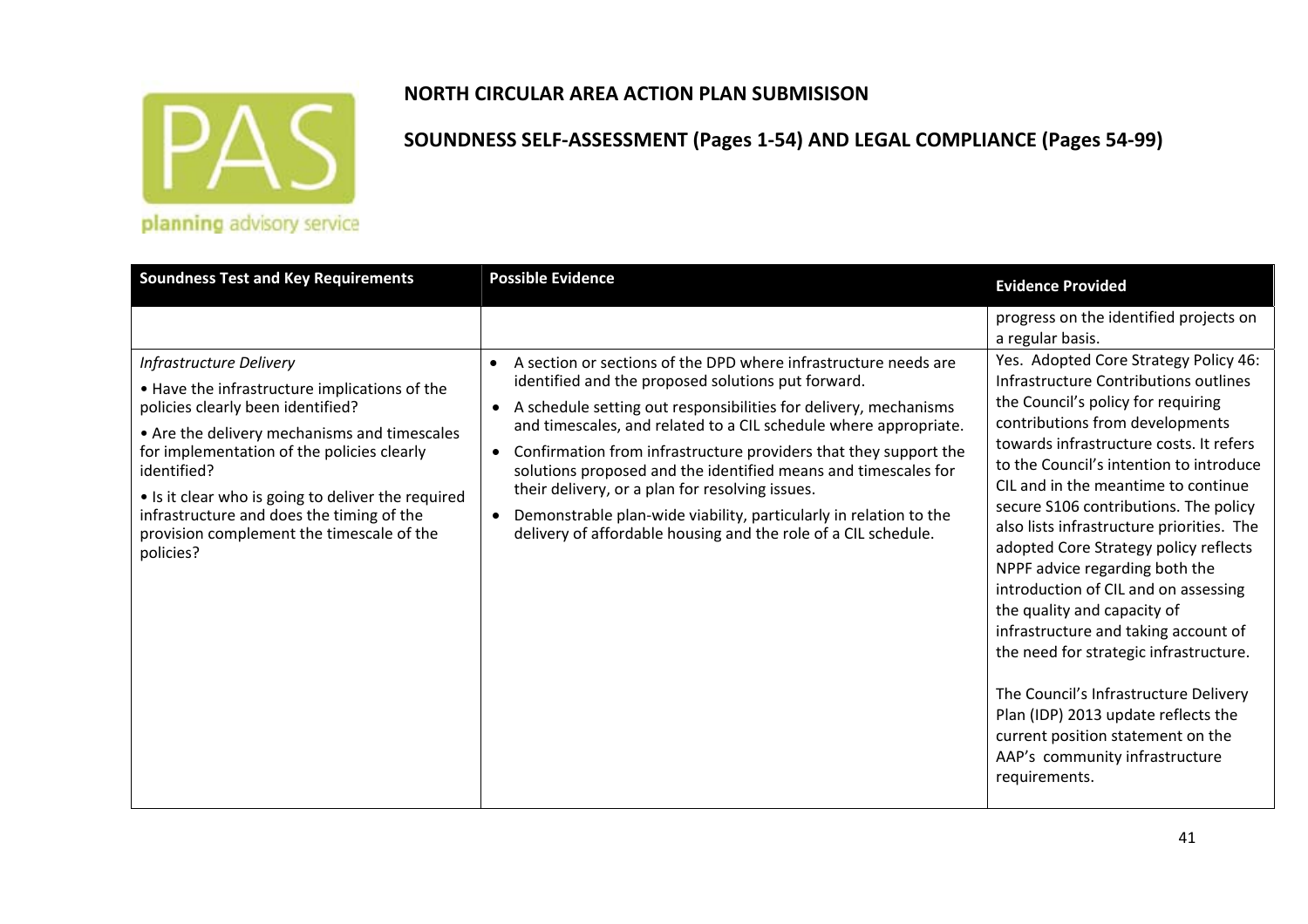

#### **NORTH CIRCULAR AREA ACTION PLAN SUBMISISON**

| <b>Soundness Test and Key Requirements</b>                                                                                                                                                                                                                                                                                                                                     | <b>Possible Evidence</b>                                                                                                                                                                                                                                                                                                    | <b>Evidence Provided</b>                                                                                                                                                                                                                                                                                                                                                                                                                                                                                                                                                                                                                                                                                                                                                                                                                                                                                                         |
|--------------------------------------------------------------------------------------------------------------------------------------------------------------------------------------------------------------------------------------------------------------------------------------------------------------------------------------------------------------------------------|-----------------------------------------------------------------------------------------------------------------------------------------------------------------------------------------------------------------------------------------------------------------------------------------------------------------------------|----------------------------------------------------------------------------------------------------------------------------------------------------------------------------------------------------------------------------------------------------------------------------------------------------------------------------------------------------------------------------------------------------------------------------------------------------------------------------------------------------------------------------------------------------------------------------------------------------------------------------------------------------------------------------------------------------------------------------------------------------------------------------------------------------------------------------------------------------------------------------------------------------------------------------------|
| Co-ordinated Planning<br>Does the DPD reflect the concept of spatial<br>planning? Does it go beyond traditional land<br>use planning by bringing together and<br>integrating policies for development and the<br>use of land with other policies and programmes<br>from a variety of agencies / organisations that<br>influence the nature of places and how they<br>function? | Sections of the DPD that reflect the plans or strategies of the local<br>$\bullet$<br>authority and other bodies<br>Policies which seek to pull together different policy objectives<br>$\bullet$<br>Expressions of support/representations from bodies responsible<br>$\bullet$<br>for other strategies affecting the area | The local infrastructure requirements<br>and their means of delivery across the<br>North Circular area have been<br>identified throughout the document,<br>and pulled together in Section 5: 'Key<br>Infrastructure Requirements'.<br>Together with the London Plan,<br>Enfield's Core Strategy and other<br>documents, the North Circular Area<br>Action Plan will constitute the Local<br>Plan for the Borough. It will help<br>deliver the vision and objectives of the<br>Core Strategy. These policy<br>documents reflect the concept of<br>spatial planning as defined in<br>legislation and national planning<br>policy, containing both strategic and<br>detailed site management policies to<br>achieve sustainable development in<br>the borough over the next 20 years.<br>The Core Strategy, the Area Action<br>Plan and Enfield's emerging<br>Development Management Document<br>in particular will be key planning |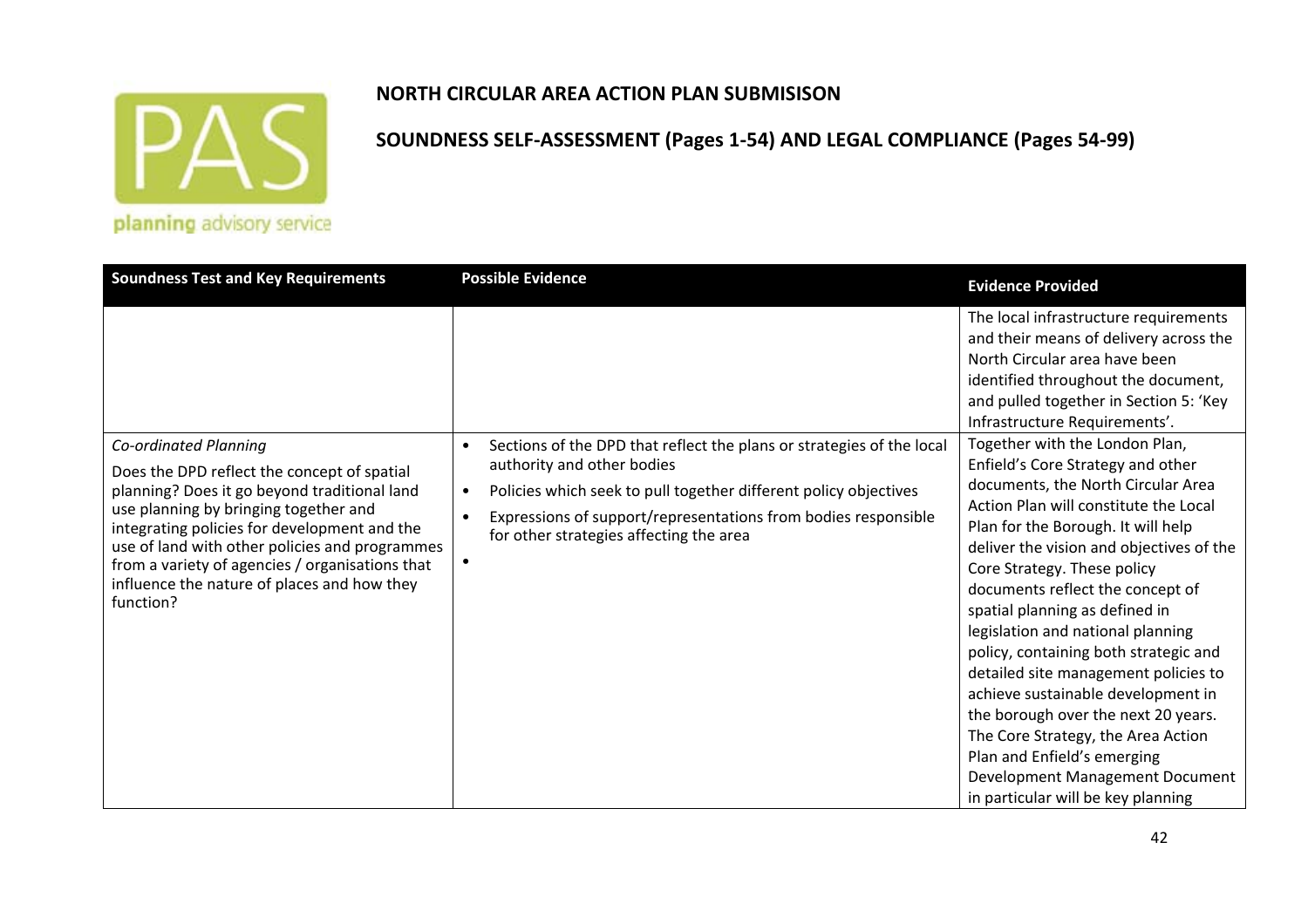

# **SOUNDNESS SELF‐ASSESSMENT (Pages 1‐54) AND LEGAL COMPLIANCE (Pages 54‐99)**

planning advisory service

| <b>Soundness Test and Key Requirements</b>                                                           | <b>Possible Evidence</b>                                                                                                                                               | <b>Evidence Provided</b>                                                                                                                                                                                                                                                                                                                                       |
|------------------------------------------------------------------------------------------------------|------------------------------------------------------------------------------------------------------------------------------------------------------------------------|----------------------------------------------------------------------------------------------------------------------------------------------------------------------------------------------------------------------------------------------------------------------------------------------------------------------------------------------------------------|
|                                                                                                      |                                                                                                                                                                        | documents used both by developers<br>and Council planning officers to guide<br>long term investment into the area.<br>The preparation of the Plan has<br>involved consultation with<br>stakeholders involved in its delivery<br>and taken into account their plans and<br>programmes.                                                                          |
|                                                                                                      |                                                                                                                                                                        | The AAP goes beyond traditional land<br>use planning and sets out vision and<br>objectives for the North Circular<br>corridor and seeks to implement these<br>through sustainable neighbourhood<br>principles and character areas, land<br>use principles and Opportunity Sites<br>whilst having regard to other plans<br>and programmes relevant to the area. |
| Flexibility<br>• Is the DPD flexible enough to respond to a<br>variety of, or unexpected changes in, | Sections of the DPD setting out the assumptions of the plan and<br>$\bullet$<br>identifying the circumstances when policies might need to be<br>reviewed.<br>$\bullet$ | The AAP has been prepared to be<br>flexible enough to cope with changing<br>climates, while ensuring the vision and<br>objectives for the area are delivered.                                                                                                                                                                                                  |
| circumstances?<br>• Does the DPD include the remedial actions                                        | Sections of the annual monitoring report and sustainability<br>appraisal report describing how the council will monitor:                                               | Site specific policies found in Section 4<br>of the Plan are designed to be flexible.                                                                                                                                                                                                                                                                          |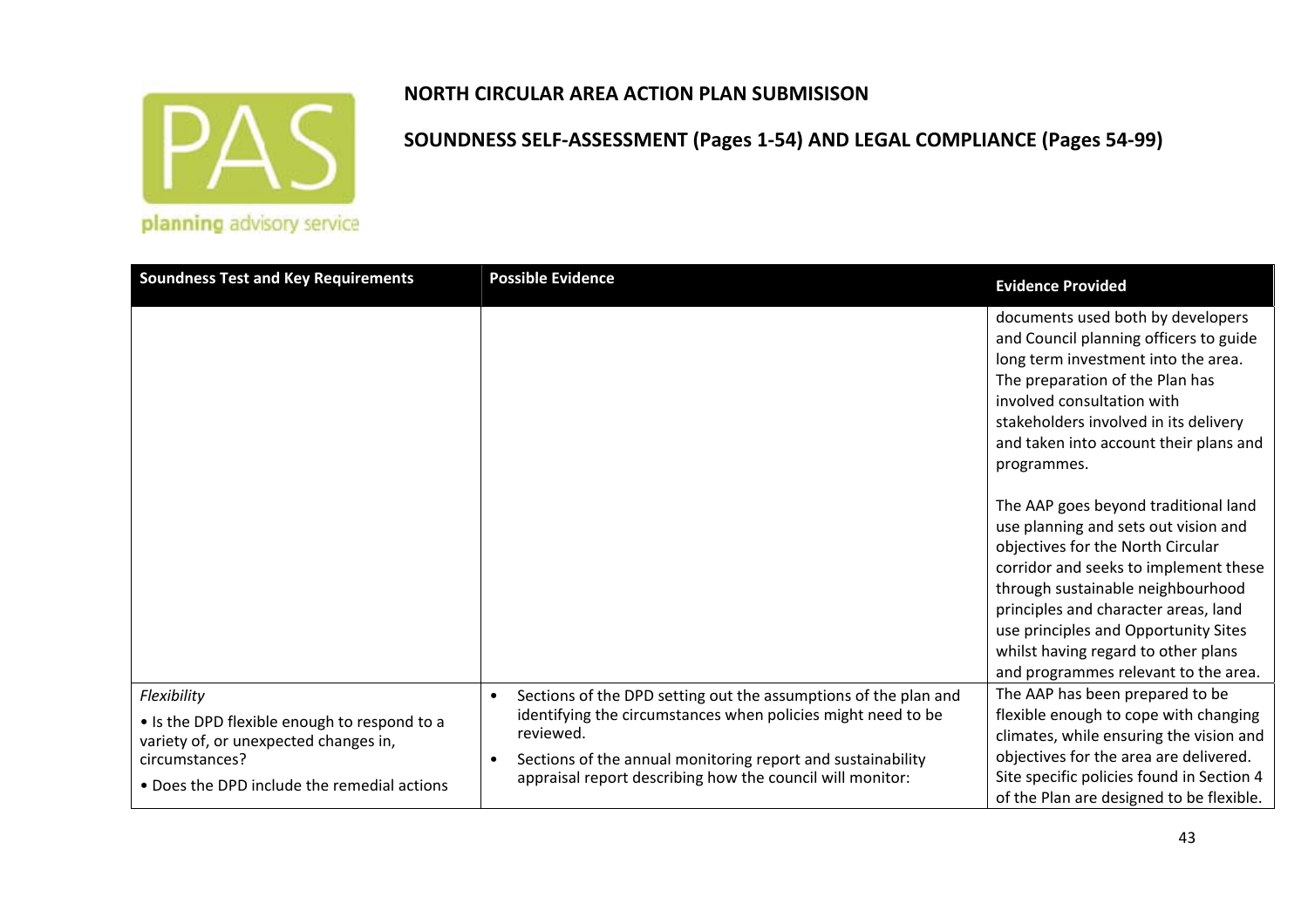

#### **NORTH CIRCULAR AREA ACTION PLAN SUBMISISON**

| <b>Soundness Test and Key Requirements</b>                                                                                                                                                                                                                                                                                                                         | <b>Possible Evidence</b>                                                                                                                                                                                                                                                                                                                                                                                                                                                                                                                                                                                                                                                                                                                                                                                                 | <b>Evidence Provided</b>                                                                                                                                                                                                                                                                                                                                                                      |
|--------------------------------------------------------------------------------------------------------------------------------------------------------------------------------------------------------------------------------------------------------------------------------------------------------------------------------------------------------------------|--------------------------------------------------------------------------------------------------------------------------------------------------------------------------------------------------------------------------------------------------------------------------------------------------------------------------------------------------------------------------------------------------------------------------------------------------------------------------------------------------------------------------------------------------------------------------------------------------------------------------------------------------------------------------------------------------------------------------------------------------------------------------------------------------------------------------|-----------------------------------------------------------------------------------------------------------------------------------------------------------------------------------------------------------------------------------------------------------------------------------------------------------------------------------------------------------------------------------------------|
| that will be taken if the policies need<br>adjustment?                                                                                                                                                                                                                                                                                                             | a. the effectiveness of policies and what evidence is being<br>collected to undertake this<br>b. changes affecting the baseline information and any<br>information on trends on which the DPD is based<br>Risk analysis of the strategy and policies to demonstrate<br>robustness and how the plan could cope with changing<br>circumstances<br>Sections within the DPD dealing with possible change areas and<br>$\bullet$<br>how they would be dealt with, including mechanisms for the rate<br>of development to be increased or slowed and how that would<br>impact on other aspects of the strategy and on infrastructure<br>provision<br>Sections of the DPD identifying the key indicators of success of the<br>$\bullet$<br>strategy, and the remedial actions which will be taken if<br>adjustment is required. | The Council recognises that being too<br>prescriptive in requirements for<br>development of Opportunity Sites<br>may deter development of which may<br>otherwise be encouraged to take<br>place, therefore the Plan has been<br>drafted to incorporate a degree of<br>flexibility within the guiding principles<br>for each opportunity site to allow for<br>different development scenarios. |
| Co-operation<br>• Is there sufficient evidence to demonstrate<br>that the Duty to Co-operate has been<br>undertaken appropriately for the plan being<br>examined?<br>• Is it clear who is intended to implement each<br>part of the DPD? Where the actions required<br>are outside the direct control of the LPA, is<br>there evidence that there is the necessary | A succinct Duty to Co-operate Statement which flows from the<br>strategic issues that have been addressed jointly. A 'tick box'<br>approach or a collection of correspondence is not sufficient, and it<br>needs to be shown (where appropriate) if joint plan-making<br>arrangements have been considered, what decisions were<br>reached and why.<br>The Duty to Co-operate Statement could highlight: the sharing of<br>ideas, evidence and pooling of resources; the practical policy<br>outcomes of co-operation; how decisions were reached and why;                                                                                                                                                                                                                                                               | It is considered that Enfield Council<br>has demonstrated effective<br>co-operation through constructive,<br>active and on-going engagement with<br>relevant authorities and bodies that<br>have an interest in the Plan, and that<br>the Plan reflects the various views and<br>outcomes of these different processes                                                                        |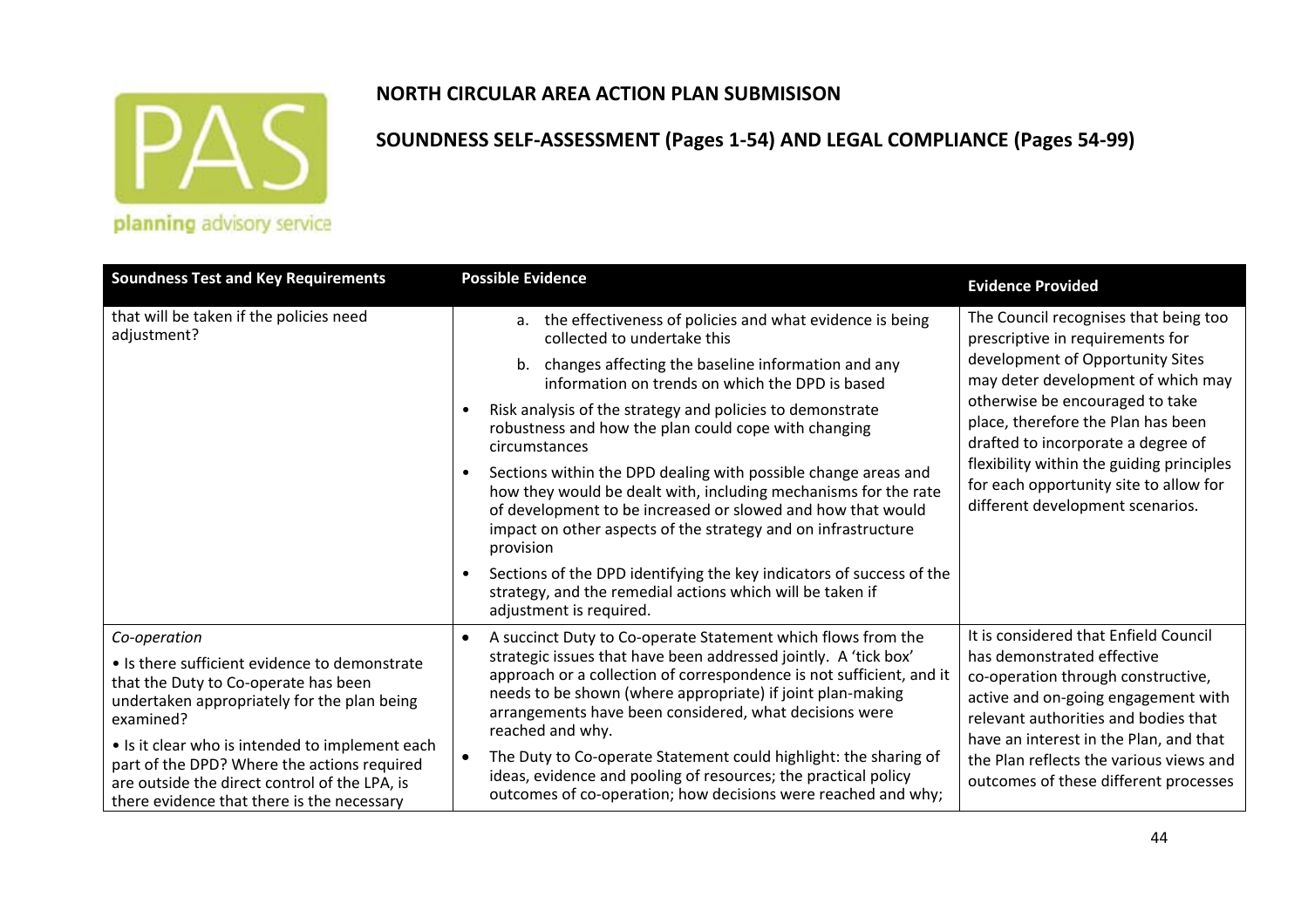

#### **SOUNDNESS SELF‐ASSESSMENT (Pages 1‐54) AND LEGAL COMPLIANCE (Pages 54‐99)**

planning advisory service

| <b>Soundness Test and Key Requirements</b>                                                                                                                                                                       | <b>Possible Evidence</b>                                                                                                                                                                                                                                                                            | <b>Evidence Provided</b>                                                                                                                                                                                                                                                                                                                                                                                                 |  |
|------------------------------------------------------------------------------------------------------------------------------------------------------------------------------------------------------------------|-----------------------------------------------------------------------------------------------------------------------------------------------------------------------------------------------------------------------------------------------------------------------------------------------------|--------------------------------------------------------------------------------------------------------------------------------------------------------------------------------------------------------------------------------------------------------------------------------------------------------------------------------------------------------------------------------------------------------------------------|--|
| commitment from the relevant organisation to<br>the implementation of the policies?                                                                                                                              | and evidence of having effectively co-operated to plan for issues<br>which need other ogransations to deliver on, common objectives<br>for elements of strategy and policy; a memorandum of<br>understanding; aligned or joint core strategies and liaison with<br>other consultees as appropriate. | and activities. The Council is<br>of the view that the duty to<br>co-operate has been<br>fulfilled and has not received any<br>objections to the Plan regarding the<br>Duty to co-operate.<br>The Duty to Co-operate Statement<br>sets out how the relevant 'Duty to<br>co-operate' bodies have been<br>involved in the evolution of the AAP,<br>and how this involvement has helped<br>shape the proposals as they have |  |
| Monitoring                                                                                                                                                                                                       | Sections of the DPD setting out indicators, targets and milestones<br>$\bullet$                                                                                                                                                                                                                     | emerged.<br>The Plan identifies a range of                                                                                                                                                                                                                                                                                                                                                                               |  |
| • Does the DPD contain targets, and milestones<br>which relate to the delivery of the policies,<br>(including housing trajectories where the DPD                                                                 | Sections of the current annual monitoring report which report on<br>indicators, targets, milestones and trajectories                                                                                                                                                                                | principles, opportunities to provide<br>open space and public realm<br>improvements, and potential                                                                                                                                                                                                                                                                                                                       |  |
| contains housing allocations)?                                                                                                                                                                                   | Reference to any other reports or technical documents which<br>contain information on the delivery of policies                                                                                                                                                                                      | development sites (Opportunity Sites).                                                                                                                                                                                                                                                                                                                                                                                   |  |
| • Is it clear how targets are to be measured (by<br>when, how and by whom) and are these linked<br>to the production of the annual monitoring<br>report?<br>• Is it clear how the significant effects identified | Sections of the current annual monitoring report and the<br>sustainability appraisal report setting out the framework for<br>monitoring, including monitoring the effects of the DPD against<br>the sustainability appraisal                                                                        | These will help to deliver a range<br>of benefits to the residents of the<br>three wards within the AAP boundary<br>(Bowes, Southgate Green and palmers<br>Green) and meet a number of the                                                                                                                                                                                                                               |  |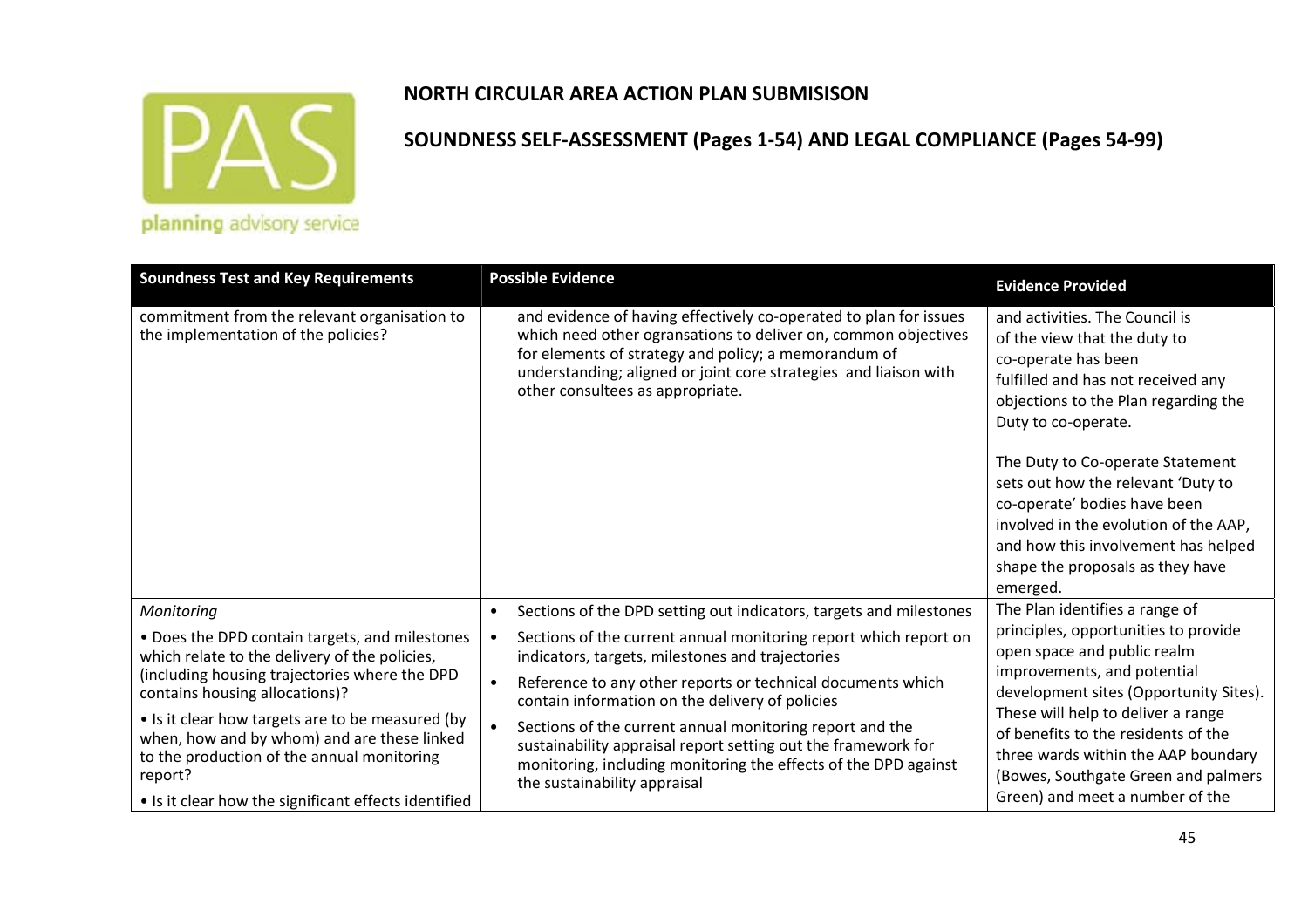

# **NORTH CIRCULAR AREA ACTION PLAN SUBMISISON**

| <b>Soundness Test and Key Requirements</b>                                                                                                                               | <b>Possible Evidence</b>                                                                                                                                                                                                                                                   | <b>Evidence Provided</b>                                                                                                                                                                                                                                            |  |  |
|--------------------------------------------------------------------------------------------------------------------------------------------------------------------------|----------------------------------------------------------------------------------------------------------------------------------------------------------------------------------------------------------------------------------------------------------------------------|---------------------------------------------------------------------------------------------------------------------------------------------------------------------------------------------------------------------------------------------------------------------|--|--|
| in the sustainability appraisal report will be<br>taken forward in the ongoing monitoring of the<br>implementation of the plan, through the annual<br>monitoring report? |                                                                                                                                                                                                                                                                            | objectives of Enfield's Core Strategy.<br>The Council will monitor the<br>effectiveness of this Plan and the<br>delivery of its objectives by regularly<br>assessing their performance against a<br>series of indicators and publishing the                         |  |  |
|                                                                                                                                                                          |                                                                                                                                                                                                                                                                            | results annually. Enfield Council will<br>assess planning outcomes in the AAP<br>area and the implementation of this<br>Plan against these indicators,<br>where they are relevant, and publish<br>the results alongside the findings of<br>borough-wide monitoring. |  |  |
| Consistent with national policy: the plan should enable the delivery of sustainable development in accordance with the policies<br>in the Framework.                     |                                                                                                                                                                                                                                                                            |                                                                                                                                                                                                                                                                     |  |  |
|                                                                                                                                                                          | The DPD should not contradict or ignore national policy. Where there is a departure, there must be clear and convincing reasoning to justify the approach taken.                                                                                                           |                                                                                                                                                                                                                                                                     |  |  |
| • Does the DPD contain any policies or<br>proposals which are not consistent with<br>national policy and, if so, is there local<br>justification?                        | Sections of the DPD which explain where and how national policy<br>$\bullet$<br>has been elaborated upon and the reasons.<br>Studies forming evidence for the DPD or, where appropriate,<br>$\bullet$<br>other information which provides the rationale for departing from | The policies and principles contained<br>within the North Circular Area Action<br>Plan are consistent with national<br>policy.                                                                                                                                      |  |  |
| . Does the DPD contain policies that do not add<br>anything to existing national guidance? If so,                                                                        | national policy.<br>Evidence provided from the sustainability appraisal (including                                                                                                                                                                                         | National guidance has not been                                                                                                                                                                                                                                      |  |  |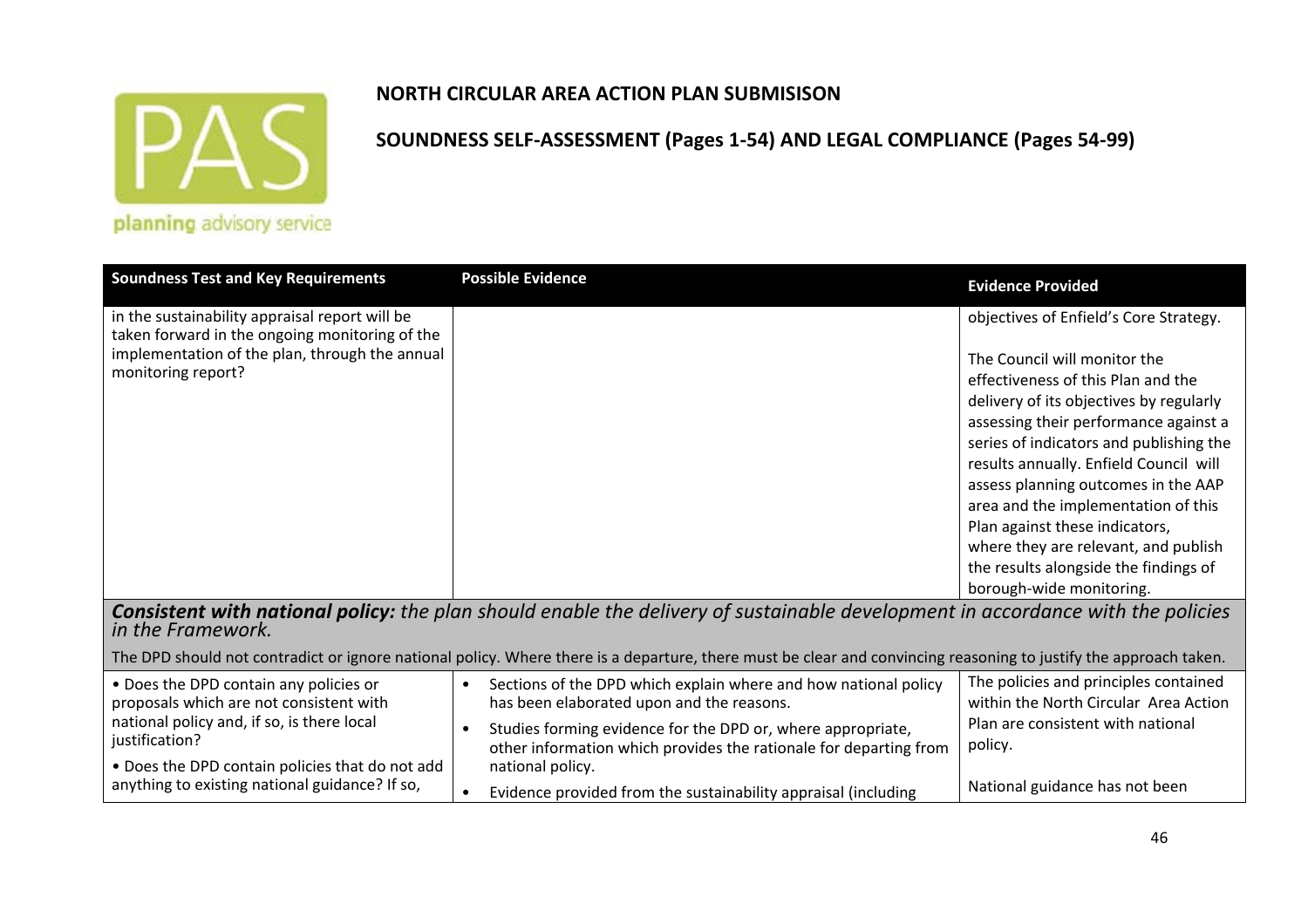

|  |  |  | planning advisory service                                                                                                                                                                                                      |  |
|--|--|--|--------------------------------------------------------------------------------------------------------------------------------------------------------------------------------------------------------------------------------|--|
|  |  |  | services and the services of the control of the control of the control of the control of the control of the control of the control of the control of the control of the control of the control of the control of the control o |  |

| <b>Soundness Test and Key Requirements</b> | <b>Possible Evidence</b>                                                                              | <b>Evidence Provided</b> |
|--------------------------------------------|-------------------------------------------------------------------------------------------------------|--------------------------|
| why have these been included?              | reference to the sustainability report) and/or from the results of<br>community involvement.          | duplicated in this plan. |
|                                            | Reports or copies of correspondence as to how representations<br>have been considered and dealt with. |                          |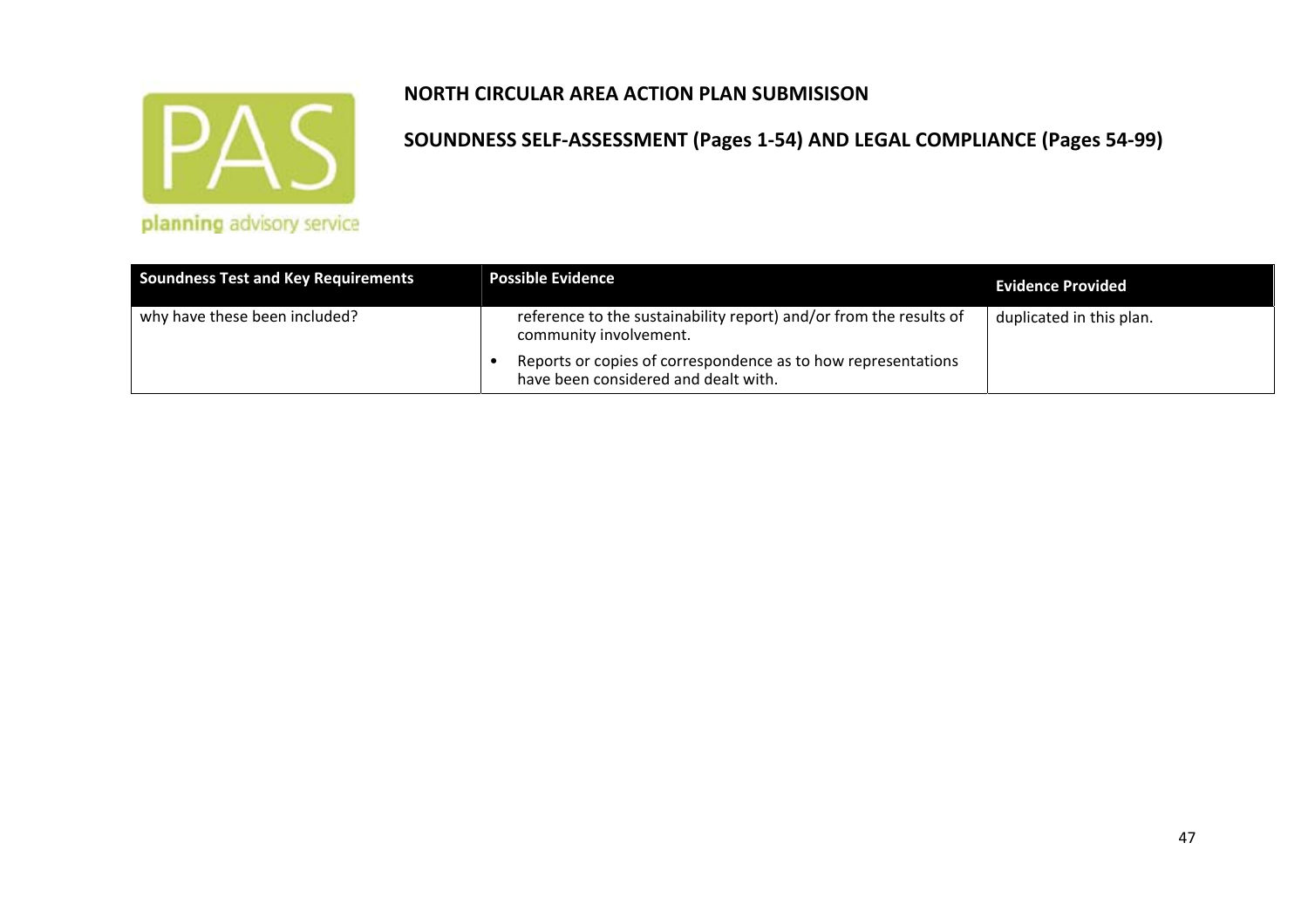

#### **SOUNDNESS SELF‐ASSESSMENT (Pages 1‐54) AND LEGAL COMPLIANCE (Pages 54‐99)**

#### **Planning policy for traveller sites**

Planning Policy for Traveller Sites was published in 23 March 2012 and came into effect on 27 March 2012. Circular 01/06: Planning for Gypsy and Traveller Caravan Sites and Circular 04/07: Planning for Travelling Showpeople have been cancelled. Planning Policy for Traveller Sites should be read in conjunction with the National Planning Policy Framework, including the implementation policies of that document.

The government's aim in relation to planning for traveller sites is:

*'*To ensure fair and equal treatment for travellers, in <sup>a</sup> way that facilitates the traditional and nomadic life of travellers whilst respecting the interests of the settled community'.

Government's aims in respect of traveller sites are:

- $\bullet$ That local planning authorities (LPAs) make their own assessment of need for the purposes of planning
- $\bullet$ That LPAs work collaboratively, develop fair and effective strategies to meet need through the identification of land for sites
- $\bullet$ Plan for sites over <sup>a</sup> reasonable timescale
- $\bullet$ Plan‐making should protect green belt land from inappropriate development
- $\bullet$  Promote more private traveller site provision whilst recognising that there will always be those travellers who cannot provide their own sites
- $\bullet$ Aim to reduce the number of unauthorised developments and encampments and make enforcement more effective.

In addition local planning authorities should:

- $\bullet$ **•** Include fair, realistic and inclusive policies
- $\bullet$  Increase the number of traveller sites in appropriate locations with planning permission, to address under provision and maintain an appropriate level of supply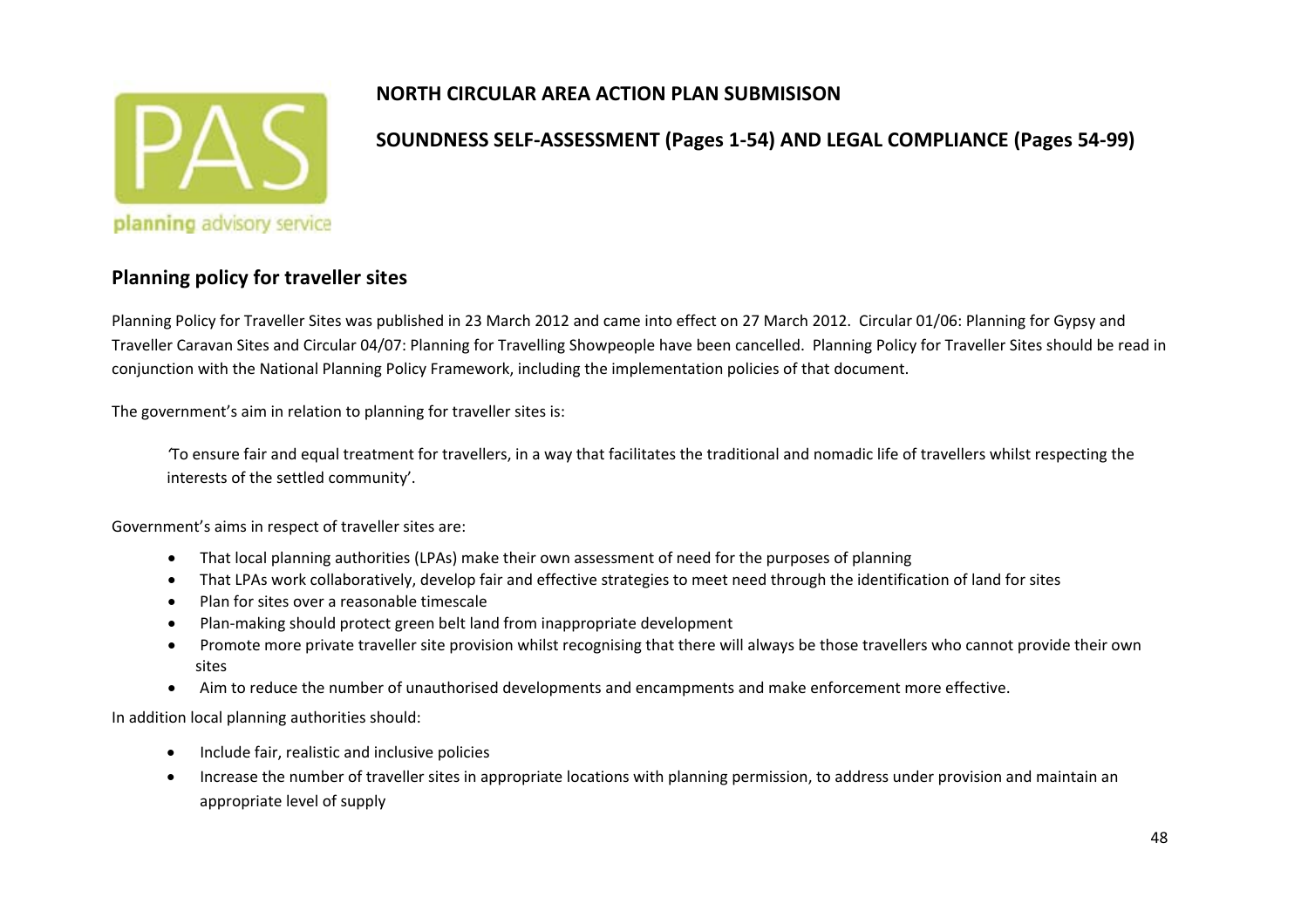

- $\bullet$ ● Reduce tensions between settled and traveller communities in plan-making and decision-taking
- $\bullet$ Enable provision of suitable accommodation from which travellers can access education, health, welfare and employment infrastructure
- $\bullet$ Have due regard to protection of local amenity and local environment

| <b>Policy Expectations</b>                                                               | <b>Possible Evidence</b>                                                                                                                                                                             | <b>Evidence Provided</b>                                                                                                                                                                                                                                                                                         |  |
|------------------------------------------------------------------------------------------|------------------------------------------------------------------------------------------------------------------------------------------------------------------------------------------------------|------------------------------------------------------------------------------------------------------------------------------------------------------------------------------------------------------------------------------------------------------------------------------------------------------------------|--|
| Policy A: Using evidence to plan positively<br>and manage development (para 6)           |                                                                                                                                                                                                      |                                                                                                                                                                                                                                                                                                                  |  |
| Early and effective community engagement<br>with both settled and traveller communities. | Early and effective engagement undertaken, including discussing<br>$\bullet$<br>travellers' accommodation needs with travellers themselves, their<br>representative bodies and local support groups. | The North Circular Area Action<br>Plan does not include a specific<br>site allocation for traveller<br>accommodation. Should a need<br>for this be identified, this will be<br>addressed through additional<br>plans and/or review of the Local<br>Plan as appropriate in<br>recognition of any<br>requirements. |  |
| Co-operate with travellers, their representative                                         | Demonstration of a clear understanding of the needs of the                                                                                                                                           | The North Circular Area Action                                                                                                                                                                                                                                                                                   |  |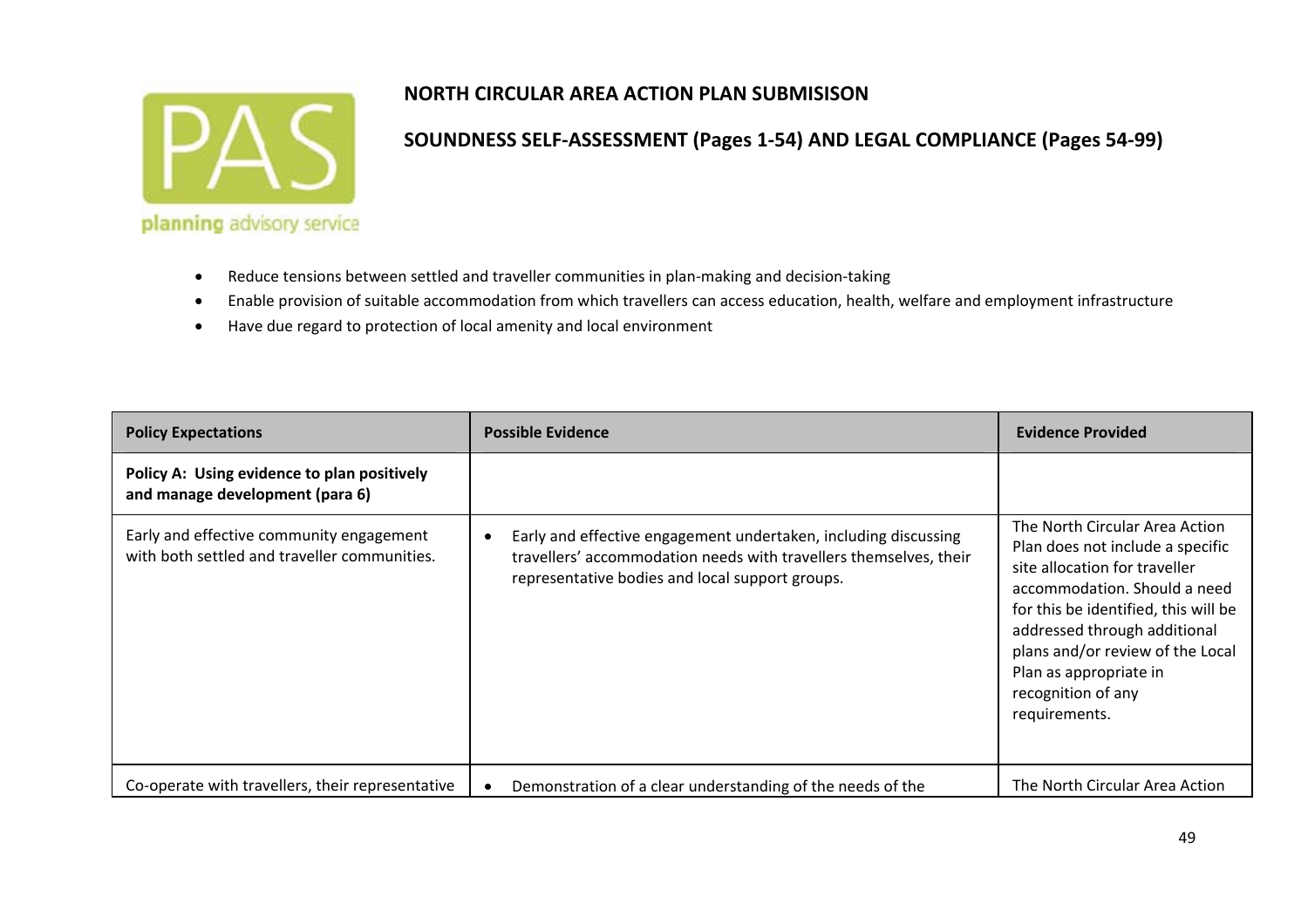

## **NORTH CIRCULAR AREA ACTION PLAN SUBMISISON**

| <b>Policy Expectations</b>                                                                                                                                                                                                                                                                                                                     | <b>Possible Evidence</b>                                                                                                                                                                                                                                                                                                                                                                                                                                                                                  | <b>Evidence Provided</b>                                                                                                                                                                                                                                                                                         |
|------------------------------------------------------------------------------------------------------------------------------------------------------------------------------------------------------------------------------------------------------------------------------------------------------------------------------------------------|-----------------------------------------------------------------------------------------------------------------------------------------------------------------------------------------------------------------------------------------------------------------------------------------------------------------------------------------------------------------------------------------------------------------------------------------------------------------------------------------------------------|------------------------------------------------------------------------------------------------------------------------------------------------------------------------------------------------------------------------------------------------------------------------------------------------------------------|
| bodies and local support groups, other local<br>authorities and relevant interest groups to<br>prepare and maintain an up-to-date<br>understanding of likely permanent and transit<br>accommodation needs of their areas.                                                                                                                      | traveller community over the lifespan of your development plan.<br>Collaborative working with neighbouring local planning authorities.<br>$\bullet$<br>A robust evidence base to establish accommodation needs to<br>- 0<br>inform the preparation of your local plan and make planning<br>decisions.                                                                                                                                                                                                     | Plan does not include a specific<br>site allocation for traveller<br>accommodation. Should a need<br>for this be identified, this will be<br>addressed through additional<br>plans and/or review of the Local<br>Plan as appropriate in<br>recognition of any<br>requirements.                                   |
| Policy B: Planning for traveller sites (paras 7-<br>11)                                                                                                                                                                                                                                                                                        |                                                                                                                                                                                                                                                                                                                                                                                                                                                                                                           |                                                                                                                                                                                                                                                                                                                  |
| Set pitch targets for gypsies and travellers and<br>plot targets for travelling showpeople which<br>address the likely permanent and transit site<br>accommodation needs of travellers in your<br>area, working collaboratively with<br>neighbouring LPAs.<br>Set criteria to guide land supply allocations<br>where there is identified need. | Identification, and annual update, of a supply of specific,<br>$\bullet$<br>deliverable sites sufficient to provide 5 years worth of sites against<br>locally set target. Identification of a supply of specific, developable<br>sites or broad locations for growth for years 6-10, and, where<br>possible, for years 11-15.<br>An assessment of the need for traveller sites, and where an unmet<br>$\bullet$<br>need has been demonstrated a supply of specific, deliverable sites<br>been identified. | The North Circular Area Action<br>Plan does not include a specific<br>site allocation for traveller<br>accommodation. Should a need<br>for this be identified, this will be<br>addressed through additional<br>plans and/or review of the Local<br>Plan as appropriate in<br>recognition of any<br>requirements. |
| Ensure that traveller sites are sustainable                                                                                                                                                                                                                                                                                                    |                                                                                                                                                                                                                                                                                                                                                                                                                                                                                                           |                                                                                                                                                                                                                                                                                                                  |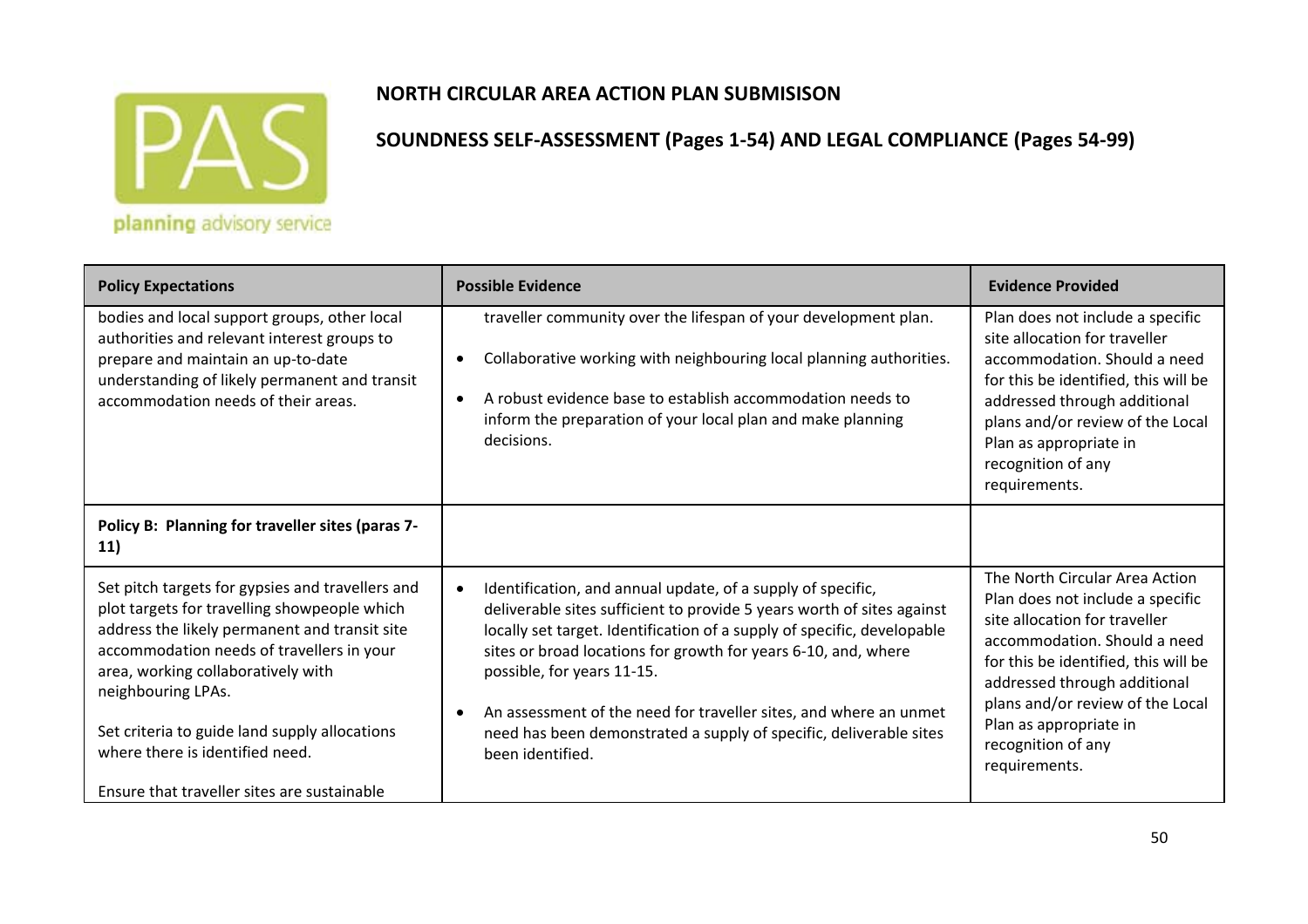

| <b>Policy Expectations</b>                                                                                                                                                                          | <b>Possible Evidence</b>                                                                                                                                | <b>Evidence Provided</b>   |
|-----------------------------------------------------------------------------------------------------------------------------------------------------------------------------------------------------|---------------------------------------------------------------------------------------------------------------------------------------------------------|----------------------------|
| economically, socially and environmentally.                                                                                                                                                         | Policy which takes into account criteria a-h of para 11<br>$\bullet$                                                                                    |                            |
| Policy C: Sites in rural areas and the<br>countryside (para 12)                                                                                                                                     |                                                                                                                                                         |                            |
| When assessing the suitability of sites in rural<br>or semi-rural settings LPAs should ensure that<br>the scale of such sites do not dominate the<br>nearest settled community.                     |                                                                                                                                                         | Not applicable, see above. |
| Policy D: Rural exception sites (para 13)                                                                                                                                                           |                                                                                                                                                         |                            |
| If there is a lack of affordable land to meet<br>local traveller needs, LPAs in rural areas, where<br>viable and practical, should consider allocating<br>and releasing sites solely for affordable | If a rural exception site policy is used, and if so clarity that such sites<br>$\bullet$<br>shall be used for affordable traveller sites in perpetuity. | Not applicable, see above. |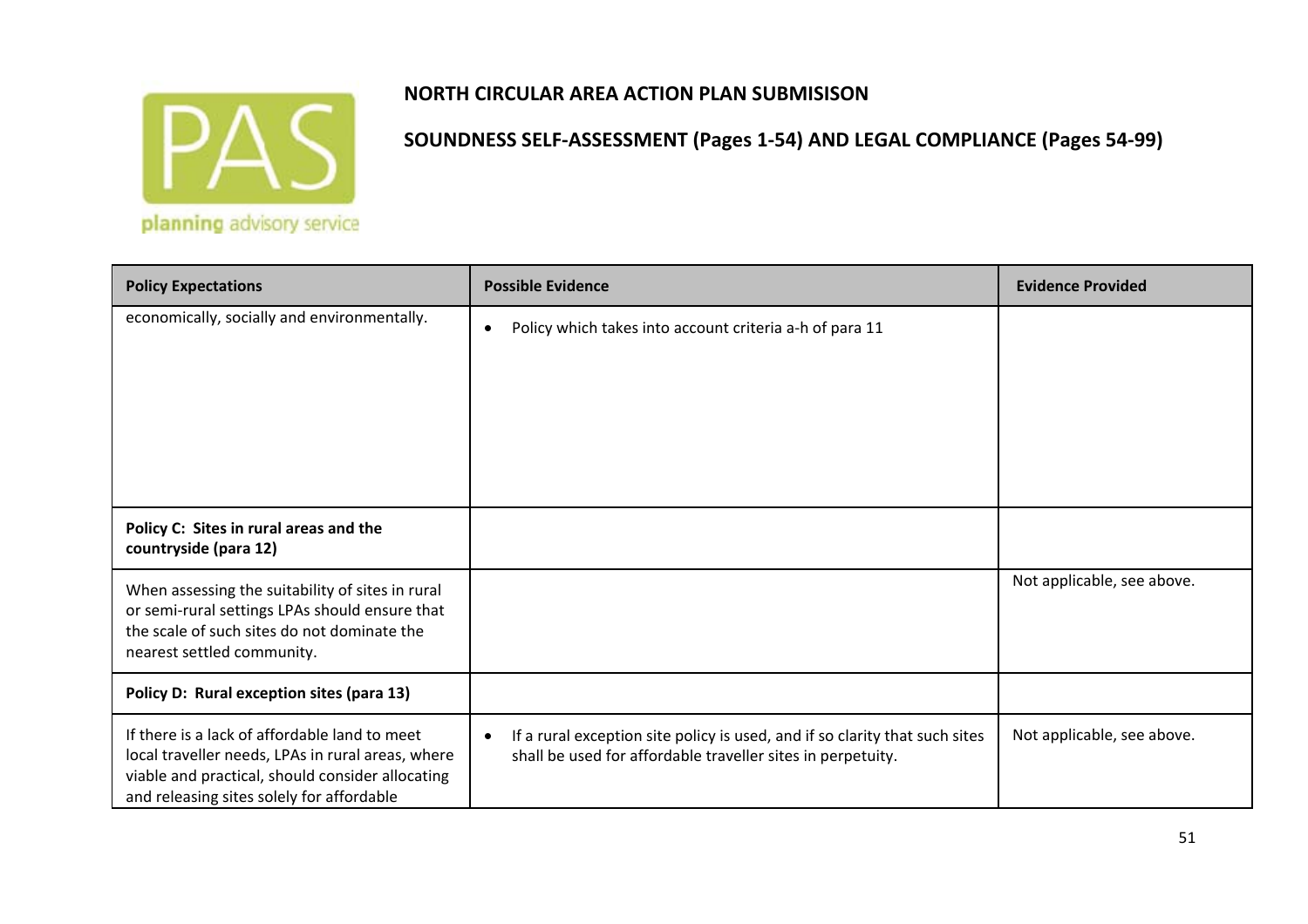

## **NORTH CIRCULAR AREA ACTION PLAN SUBMISISON**

| <b>Policy Expectations</b>                                                                                                                                                                                                                                                                                                                                                                                                              | <b>Evidence Provided</b>                                                                                                                                          |                                                                                                                                                                             |
|-----------------------------------------------------------------------------------------------------------------------------------------------------------------------------------------------------------------------------------------------------------------------------------------------------------------------------------------------------------------------------------------------------------------------------------------|-------------------------------------------------------------------------------------------------------------------------------------------------------------------|-----------------------------------------------------------------------------------------------------------------------------------------------------------------------------|
| travellers sites.                                                                                                                                                                                                                                                                                                                                                                                                                       |                                                                                                                                                                   |                                                                                                                                                                             |
| Policy E: Traveller sites in Green Belt (paras<br>$14-15)$                                                                                                                                                                                                                                                                                                                                                                              |                                                                                                                                                                   |                                                                                                                                                                             |
| Traveller sites (both permanent and<br>temporary) in the Green Belt are inappropriate<br>development.<br>Exceptional limited alteration to the defined<br>Green Belt boundary (which might be to<br>accommodate a site inset within the Green<br>Belt) to meet a specific, identified need for a<br>traveller site  should be done only through<br>the plan-making process.                                                             | Green Belt boundary revisions made in response to a specific<br>$\bullet$<br>identified need for a traveller site, undertaken through the plan<br>making process. | Not applicable, see above.                                                                                                                                                  |
| Policy F: Mixed planning use traveller sites<br>(paras 16-18)                                                                                                                                                                                                                                                                                                                                                                           |                                                                                                                                                                   |                                                                                                                                                                             |
| Consideration of the need for sites for mixed residential and<br>$\bullet$<br>Local planning authorities should consider,<br>business use (having regard to safety and amenity of the occupants<br>wherever possible, including traveller sites<br>and neighbouring residents), or separate sites in close proximity to<br>suitable for mixed residential and business<br>one another.<br>uses, having regard to the safety and amenity |                                                                                                                                                                   | The North Circular Area Action<br>Plan does not include a specific<br>site allocation for traveller<br>accommodation. Should a need<br>for this be identified, this will be |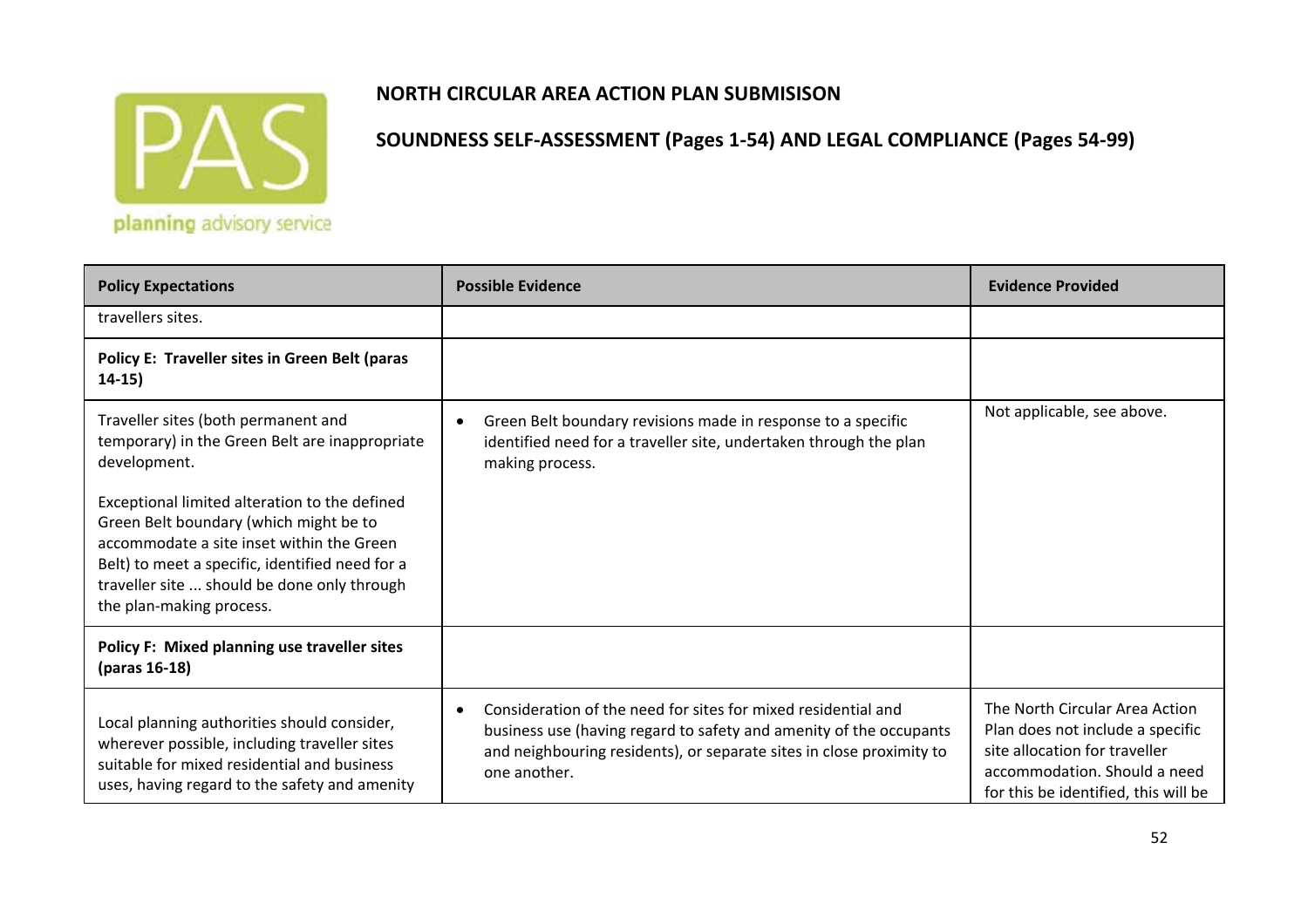

| <b>Policy Expectations</b>                                                                                                                                                                                                                                                                      | <b>Possible Evidence</b>                                                                                                                                                                                   | <b>Evidence Provided</b>                                                                                                          |
|-------------------------------------------------------------------------------------------------------------------------------------------------------------------------------------------------------------------------------------------------------------------------------------------------|------------------------------------------------------------------------------------------------------------------------------------------------------------------------------------------------------------|-----------------------------------------------------------------------------------------------------------------------------------|
| of the occupants and neighbouring residents.                                                                                                                                                                                                                                                    | N.B. Mixed use should not be permitted on rural exception sites<br>$\bullet$                                                                                                                               | addressed through additional<br>plans and/or review of the Local<br>Plan as appropriate in<br>recognition of any<br>requirements. |
| Policy G: Major development projects (para<br>19)                                                                                                                                                                                                                                               |                                                                                                                                                                                                            |                                                                                                                                   |
| Local planning authorities should work with the<br>planning applicant and the affected traveller<br>community to identify a site or sites suitable<br>for relocation of the community if a major<br>development proposal requires the permanent<br>or temporary relocation of a traveller site. | Where a major development proposal requires the permanent or<br>$\bullet$<br>temporary relocation of a traveller site, the identification of a site<br>or sites suitable for re-location of the community. | Not applicable, see above.                                                                                                        |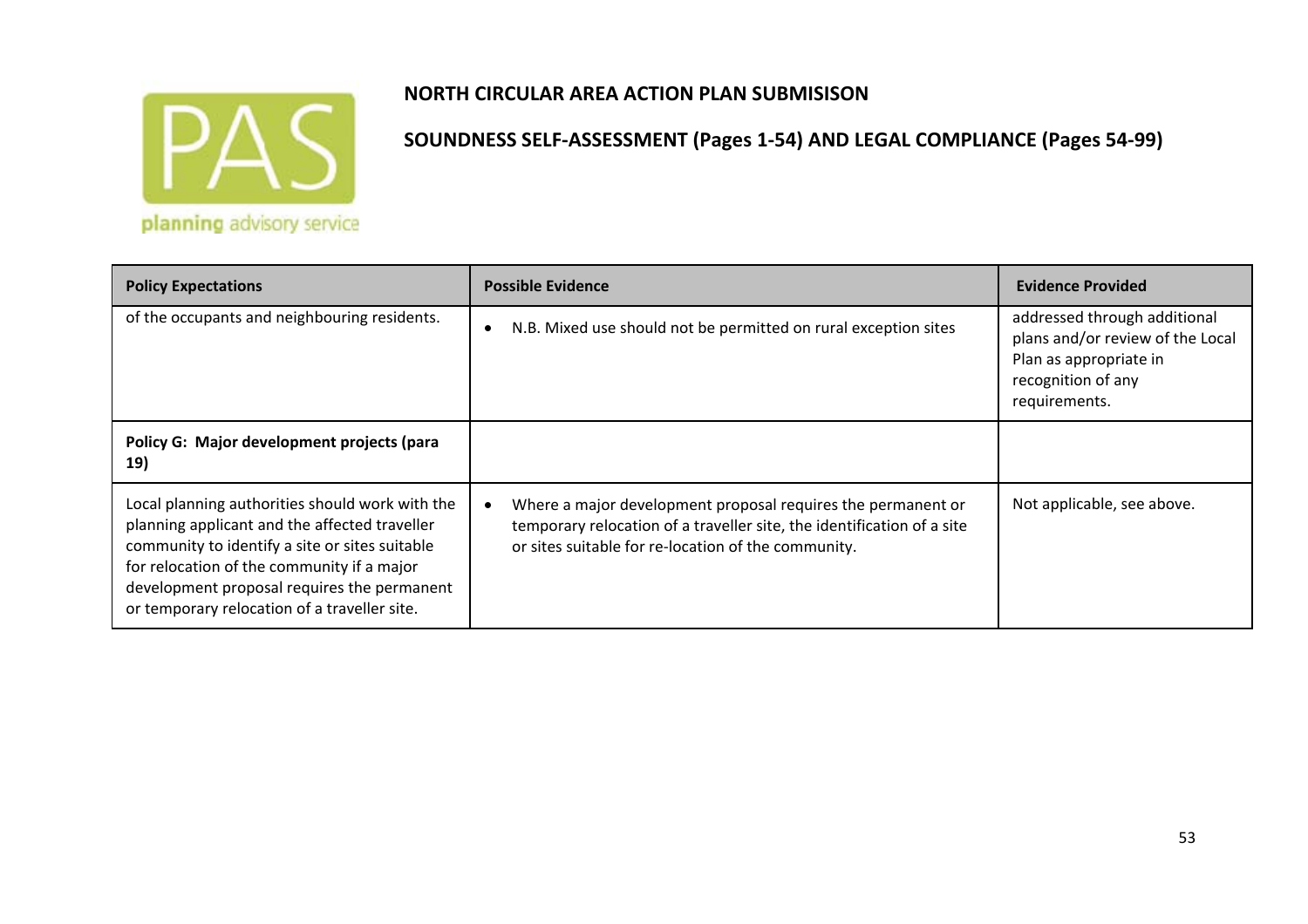

**SOUNDNESS SELF‐ASSESSMENT (Pages 1‐54) AND LEGAL COMPLIANCE (Pages 54‐99)**

#### **LEGAL COMPLIANCE CHECK LIST**

This checklist has been updated for PAS by SNR Denton (April 2013). It supersedes the previous checklist and is based on **Town and Country Planning** (**Local Planning**) (England) (**Amendment**) **Regulations 2012.** It should be used with the Soundness Self Assessment Checklist (also updated January 2013).

Remember that the evidence you provide to support your plan should be relevant and proportionate. Please don't use this checklist as <sup>a</sup> reason to assemble more than is needed.

#### **Glossary:**

**"Act"** means the **Planning and Compulsory Purchase Act 2004 (as amended) "NPPF"** means the **National Planning Policy Framework** published March 2012 **"Regulations"** means the **Town and Country Planning** (**Local Planning**) (England) (**Amendment**) **Regulations 2012 LDS** means **Local Development Scheme SCI** means **Statement of Community Involvement**

**DPD** means **Development Plan Document**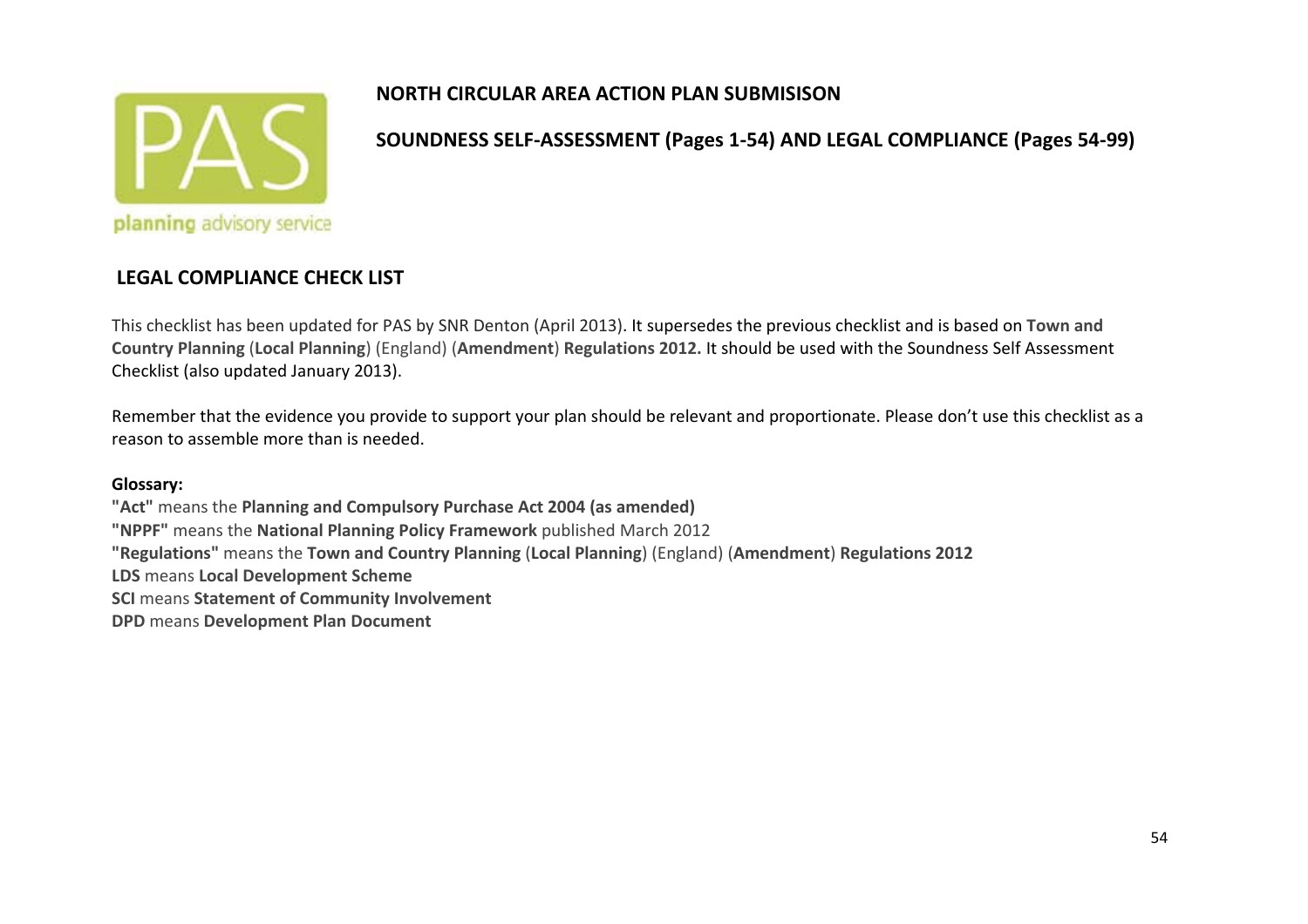

## **SOUNDNESS SELF‐ASSESSMENT (Pages 1‐54) AND LEGAL COMPLIANCE (Pages 54‐99)**

#### **Stage one: The early stages**

Where the 'possible evidence' column refers to <sup>a</sup> document that will not be complete until <sup>a</sup> later stage (for example, the sustainability appraisal report), documents that will contribute to that report are relevant at the earlier stages. This way, the submitted report provides the evidence at submission, with an audit trail back to its source.

In terms of legal compliance, the main issues for the early stage are in relation to:

- planning for community engagement
- planning the sustainability appraisal (including consultation with the statutory environment consultation bodies)
- identifying significant cross boundary and inter‐authority issues
- ensuring that the plan rests on <sup>a</sup> credible evidence base, including meeting the Act's requirement for keeping matters affecting the development of the area under review.

Regulation 17 notes that <sup>a</sup> statement setting out which bodies and people the council invited to make representations under Regulation 18 is one of the proposed submission documents. In this tool, the term 'consultation statement' is used to describe this statement.

Section 33A of the Act (introduced by the Localism Act 2011) introduces <sup>a</sup> duty to cooperate as <sup>a</sup> mechanism to ensure that local planning authorities and other bodies engage with each other on issues which are likely to have <sup>a</sup> significant effect on more than one planning area. This pervades every stage of the plan preparation. A plan may be found unsound if <sup>a</sup> council cannot show that it has taken reasonable steps to comply with the duty.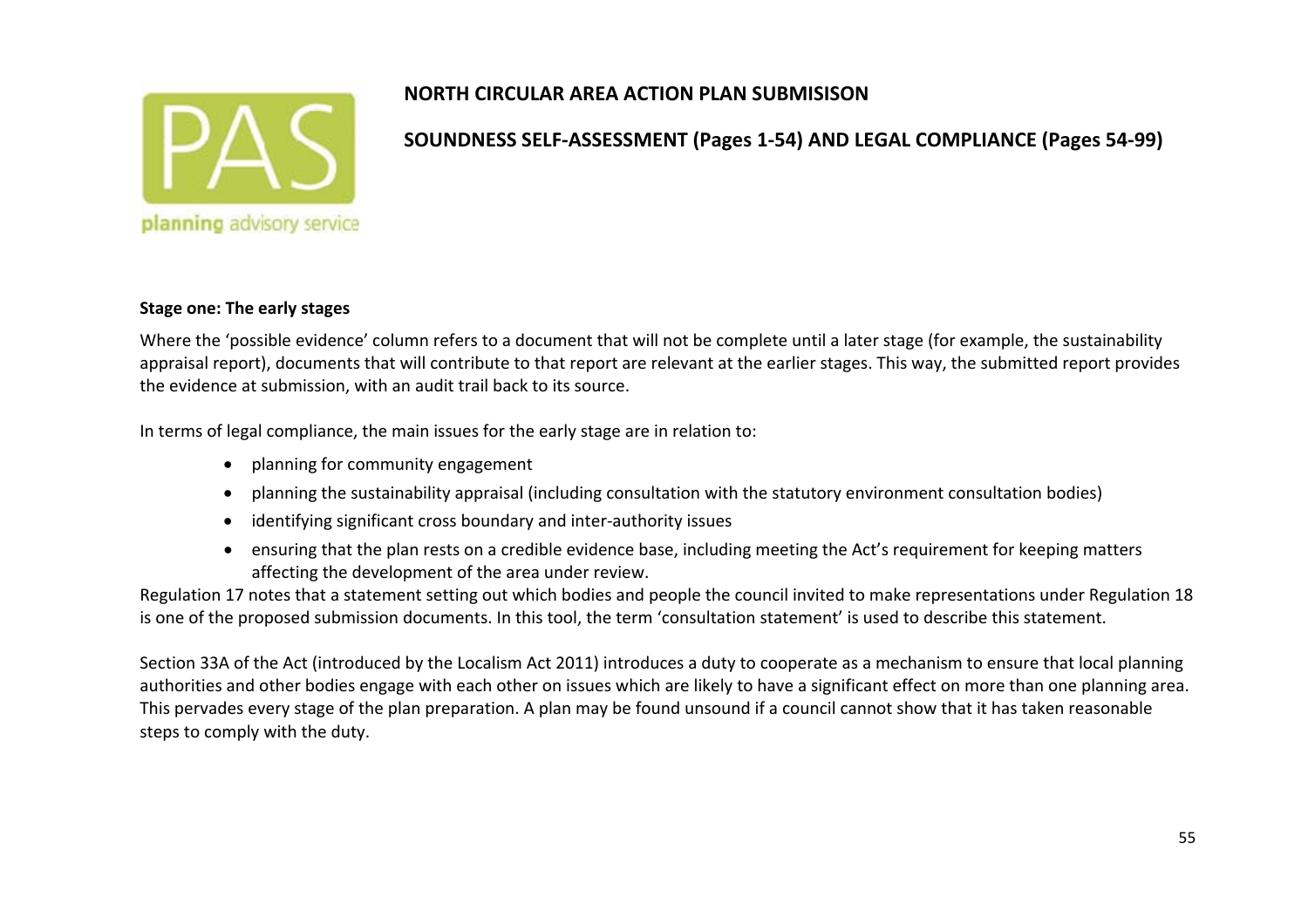

#### **Stage one: The beginning**

| <b>Activity</b>                                                                                                    | <b>Legal</b><br>requirement                       | <b>Guidance</b><br>reference   | <b>Additional notes</b>                                                                                                                          | <b>Evidence provided</b>                                                                                                                                                                                                         |
|--------------------------------------------------------------------------------------------------------------------|---------------------------------------------------|--------------------------------|--------------------------------------------------------------------------------------------------------------------------------------------------|----------------------------------------------------------------------------------------------------------------------------------------------------------------------------------------------------------------------------------|
| Is the DPD<br>1.<br>identified in the<br>adopted LDS? Have<br>you recorded the<br>timetable for its<br>production? | The Act section<br>$15(2)$ and<br>section $19(1)$ | NPPF para 153                  |                                                                                                                                                  | Yes, the Plan has been identified in the <b>Local Development</b><br>Scheme (LDS) 2011-2014.                                                                                                                                     |
| 2. How will<br>community<br>engagement be<br>programmed into<br>the preparation of<br>the DPD?                     | The Act section<br>19(3)<br><b>Regulation 18</b>  | NPPF paras 150,<br>155 and 157 | If the SCI is up-to-<br>date, use that. If not<br>set out any changes<br>to community<br>engagement as a<br>result of changes in<br>legislation. | The Regulation 22 Consultation Statement (August 2013)<br>provide details of how the Council consulted organisations,<br>residents, businesses and the community and voluntary<br>sector as part of the preparation of the Plan. |
| Have you<br>3.<br>considered the<br>appropriate bodies<br>you should<br>consult?                                   | <b>Regulation 18</b>                              | NPPF paras 4.25 -<br>4.26      | Regulation 2 defines<br>the general and<br>specific consultation<br>bodies.                                                                      | Please refer to Regulation 22 Consultation Statement (August<br>2013) and Duty to Co-operate Statement (August 2013) that<br>supports the submission of the Action Plan.                                                         |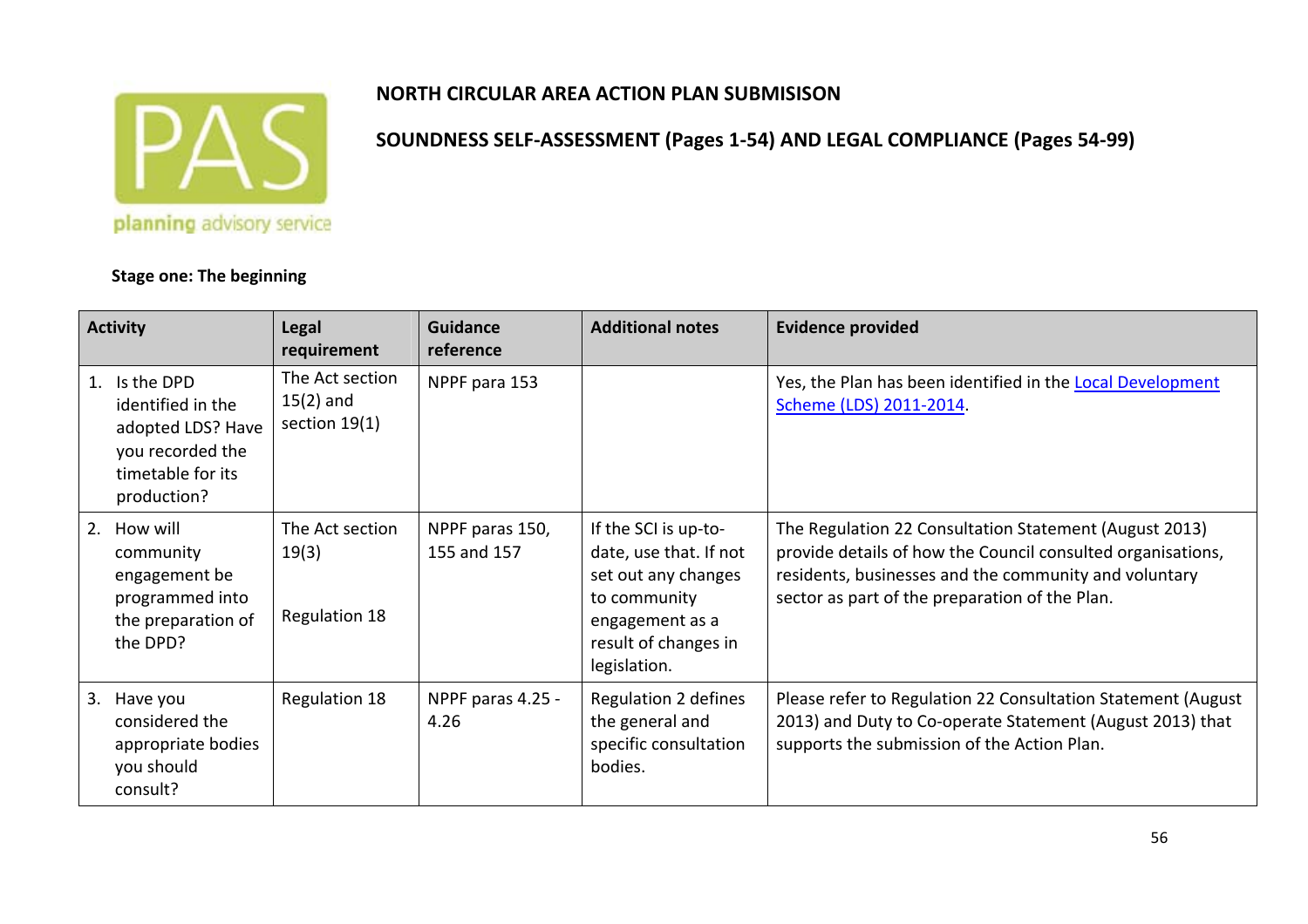

| <b>Activity</b>                                                                                                                                                                                                                                                                     | <b>Legal</b><br>requirement                                                                                                        | Guidance<br>reference                                                                                                                                                                                                                               | <b>Additional notes</b>                                                                                                                                                                                                                                                   | <b>Evidence provided</b>                                                                                                                                                                                                                                                                                                                                                                                                                                                                                                                                                                                                                                                                                                                                                                         |
|-------------------------------------------------------------------------------------------------------------------------------------------------------------------------------------------------------------------------------------------------------------------------------------|------------------------------------------------------------------------------------------------------------------------------------|-----------------------------------------------------------------------------------------------------------------------------------------------------------------------------------------------------------------------------------------------------|---------------------------------------------------------------------------------------------------------------------------------------------------------------------------------------------------------------------------------------------------------------------------|--------------------------------------------------------------------------------------------------------------------------------------------------------------------------------------------------------------------------------------------------------------------------------------------------------------------------------------------------------------------------------------------------------------------------------------------------------------------------------------------------------------------------------------------------------------------------------------------------------------------------------------------------------------------------------------------------------------------------------------------------------------------------------------------------|
|                                                                                                                                                                                                                                                                                     |                                                                                                                                    |                                                                                                                                                                                                                                                     | The possible evidence<br>may duplicate each<br>other. Only use what<br>you need to.                                                                                                                                                                                       |                                                                                                                                                                                                                                                                                                                                                                                                                                                                                                                                                                                                                                                                                                                                                                                                  |
| 4. How you will co-<br>operate with other<br>local planning<br>authorities,<br>including counties,<br>and prescribed<br>bodies, to identify<br>and address any<br>issues or strategic<br>priorities that will<br>have a significant<br>impact on at least<br>two planning<br>areas? | The Act section<br>$33A(1)(a)$ and<br>(b), section<br>33A(3)(d) (e) &<br>(4)<br>The Act Section<br>20(5)(c)<br><b>Regulation 4</b> | NPPF paras 178 to<br>181 (which<br>comprise the<br>guidance referred<br>to in the Act<br>section 33A(7))<br>Under NPPF Para<br>182, to be<br>'Effective' a plan<br>should be based<br>on effective joint<br>working on cross-<br>boundary strategic | Section 33A(4)<br>defines a "strategic<br>matter".<br>Under section 33A(6)<br>the required<br>engagement includes<br>considering joint<br>approaches to the<br>plan making activities<br>(including the<br>preparatory activities)<br>and considering<br>whether to agree | Preparation of the NCAAP commenced prior to the duty to co-<br>operate coming into force in November 2011. However, a<br>Duty to Co-operate Statement has been prepared to<br>demonstrate how other local planning authorities and<br>prescribed bodies have been involved in the evolution of the<br>AAP, and how this involvement has helped shape the<br>proposals as they emerged.<br>Enfield Council is of the view that the duty to co-operate has<br>been fulfilled and has not received any objections to the Plan<br>regarding the Duty to co-operate.<br>The Duty to Co-operate Statement sets out how the relevant<br>'Duty to co-operate' bodies have been involved in the<br>evolution of the AAP, and how this involvement has helped<br>shape the proposals as they have emerged. |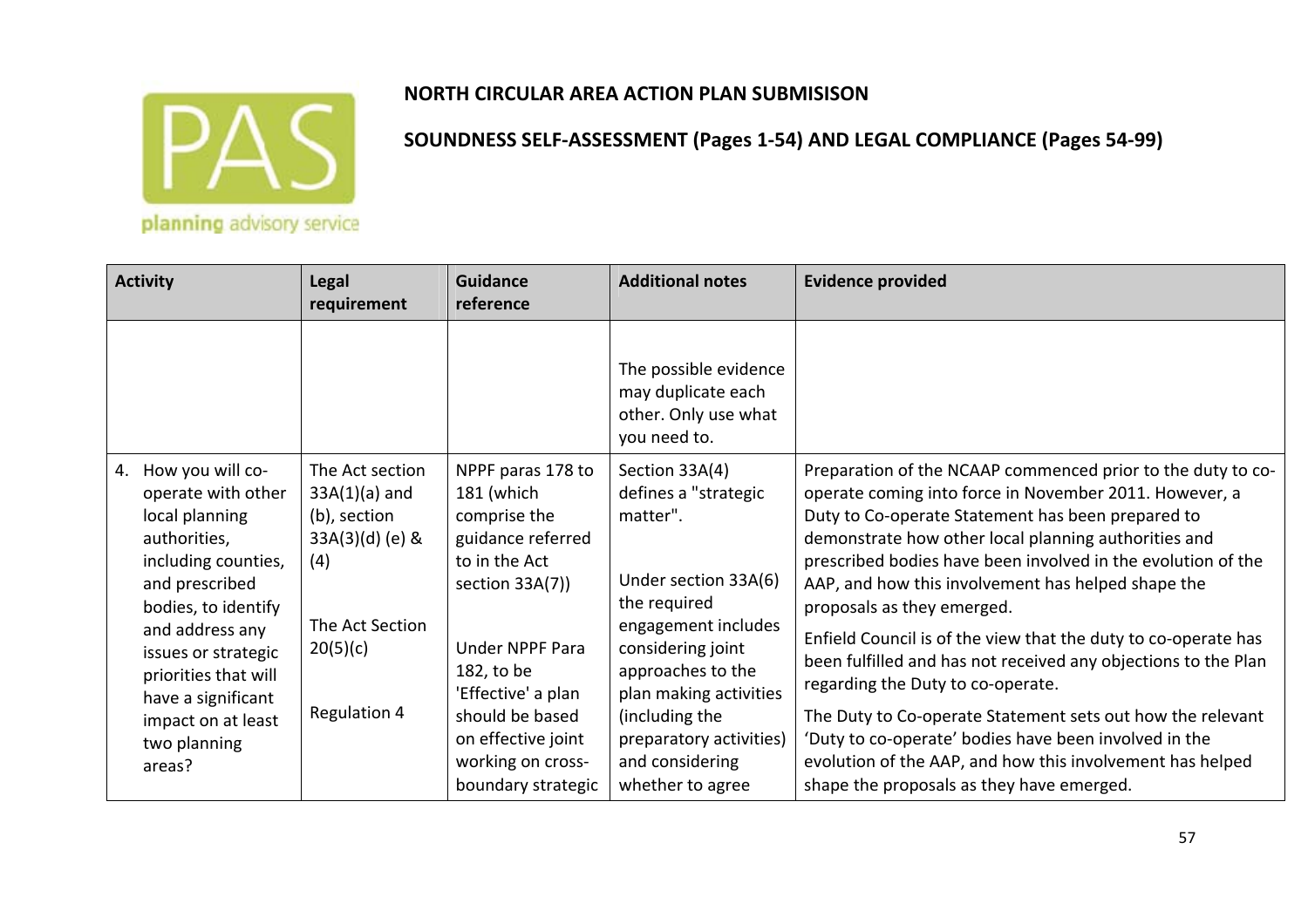

| <b>Activity</b>                                                                                                                                                                                                                                            | <b>Legal</b><br>requirement                                                                                                                         | <b>Guidance</b><br>reference                                          | <b>Additional notes</b>                                                                                                                                                                                                        | <b>Evidence provided</b> |
|------------------------------------------------------------------------------------------------------------------------------------------------------------------------------------------------------------------------------------------------------------|-----------------------------------------------------------------------------------------------------------------------------------------------------|-----------------------------------------------------------------------|--------------------------------------------------------------------------------------------------------------------------------------------------------------------------------------------------------------------------------|--------------------------|
|                                                                                                                                                                                                                                                            |                                                                                                                                                     | priorities.<br>Strategic priorities<br>are listed at NPPF<br>Para 156 | joint local<br>development<br>documents under<br>section 28.<br>The bodies prescribed<br>by section $33A(1)(c)$<br>are set out at<br>Regulation 4(1).                                                                          |                          |
| How you will co-<br>5.<br>operate with any<br>local enterprise<br>partnerships (LEP)<br>or local nature<br>partnerships (LNP)<br>to identify and<br>address any issues<br>or strategic<br>priorities that will<br>have a significant<br>impact on at least | The Act section<br>$33A(1)(c)$ and<br>section 33A(9),<br>section<br>$33A(3)(d)$ and $(e)$<br>The Act section<br>$20(5)(c)$ .<br><b>Regulation 4</b> | NPPF paras 178 to<br>181                                              | Section 33A(4)<br>defines a "strategic<br>matter".<br>Strategic priorities are<br>listed at NPPF Para<br>156.<br>Regulation 4(2)<br>prescribes LEPs and<br>LNPs for the purposes<br>of section 33A(9).<br>Under section 33A(6) | Not applicable.          |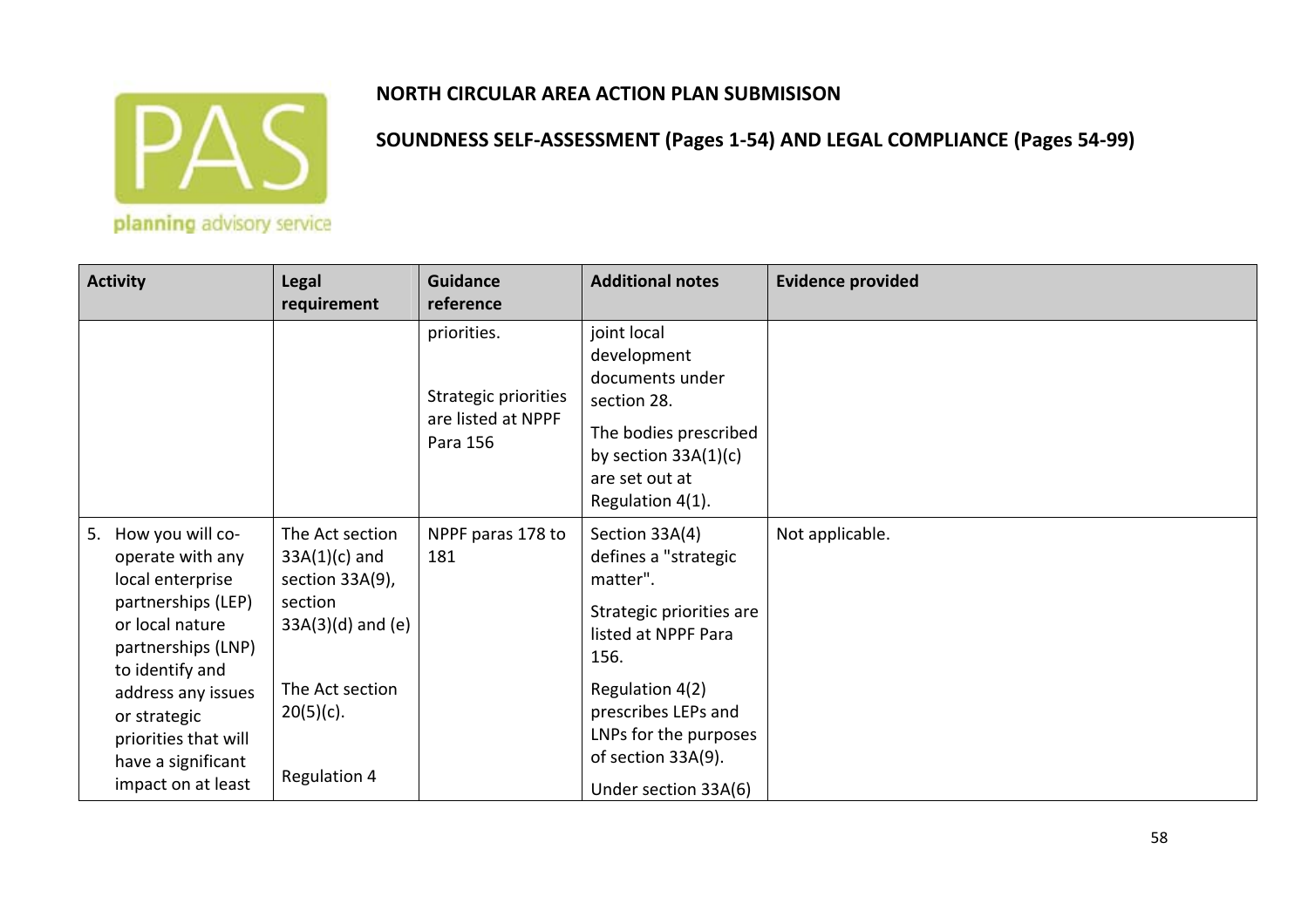

| <b>Activity</b>                                                                                                                                                              | <b>Legal</b><br>requirement | Guidance<br>reference                  | <b>Additional notes</b>                                                                             | <b>Evidence provided</b>                                                                                                                                                                                                                                                                                                                                                                                 |
|------------------------------------------------------------------------------------------------------------------------------------------------------------------------------|-----------------------------|----------------------------------------|-----------------------------------------------------------------------------------------------------|----------------------------------------------------------------------------------------------------------------------------------------------------------------------------------------------------------------------------------------------------------------------------------------------------------------------------------------------------------------------------------------------------------|
| two planning<br>areas?                                                                                                                                                       |                             |                                        | the required<br>engagement includes<br>consulting on joint<br>approaches to<br>relevant activities. |                                                                                                                                                                                                                                                                                                                                                                                                          |
| 6. Is baseline<br>information being<br>collected and<br>evidence being<br>gathered to keep<br>the matters which<br>affect the<br>development of<br>the area under<br>review? | The Act<br>section13        | NPPF paras 158 -<br>177                |                                                                                                     | Yes. An evidence base has been prepared and reviewed,<br>where appropriate. This forms part of the submission of the<br>NCAAP. The list is annexed to this report.<br>The Council will continue to monitor issues affecting this Plan<br>through its Local Plan Monitoring Report, and it is considered<br>that there is sufficient flexibility within the Plan to respond to<br>changing circumstances. |
| 7. Is baseline<br>information being<br>collected and<br>evidence being<br>gathered to set the                                                                                | The Act<br>section 19(5)    | NPPF paras 165<br>and 167<br>Strategic |                                                                                                     | A Sustainability (SA) Scoping Report was completed,<br>consulted on and updated in 2011. Following this, a full<br>Sustainability Appraisal report has been prepared and forms<br>part of the submission of the NCAAP.                                                                                                                                                                                   |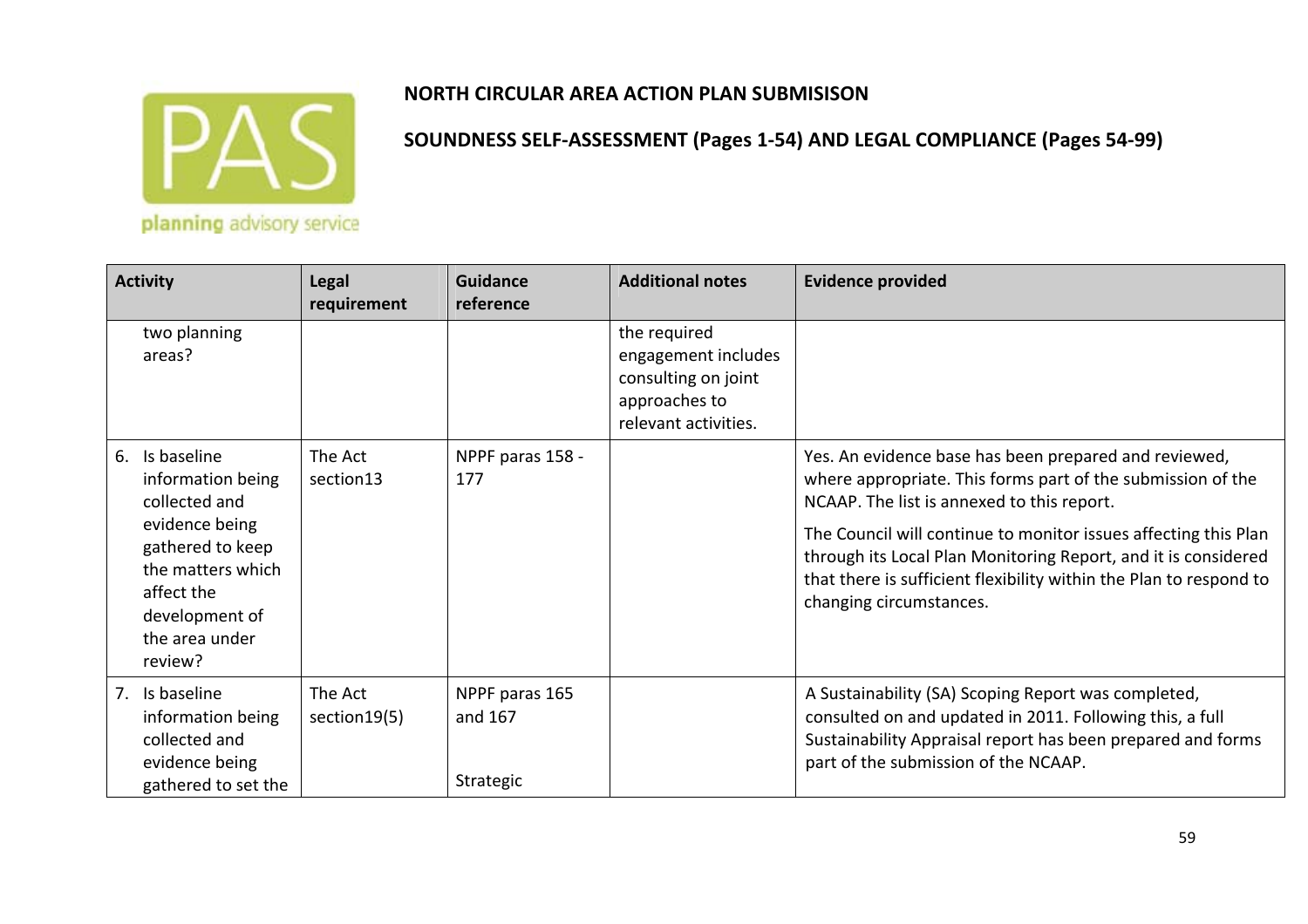

planning advisory service

| <b>Activity</b>                                                                                                                                                                                                                                 | <b>Legal</b><br>requirement                                                                                                        | <b>Guidance</b><br>reference                        | <b>Additional notes</b>                                                                                                                                                    | <b>Evidence provided</b>                                                                                                                                                                                                                                                                                                                                                                                     |
|-------------------------------------------------------------------------------------------------------------------------------------------------------------------------------------------------------------------------------------------------|------------------------------------------------------------------------------------------------------------------------------------|-----------------------------------------------------|----------------------------------------------------------------------------------------------------------------------------------------------------------------------------|--------------------------------------------------------------------------------------------------------------------------------------------------------------------------------------------------------------------------------------------------------------------------------------------------------------------------------------------------------------------------------------------------------------|
| framework for the<br>sustainability<br>appraisal?                                                                                                                                                                                               |                                                                                                                                    | Environmental<br>Assessment Guide,<br>chapter 5     |                                                                                                                                                                            |                                                                                                                                                                                                                                                                                                                                                                                                              |
| Have you consulted<br>8.<br>the statutory<br>environment<br>consultation bodies<br>for five weeks on<br>the scope and level<br>of detail of the<br>environmental<br>information to be<br>included in the<br>sustainability<br>appraisal report? | <b>Regulations 9</b><br>and 13 of The<br>Environmental<br>Assessment of<br>Plans and<br>Programmes<br>Regulations<br>2004 No 1633. | NPPF paras 165<br>and 167<br>SEA Guide chapter<br>3 | The Strategic<br>Environmental<br>Assessment<br>consultation bodies<br>are also amongst the<br>'specific consultation<br>bodies' which are<br>defined in Regulation<br>2). | Statutory consultation on the North Circular Area Action Plan<br>SA Scoping was undertaken in August 2012 with the three<br>statutory consultation bodies: Natural England, the<br>Environment Agency and English Heritage, and other relevant<br>non-statutory organisations. Comments were received from<br>the Environment Agency and Natural England and informed<br>the final Sustainability Appraisal. |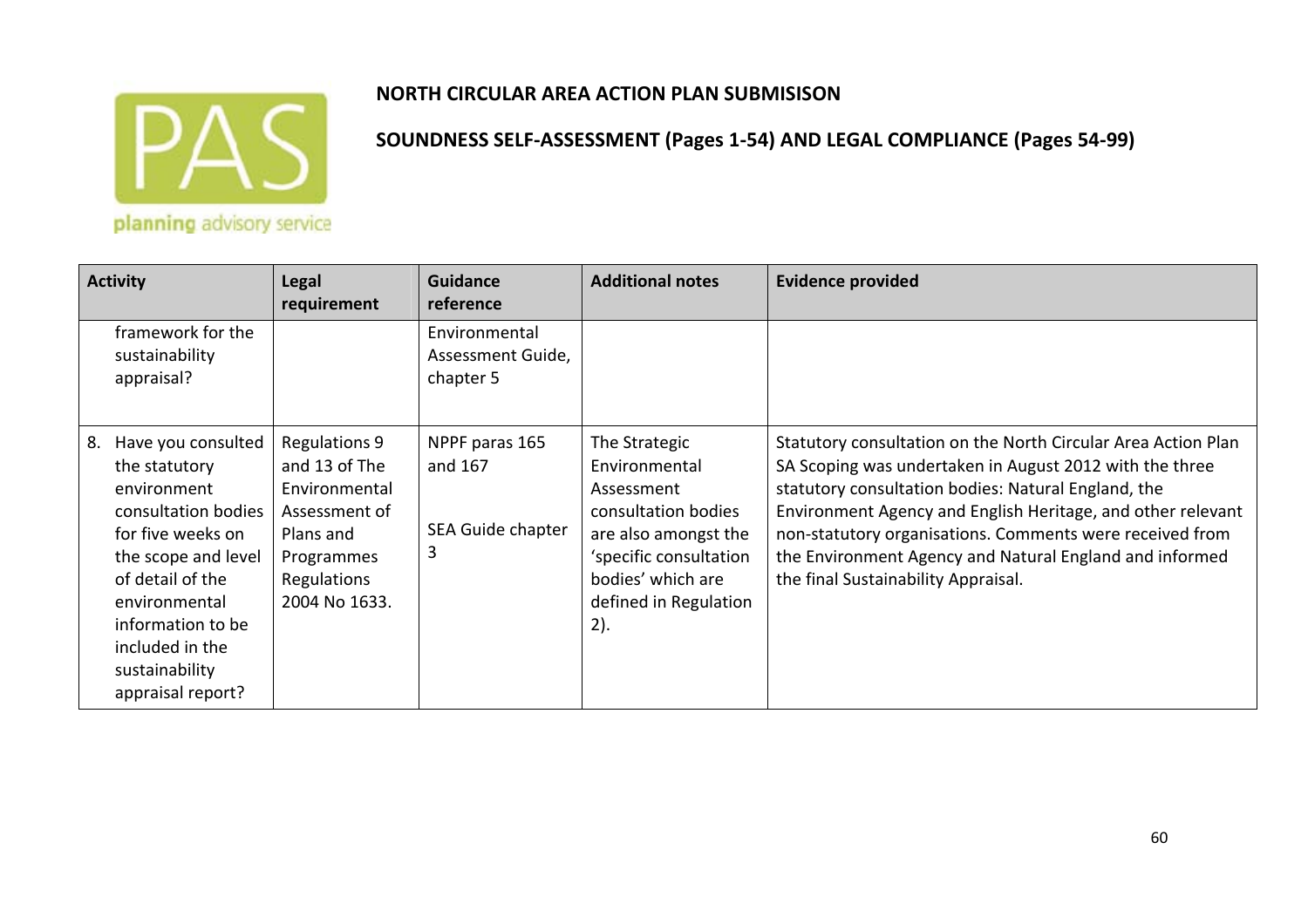

**SOUNDNESS SELF‐ASSESSMENT (Pages 1‐54) AND LEGAL COMPLIANCE (Pages 54‐99)**

#### **Stage two: Plan preparation ‐ frontloading phase**

Information assembled during this phase contributes to:

- showing that the procedures have been complied with
- demonstrating cooperation with statutory cooperation bodies
- developing alternatives and options and appraising them through sustainability appraisal and against evidence.

The council should record actions taken during this phase as they will be needed to show that the plan meets the legal requirements. They will also show that <sup>a</sup> realistic and reasonable approach has been taken to plan preparation.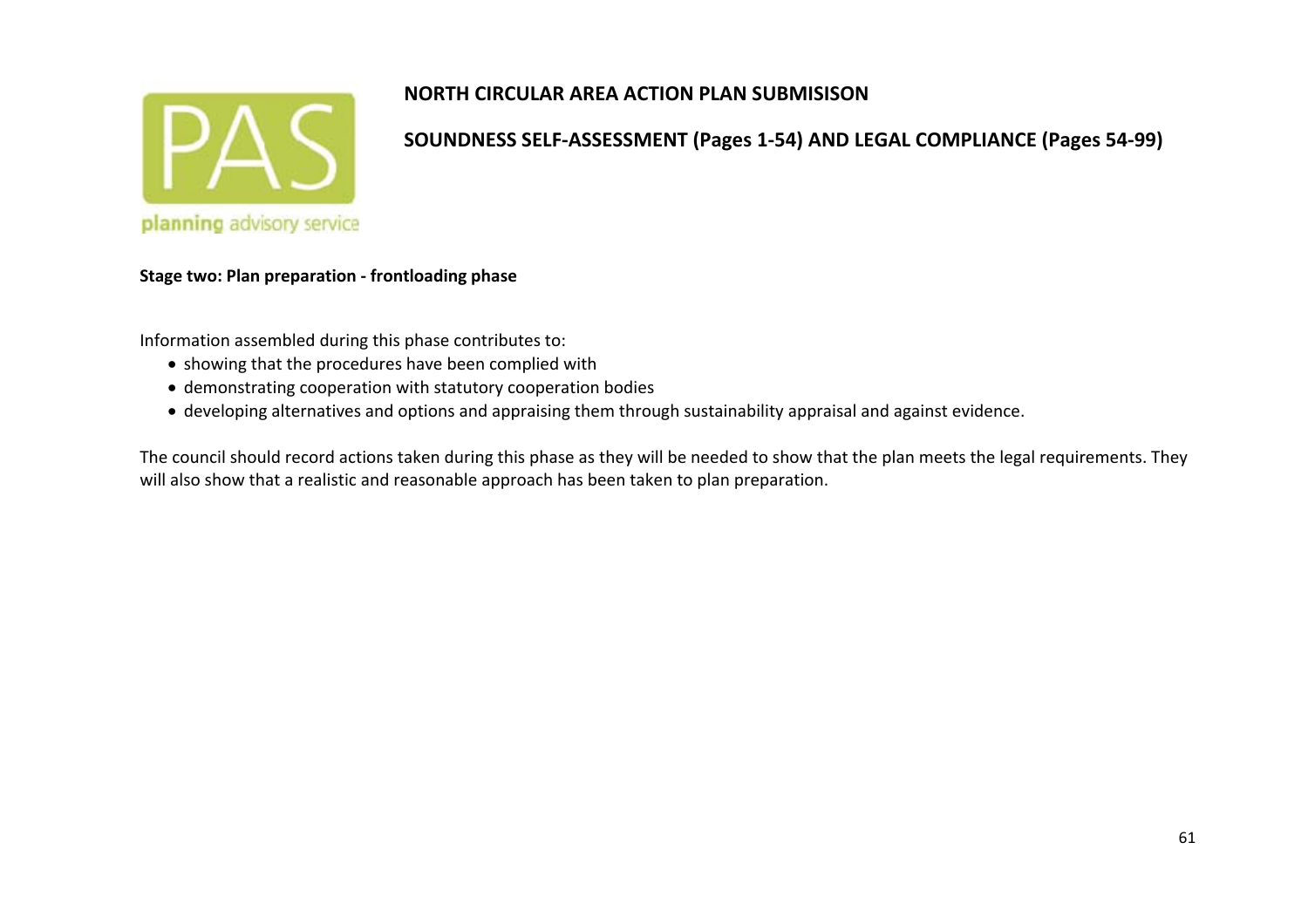

**SOUNDNESS SELF‐ASSESSMENT (Pages 1‐54) AND LEGAL COMPLIANCE (Pages 54‐99)**

#### **Stage two: Plan preparation**

#### **Activity Legal requirement Guidance reference Additional notes Evidence provided** 1. Have you notified: • the specific consultation bodies? • the general consultation bodies that have an interest in the subject of the DPD and invited them to make representations about its contents?Regulation 18(1) and (2)(a) (b) NPPF paras 159 - 173 Specific and general consultation bodies are defined in Regulation 2. Yes. Specific and general consultation bodies were invited to make representations:  $\bullet$ • Issues and Options (2007)  $\bullet$ • Preferred Options (2008) ● Towards Pre-Submission (2011) • Proposed Submission (2013) The Regulation 22 Consultation Statement provide details of how the Council consultedorganisations, residents,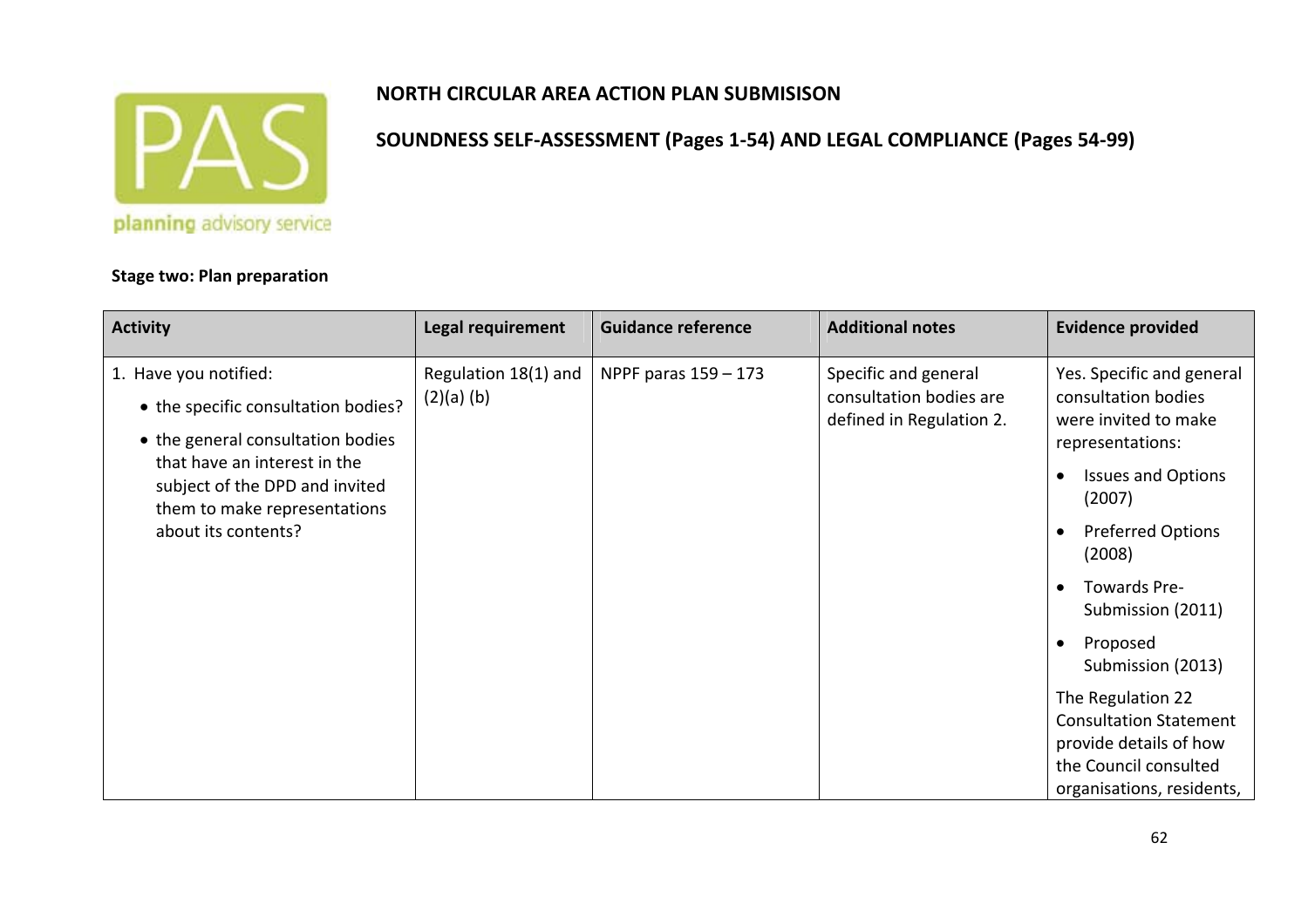

| <b>Activity</b> | Legal requirement | <b>Guidance reference</b> | <b>Additional notes</b> | <b>Evidence provided</b>  |
|-----------------|-------------------|---------------------------|-------------------------|---------------------------|
|                 |                   |                           |                         | businesses and the        |
|                 |                   |                           |                         | community and             |
|                 |                   |                           |                         | voluntary sector as part  |
|                 |                   |                           |                         | of the preparation of the |
|                 |                   |                           |                         | Plan, summarises the      |
|                 |                   |                           |                         | representations received  |
|                 |                   |                           |                         | and how they have been    |
|                 |                   |                           |                         | taken into account in the |
|                 |                   |                           |                         | preparation of the Plan.  |
|                 |                   |                           |                         | A Statement on the Duty   |
|                 |                   |                           |                         | to Co-operate has also    |
|                 |                   |                           |                         | been prepared             |
|                 |                   |                           |                         | separately to             |
|                 |                   |                           |                         | demonstrate how other     |
|                 |                   |                           |                         | local planning            |
|                 |                   |                           |                         | authorities and           |
|                 |                   |                           |                         | prescribed bodies have    |
|                 |                   |                           |                         | been involved in the      |
|                 |                   |                           |                         | evolution of the AAP,     |
|                 |                   |                           |                         | and how this              |
|                 |                   |                           |                         | involvement has helped    |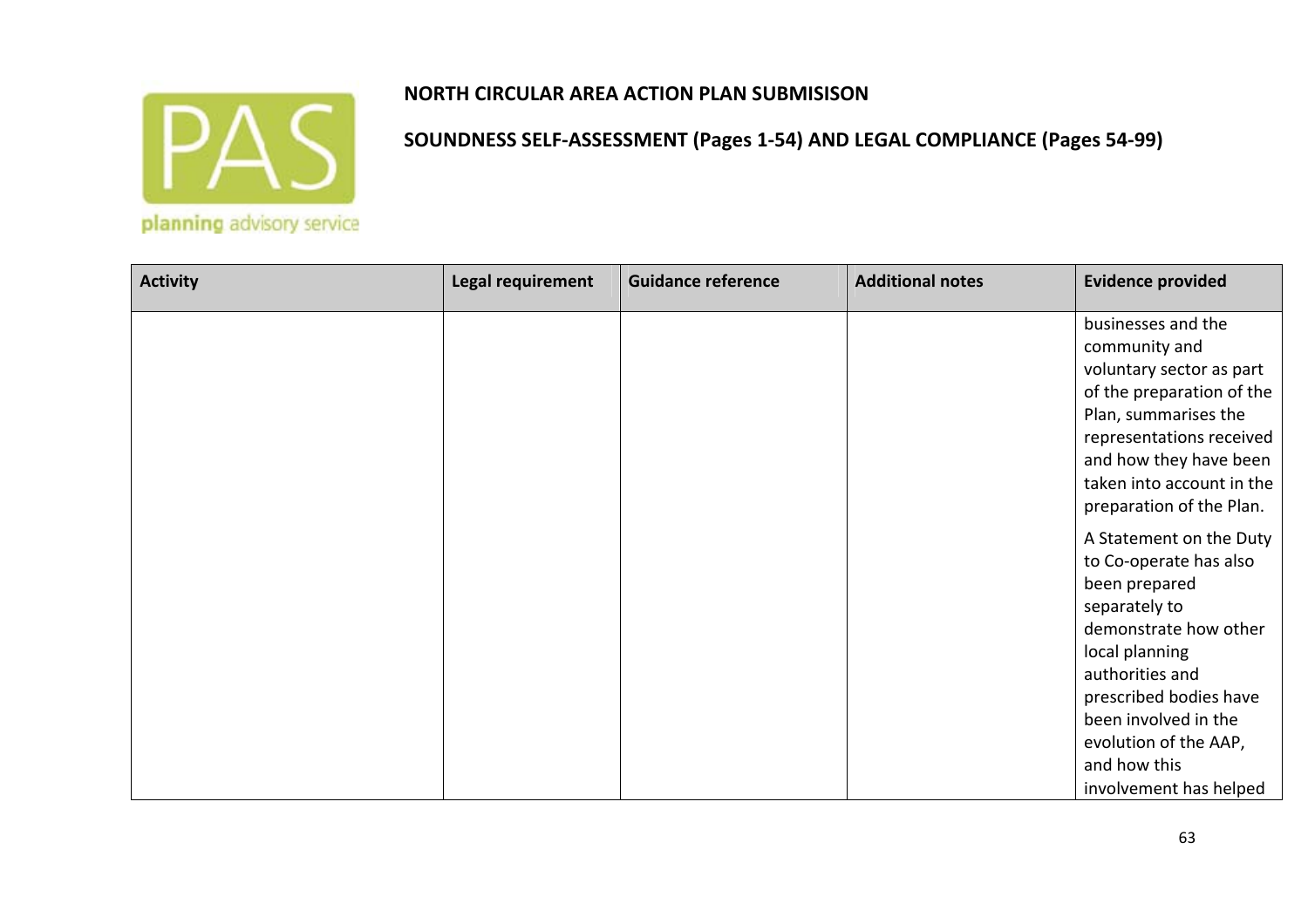

# **NORTH CIRCULAR AREA ACTION PLAN SUBMISISON**

| <b>Activity</b>                                                                                                                       | Legal requirement              | <b>Guidance reference</b> | <b>Additional notes</b>                                                                                                     | <b>Evidence provided</b>                                                                                                                    |
|---------------------------------------------------------------------------------------------------------------------------------------|--------------------------------|---------------------------|-----------------------------------------------------------------------------------------------------------------------------|---------------------------------------------------------------------------------------------------------------------------------------------|
|                                                                                                                                       |                                |                           |                                                                                                                             | shape the proposals as<br>they emerged.                                                                                                     |
| 2. Are you inviting representations<br>from people resident or carrying<br>out business in your area about the<br>content of the DPD? | Regulation 18(1) and<br>(2)(c) | NPPF paras 159 - 173      |                                                                                                                             | Yes. See Regulation 22<br><b>Consultation Statement.</b>                                                                                    |
| 3. Are you engaging with stakeholders<br>responsible for delivery of the<br>strategy?                                                 | Regulation 18                  | NPPF para 155             | NPPF paras 160-171 4.29<br>give examples of relevant<br>bodies which should be<br>consulted.                                | Yes. See Regulation 22<br><b>Consultation Statement.</b>                                                                                    |
| 4. Are you taking into account<br>representations made?                                                                               | Regulation 18(3)               | NPPF para 155             | Evidence from participation<br>is part of the justification.<br>Show how you have taken<br>representations into<br>account. | Yes. See:<br><b>Regulation 22</b><br>Consultation<br>Statement;<br>Schedule of Post-<br>Publication<br>Minor Changes;<br>and<br>Schedule of |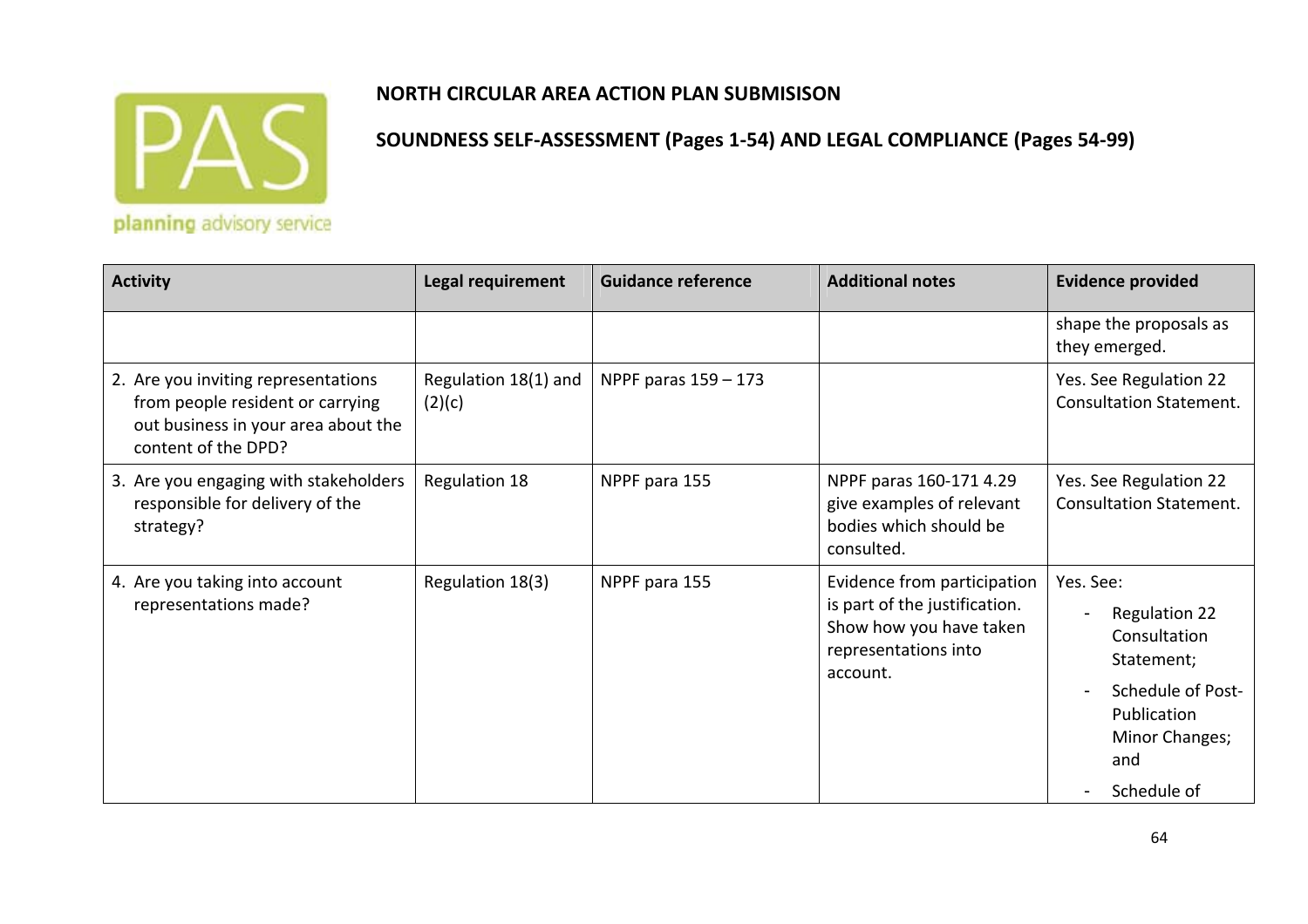

| <b>Activity</b>                                                                                                                                                                         | Legal requirement                                                                                                                                        | <b>Guidance reference</b>                      | <b>Additional notes</b> | <b>Evidence provided</b>                                                                                                                                                                                                    |
|-----------------------------------------------------------------------------------------------------------------------------------------------------------------------------------------|----------------------------------------------------------------------------------------------------------------------------------------------------------|------------------------------------------------|-------------------------|-----------------------------------------------------------------------------------------------------------------------------------------------------------------------------------------------------------------------------|
|                                                                                                                                                                                         |                                                                                                                                                          |                                                |                         | Representations<br>and LBE<br>Response.                                                                                                                                                                                     |
| 5. Does the consultation contribute to<br>the development and sustainability<br>appraisal of alternatives?                                                                              | The Act section 19(5)<br>Regulations 12 and<br>13 of The<br>Environmental<br><b>Assessment of Plans</b><br>and Programmes<br>Regulations 2004 No<br>1633 | NPPF paras $165 - 168$<br>SEA Guide, chapter 3 |                         | Yes. The Sustainability<br>Appraisal has been<br>updated to take into<br>account representations<br>received. See<br><b>Regulation 22</b><br><b>Consultation statement</b><br>and final Sustainability<br>Appraisal report. |
| 6. Is the participation:<br>following the principles set out<br>in your SCI?<br>integrating involvement with<br>the sustainable community<br>strategy?<br>proportionate to the scale of | The Act section 19(3)                                                                                                                                    | NPPF para 155                                  |                         | The consultation on the<br>NCAAP has followed the<br>principles in the<br>Council's adopted SCI.<br>See Regulation 22<br><b>Consultation Statement.</b><br>The SCI was adopted in                                           |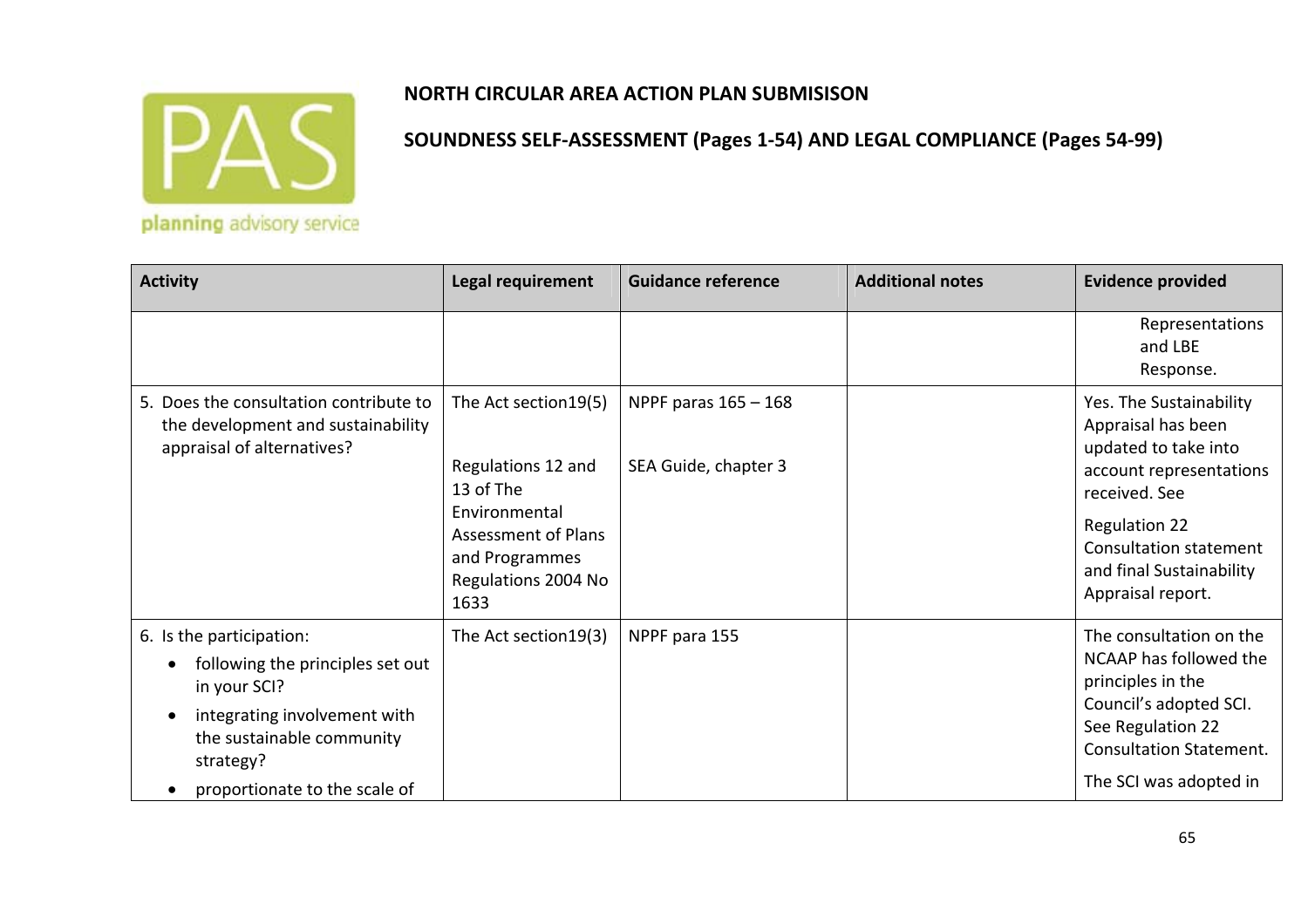

#### **NORTH CIRCULAR AREA ACTION PLAN SUBMISISON**

| <b>Activity</b>             | <b>Legal requirement</b> | <b>Guidance reference</b> | <b>Additional notes</b> | <b>Evidence provided</b>     |
|-----------------------------|--------------------------|---------------------------|-------------------------|------------------------------|
| issues involved in the DPD? |                          |                           |                         | 2006 and aligned to the      |
|                             |                          |                           |                         | regulatory requirements      |
|                             |                          |                           |                         | in place at the time -the    |
|                             |                          |                           |                         | Town and Country             |
|                             |                          |                           |                         | Planning (Local              |
|                             |                          |                           |                         | Development) (England)       |
|                             |                          |                           |                         | Regulations 2004. The        |
|                             |                          |                           |                         | 2004 Regulations were        |
|                             |                          |                           |                         | amended over the             |
|                             |                          |                           |                         | course of the Plan's         |
|                             |                          |                           |                         | preparation and the          |
|                             |                          |                           |                         | various stages of            |
|                             |                          |                           |                         | consultation, and then       |
|                             |                          |                           |                         | replaced by new              |
|                             |                          |                           |                         | Regulations in April         |
|                             |                          |                           |                         | $20121$ . The 2006 SCI is in |
|                             |                          |                           |                         | the process of being         |
|                             |                          |                           |                         | revised to take into         |

 $^1$  The Town and Country Planning (Local Development) (England) Regulations 2012.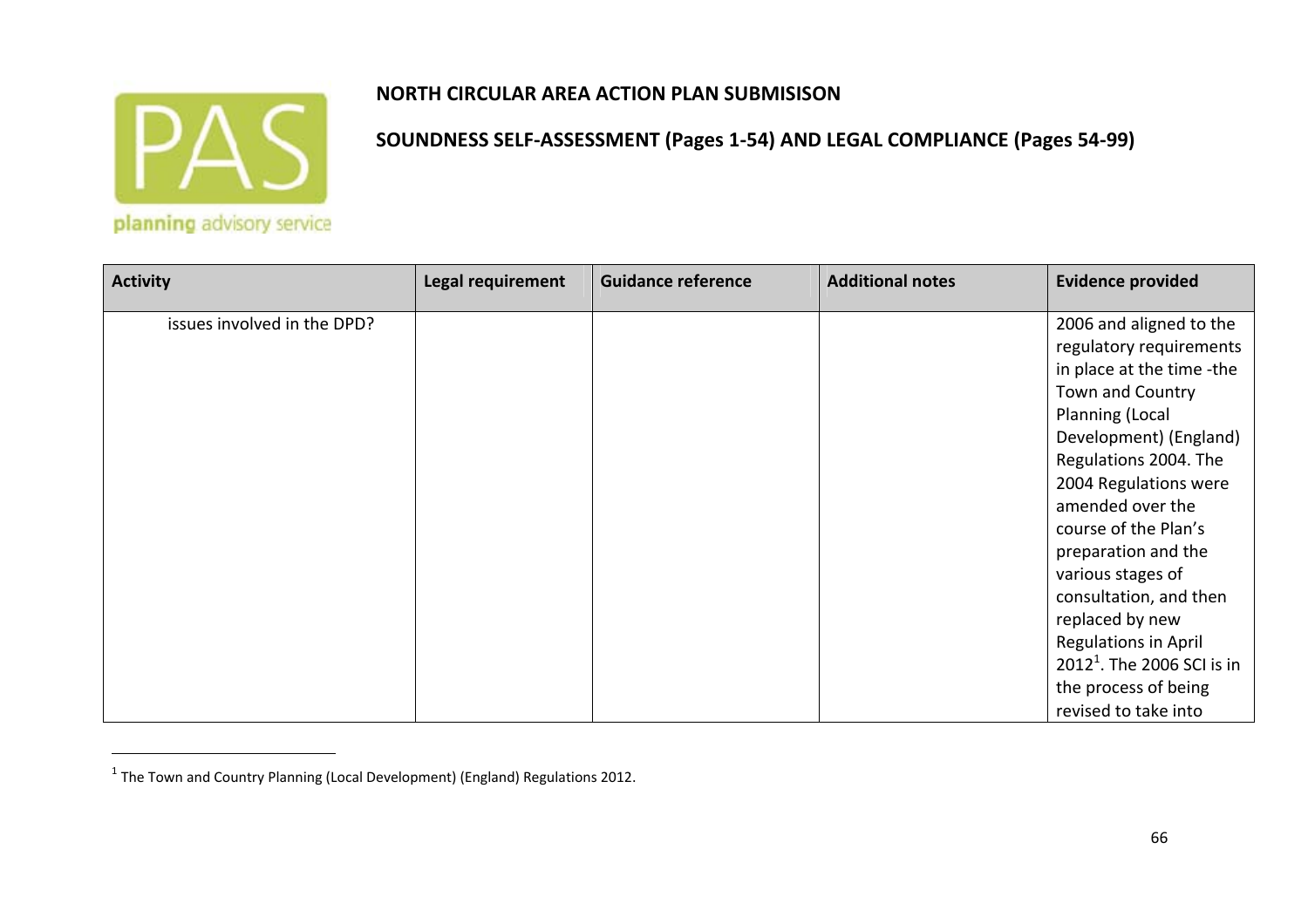

| <b>Activity</b> | Legal requirement | <b>Guidance reference</b> | <b>Additional notes</b> | <b>Evidence provided</b>      |
|-----------------|-------------------|---------------------------|-------------------------|-------------------------------|
|                 |                   |                           |                         | account these changes.        |
|                 |                   |                           |                         | The publication of the        |
|                 |                   |                           |                         | <b>Proposed Submission</b>    |
|                 |                   |                           |                         | NCAAP is the only             |
|                 |                   |                           |                         | publication stage carried     |
|                 |                   |                           |                         | out under the 2012            |
|                 |                   |                           |                         | Regulations. The              |
|                 |                   |                           |                         | <b>Regulation 22</b>          |
|                 |                   |                           |                         | <b>Consultation Statement</b> |
|                 |                   |                           |                         | demonstrates how this         |
|                 |                   |                           |                         | process has been carried      |
|                 |                   |                           |                         | out in line with the          |
|                 |                   |                           |                         | requirements of the           |
|                 |                   |                           |                         | 2012 Regulations.             |
|                 |                   |                           |                         | The NCAAP has been            |
|                 |                   |                           |                         | developed in line with        |
|                 |                   |                           |                         | relevant objectives set       |
|                 |                   |                           |                         | out in Enfield's              |
|                 |                   |                           |                         | <b>Sustainable Community</b>  |
|                 |                   |                           |                         | Strategy (updated in          |
|                 |                   |                           |                         | $2009$ ) – see summary of     |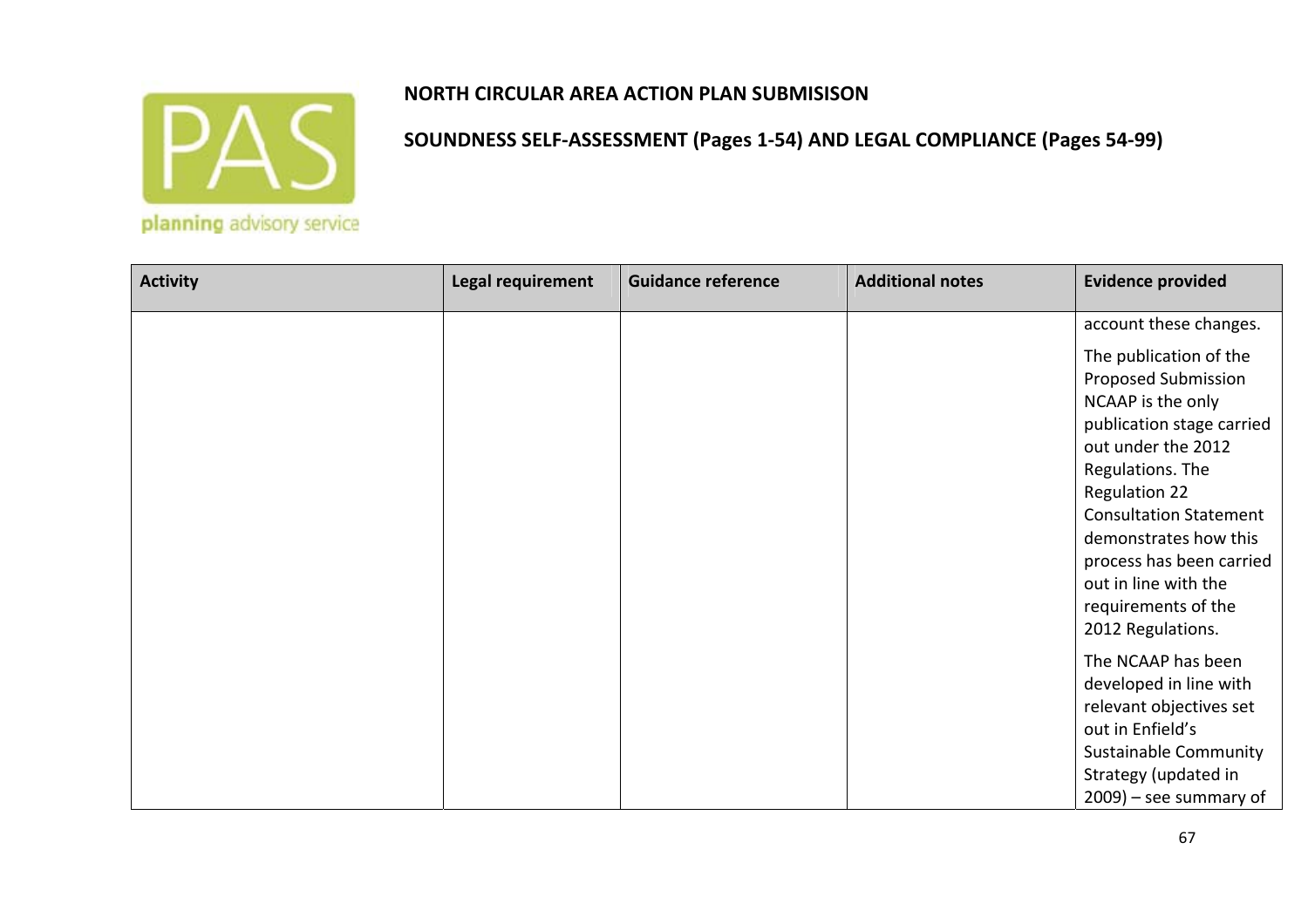

## **NORTH CIRCULAR AREA ACTION PLAN SUBMISISON**

| <b>Activity</b>                                                                                                                                                                           | Legal requirement                                                                           | <b>Guidance reference</b> | <b>Additional notes</b>                                                                                                                                                                                                         | <b>Evidence provided</b>                                                                                                                                                                                        |
|-------------------------------------------------------------------------------------------------------------------------------------------------------------------------------------------|---------------------------------------------------------------------------------------------|---------------------------|---------------------------------------------------------------------------------------------------------------------------------------------------------------------------------------------------------------------------------|-----------------------------------------------------------------------------------------------------------------------------------------------------------------------------------------------------------------|
|                                                                                                                                                                                           |                                                                                             |                           |                                                                                                                                                                                                                                 | how these have<br>influenced the Plan in<br>Section 3, page 23 of the<br>NCAAP.                                                                                                                                 |
| 7. Are you keeping a record of:<br>the individuals or bodies<br>invited to make<br>representations?<br>how this was done?<br>the main issues raised?                                      | The Act section20(3)<br><b>Regulation 17</b>                                                | NPPF paras 158 - 171      | You will need to submit a<br>statement of<br>representations under<br>Regulation 22 $(1)(c)$ : see<br>Submission stage below.<br>Regulation 35 deals with<br>the availability of<br>documents and the time of<br>their removal. | Yes. The Council has a<br>record of who was<br>invited to make<br>representations, all of<br>the representations<br>made, and has<br>summarised the main<br>issues raised in the<br>Consultation<br>Statements. |
| 8. Are you inviting representations on<br>issues that would have significant<br>impacts on both your areas from<br>another local planning authority?<br>Or county issues from an affected | The Act section<br>$33A(1)(a)$ (b) and (c),<br>section 33A(3)(d) &<br>(e)<br>section 33A(4) | NPPF paras 178 to 181     | Section $33A(3)(d)$ and (e)<br>requires cooperation on<br>significant cross-boundary<br>issues before and during<br>plan preparation.                                                                                           | Yes. The Council invited<br>prescribed bodies and<br>adjoining authorities to<br>make representations.<br>Please see Regulation 22                                                                              |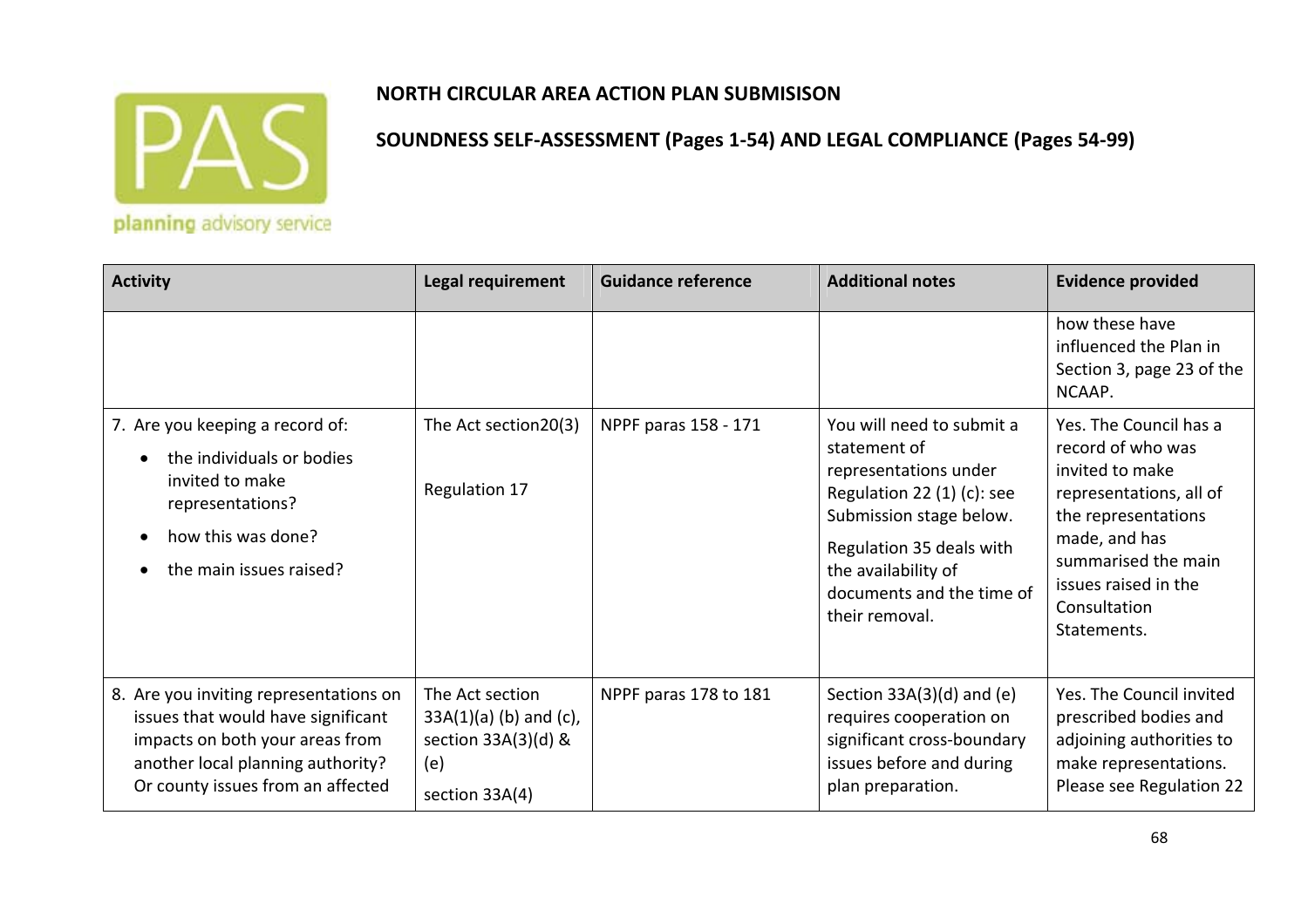

| <b>Activity</b>                                                                                                                                                                  | <b>Legal requirement</b>                                                                                 | <b>Guidance reference</b> | <b>Additional notes</b>                                                                                                                                                                                                                   | <b>Evidence provided</b>                                                                                                                                                                                                                                                  |
|----------------------------------------------------------------------------------------------------------------------------------------------------------------------------------|----------------------------------------------------------------------------------------------------------|---------------------------|-------------------------------------------------------------------------------------------------------------------------------------------------------------------------------------------------------------------------------------------|---------------------------------------------------------------------------------------------------------------------------------------------------------------------------------------------------------------------------------------------------------------------------|
| county council that is not a<br>planning authority? Or significant<br>cross-boundary issues and strategic<br>priorities of a body prescribed<br>under Section 33A(1)(c)?         | section 33A(9)<br>The Act section 20<br>(5)(c)                                                           |                           | Section 33A(2) requires you<br>to engage constructively,<br>actively and on an ongoing<br>basis.                                                                                                                                          | <b>Consultation Statement.</b>                                                                                                                                                                                                                                            |
| 9. Are you inviting representations on<br>cross-boundary issues and strategic<br>priorities from a local enterprise<br>partnership (LEP) or a local nature<br>partnership (LNP)? | The Act section<br>$33A(1)(c)$ and<br>Section 33A(9).<br>The Act section<br>$20(5)$ (c).<br>Regulation 4 | NPPF paras 178 to 181     | Section $33A(3)(d)$ and (e)<br>requires cooperation on<br>significant cross-boundary<br>issues before and during<br>plan preparation.<br>Section 33A(2) requires you<br>to engage constructively,<br>actively and on an ongoing<br>basis. | The Statement on the<br>Duty to Co-operate sets<br>out who and how the<br>relevant 'Duty to<br>co-operate' bodies have<br>been involved in the<br>evolution of the AAP,<br>and how this<br>involvement has<br>addressed strategic<br>issues relevant to the<br>Plan area. |
| 10. Are you developing a framework<br>for monitoring the effects of the                                                                                                          | The Act section 35                                                                                       | NPPF paras 165 - 1687     | It is a matter for each<br>council to decide what to                                                                                                                                                                                      | Yes. Section 5:<br>'Infrastructure Priorities                                                                                                                                                                                                                             |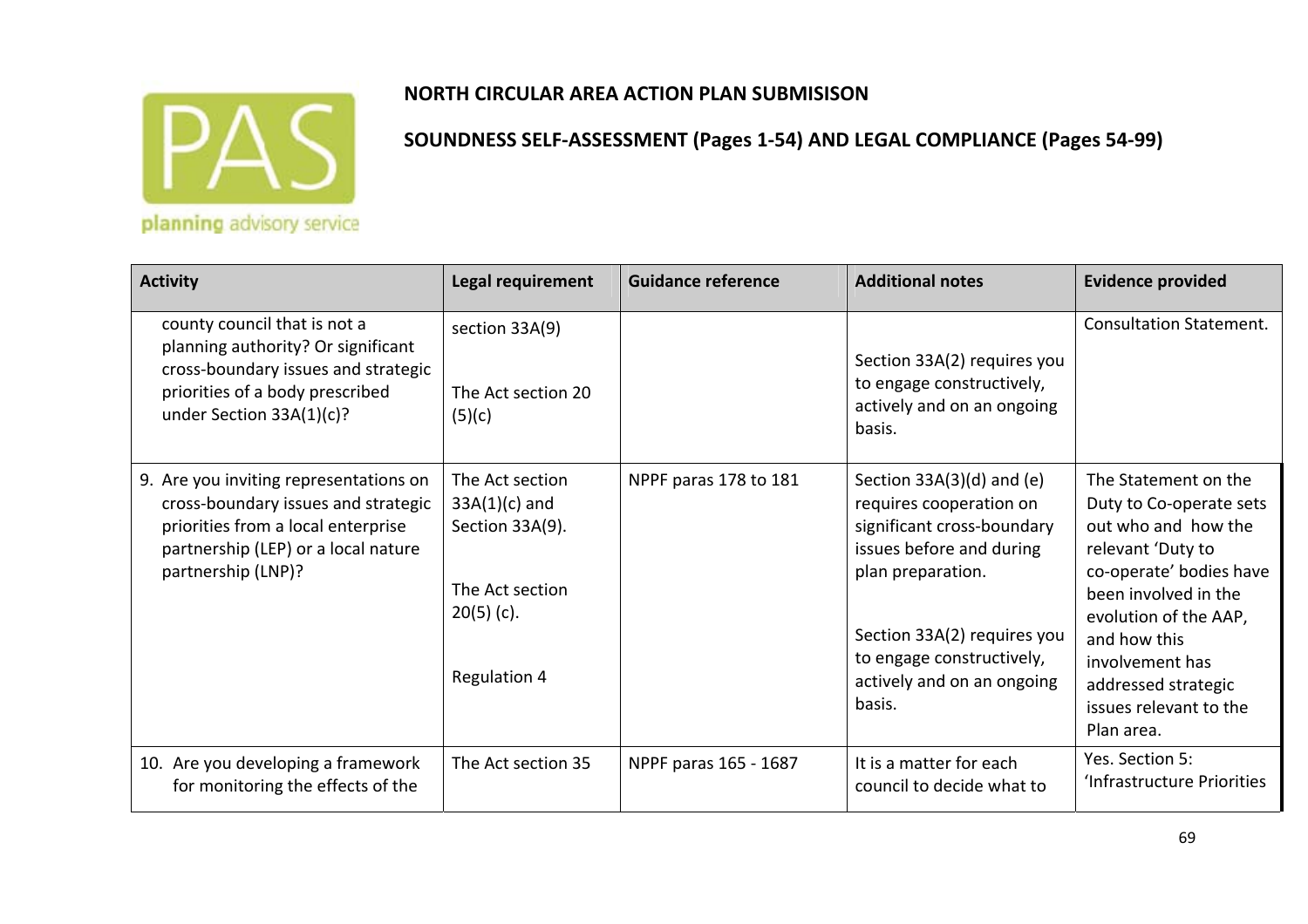

| <b>Activity</b> | Legal requirement                                                                                                             | <b>Guidance reference</b> | <b>Additional notes</b>                                                                                                                                                                                             | <b>Evidence provided</b>                                                                                                                                                                        |
|-----------------|-------------------------------------------------------------------------------------------------------------------------------|---------------------------|---------------------------------------------------------------------------------------------------------------------------------------------------------------------------------------------------------------------|-------------------------------------------------------------------------------------------------------------------------------------------------------------------------------------------------|
| DPD?            | Regulation 34<br>Regulation 17 of The<br>Environmental<br>Assessment of Plans<br>and Programmes<br>Regulations 2004<br>No1363 | SEA Guide, Chapter 5      | include in their monitoring<br>reports while ensuring they<br>are prepared in accordance<br>with relevant UK and EU<br>legislation" Chief Planning<br>Officer letter 30 March<br>2011 withdrawing ODPM<br>guidance. | and Delivery<br>Mechanisms' will form<br>the basis for monitoring<br>the progress of the Plan<br>and where appropriate<br>these will be reported<br>through the Council's<br>Monitoring Report. |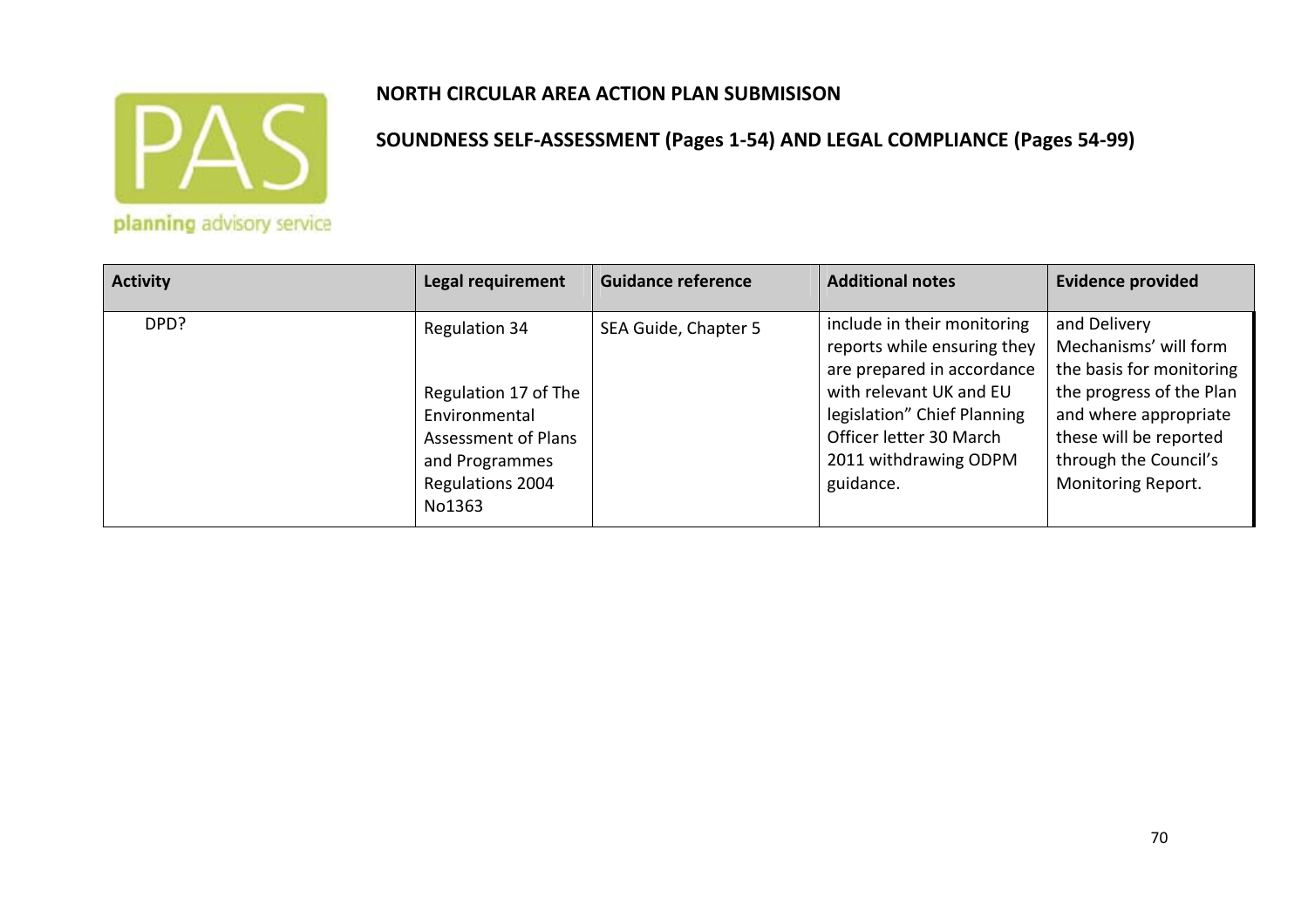

#### **SOUNDNESS SELF‐ASSESSMENT (Pages 1‐54) AND LEGAL COMPLIANCE (Pages 54‐99)**

#### **Stage three: Plan preparation ‐ formulation phase**

This stage has many legal matters, for process and content, to address. The council should be beginning to formulate the preferred strategy for the local plan or supplementary planning document with which the council chooses to address Regulation 18 requirements, using the information gathered and previous collaborative work with stakeholders.

Para 182 of the NPPF makes it clear that explicit consideration of alternatives is <sup>a</sup> key part of the plan making process.

You should evaluate the reasonable alternatives identified in 'stage two: frontloading phase – plan preparation' phase against the:

- completed body of information from evidence gathering
- results of sustainability appraisal
- findings from community participation
- **•** findings from engagement with statutory cooperation bodies.

This may be written up as <sup>a</sup> preferred strategy report. The results of participation on the preferred strategy and an accompanying sustainability report will enable the council to gauge the community's response and receive additional evidence about the options. The council can then decide whether, and how, the preferred strategy and policies should be changed for publishing the finished DPD.

Alternatives developed from the evidence and engagement during the frontloading stage need to be appraised to decide on the preferred strategy. Participation will also need to be carried out on it.

These matters need to be considered, and dealt with, in good time, and not left until publication. Supporting documents will assist in providing evidence that decisions on alternatives and strategy are soundly based. These documents will, in due course, become part of the proposed submission documents in stage four.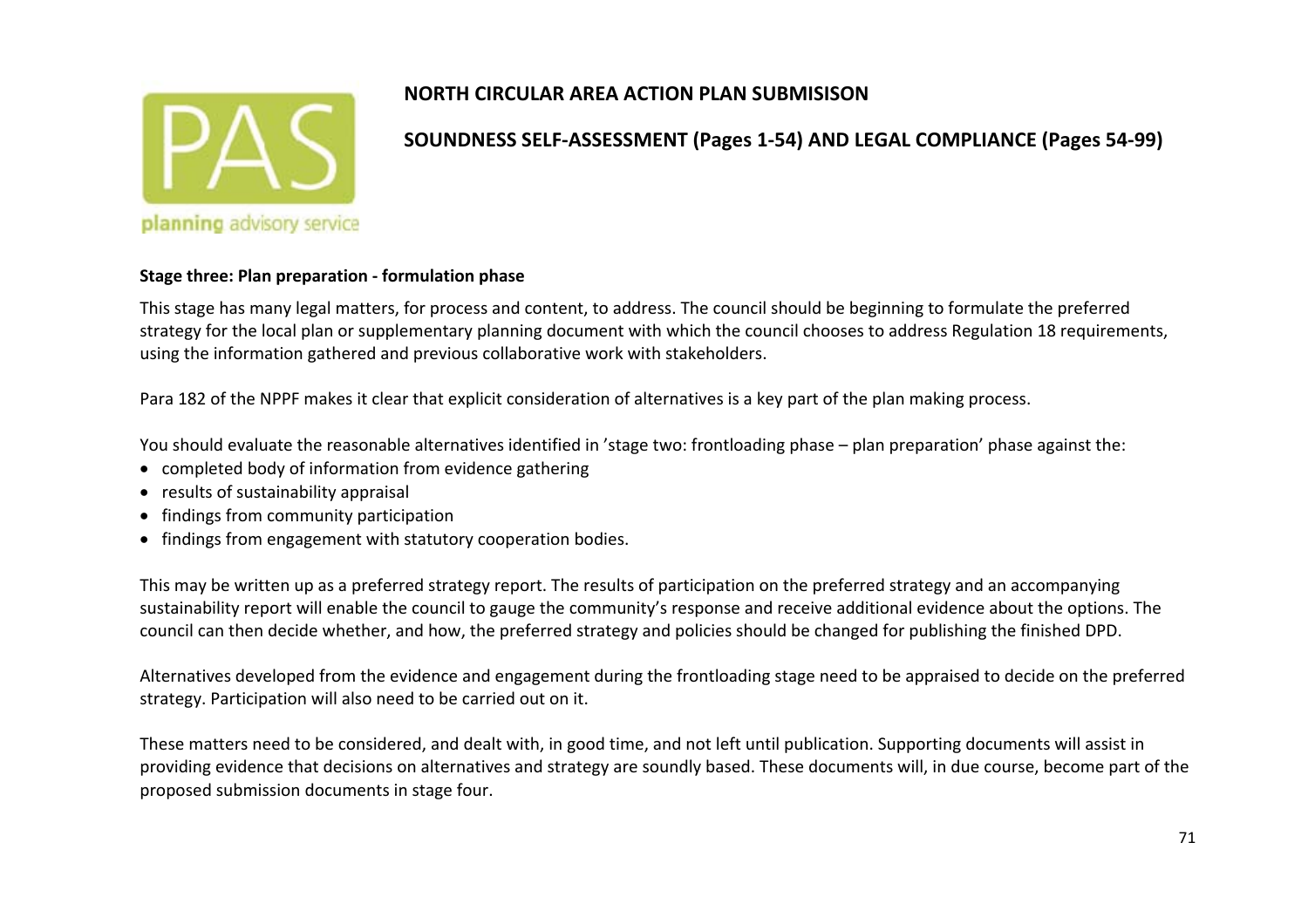

**SOUNDNESS SELF‐ASSESSMENT (Pages 1‐54) AND LEGAL COMPLIANCE (Pages 54‐99)**

The council should tell all parties that this is the main participation opportunity on the emerging plan. The publication stage will not be **a participation or consultation process**. The publication stage is <sup>a</sup> formal opportunity for anyone to comment on an aspect of the DPD's soundness. The more effectively this message is put across, the lower the chance of late changes being brought forward following publication.

#### **Stage three: Plan preparation – writing the plan**

| <b>Activity</b>                                                                                         | <b>Statutory</b><br>requirement                                                                                          | <b>Guidance reference</b>                    | <b>Additional notes</b>                                                                                                                                                                  | <b>Evidence provided</b>                                                                                                                                                         |
|---------------------------------------------------------------------------------------------------------|--------------------------------------------------------------------------------------------------------------------------|----------------------------------------------|------------------------------------------------------------------------------------------------------------------------------------------------------------------------------------------|----------------------------------------------------------------------------------------------------------------------------------------------------------------------------------|
| 1. Are you preparing reasonable<br>alternatives for evaluation<br>during the preparation of the<br>DPD? | Regulation 12 (2)<br>of The<br>Environmental<br>Assessment of<br>Plans and<br>Programmes<br>Regulations 2004<br>No. 1633 | NPPF paras 152 - 182<br>SEA Guide, Chapter 5 | The sustainability appraisal<br>report and supporting<br>documents relevant to the<br>preparation of the DPD are<br>part of the proposed<br>submission documents (see<br>Regulation 17). | Yes. The stages of consultation allowed<br>for alternatives to be raised and<br>considered. The Sustainability Appraisal<br>has assessed the sites against the SA<br>objectives. |
| 2. Have you assessed<br>alternatives against:<br>consistency with national<br>policy?                   | The Act section19<br>$(2)$ , section 24                                                                                  | NPPF para 151                                | For London boroughs and<br>local authorities where<br>regional strategies are still in<br>force general conformity is                                                                    | Yes. The Plan is considered to be in<br>general conformity with the Mayor's<br>London Plan (2011) and is consistent<br>with the National Planning Policy                         |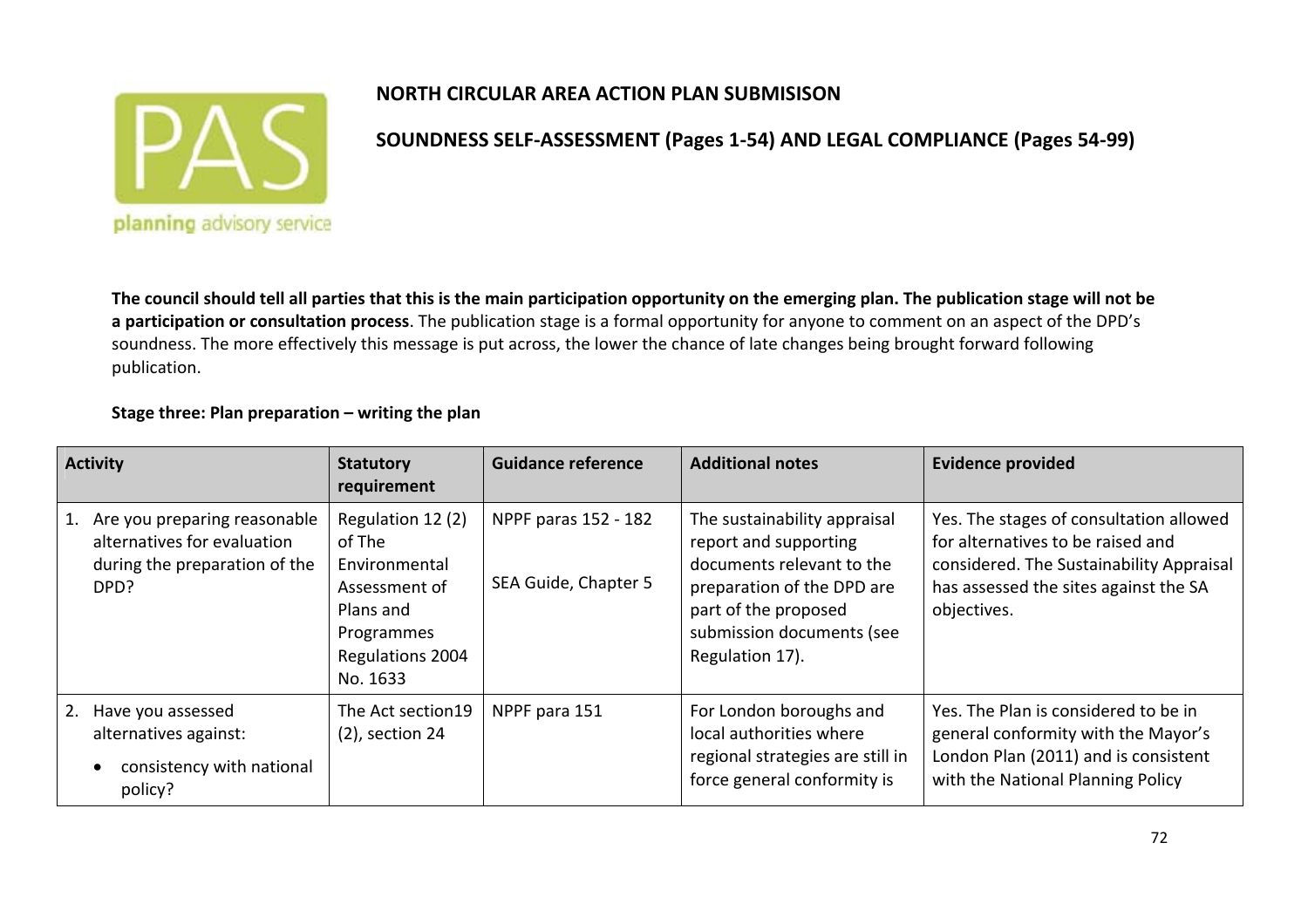

| <b>Activity</b>                                                                                       | <b>Statutory</b><br>requirement                     | <b>Guidance reference</b> | <b>Additional notes</b>                                                                | <b>Evidence provided</b>                                                                                                                                     |
|-------------------------------------------------------------------------------------------------------|-----------------------------------------------------|---------------------------|----------------------------------------------------------------------------------------|--------------------------------------------------------------------------------------------------------------------------------------------------------------|
| general conformity with<br>$\bullet$<br>the regional spatial<br>strategy where still in<br>force?     |                                                     |                           | tested formally later but you<br>need to consider it during<br>preparation of the DPD. | Framework (NPPF). Please see<br><b>Consultation Regulation 22 Statement</b><br>(August 2013) for latest representation<br>regarding conformity from the GLA. |
| Are you having<br>3.<br>regard to (where relevant):                                                   | The Act<br>sections 19 (2)<br>and $24(1)$ and $(4)$ |                           | Where the regional strategy<br>has been revoked you should<br>record that fact.        | See above.                                                                                                                                                   |
| adjoining regional spatial<br>strategies?                                                             |                                                     |                           |                                                                                        |                                                                                                                                                              |
| the spatial development<br>strategy for London?                                                       | Regulation 10 and<br>21                             |                           |                                                                                        |                                                                                                                                                              |
| Planning Policy for Wales?                                                                            |                                                     |                           |                                                                                        |                                                                                                                                                              |
| the National Planning<br>Framework for Scotland?                                                      |                                                     |                           |                                                                                        |                                                                                                                                                              |
| 4. Are you co-operating with<br>other local planning<br>authorities including<br>counties, to address | The Act section<br>33A(2)(a)                        | NPPF paras 181 and<br>185 |                                                                                        | Yes. Please see Statement on Duty to<br>Co-operate.                                                                                                          |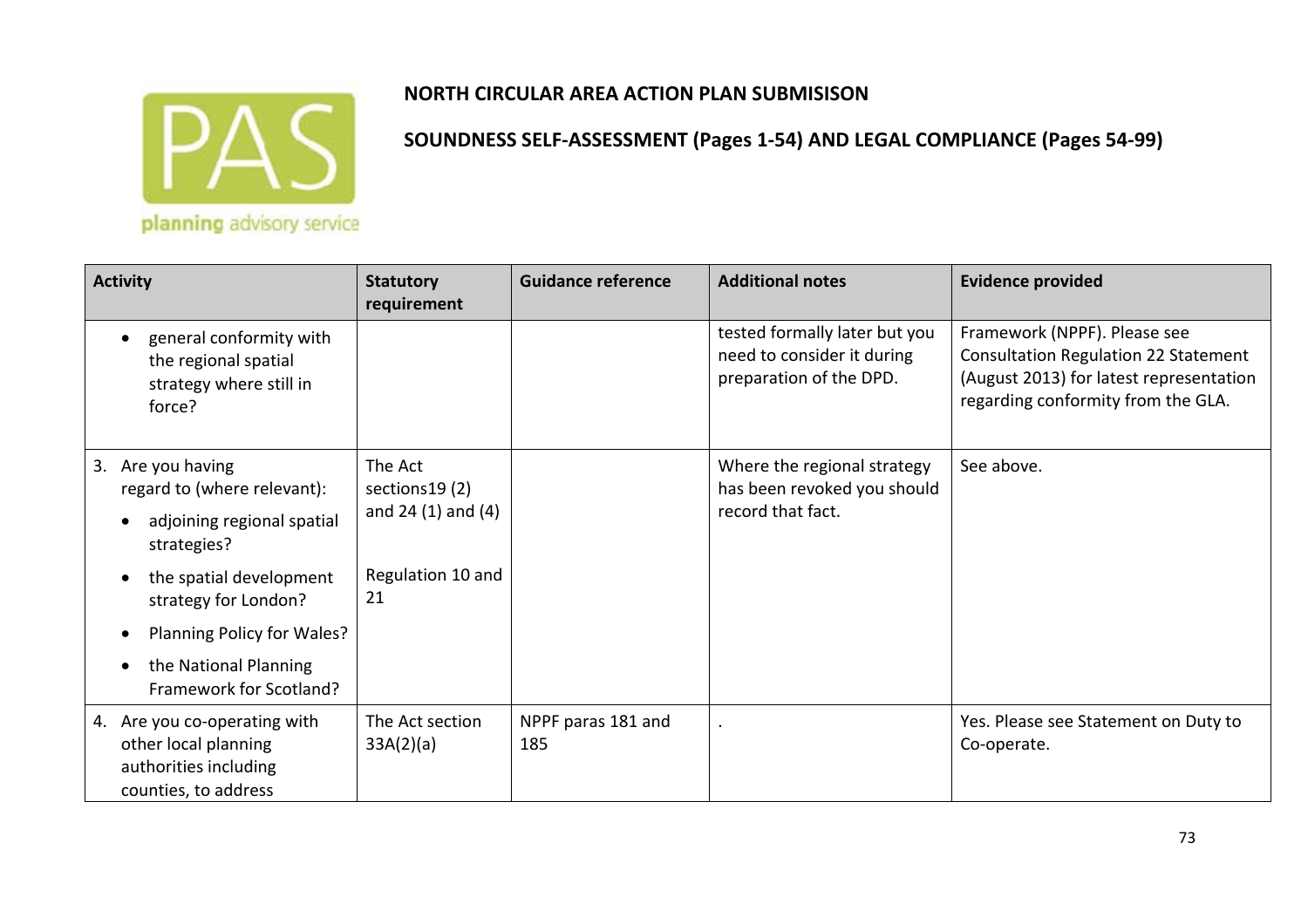

**SOUNDNESS SELF‐ASSESSMENT (Pages 1‐54) AND LEGAL COMPLIANCE (Pages 54‐99)**

planning advisory service

| <b>Activity</b>                                                                                                                                                                                 | <b>Statutory</b><br>requirement                                                                      | <b>Guidance reference</b> | <b>Additional notes</b>                                                                     | <b>Evidence provided</b>                         |
|-------------------------------------------------------------------------------------------------------------------------------------------------------------------------------------------------|------------------------------------------------------------------------------------------------------|---------------------------|---------------------------------------------------------------------------------------------|--------------------------------------------------|
| significant cross boundary<br>issues?                                                                                                                                                           | Section<br>33A(6)(a)(b)                                                                              |                           |                                                                                             |                                                  |
| Have you discussed doing<br>joint local development<br>documents?                                                                                                                               | Section 20(5) (c)                                                                                    |                           |                                                                                             |                                                  |
| 5. Are you cooperating with a<br>person prescribed for the<br>purposes of Regulation<br>$33A(1)(c)$ to address<br>significant cross boundary<br>issues including preparing<br>joint approaches? | The Act section<br>$33A(2)(a)$ , section<br>33A(6)(a)<br>The Act section<br>20(5)(c)<br>Regulation 4 | NPPF paras 181 and<br>182 | The bodies prescribed by The<br>Act section $33A(1)(c)$ are set<br>out at Regulation 4 (1). | Yes. Please see Duty to Co-operate<br>Statement. |
| 6. Are you cooperating with<br>having regard to the activities<br>of the LEP and LNP?                                                                                                           | The Act section<br>$33A(2)(b)$ and<br>section 33A(9).<br>Regulation 4 (2)                            | NPPF para 181 and 182     |                                                                                             | Not applicable                                   |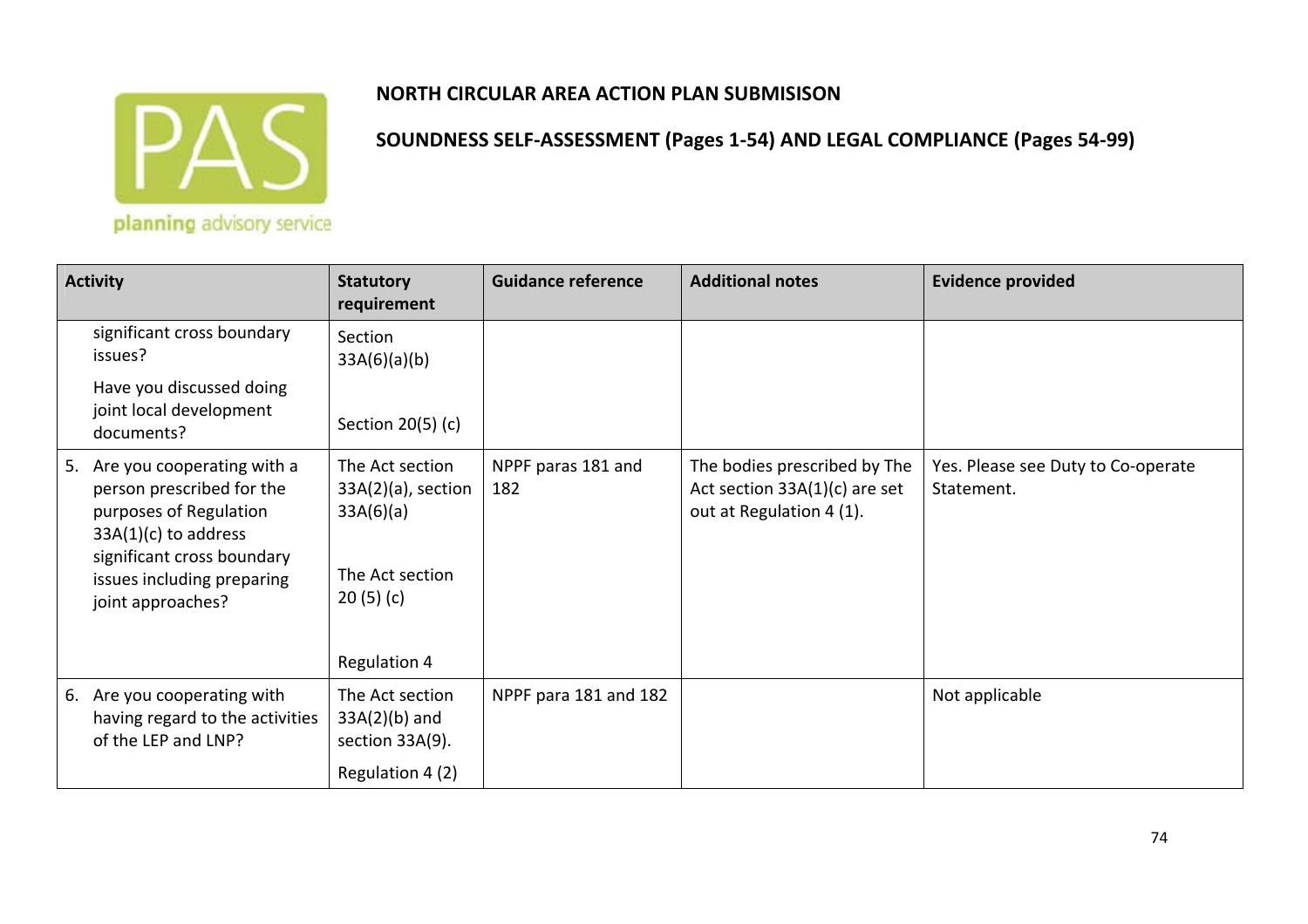

| <b>Activity</b>                                                                                                                                                                                                                 | <b>Statutory</b><br>requirement | <b>Guidance reference</b> | <b>Additional notes</b>                                                                 | <b>Evidence provided</b>                                                                                                                                                                                                                                                                                                                                                                                                                                                                                                                                                                                                   |
|---------------------------------------------------------------------------------------------------------------------------------------------------------------------------------------------------------------------------------|---------------------------------|---------------------------|-----------------------------------------------------------------------------------------|----------------------------------------------------------------------------------------------------------------------------------------------------------------------------------------------------------------------------------------------------------------------------------------------------------------------------------------------------------------------------------------------------------------------------------------------------------------------------------------------------------------------------------------------------------------------------------------------------------------------------|
| 7. Are you having regard to:<br>sustainable community<br>strategy or of other<br>authorities whose area<br>comprises part of the area<br>of the council?<br>any other local<br>development documents<br>adopted by the council? | The Act<br>section 19(2)        |                           |                                                                                         | Yes.<br>The NCAAP will form part of suite of<br>documents that make up Enfield's Local<br>Plan. The Plan translates the strategic<br>objectives of the adopted Core Strategy<br>to the local level. On this basis there is<br>a strong consistency between the<br>documents in Enfield's Local Plan,<br>including the adopted New Southgate<br>Masterplan and Southgate Town Hall<br>Planning Brief.<br>The NCAAP has been developed in line<br>with relevant objectives set out in<br>Enfield's Sustainable Community<br>Strategy (updated in 2009) - see<br>summary of how these have influenced<br>the Plan on page 23. |
| Do you have regard to other<br>8.<br>matters and relevant                                                                                                                                                                       | The Act<br>section 19(2)        |                           | As well as the matters and<br>strategies listed in the Act<br>and Regulations there are | Enfield Council has consulted all<br>relevant bodies during the Plan's<br>preparation, including; Transport for                                                                                                                                                                                                                                                                                                                                                                                                                                                                                                            |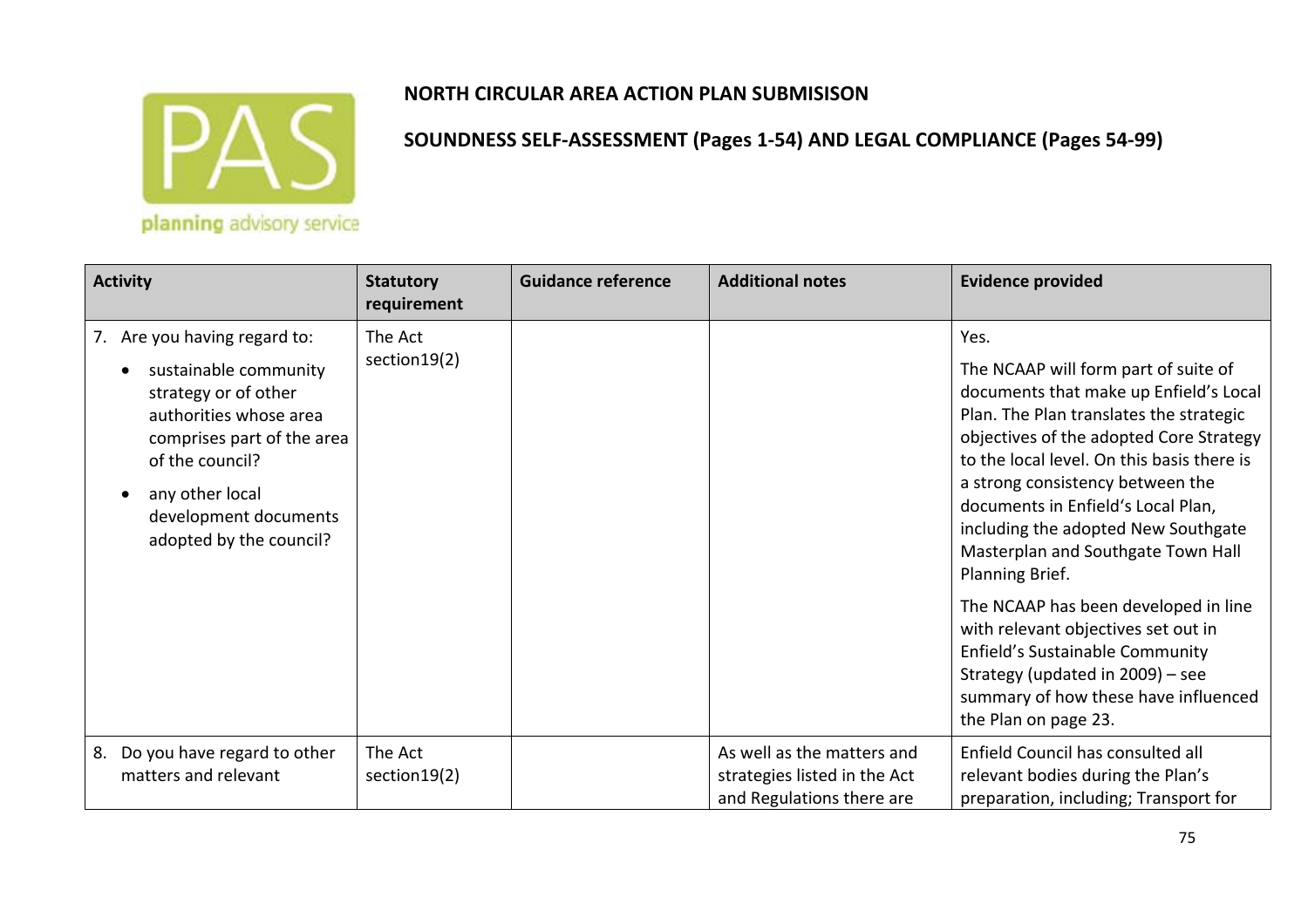

| <b>Activity</b>                                                                                                                                                                           | <b>Statutory</b><br>requirement | <b>Guidance reference</b> | <b>Additional notes</b>                                                                                                                                                      | <b>Evidence provided</b>                                                                                                                                                                                                                                                                                                                                   |
|-------------------------------------------------------------------------------------------------------------------------------------------------------------------------------------------|---------------------------------|---------------------------|------------------------------------------------------------------------------------------------------------------------------------------------------------------------------|------------------------------------------------------------------------------------------------------------------------------------------------------------------------------------------------------------------------------------------------------------------------------------------------------------------------------------------------------------|
| strategies relating to:<br>resources<br>the local/regional<br>economy<br>the local transport plan<br>and transport facilities<br>and services<br>waste strategies<br>hazardous substances | Regulation 10                   |                           | likely to be other matters<br>identified in planning policy<br>statements, regional and<br>local strategies that you will<br>need to have regard to in<br>preparing the DPD. | London, the Greater London Authority,<br>Highways Agency, North London Waste<br>Authority, the adjoining boroughs of<br>Haringey and Barnet Councils. This has<br>allowed for the consideration of their<br>strategies to be considered in NCAAP<br>preparation.                                                                                           |
| 9. Are you having regard to the<br>need to include policies on<br>mitigating and adapting to<br>climate change?                                                                           | The Act<br>section 19(1A)       | NPPF paras 93 -108        |                                                                                                                                                                              | Enfield's Core Strategy sets out how the<br>Council tackles climate change through<br>promoting higher environmental<br>standards. It encourages all<br>developments to meet the highest<br>feasible environmental standards that<br>are financially viable and requires all<br>developments to take measures to<br>minimise the effects of, and adapt to, |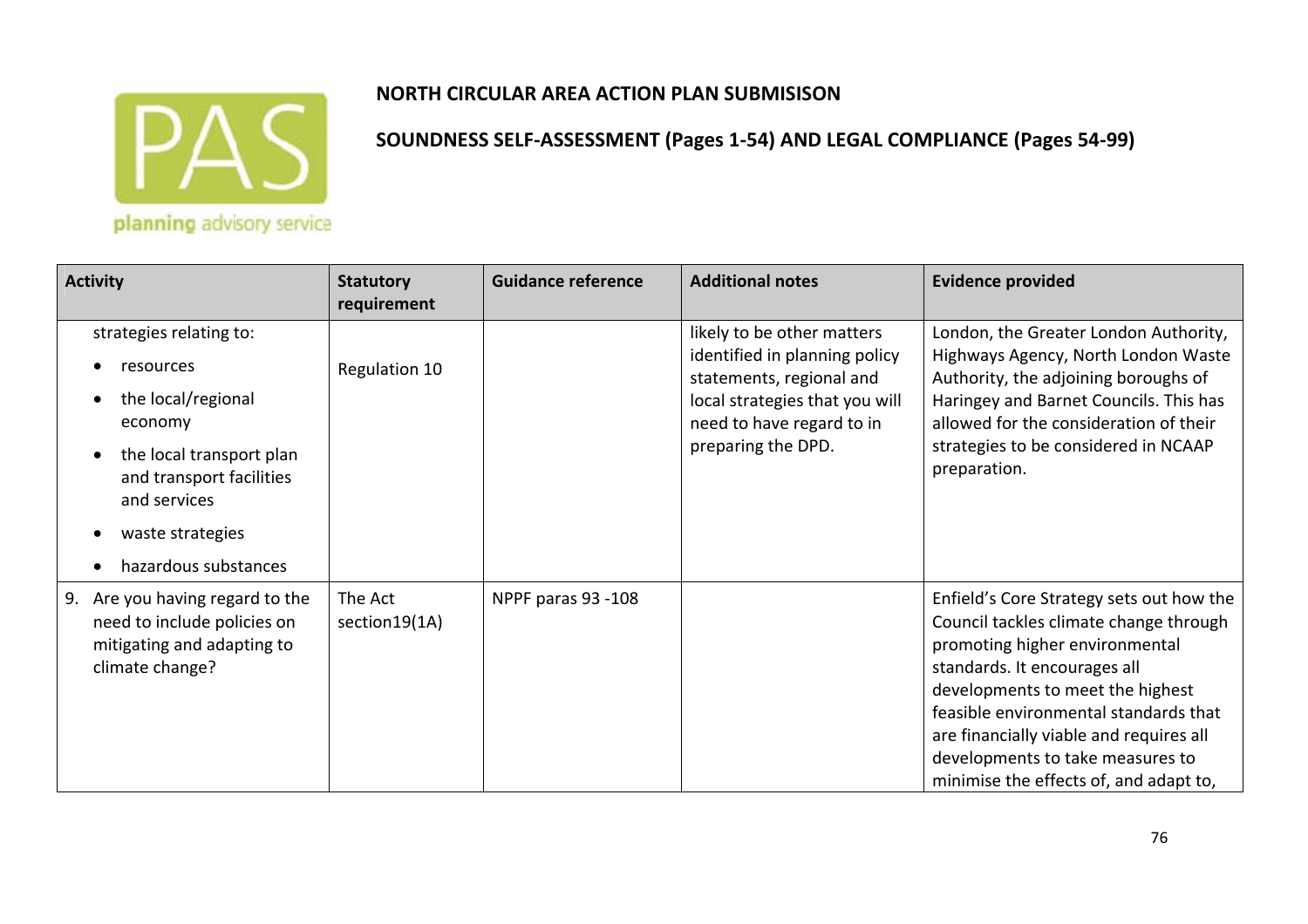

| <b>Activity</b> | <b>Statutory</b><br>requirement | <b>Guidance reference</b> | <b>Additional notes</b> | <b>Evidence provided</b>                                                                                                                                                                                                      |
|-----------------|---------------------------------|---------------------------|-------------------------|-------------------------------------------------------------------------------------------------------------------------------------------------------------------------------------------------------------------------------|
|                 |                                 |                           |                         | climate change.                                                                                                                                                                                                               |
|                 |                                 |                           |                         | Core Strategy Policy CP32 sets out<br>Council's commitment to work with<br>partners to minimise air, water, noise<br>and light pollution and address risks<br>arising from contaminated land and<br>hazardous substances.     |
|                 |                                 |                           |                         | Detailed policies on all of these<br>environmental matters are to be<br>included in the Proposed Submission<br>Development Management Document.                                                                               |
|                 |                                 |                           |                         | NCAAP Policy 9: 'Environmental<br>Mitigation - Air quality and Noise<br>pollution' and the 'Climate Change and<br>Renewable Energy' and 'Flooding'<br>paragraphs which follow on page 39<br>give recognition to environmental |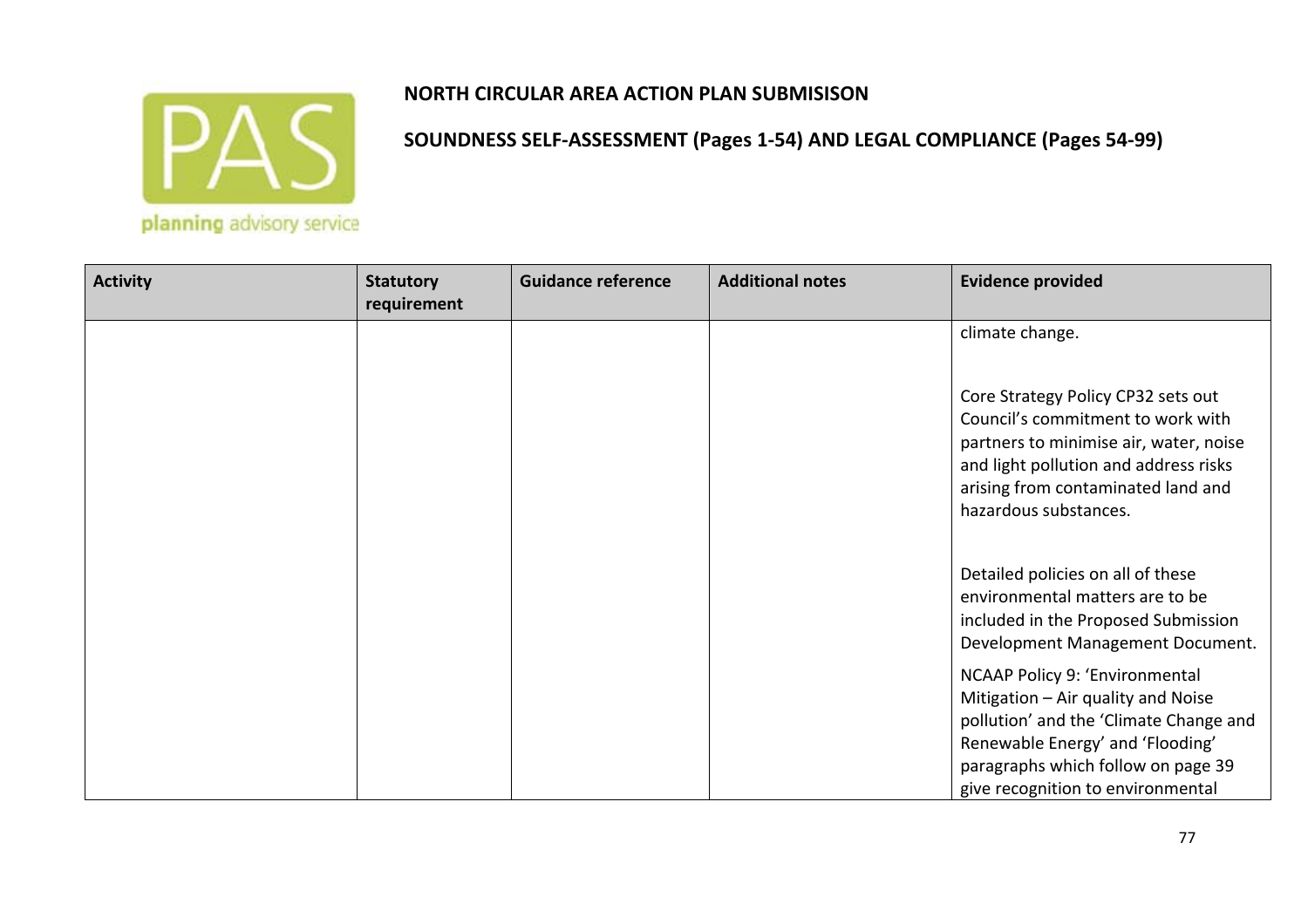

| <b>Activity</b>                                                                                                                                     | <b>Statutory</b><br>requirement                                                                                                                        | <b>Guidance reference</b>               | <b>Additional notes</b>                                                                                                                            | <b>Evidence provided</b>                                                                                                                                      |
|-----------------------------------------------------------------------------------------------------------------------------------------------------|--------------------------------------------------------------------------------------------------------------------------------------------------------|-----------------------------------------|----------------------------------------------------------------------------------------------------------------------------------------------------|---------------------------------------------------------------------------------------------------------------------------------------------------------------|
|                                                                                                                                                     |                                                                                                                                                        |                                         |                                                                                                                                                    | issues relevant to the AAP area.                                                                                                                              |
| 10. Have you undertaken the<br>sustainability appraisal of<br>alternatives, including<br>consultation on the<br>sustainability appraisal<br>report? | The Act<br>section 19(5)<br>Regulation 12 and<br>13 of The<br>Environmental<br>Assessment of<br>Plans and<br>Programmes<br>Regulations 2004<br>No 1633 | NPPF para 182<br>SEA Guide, Chapter 5   | Regulation13 of The<br>Environmental Assessment of<br>Plans and Programmes<br>Regulations 2004 No 1633<br>sets out the consultation<br>procedures. | See final Sustainability Appraisal<br>Report.                                                                                                                 |
| 11. Are you setting out reasons<br>for any preferences between<br>alternatives?                                                                     | Regulation 8(2)                                                                                                                                        | NPPF para 182                           | This will include Information<br>from the sustainability<br>appraisal.                                                                             | See final Sustainability Appraisal<br>Report.                                                                                                                 |
| 12. Have you taken into account<br>any representations made on<br>the content of the DPD and<br>the sustainability appraisal?                       | Regulations 17,<br>$18(3)$ and 22 $(1)$<br>$(c)$ (iv)                                                                                                  | NPPF paras 150, 155,<br>157 and 159-171 | Records on the sustainability<br>appraisal should also include<br>recording any assessment<br>made under the Habitats                              | Yes. The Council has a record of who<br>was invited to make representations,<br>all of the representations made, and<br>has summarised the main issues raised |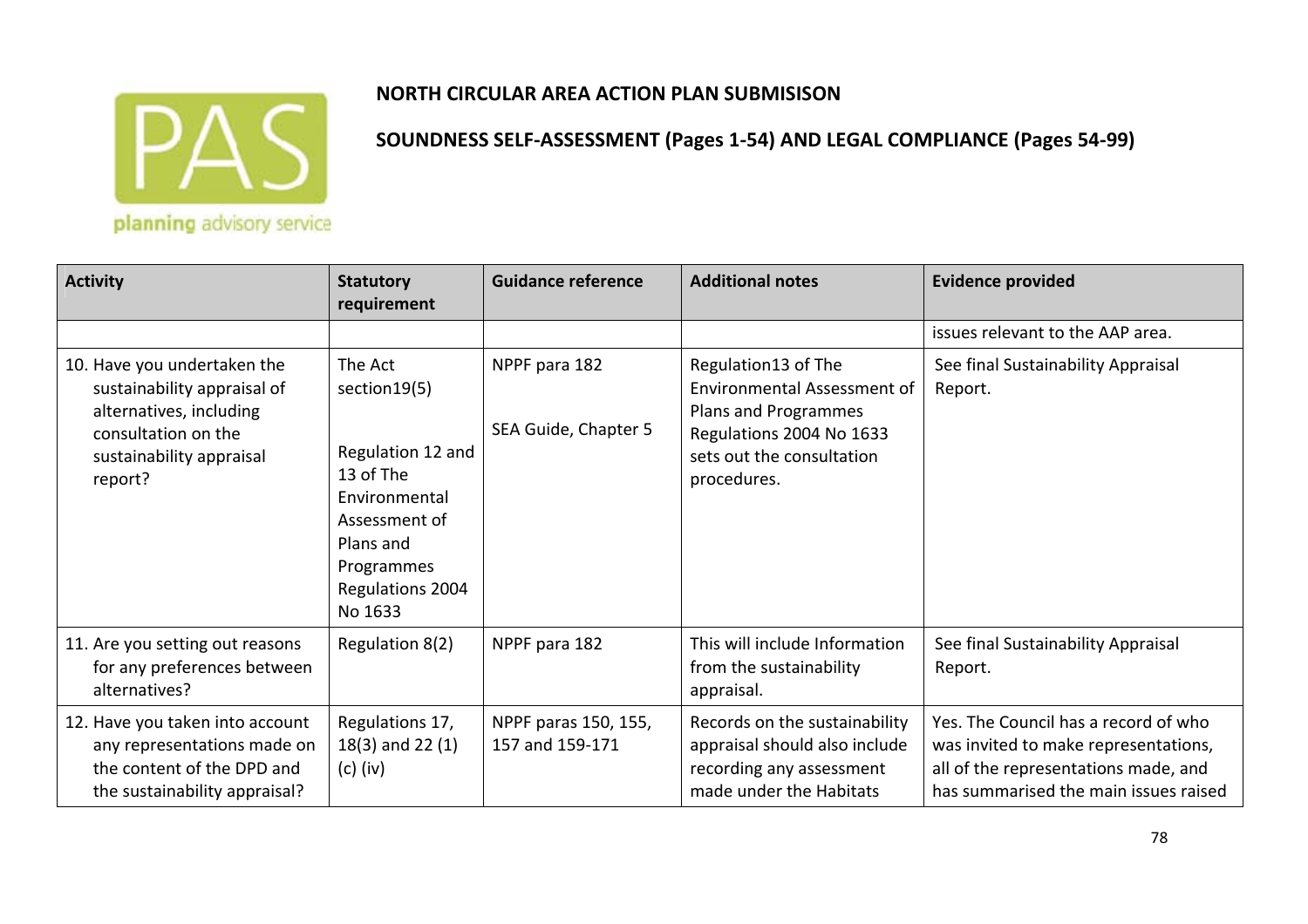

| <b>Activity</b>                                                                                                                                                                                                                                                     | <b>Statutory</b><br>requirement                                         | <b>Guidance reference</b> | <b>Additional notes</b>                                                                                                                                                                                                | <b>Evidence provided</b>                                                                                                                      |
|---------------------------------------------------------------------------------------------------------------------------------------------------------------------------------------------------------------------------------------------------------------------|-------------------------------------------------------------------------|---------------------------|------------------------------------------------------------------------------------------------------------------------------------------------------------------------------------------------------------------------|-----------------------------------------------------------------------------------------------------------------------------------------------|
| Are you keeping a record?                                                                                                                                                                                                                                           | Regulation 13(4)<br>of The<br>Environmental                             |                           | Directive.                                                                                                                                                                                                             | in the Consultation Statements. The<br>representations received through<br>consultation have been considered.                                 |
|                                                                                                                                                                                                                                                                     | Assessment of<br>Plans and<br>Programmes<br>Regulations 2004<br>No 1633 |                           |                                                                                                                                                                                                                        | Where further detail is required, the<br>original copies of the consultation<br>responses are available on request.                           |
| 13. Where sites are to be<br>identified or areas for the<br>application of policy in the<br>DPD, are you preparing<br>sufficient illustrative material<br>to:<br>enable you to amend the<br>$\bullet$<br>currently adopted policies<br>map?<br>inform the community | <b>Regulations 5</b><br>$(1)(b)$ and 9                                  | NPPF para 157             | Regulation 2 defines the<br>terms 'submission' and<br>'adopted' proposals map.<br>A map showing changes to<br>the adopted policies map is<br>part of the proposed<br>submission documents<br>defined in Regulation 17. | A Policies Map has been published<br>together with the Proposed Submission<br>NCAAP. This illustrates changes to the<br>adopted Policies Map. |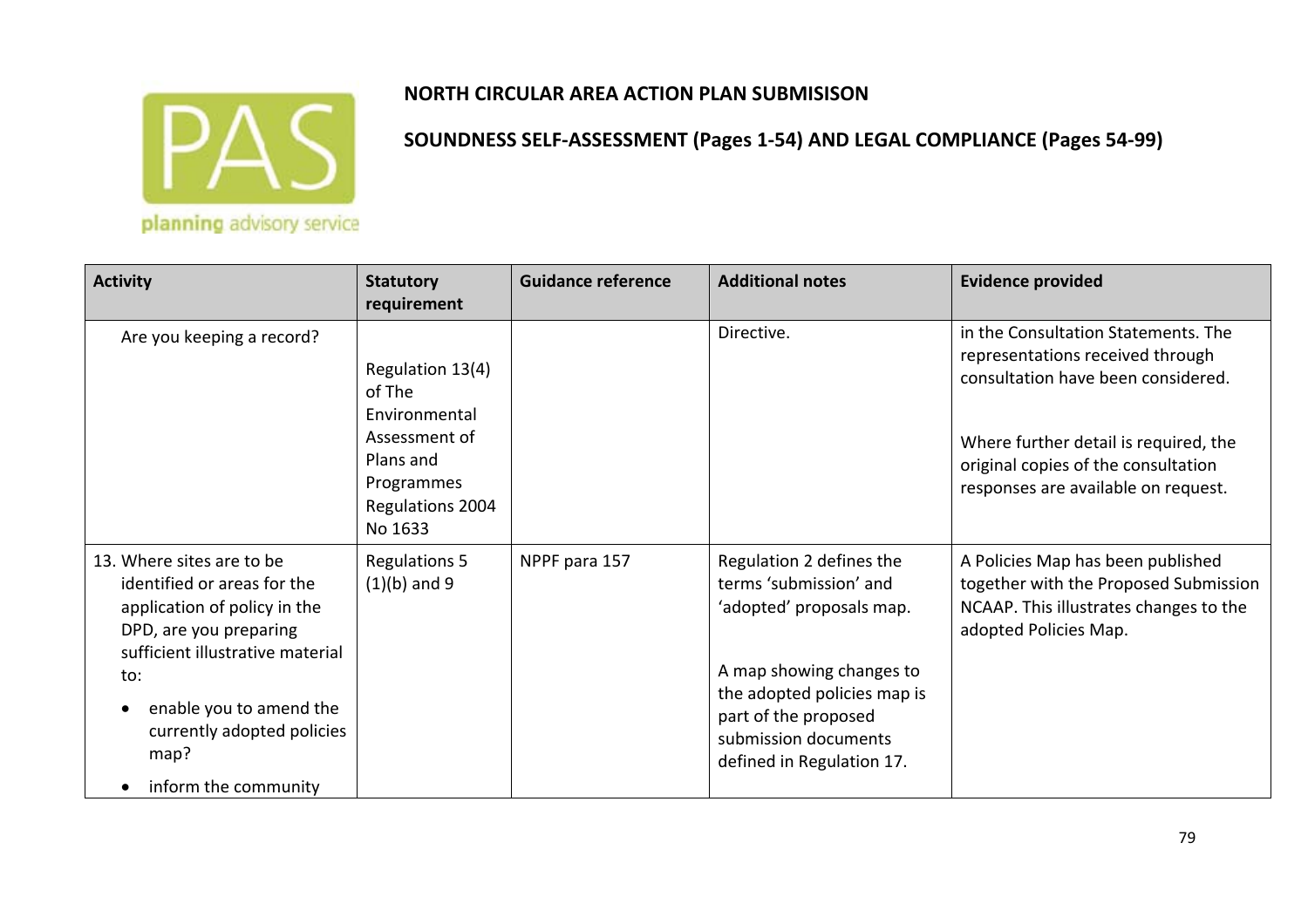

| <b>Activity</b>                                                      | <b>Statutory</b><br>requirement                   | <b>Guidance reference</b> | <b>Additional notes</b> | <b>Evidence provided</b>                                                                                                                                                                                                                                                                                                                                                                                                    |
|----------------------------------------------------------------------|---------------------------------------------------|---------------------------|-------------------------|-----------------------------------------------------------------------------------------------------------------------------------------------------------------------------------------------------------------------------------------------------------------------------------------------------------------------------------------------------------------------------------------------------------------------------|
| about the location of<br>proposals?                                  |                                                   |                           |                         |                                                                                                                                                                                                                                                                                                                                                                                                                             |
| 14. Are the participation<br>arrangements compliant with<br>the SCI? | The Act, section<br>19(3)<br><b>Regulation 18</b> | NPPF paras 150 and<br>155 |                         | The consultation on the NCAAP has<br>followed the principles in the SCI.<br>Please see Regulation 22 Consultation<br>Statements.                                                                                                                                                                                                                                                                                            |
|                                                                      |                                                   |                           |                         | The SCI was adopted in 2006 and<br>aligned to the regulatory requirements<br>in place at the time -the Town and<br><b>Country Planning (Local Development)</b><br>(England) Regulations 2004. The 2004<br>Regulations were amended over the<br>course of the Plan's preparation and<br>the various stages of consultation, and<br>then replaced by new Regulations in<br>April 2012 <sup>2</sup> . The 2006 SCI has not yet |

 $^2$  The Town and Country Planning (Local Development) (England) Regulations 2012.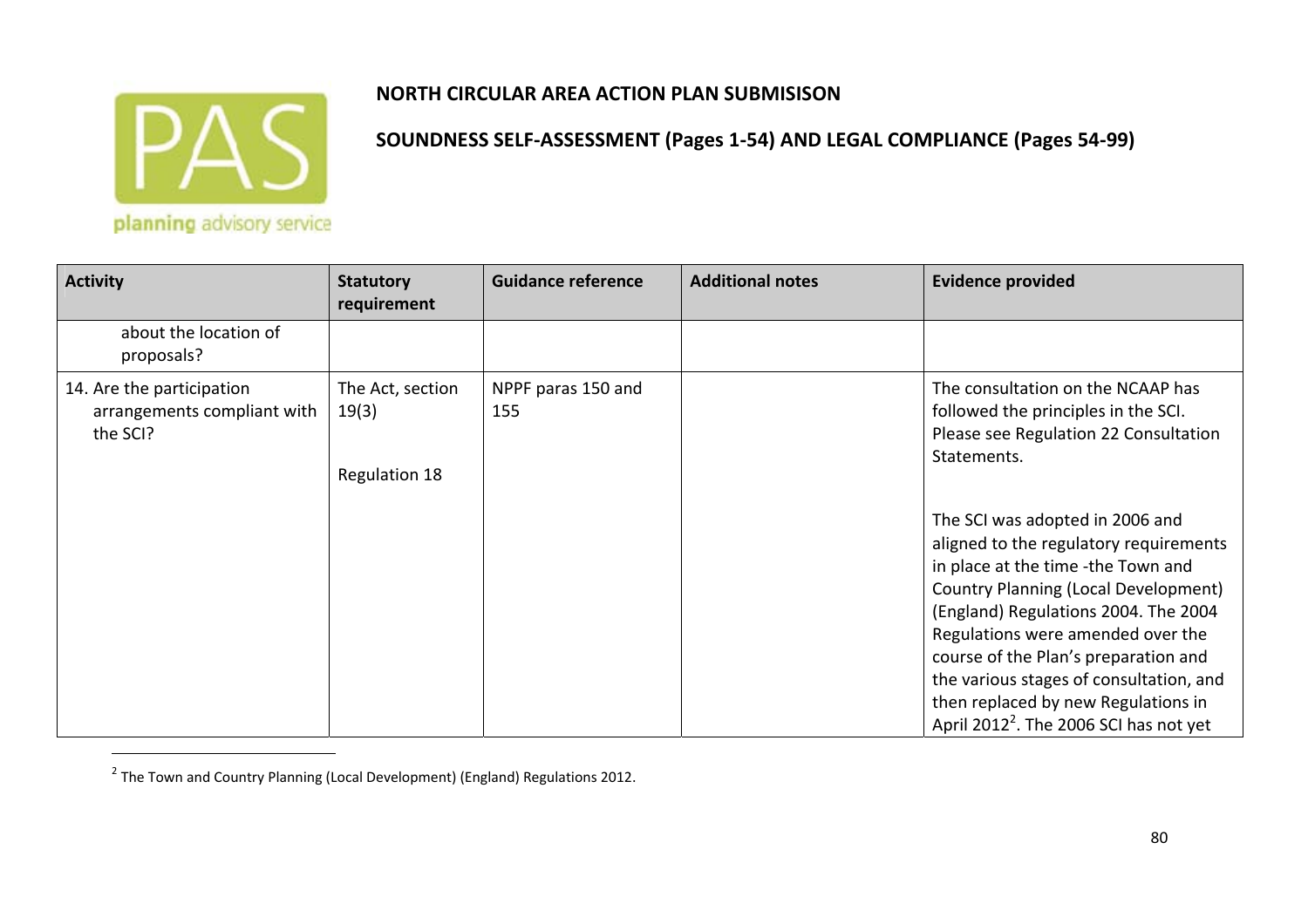

| <b>Activity</b> | <b>Statutory</b><br>requirement | <b>Guidance reference</b> | <b>Additional notes</b> | <b>Evidence provided</b>                                                      |
|-----------------|---------------------------------|---------------------------|-------------------------|-------------------------------------------------------------------------------|
|                 |                                 |                           |                         | been revised to take into account these<br>changes.                           |
|                 |                                 |                           |                         |                                                                               |
|                 |                                 |                           |                         | The Proposed Submission NCAAP is the                                          |
|                 |                                 |                           |                         | only publication stage carried out                                            |
|                 |                                 |                           |                         | has been carried out in line with the                                         |
|                 |                                 |                           |                         | under the 2012 Regulations, and this<br>requirements of the 2012 Regulations. |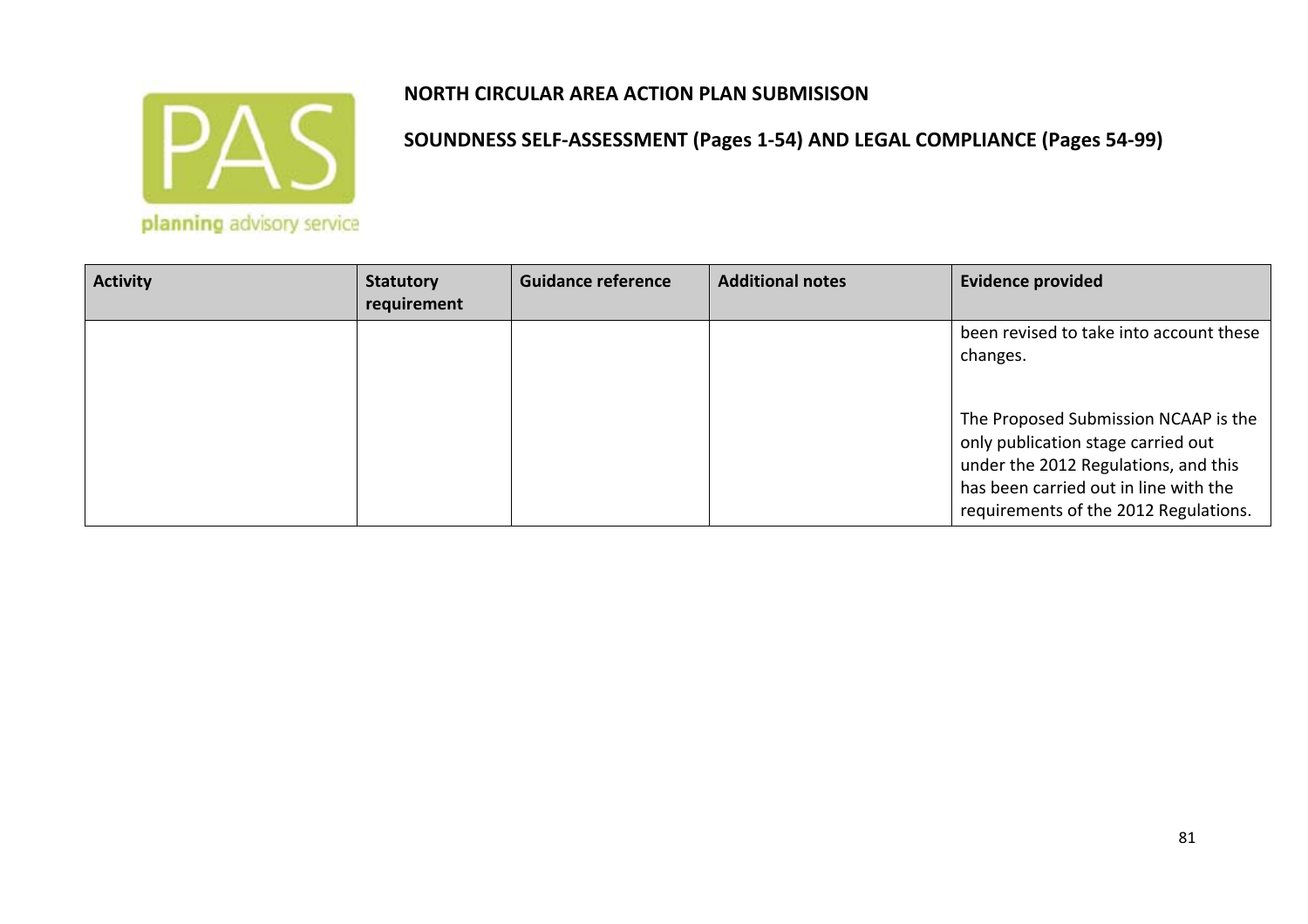

## **SOUNDNESS SELF‐ASSESSMENT (Pages 1‐54) AND LEGAL COMPLIANCE (Pages 54‐99)**

#### **Stage four: Publication**

Under Regulation 20, the period for formal representations takes place **before** the DPD is submitted for examination in accordance with <sup>a</sup> timetable set out in the statement of the representations procedure which is made available at the council's office and published on its website.

When moving towards publication stage, the council should consider the results of participation on the preferred strategy and sustainability appraisal report and decide whether to make any change to the preferred strategy. In the event that changes are required, the council will need to choose either to:

- do so and progress directly to publication
- OR
- produce and consult on <sup>a</sup> revised preferred strategy.

The latter may be appropriate where the changes to the DPD bring in changed policy or proposals not previously covered in community participation and the sustainability appraisal. It avoids having to treat publication as if it were <sup>a</sup> consultation, which it is not. It also provides insurance in relation to compliance with the Strategic Environmental Assessment Regulations. Legally, during any participation on <sup>a</sup> revised preferred strategy, you should:

- comply with the requirements of the SCI
- update the sustainability appraisal report.

The council should then produce the DPD in the form in which it will be published. This includes removing material dealing with the evaluation of alternatives and the finalisation of the text. The council should be happy to adopt the DPD in this form, and satisfied that it is sound and fit for examination.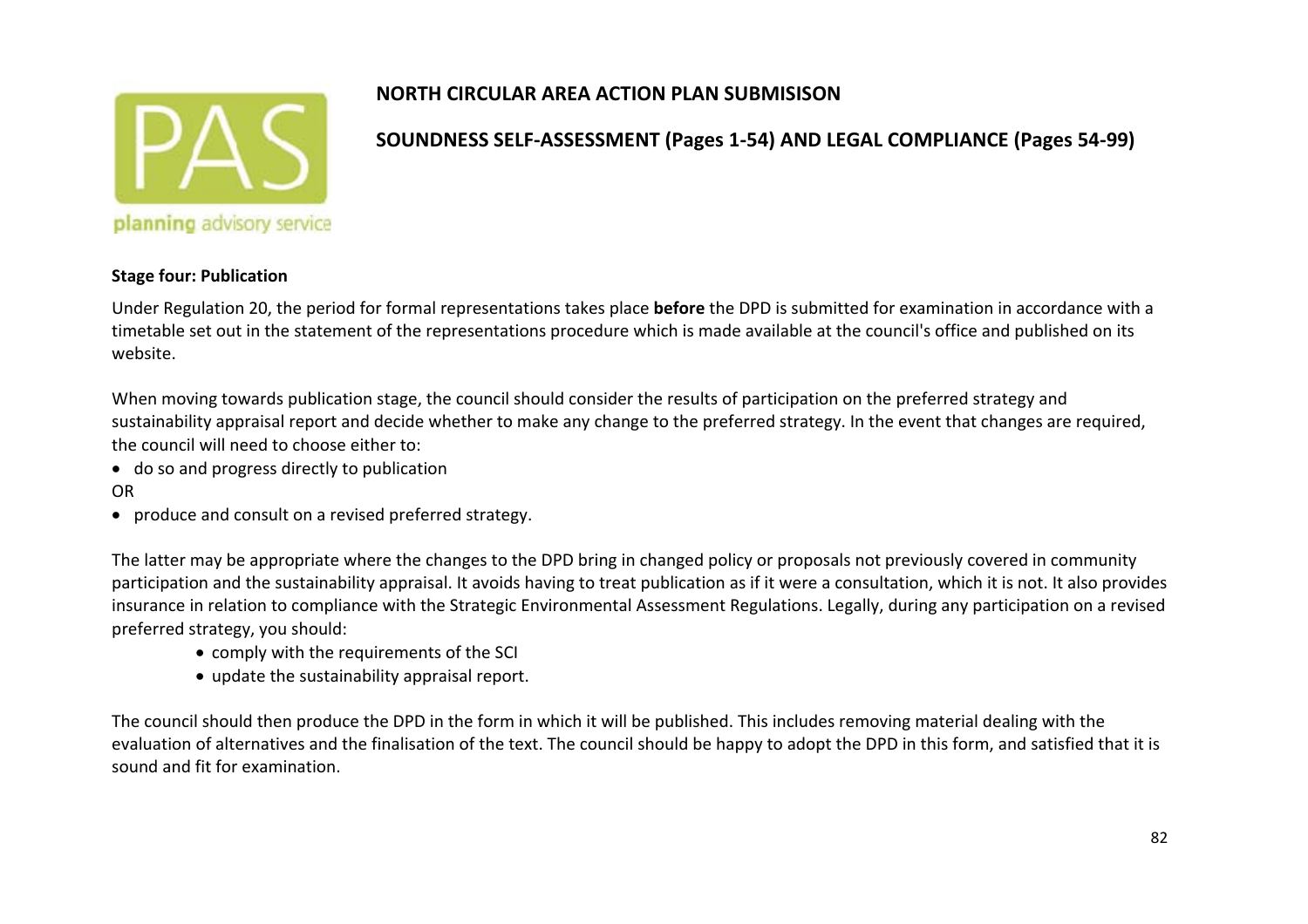

**SOUNDNESS SELF‐ASSESSMENT (Pages 1‐54) AND LEGAL COMPLIANCE (Pages 54‐99)**

You should make it clear that publication of a DPD is not public participation, nor a consultation. The six weeks publication period is the opportunity for those dissatisfied (or satisfied) with the DPD to make formal representations to the inspector about its soundness.

The possibility of change under certain circumstances (which should be exceptional) is allowed for in the new procedures, and is described in 'stage five: submission'.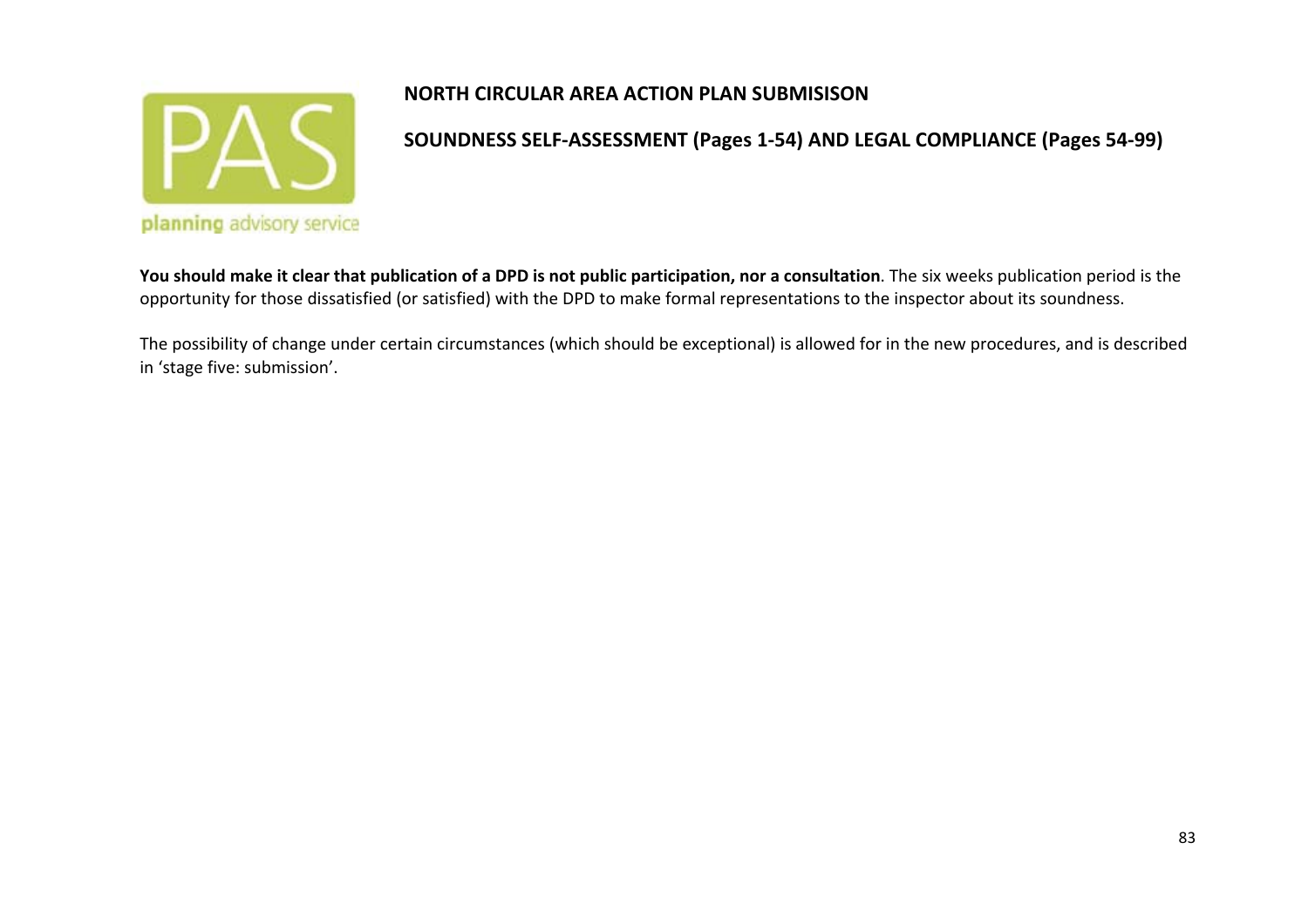

**SOUNDNESS SELF‐ASSESSMENT (Pages 1‐54) AND LEGAL COMPLIANCE (Pages 54‐99)**

**Stage four: Publication**

| <b>Activity</b>                                                                            | <b>Statutory requirement</b>                                                                                   | <b>Guidance reference</b>  | <b>Additional notes</b>                                                                                             | <b>Evidence provided</b>                                                                                                                                                                                                                                                                                           |
|--------------------------------------------------------------------------------------------|----------------------------------------------------------------------------------------------------------------|----------------------------|---------------------------------------------------------------------------------------------------------------------|--------------------------------------------------------------------------------------------------------------------------------------------------------------------------------------------------------------------------------------------------------------------------------------------------------------------|
| 1. Have you prepared the<br>sustainability appraisal<br>report?                            | The Act section 19(5)                                                                                          | NPPF paras 165 - 168       |                                                                                                                     | Yes. A Sustainability Appraisal<br>forms part of the Submission.                                                                                                                                                                                                                                                   |
|                                                                                            | Regulation 12 of the<br><b>Environmental Assessment</b><br>of Plans and Programmes<br>Regulations 2004 No 1633 | <b>SEA Guide Chapter 5</b> |                                                                                                                     |                                                                                                                                                                                                                                                                                                                    |
| 2. Have you made clear<br>where and within what<br>period representations<br>must be made? | Regulation 17, 19, 20 and<br>35                                                                                |                            | The period must not be less<br>than 6 weeks from when<br>you publish under<br>Regulations 19 and 35 (see<br>below). | Yes. The Proposed Submission<br><b>NCAAP</b> consultation<br>letters/emails/notices provided<br>information on where and within<br>what period representations<br>must be made. The AAP was<br>formally published for a seven<br>week consultation from 10 <sup>th</sup><br>April until 29 <sup>th</sup> May 2013. |
| 3. Have you made copies of<br>the following available<br>for inspection:                   | Regulation 19(a)                                                                                               |                            | Regulation 17 gives<br>definitions.                                                                                 | Yes. Both the NCAAP Proposed<br>Submission Documents and the<br>statement of representations<br>procedure were available for                                                                                                                                                                                       |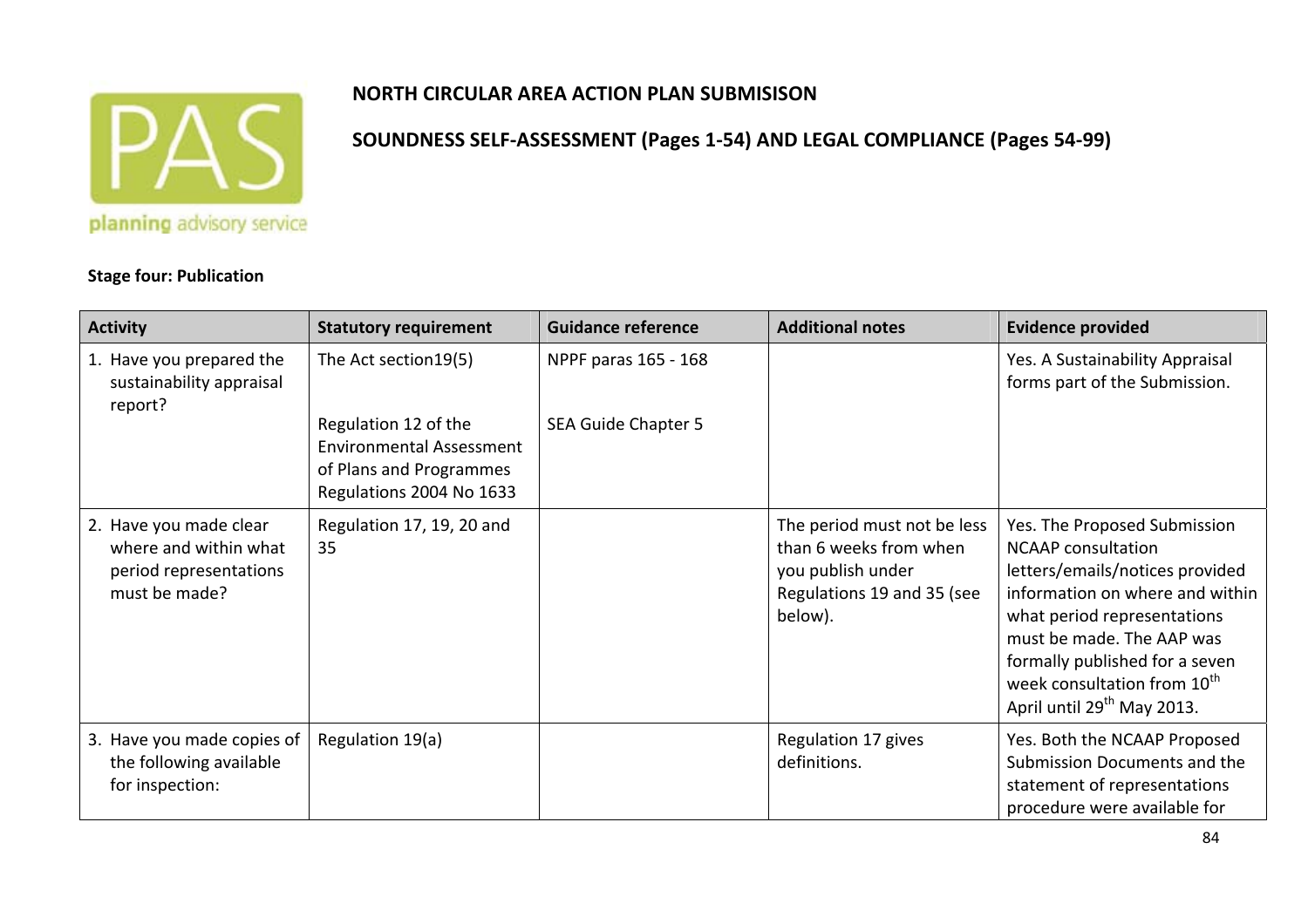

| <b>Activity</b>                                                              | <b>Statutory requirement</b> | <b>Guidance reference</b> | <b>Additional notes</b>                   | <b>Evidence provided</b>                                                                                  |
|------------------------------------------------------------------------------|------------------------------|---------------------------|-------------------------------------------|-----------------------------------------------------------------------------------------------------------|
| the proposed<br>submission<br>documents?                                     |                              |                           |                                           | public inspection in accordance<br>with the details set out in the<br>Statement of Fact.                  |
| the statement of the<br>representations<br>procedure?                        |                              |                           |                                           |                                                                                                           |
| 4. Have you published on<br>your website:                                    | Regulations 19 and 35        |                           | Regulations 2 and 17 give<br>definitions. | Yes. The NCAAP Proposed<br><b>Submission Documents,</b>                                                   |
| the proposed<br>submission<br>documents?                                     |                              |                           |                                           | statement of representations<br>and statement of fact have been<br>published on the Council's<br>website: |
| the statement of the<br>representations<br>procedure?                        |                              |                           |                                           | http://www.enfield.gov.uk/info/                                                                           |
| statement and details<br>of where and when<br>documents can be<br>inspected? |                              |                           |                                           | 1000000456/local plan plannin<br>g policy/506/north circular ar<br>ea action plan/6                       |
| 5. Have you sent to each of<br>the specific consultation                     | Regulation 19(b)             |                           | Regulations 2 and 17 give<br>definitions. | The proposed submission<br>documents and statement of                                                     |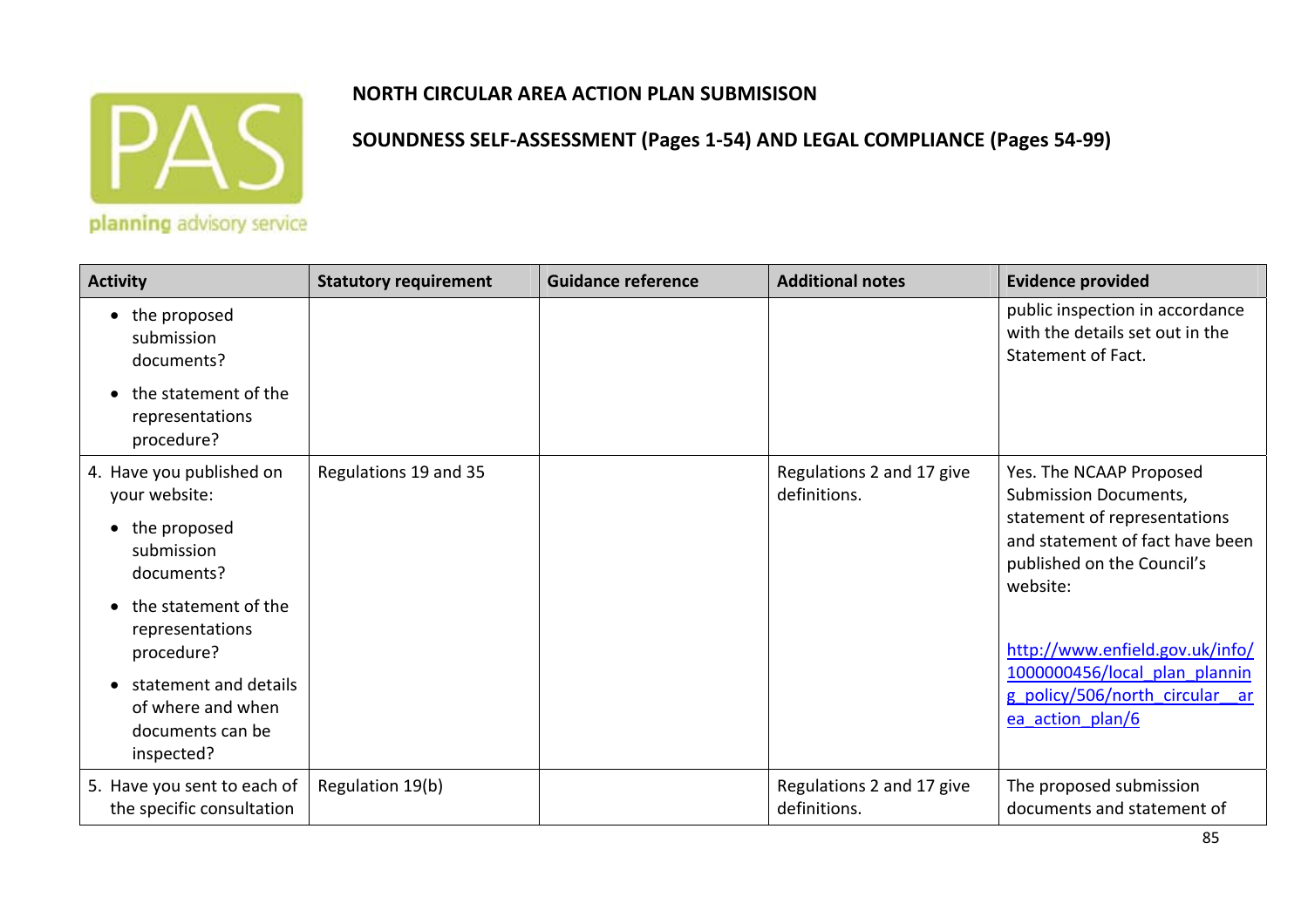

| <b>Activity</b>                                                                                                                    | <b>Statutory requirement</b> | <b>Guidance reference</b> | <b>Additional notes</b>                   | <b>Evidence provided</b>                                                   |
|------------------------------------------------------------------------------------------------------------------------------------|------------------------------|---------------------------|-------------------------------------------|----------------------------------------------------------------------------|
| bodies invited to make<br>representations under<br>Regulation 18(1):                                                               |                              |                           |                                           | representations procedure were<br>made available for public<br>inspection. |
| A copy of each of the<br>$\bullet$<br>proposed submission<br>documents                                                             |                              |                           |                                           |                                                                            |
| The statement of the<br>$\bullet$<br>representations<br>procedure?                                                                 |                              |                           |                                           |                                                                            |
| 6. Have you sent to each<br>of the general<br>consultation bodies<br>invited to make<br>representations under<br>Regulation 18(1): | Regulation 19(b)             |                           | Regulations 2 and 17 give<br>definitions. | As above.                                                                  |
| the statement of the<br>$\bullet$<br>representations<br>procedure?                                                                 |                              |                           |                                           |                                                                            |
| where and when the<br>documents can be                                                                                             |                              |                           |                                           |                                                                            |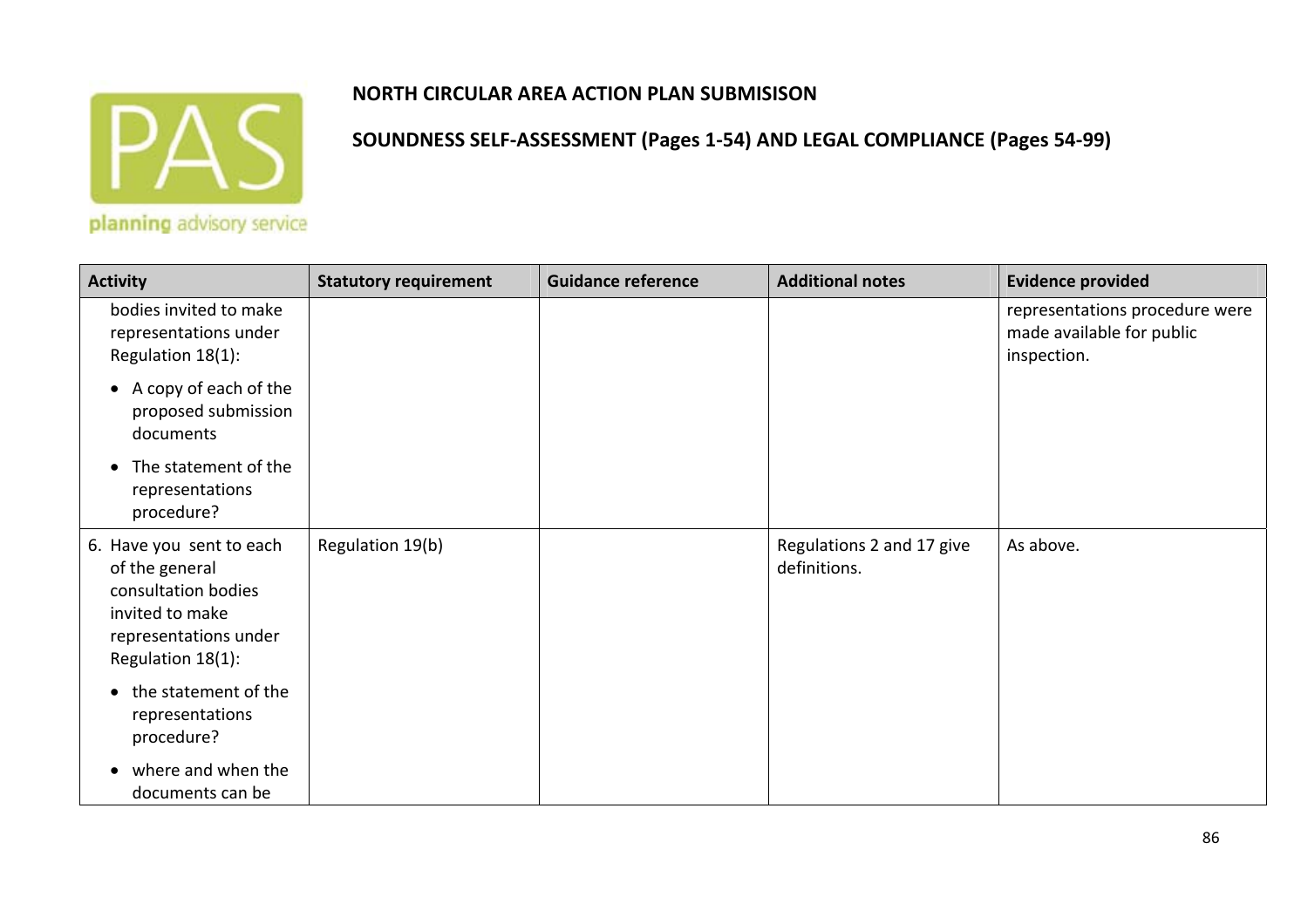

| <b>Activity</b>                                                                                                                                                                      | <b>Statutory requirement</b>               | <b>Guidance reference</b> | <b>Additional notes</b>                                                                                                                                                               | <b>Evidence provided</b>                                                                                                |
|--------------------------------------------------------------------------------------------------------------------------------------------------------------------------------------|--------------------------------------------|---------------------------|---------------------------------------------------------------------------------------------------------------------------------------------------------------------------------------|-------------------------------------------------------------------------------------------------------------------------|
| inspected?                                                                                                                                                                           |                                            |                           |                                                                                                                                                                                       |                                                                                                                         |
| 7. Have you requested the<br>opinion of the Mayor of<br>London (if a London<br>Borough or Mayoral DC)<br>on the general<br>conformity of the DPD<br>spatial development<br>strategy? | The Act section 24<br><b>Regulation 21</b> |                           | The request must be made<br>on the day you publish the<br>documents under<br>Regulation 19(a) and a<br>response must be made<br>within six weeks from the<br>request (Regulation 21). | Yes. The Council formally<br>requested the opinion of the<br>Mayor of London on the general<br>conformity of the NCAAP. |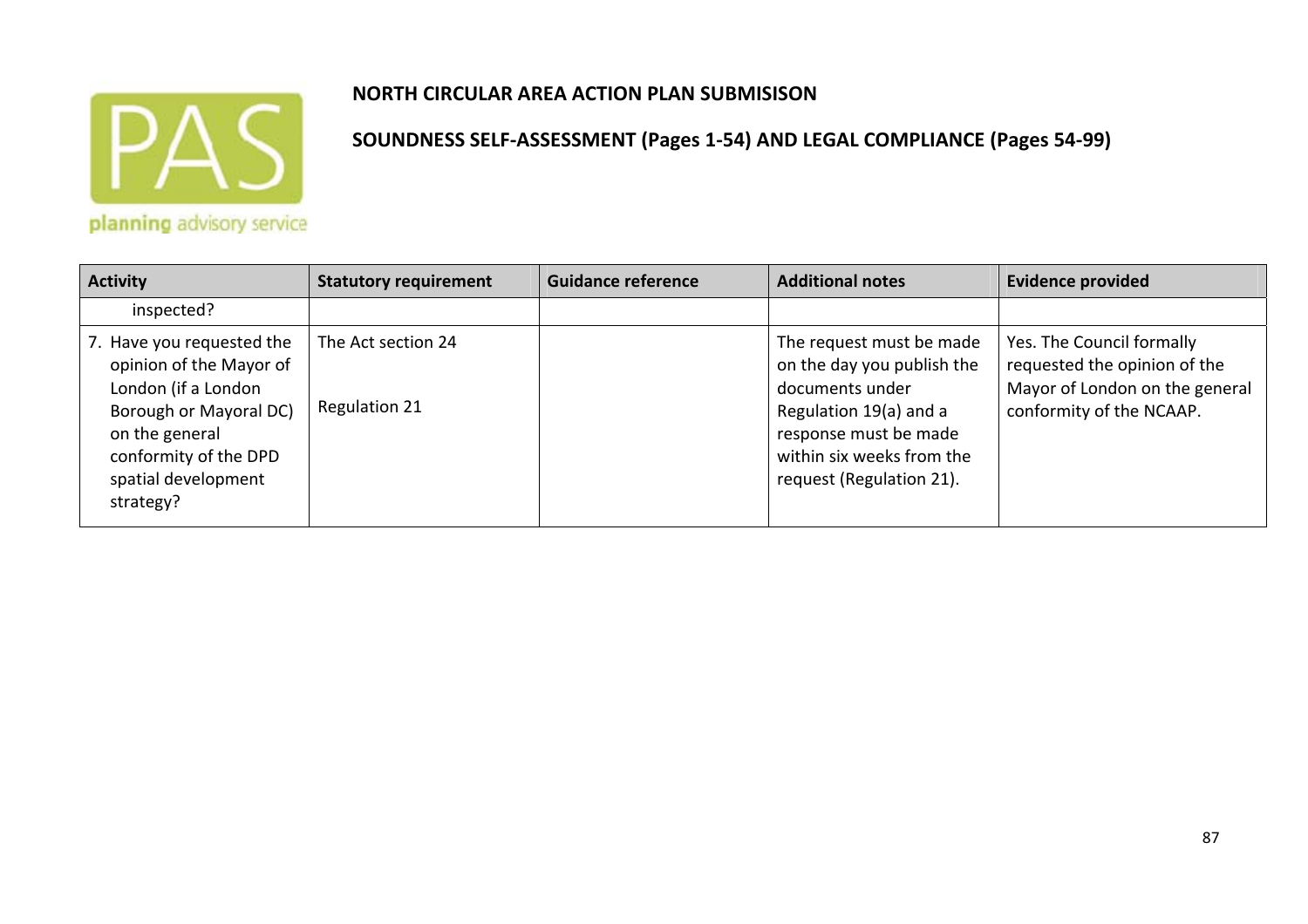

# **NORTH CIRCULAR AREA ACTION PLAN SUBMISISON SOUNDNESS SELF‐ASSESSMENT (Pages 1‐54) AND LEGAL COMPLIANCE (Pages 54‐99)**

**Stage five: Submission**

At the submission stage, the council should receive and collate any representations made at publication stage. You don't have to report these representations to councillors but there may be requirements deriving from other legislation, Standing Orders or council procedures that must be considered. Or you might just think it is <sup>a</sup> good idea to report on it anyway.

If they are reported it should be on the facts of the representations made, not the results of <sup>a</sup> consultation process by the council. They should not be treated as <sup>a</sup> consultation or an opportunity to make changes or answer representations. NB: under the 2012 Regulations there is no longer any requirement to give notice by local advertisement.

You should ensure you are in legal compliance with the SCI, the Habitats Directive and the Strategic Environmental Assessment Directive in any additional work. Any formal publication of additional or changed matters would need to allow at least <sup>a</sup> six‐week period for representations to be made.

There are different approaches that could be taken to changes. You should be satisfied that you remain fully compliant with the legal requirements if any changes are made (and any consequential effects on the DPD as <sup>a</sup> whole).

Apart from notification of the examination, this tool does not deal with the legal requirements that need to be followed after submission.

#### **Stage five: Submission**

| <b>Activity</b><br>Guidance reference   Additional notes<br>Legal requirement |  | <b>Possible evidence</b> |
|-------------------------------------------------------------------------------|--|--------------------------|
|-------------------------------------------------------------------------------|--|--------------------------|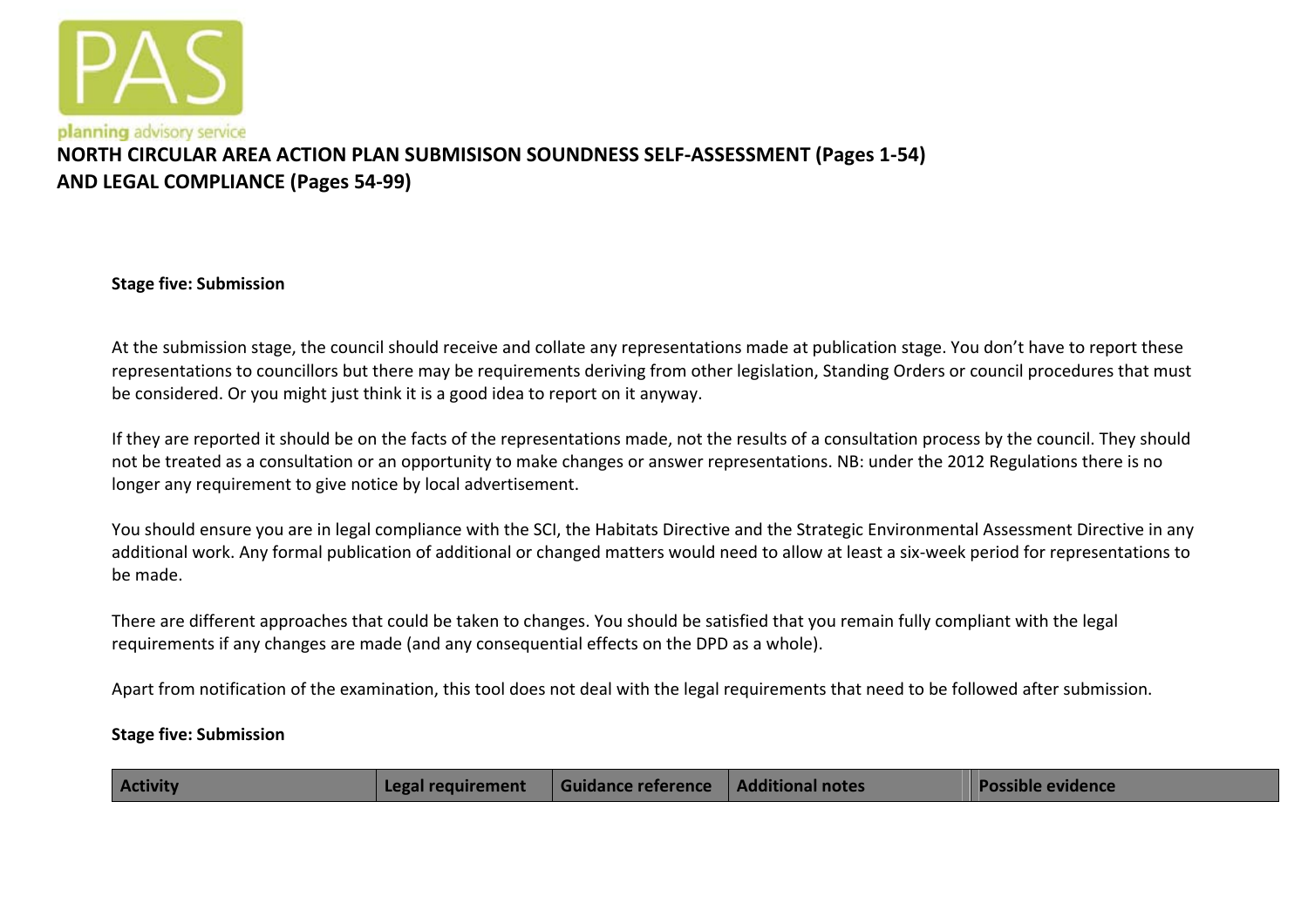

### **NORTH CIRCULAR AREA ACTION PLAN SUBMISISON**

| <b>Activity</b>                                                                                                                                                                                   | <b>Legal requirement</b>                          | <b>Guidance reference</b> | <b>Additional notes</b>                                                                                                                                                      | <b>Possible evidence</b>                                                                                                                                                                                           |
|---------------------------------------------------------------------------------------------------------------------------------------------------------------------------------------------------|---------------------------------------------------|---------------------------|------------------------------------------------------------------------------------------------------------------------------------------------------------------------------|--------------------------------------------------------------------------------------------------------------------------------------------------------------------------------------------------------------------|
| 1. Has the DPD been prepared<br>in accordance with the LDS?<br>Does the DPD's listing and<br>description in the LDS match<br>the document? Have the<br>timescales set out in the LDS<br>been met? | The Act section<br>19(1)                          |                           | The Act section 15(2) sets out<br>the matters specified in the<br>LDS.<br>As at January 2013, no<br>further matters are<br>prescribed in the<br>Regulations.                 | Yes, the NCAAP has been identified in<br>the Council's latest published LDS<br>2011-2014. The timescales have<br>slipped marginally.                                                                               |
| 2. Has the DPD had regard to<br>any sustainable community<br>strategy for its area (like a<br>county and district)?                                                                               | The Act section<br>19(2)                          | NPPF para 182             |                                                                                                                                                                              | The NCAAP has been developed in<br>line with relevant objectives set out in<br>Enfield's Sustainable Community<br>Strategy (updated in 2009) - see<br>summary of how these have<br>influenced the Plan on page 23. |
| 3. Is the DPD in compliance with<br>the SCI (where one exists)?<br>Has the council carried out<br>consultation as described in<br>the SCI?                                                        | The Act section<br>19(3)<br>Regulation $22(1)(c)$ |                           | Before the SCI is formally<br>amended to take into<br>account the changes in the<br>regulations, you may need to<br>set out how the community<br>engagement that you carried | The consultation on the NCAAP has<br>followed the principles in the SCI. See<br><b>Consultation Statements.</b><br>The SCI was adopted in 2006 and                                                                 |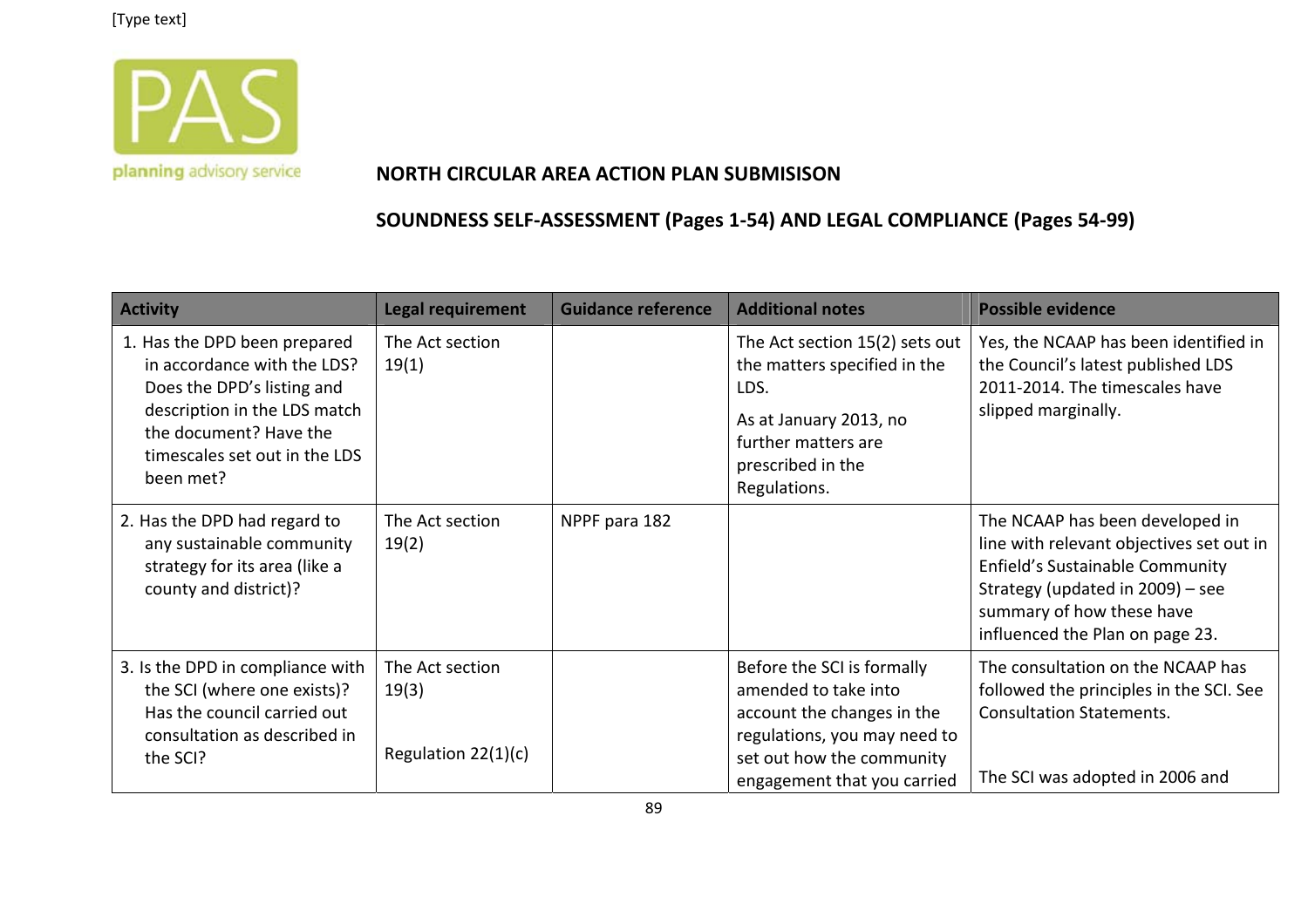

#### **NORTH CIRCULAR AREA ACTION PLAN SUBMISISON**

| <b>Activity</b> | <b>Legal requirement</b> | <b>Guidance reference</b> | <b>Additional notes</b>                  | <b>Possible evidence</b>                                                                                                                                                                                                                                                                                                                                                                                                                    |
|-----------------|--------------------------|---------------------------|------------------------------------------|---------------------------------------------------------------------------------------------------------------------------------------------------------------------------------------------------------------------------------------------------------------------------------------------------------------------------------------------------------------------------------------------------------------------------------------------|
|                 |                          |                           | out met the regulations (as<br>amended). | aligned to the regulatory<br>requirements in place at the time -the<br>Town and Country Planning (Local<br>Development) (England) Regulations<br>2004. The 2004 Regulations were<br>amended over the course of the<br>Plan's preparation and the various<br>stages of consultation, and then<br>replaced by new Regulations in April<br>2012 <sup>3</sup> . The 2006 SCI has not yet been<br>revised to take into account these<br>changes. |
|                 |                          |                           |                                          | The Proposed Submission NCAAP is                                                                                                                                                                                                                                                                                                                                                                                                            |
|                 |                          |                           |                                          | the only publication stage carried out                                                                                                                                                                                                                                                                                                                                                                                                      |
|                 |                          |                           |                                          | under the 2012 Regulations, and the                                                                                                                                                                                                                                                                                                                                                                                                         |

 $^3$  The Town and Country Planning (Local Development) (England) Regulations 2012.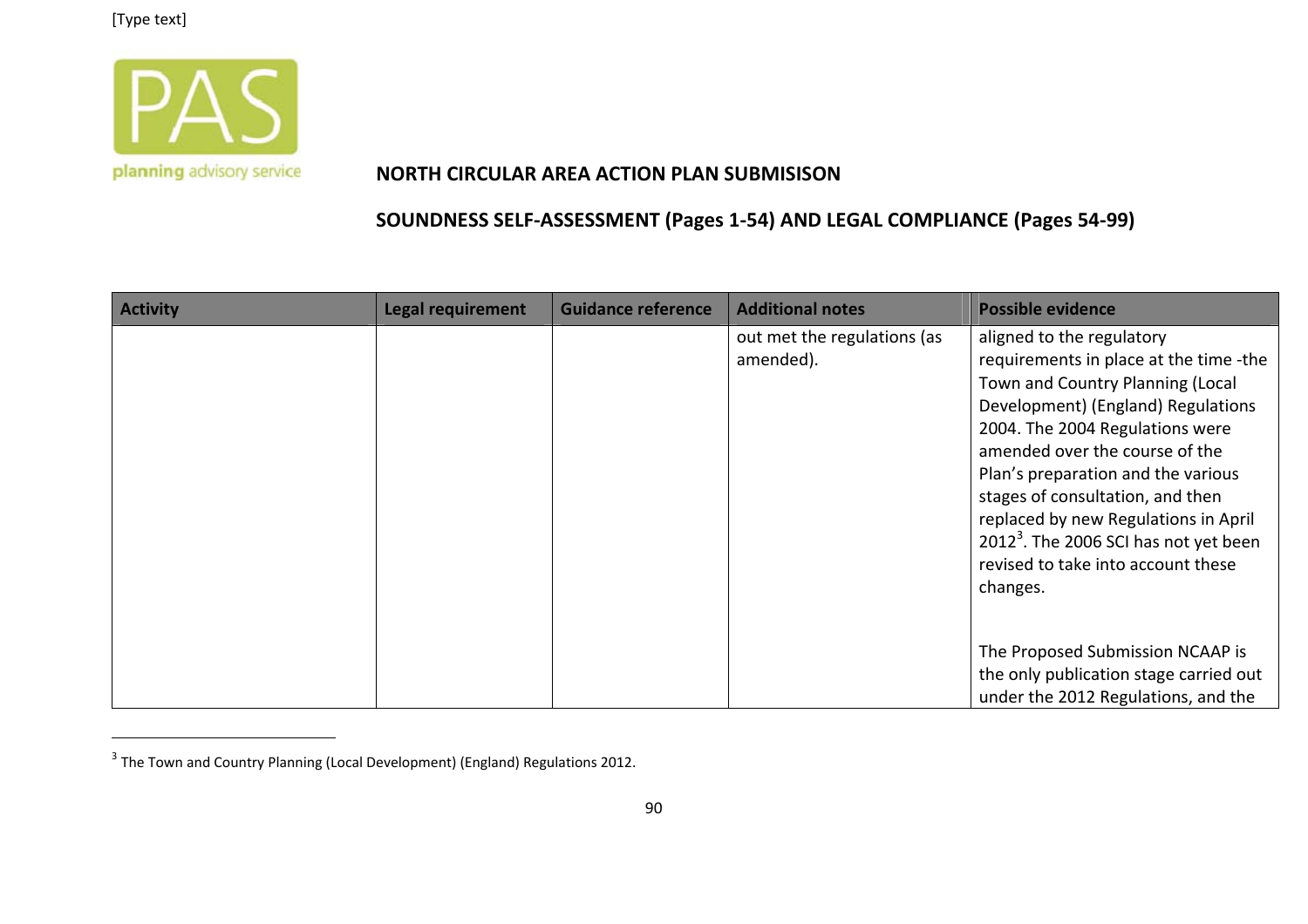

#### **NORTH CIRCULAR AREA ACTION PLAN SUBMISISON**

| <b>Activity</b>                                                                                                                                                                                                                                                                                                                                                                                                                            | <b>Legal requirement</b>                       | <b>Guidance reference</b> | <b>Additional notes</b>                                                                                                                                 | <b>Possible evidence</b>                                                                                                                                                                                                                                                                                                                                                           |
|--------------------------------------------------------------------------------------------------------------------------------------------------------------------------------------------------------------------------------------------------------------------------------------------------------------------------------------------------------------------------------------------------------------------------------------------|------------------------------------------------|---------------------------|---------------------------------------------------------------------------------------------------------------------------------------------------------|------------------------------------------------------------------------------------------------------------------------------------------------------------------------------------------------------------------------------------------------------------------------------------------------------------------------------------------------------------------------------------|
|                                                                                                                                                                                                                                                                                                                                                                                                                                            |                                                |                           |                                                                                                                                                         | <b>Consultation Statement demonstrates</b><br>how this process has been carried out<br>in line with the requirements of the<br>2012 Regulations.                                                                                                                                                                                                                                   |
| 4. Have you identified and<br>addressed any issues which<br>are likely to have a<br>significant impact on at least<br>two planning areas. In doing<br>so, have you co-operated<br>with other local planning<br>authorities, county councils<br>where they are not a<br>planning authority, LEPs,<br>LNPs and the prescribed<br>bodies in identifying and<br>addressing any strategic<br>cross-boundary issues<br>If you have not agreed on | The Act section<br>33A(1) and section<br>20(5) | NPPF paras 181 and<br>182 | Under NPPF para 182, the<br>plan should be based on<br>effective joint working on<br>cross-boundary strategic<br>priorities to be found<br>'Effective'. | Preparation of the NCAAP<br>commenced prior to the duty to co-<br>operate coming into force in<br>November 2011. However, a Duty to<br>Co-operate Statement has been<br>prepared to demonstrate how other<br>local planning authorities and<br>prescribed bodies have been involved<br>in the evolution of the AAP, and how<br>this involvement has helped shape<br>the proposals. |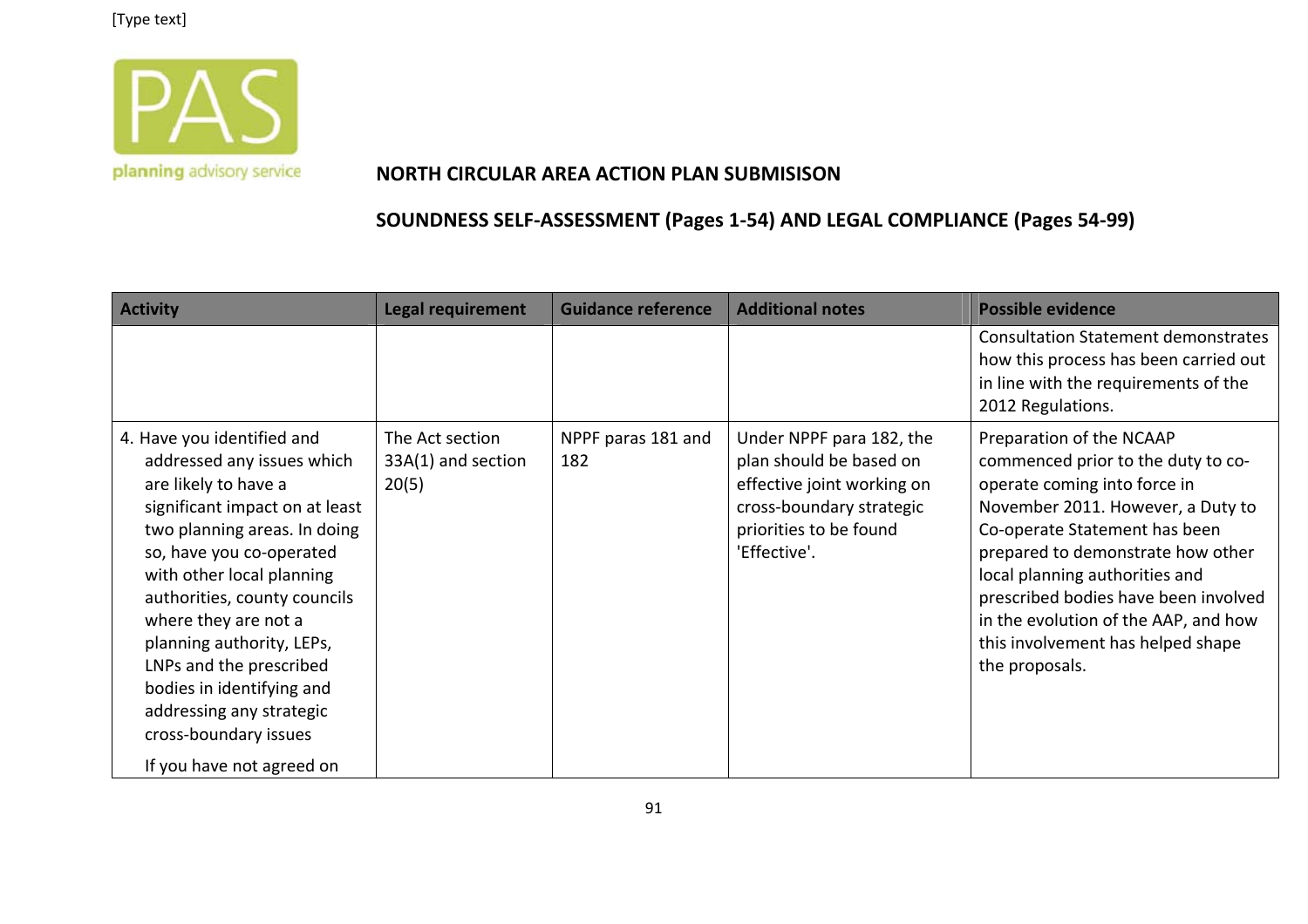

### **NORTH CIRCULAR AREA ACTION PLAN SUBMISISON**

| <b>Activity</b>                                                                                                                                    | <b>Legal requirement</b>                                          | <b>Guidance reference</b>         | <b>Additional notes</b>                                                                                               | <b>Possible evidence</b>                                                                                                                                                                                |
|----------------------------------------------------------------------------------------------------------------------------------------------------|-------------------------------------------------------------------|-----------------------------------|-----------------------------------------------------------------------------------------------------------------------|---------------------------------------------------------------------------------------------------------------------------------------------------------------------------------------------------------|
| the approach is there a<br>justification?                                                                                                          |                                                                   |                                   |                                                                                                                       |                                                                                                                                                                                                         |
| 5. Has the DPD been subject to<br>sustainability appraisal?                                                                                        | The Act section<br>19(5)                                          | NPPF para 165                     |                                                                                                                       | Yes. A Sustainability Appraisal has<br>been prepared and forms part of this                                                                                                                             |
| Has the council provided a<br>final report of the findings of<br>the appraisal?                                                                    | Regulation 22(1)(a)                                               | SEA Practical Guide,<br>chapter 5 |                                                                                                                       | submission.                                                                                                                                                                                             |
| 6. Is the DPD to be submitted<br>consistent with national<br>policy?                                                                               | The Act section<br>19(2) and Schedule 8                           | NPPF para 151                     |                                                                                                                       | Yes. The Council consider that the<br>Plan is consistent with national policy<br>and has undertaken the PAS<br>Soundness self-assessment checklist<br>which provides the necessary<br>evidence of this. |
| 7. Does the DPD contain any<br>policies or proposals that are<br>not in general conformity<br>with the regional strategy<br>where it still exists? | The Act section<br>$24(1)(a)$ and $24(4)$<br><b>Regulation 21</b> | NPPF para 218<br>footnote 41      | In London the requirement is<br>for general conformity with<br>the spatial development<br>strategy (The London Plan). | No. The Plan is considered to be in<br>general conformity with the Mayor's<br>London Plan (2011) Please see<br>Consultation Statement (2013) for<br>latest representation regarding                     |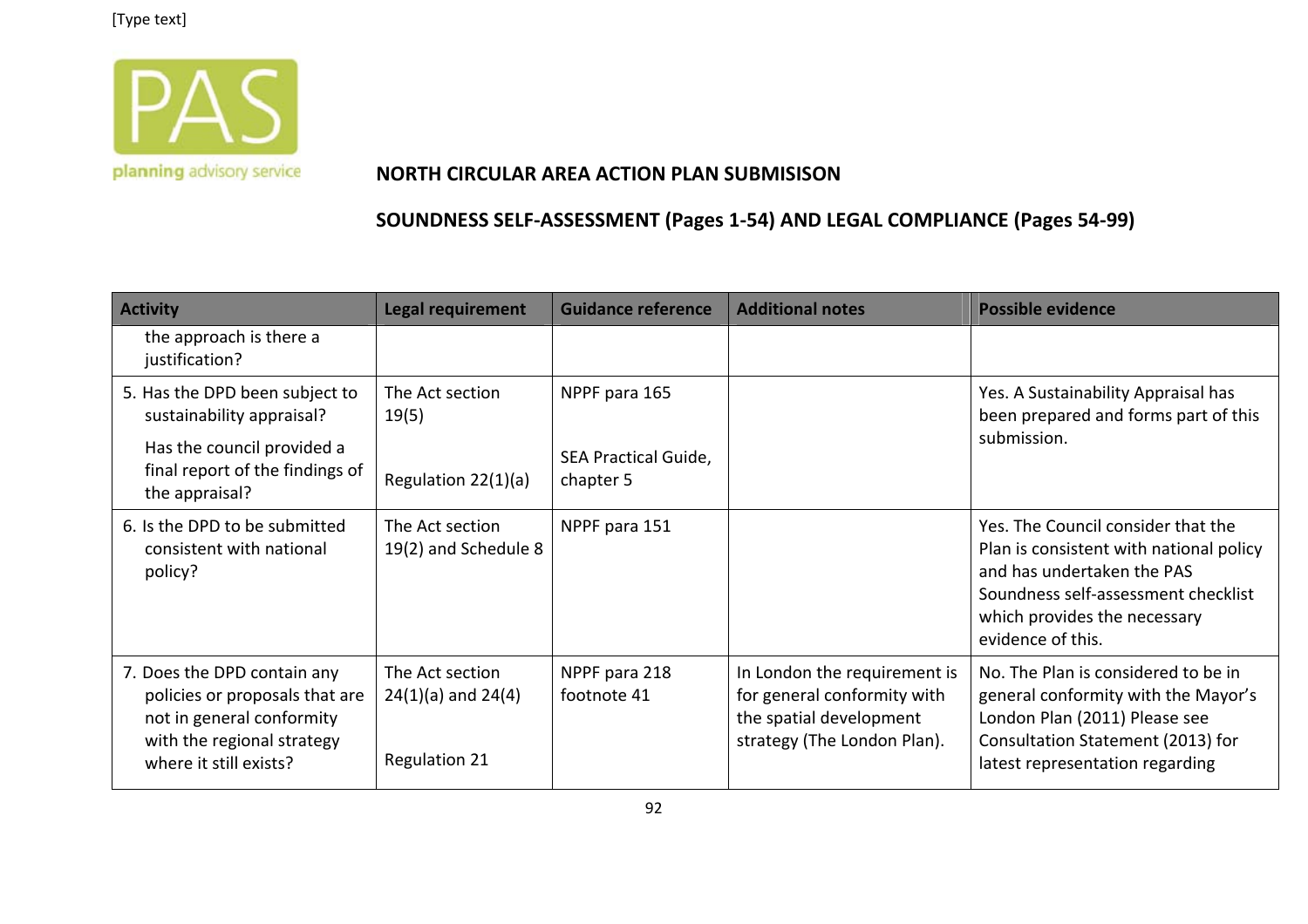

### **NORTH CIRCULAR AREA ACTION PLAN SUBMISISON**

| <b>Activity</b>                                                                                                                                                                                                            | <b>Legal requirement</b>                                                     | <b>Guidance reference</b> | <b>Additional notes</b>                                                                                   | <b>Possible evidence</b>                                                                                                                                                                                                                                                             |
|----------------------------------------------------------------------------------------------------------------------------------------------------------------------------------------------------------------------------|------------------------------------------------------------------------------|---------------------------|-----------------------------------------------------------------------------------------------------------|--------------------------------------------------------------------------------------------------------------------------------------------------------------------------------------------------------------------------------------------------------------------------------------|
| If yes, is there local<br>justification?                                                                                                                                                                                   |                                                                              |                           |                                                                                                           | conformity from the GLA.                                                                                                                                                                                                                                                             |
| If the LPA is a London<br>borough or a mayoral<br>development corporation<br>has it requested an opinion<br>from the Mayor of London<br>on the general conformity of<br>the plan with the spatial<br>development strategy? |                                                                              |                           |                                                                                                           |                                                                                                                                                                                                                                                                                      |
| 8. Has the council published the<br>prescribed documents, and<br>made them available at their<br>principal offices and their<br>website?<br>Has the council notified the                                                   | The Act section<br>$20(2)$ , $20(3)$ and<br>20(5)(b)<br>Regulations 8 and 19 | NPPF para 182             | Requirements relating to<br>publication of the prescribed<br>documents are listed later in<br>this table. | The Council has published the<br>proposed submission documents and<br>has made them available in<br>accordance with the statement of<br>fact. Specific, general and other<br>consultees have been notified and<br>invited to make representations as<br>outlined in the Consultation |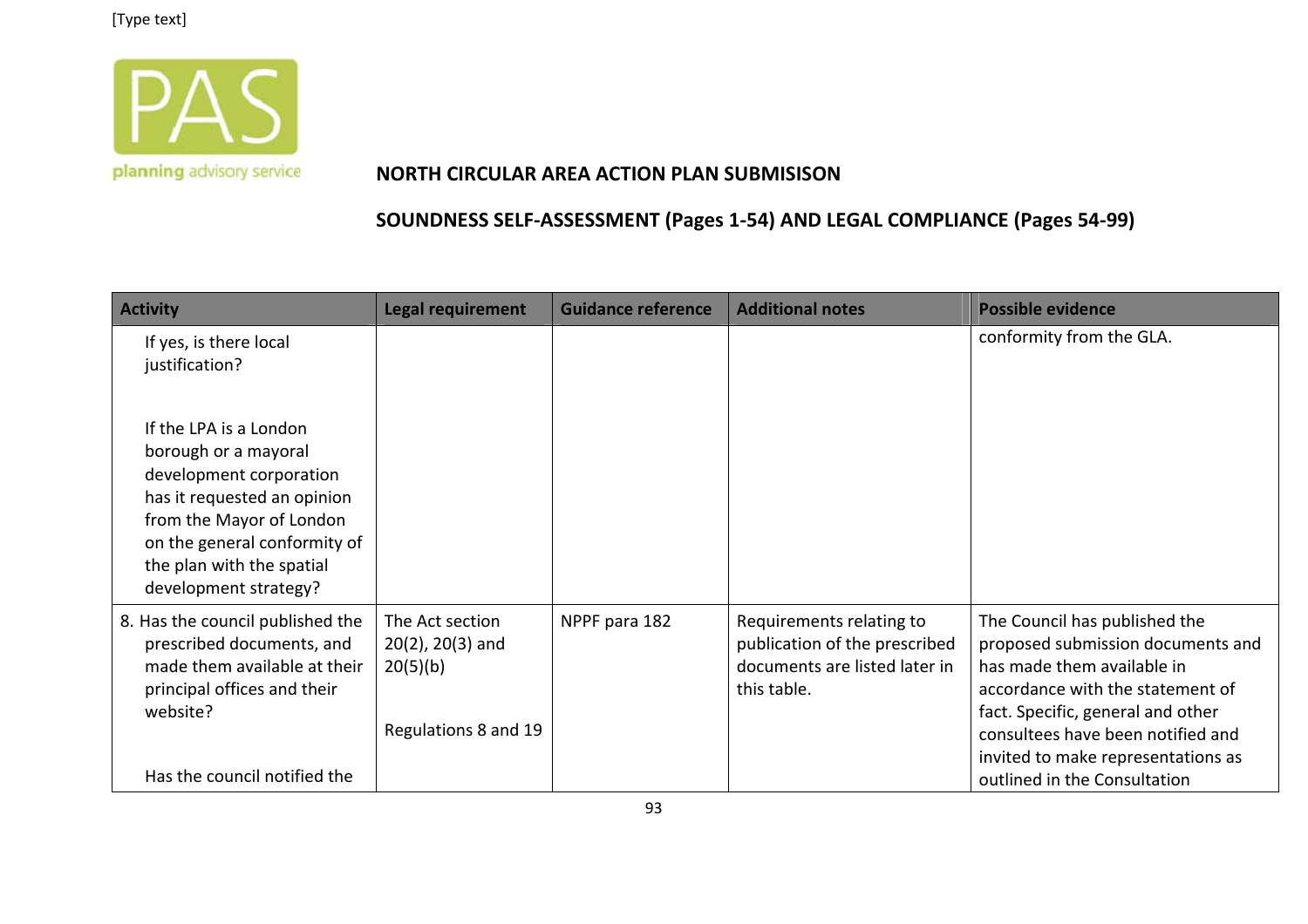

### **NORTH CIRCULAR AREA ACTION PLAN SUBMISISON**

| <b>Activity</b>                                                                                                                                                             | <b>Legal requirement</b>                     | <b>Guidance reference</b> | <b>Additional notes</b>     | <b>Possible evidence</b>                                                                                  |
|-----------------------------------------------------------------------------------------------------------------------------------------------------------------------------|----------------------------------------------|---------------------------|-----------------------------|-----------------------------------------------------------------------------------------------------------|
| relevant statutory and non-<br>statutory bodies, and all<br>persons invited to make<br>representations on the plan?                                                         |                                              |                           |                             | Statement.<br>The NCAAP will not replace any saved<br>UDP policies.                                       |
| Does the DPD contain a list<br>of superseded saved<br>policies?                                                                                                             |                                              |                           |                             |                                                                                                           |
| 9. Are there any policies<br>applying to sites or areas by<br>reference to an Ordnance<br>Survey map or to amend an<br>adopted policies map?<br>If yes, have you prepared a | Regulations 5(1) (b),<br>$9(1)$ , 17 & 22(1) |                           |                             | A Policies Map forms part of this<br>submission. This illustrates changes<br>to the adopted Policies Map. |
| submission policies map?                                                                                                                                                    |                                              |                           |                             |                                                                                                           |
| 10. Is the DPD consistent with<br>any other adopted DPDs for                                                                                                                | Regulation 8(3) and                          |                           | Development Plan is defined | The NCAAP will form part of suite of<br>documents that make up Enfield's                                  |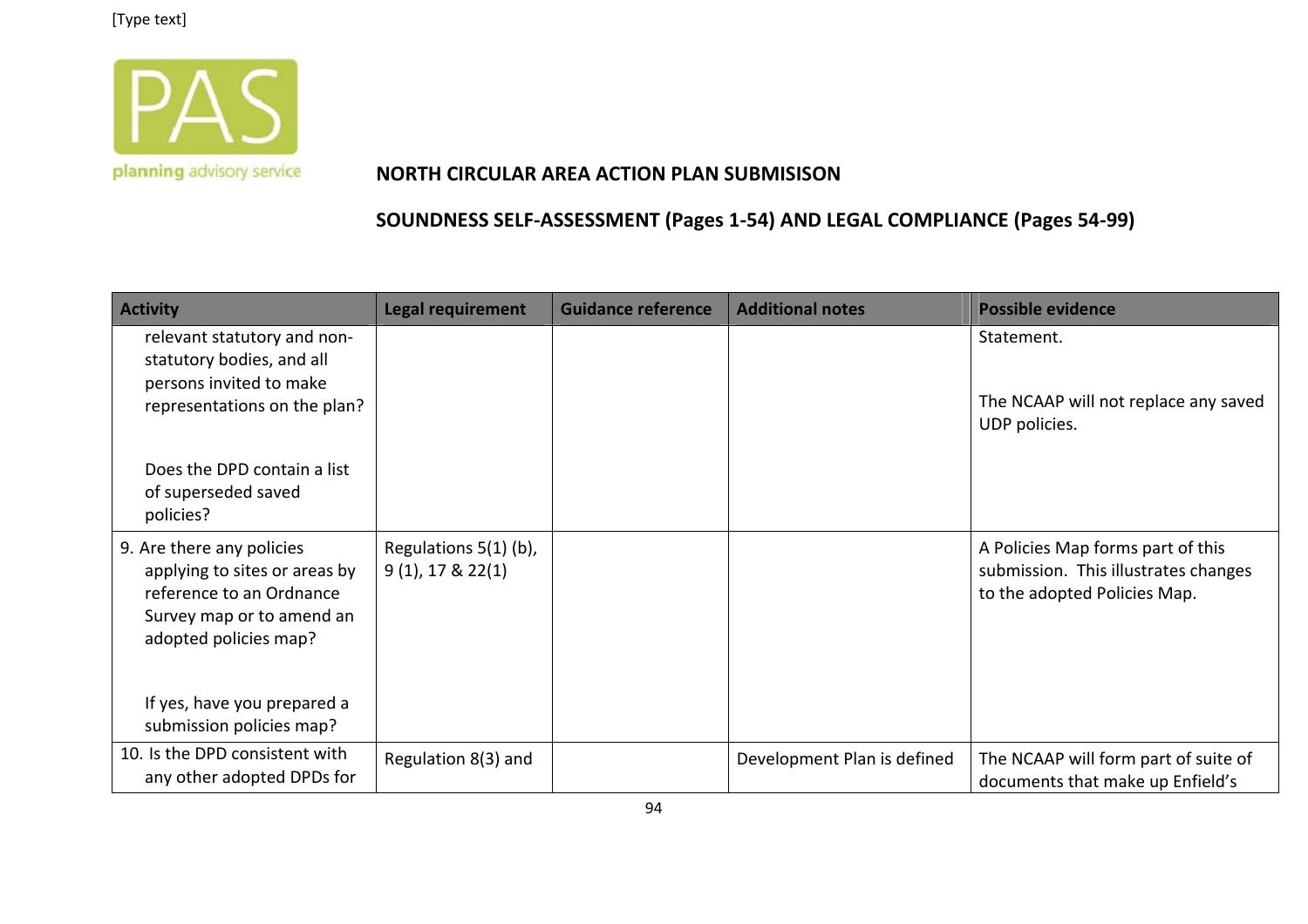

#### **NORTH CIRCULAR AREA ACTION PLAN SUBMISISON**

| <b>Activity</b>                                                                                                                                                   | <b>Legal requirement</b> | <b>Guidance reference</b> | <b>Additional notes</b>   | <b>Possible evidence</b>                                                                                                                                                                                                                                                                                                                                                                  |
|-------------------------------------------------------------------------------------------------------------------------------------------------------------------|--------------------------|---------------------------|---------------------------|-------------------------------------------------------------------------------------------------------------------------------------------------------------------------------------------------------------------------------------------------------------------------------------------------------------------------------------------------------------------------------------------|
| the area? If the DPD is<br>intended to supersede any<br>adopted development plan<br>policies, does it state that<br>fact and identify the<br>superseded policies? | (4)<br>Regulation 8(5)   |                           | in Section 38 of the Act. | Local Plan. The Plan translates the<br>strategic objectives of the adopted<br>Core Strategy to the local level. On<br>this basis there is a strong consistency<br>between the documents in Enfield's<br>Local Plan, including the adopted New<br>Southgate Masterplan and Southgate<br>Town Hall Planning Brief.                                                                          |
|                                                                                                                                                                   |                          |                           |                           | The NCAAP will not replace any saved<br>UDP policies. The NCAAP does not<br>supersede other adopted policies in<br>the Local Plan. However, the NCAAP is<br>supported by more detailed site<br>specific work, such as capacity<br>studies, therefore it presents the<br>most up to date information for this<br>local area as it takes into account<br>updates/changes since the adoption |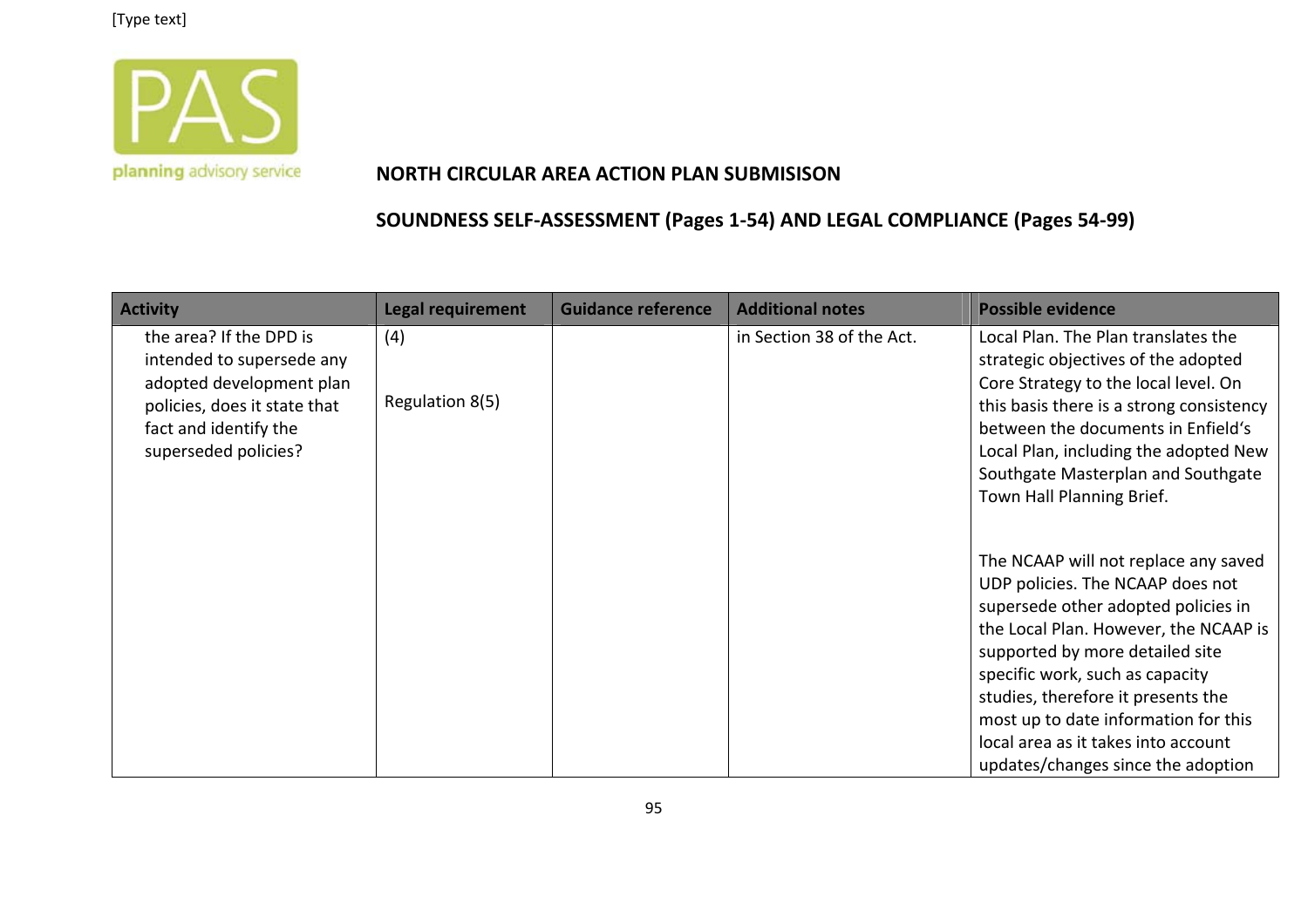

### **NORTH CIRCULAR AREA ACTION PLAN SUBMISISON**

| <b>Activity</b>                                                                                                                                                            | <b>Legal requirement</b>                           | <b>Guidance reference</b> | <b>Additional notes</b>                                                                        | <b>Possible evidence</b>                                                                                                                                                                                                                                       |
|----------------------------------------------------------------------------------------------------------------------------------------------------------------------------|----------------------------------------------------|---------------------------|------------------------------------------------------------------------------------------------|----------------------------------------------------------------------------------------------------------------------------------------------------------------------------------------------------------------------------------------------------------------|
|                                                                                                                                                                            |                                                    |                           |                                                                                                | of other Local Plan documents.                                                                                                                                                                                                                                 |
| 11. Have you prepared a<br>statement setting out:<br>Which bodies and persons<br>were invited to make<br>representations under<br>Regulation 18?<br>How they were invited? | The Act section 20<br>(3)<br>Regulation $22(1)(c)$ |                           | This will bring forward<br>material from the<br>Consultation statement (see<br>Stage 2 above). | The Regulation 22 Consultation<br>Statements provide details of how<br>and which organisations, residents,<br>businesses and the community and<br>voluntary sector were consulted as<br>part of the preparation of the Plan,<br>summarises the representations |
| A summary of the main<br>issues raised?<br>How the representations<br>have been taken into<br>account?                                                                     |                                                    |                           |                                                                                                | received and how they have been<br>taken into account.                                                                                                                                                                                                         |
| 12. Have you prepared a<br>statement giving:                                                                                                                               | The Act section<br>20(3)                           |                           |                                                                                                | The Regulation 22 Consultation<br>Statement provide details of how and<br>which organisations, residents,                                                                                                                                                      |
| • the number of<br>representations made<br>under Regulation 22?                                                                                                            | Regulation 22(1)(c)                                |                           |                                                                                                | businesses and the community and<br>voluntary sector were consulted as<br>part of the preparation of the Plan,                                                                                                                                                 |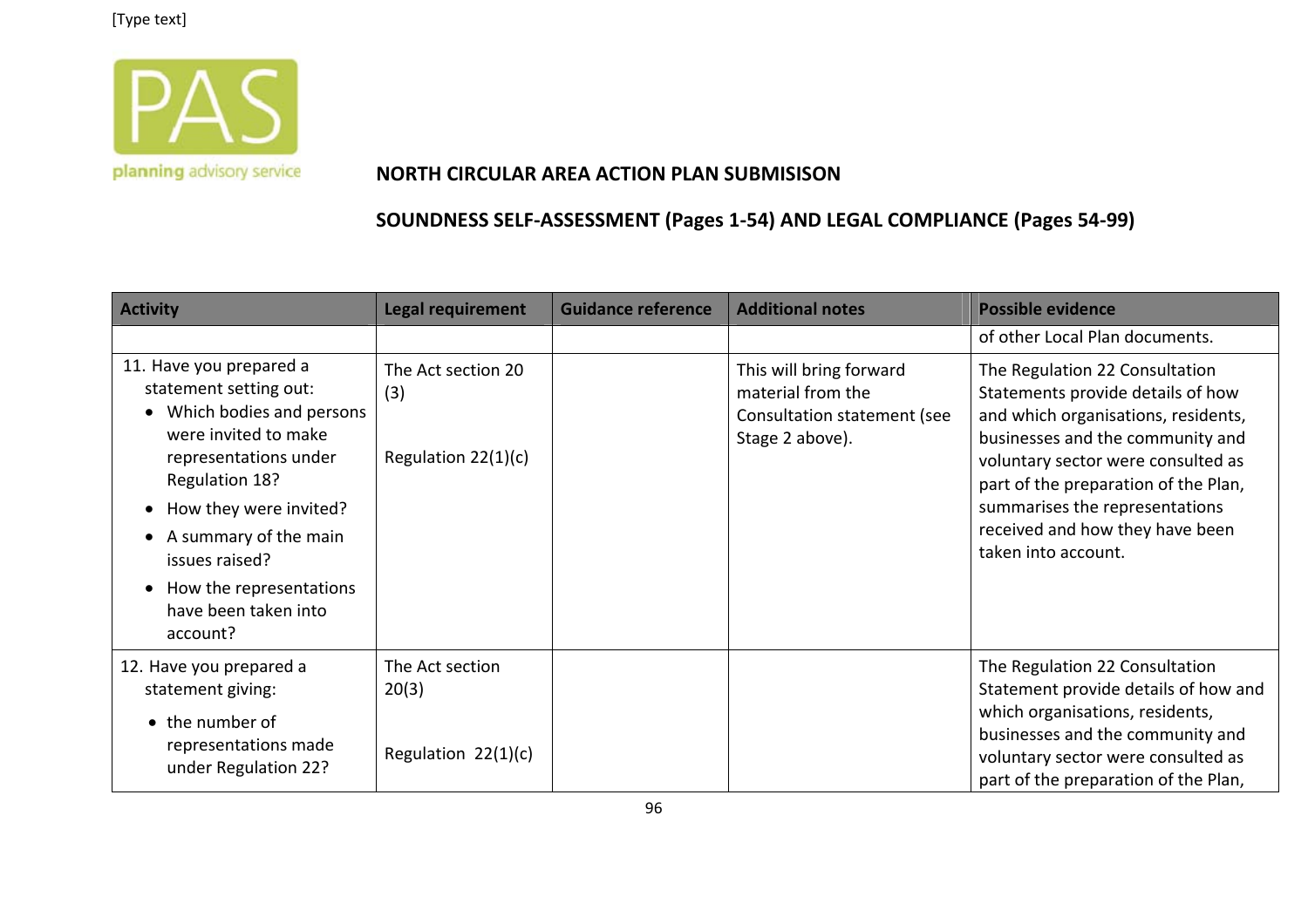

#### **NORTH CIRCULAR AREA ACTION PLAN SUBMISISON**

| <b>Activity</b>                                                                                   | <b>Legal requirement</b>                          | <b>Guidance reference</b> | <b>Additional notes</b>                                                                                                 | <b>Possible evidence</b>                                                                                              |
|---------------------------------------------------------------------------------------------------|---------------------------------------------------|---------------------------|-------------------------------------------------------------------------------------------------------------------------|-----------------------------------------------------------------------------------------------------------------------|
| • a summary of the main<br>issues raised?<br><b>OR</b><br>• that no representations<br>were made? |                                                   |                           |                                                                                                                         | the number of representations made,<br>a summary of the main issues, and<br>how they have been taken into<br>account. |
| 13. Have you collected together<br>all the representations made<br>under Regulation28?            | The Act section<br>20(3)<br>Regulation 22(1)(e)   |                           |                                                                                                                         | Yes. Original copies of the<br>representations are available on<br>request.                                           |
| 14. Have you assembled the<br>relevant supporting<br>documents?                                   | The Act section<br>20(3)<br>Regulation $22(1)(g)$ |                           |                                                                                                                         | Yes. These documents are listed as<br>part of the submission documents.                                               |
| 15. Has your council approved<br>the DPD for submission?                                          | The Act section 20                                |                           | Check the LPA's<br>constitution/standing orders<br>for the authorisation process<br>appropriate for the type of<br>DPD. | Yes. Council approval for the<br>submission of the NCAAP was given<br>on 27 <sup>th</sup> February 2013.              |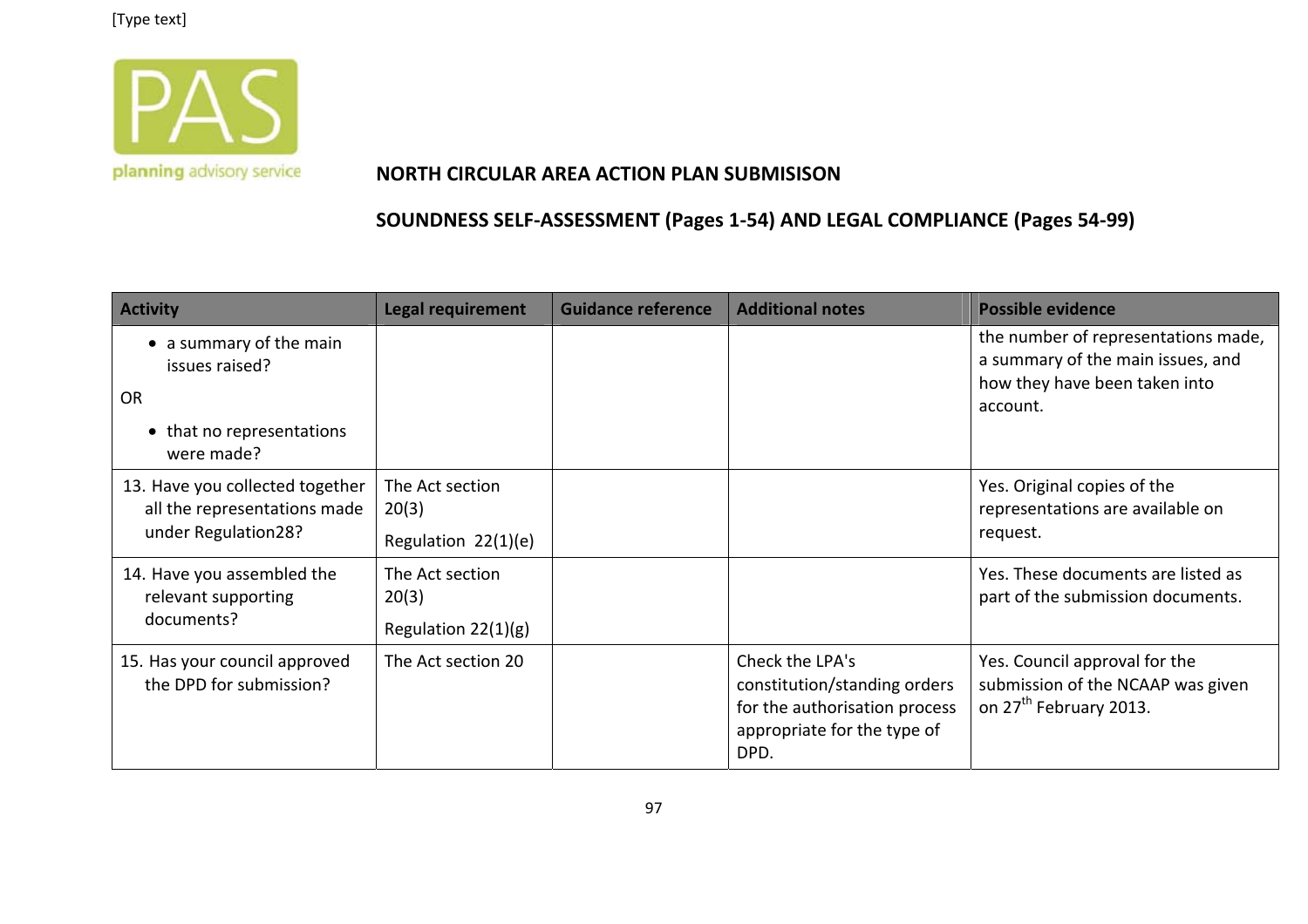

### **NORTH CIRCULAR AREA ACTION PLAN SUBMISISON**

| <b>Activity</b>                                                                                                                                                                                                                                                                          | <b>Legal requirement</b>                                                   | <b>Guidance reference</b> | <b>Additional notes</b>                                                                                                                                                                                                                                                                                  | <b>Possible evidence</b>                                                                                                                                                                                      |
|------------------------------------------------------------------------------------------------------------------------------------------------------------------------------------------------------------------------------------------------------------------------------------------|----------------------------------------------------------------------------|---------------------------|----------------------------------------------------------------------------------------------------------------------------------------------------------------------------------------------------------------------------------------------------------------------------------------------------------|---------------------------------------------------------------------------------------------------------------------------------------------------------------------------------------------------------------|
| 16. Have you sent the Secretary<br>of State (the Planning<br>Inspectorate) both a paper<br>copy and an email of the<br>following:<br>• the DPD?<br>the submission policies<br>map (unless there are no<br>site allocation policies)?<br>the documents prescribed<br>in Regulation 22(1)? | The Act section<br>$20(1)$ and $20(3)$<br>Regulations 22(1)<br>and $22(2)$ |                           | Regulation 35 deals with the<br>availability of documents and<br>the time of their removal.<br>Electronic copies of some of<br>the representations and<br>supporting documents may<br>not be practicable.<br>Regulation 35 deals with the<br>availability of documents and<br>the time of their removal. | Yes, paper copies and an email were<br>sent to the Planning Inspectorate on<br>30 <sup>th</sup> August 2013. Electronic copies of<br>the submission documents are also<br>available on the Council's website: |
| 17. Have you made the<br>following available at the<br>same places where the<br>proposed submission<br>documents were to be seen:<br>• The DPD?                                                                                                                                          | Regulation 22(3)                                                           |                           | You should do this as soon as<br>reasonably practicable after<br>submission.                                                                                                                                                                                                                             | To be completed following submission<br>of the NCAAP.                                                                                                                                                         |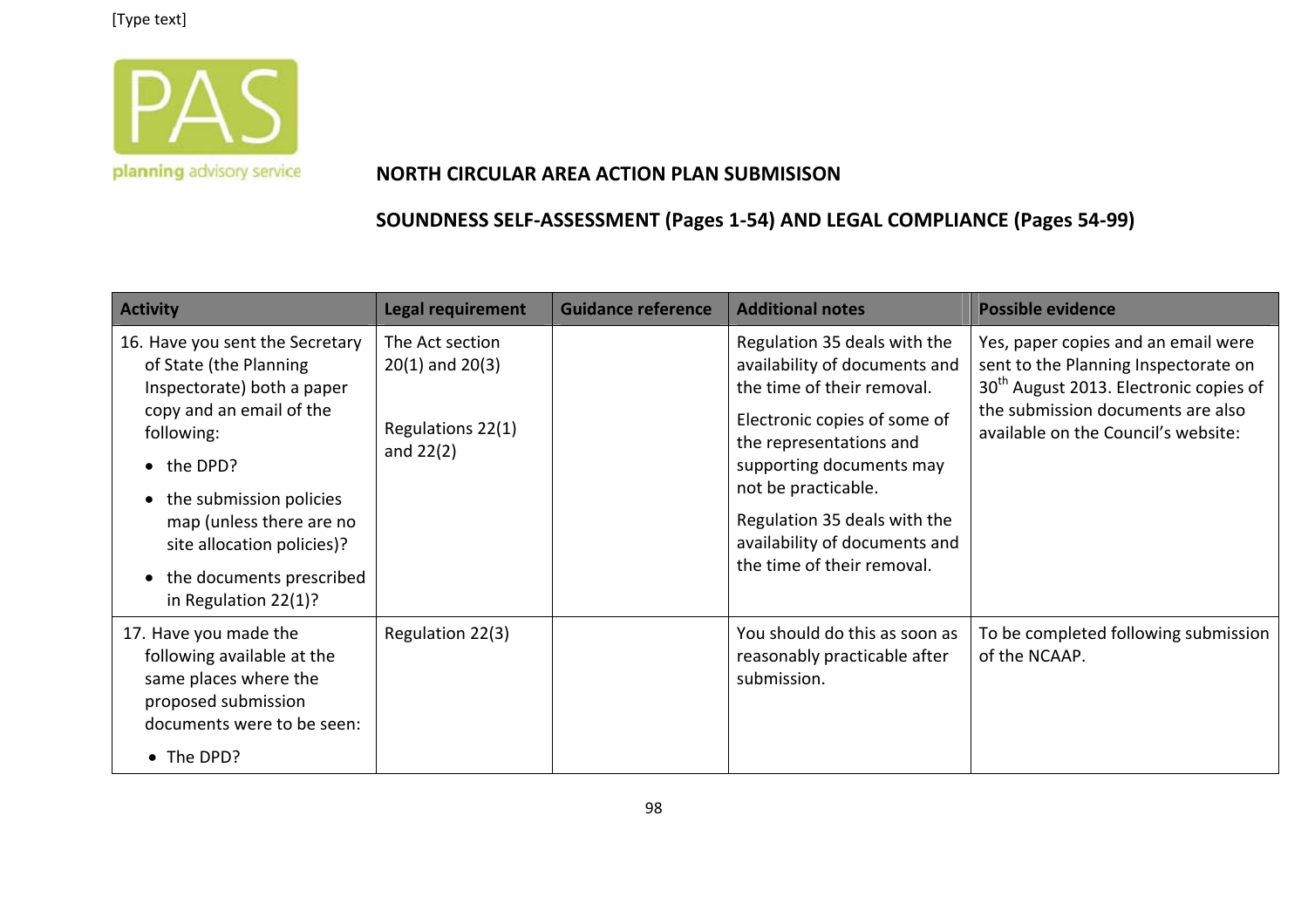

### **NORTH CIRCULAR AREA ACTION PLAN SUBMISISON**

| <b>Activity</b>                                                                   | <b>Legal requirement</b>         | <b>Guidance reference</b> | <b>Additional notes</b>                                                      | <b>Possible evidence</b>                                                        |
|-----------------------------------------------------------------------------------|----------------------------------|---------------------------|------------------------------------------------------------------------------|---------------------------------------------------------------------------------|
| • The documents<br>prescribed in Regulation<br>22(1)?                             |                                  |                           |                                                                              |                                                                                 |
| 18. On your website, have you<br>published the:<br>DPD?<br>$\bullet$              | Regulation 22(3) and<br>35(1)(b) |                           | You should do this as soon as<br>reasonably practicable after<br>submission. | Electronic copies of these documents<br>are available on the Council's website: |
| submission policies<br>о<br>map?                                                  |                                  |                           |                                                                              |                                                                                 |
| sustainability appraisal<br>$\bullet$<br>report?                                  |                                  |                           |                                                                              |                                                                                 |
| Regulation 22(1)(c)<br>$\bullet$<br>statement?                                    |                                  |                           |                                                                              |                                                                                 |
| supporting documents<br>٠<br>(where practicable) ?                                |                                  |                           |                                                                              |                                                                                 |
| representations made<br>$\bullet$<br>under Regulation 20<br>(where practicable) ? |                                  |                           |                                                                              |                                                                                 |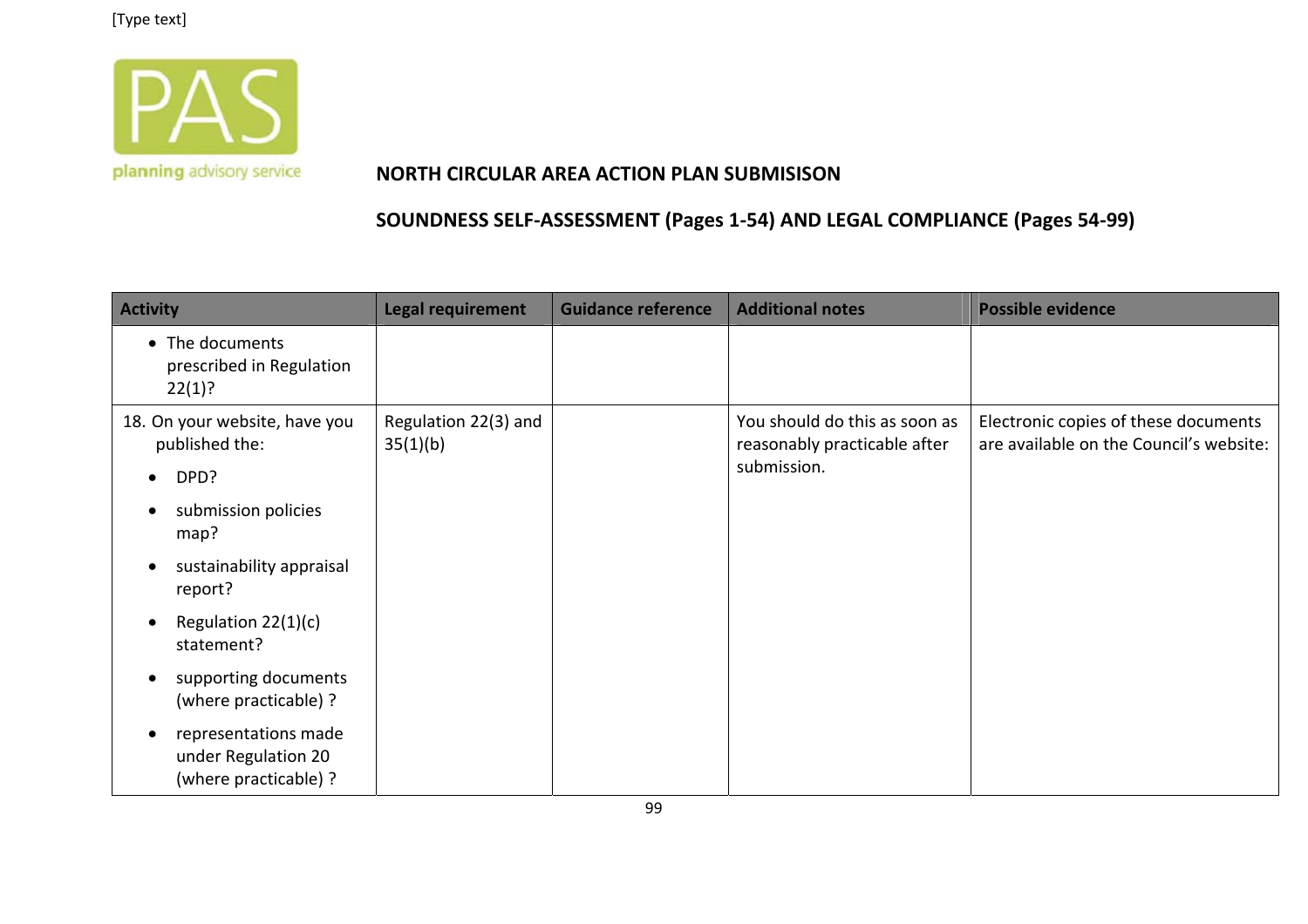

#### **NORTH CIRCULAR AREA ACTION PLAN SUBMISISON**

| <b>Activity</b>                                                                                                           | <b>Legal requirement</b> | <b>Guidance reference</b> | <b>Additional notes</b>                                                                                   | <b>Possible evidence</b>                                                                                                                                 |
|---------------------------------------------------------------------------------------------------------------------------|--------------------------|---------------------------|-----------------------------------------------------------------------------------------------------------|----------------------------------------------------------------------------------------------------------------------------------------------------------|
| statement as to where<br>$\bullet$<br>and when the DPD and<br>the documents are<br>available?                             |                          |                           |                                                                                                           |                                                                                                                                                          |
| 19. For each general<br>consultation body invited to<br>make representations under<br>Regulation 18(1), have you<br>sent: | Regulation 22(3)(b)      |                           | You should do this as soon as<br>reasonably practicable after<br>submitting to the Secretary<br>of State. | Yes, specific consultation bodies have<br>been notified and given information<br>on where and when the documents<br>are available for public inspection. |
| notification that the<br>documents prescribed in<br>Regulation 22(3)(a)(i)-(iii)<br>are available for<br>inspection       |                          |                           |                                                                                                           |                                                                                                                                                          |
| where and when they can<br>be inspected?                                                                                  |                          |                           |                                                                                                           |                                                                                                                                                          |
| 20. Have you given notice to<br>persons who have requested                                                                | Regulation 22(3)(c)      |                           | You should do this as soon as<br>reasonably practicable after                                             | To be completed following submission<br>of the NCAAP.                                                                                                    |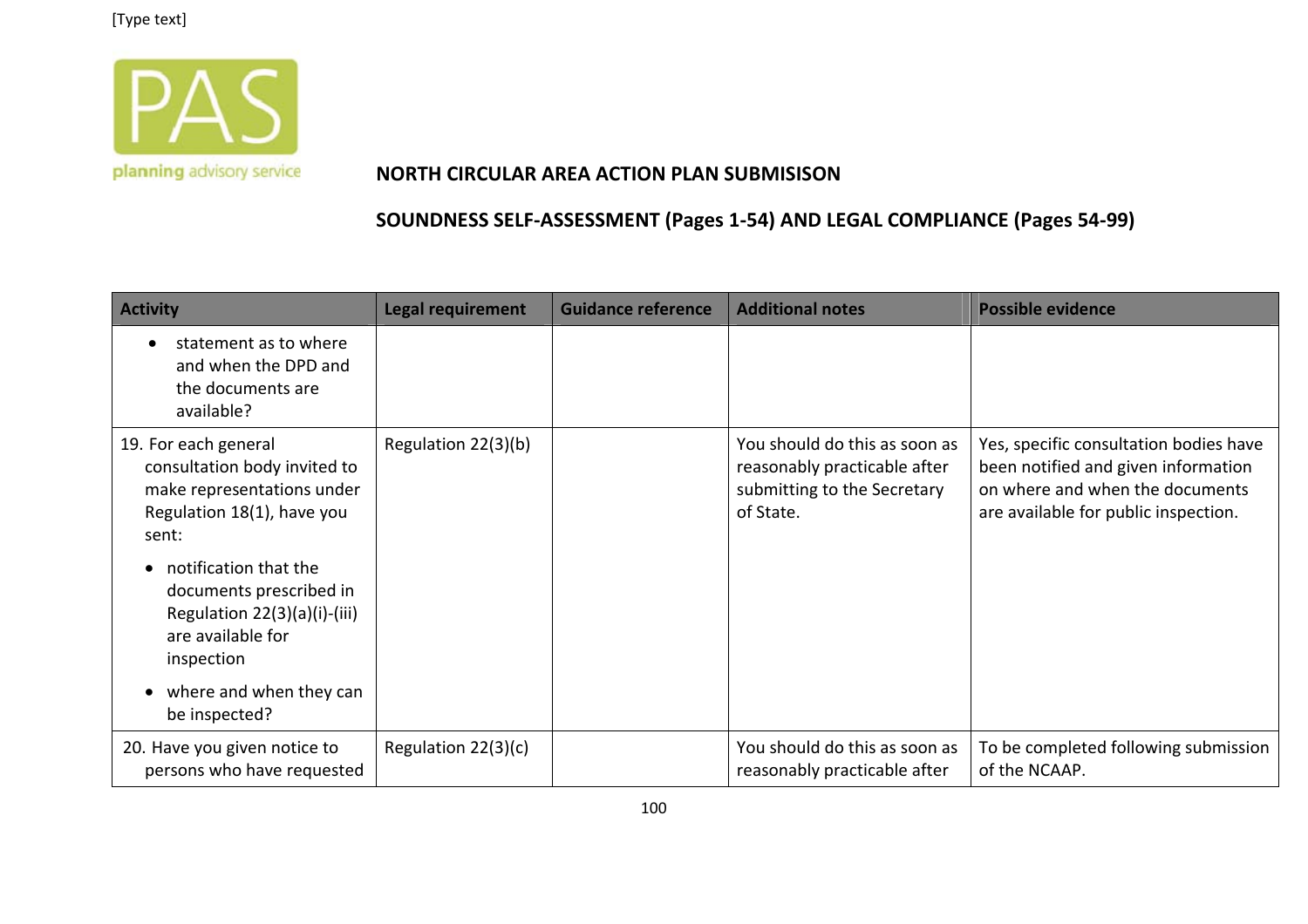

### **NORTH CIRCULAR AREA ACTION PLAN SUBMISISON**

| <b>Activity</b>                                                                                                                                                                                                                                                                                                                                                                 | <b>Legal requirement</b>                       | <b>Guidance reference</b> | <b>Additional notes</b>                  | <b>Possible evidence</b>                              |
|---------------------------------------------------------------------------------------------------------------------------------------------------------------------------------------------------------------------------------------------------------------------------------------------------------------------------------------------------------------------------------|------------------------------------------------|---------------------------|------------------------------------------|-------------------------------------------------------|
| to be notified that<br>submission has taken place?                                                                                                                                                                                                                                                                                                                              |                                                |                           | submitting to the Secretary<br>of State. |                                                       |
| 21. If an examination is being<br>held, at least six weeks<br>before its opening has the<br>Programme Officer:<br>published the time and<br>place of the examination<br>and the name of the<br>person appointed to carry<br>out the examination on<br>your website?<br>notified those who have<br>made representations on<br>the published DPD which<br>have not been withdrawn | The Act section 20<br>Regulations 24 and<br>35 |                           |                                          | To be completed following submission<br>of the NCAAP. |
| of these details?                                                                                                                                                                                                                                                                                                                                                               |                                                |                           |                                          |                                                       |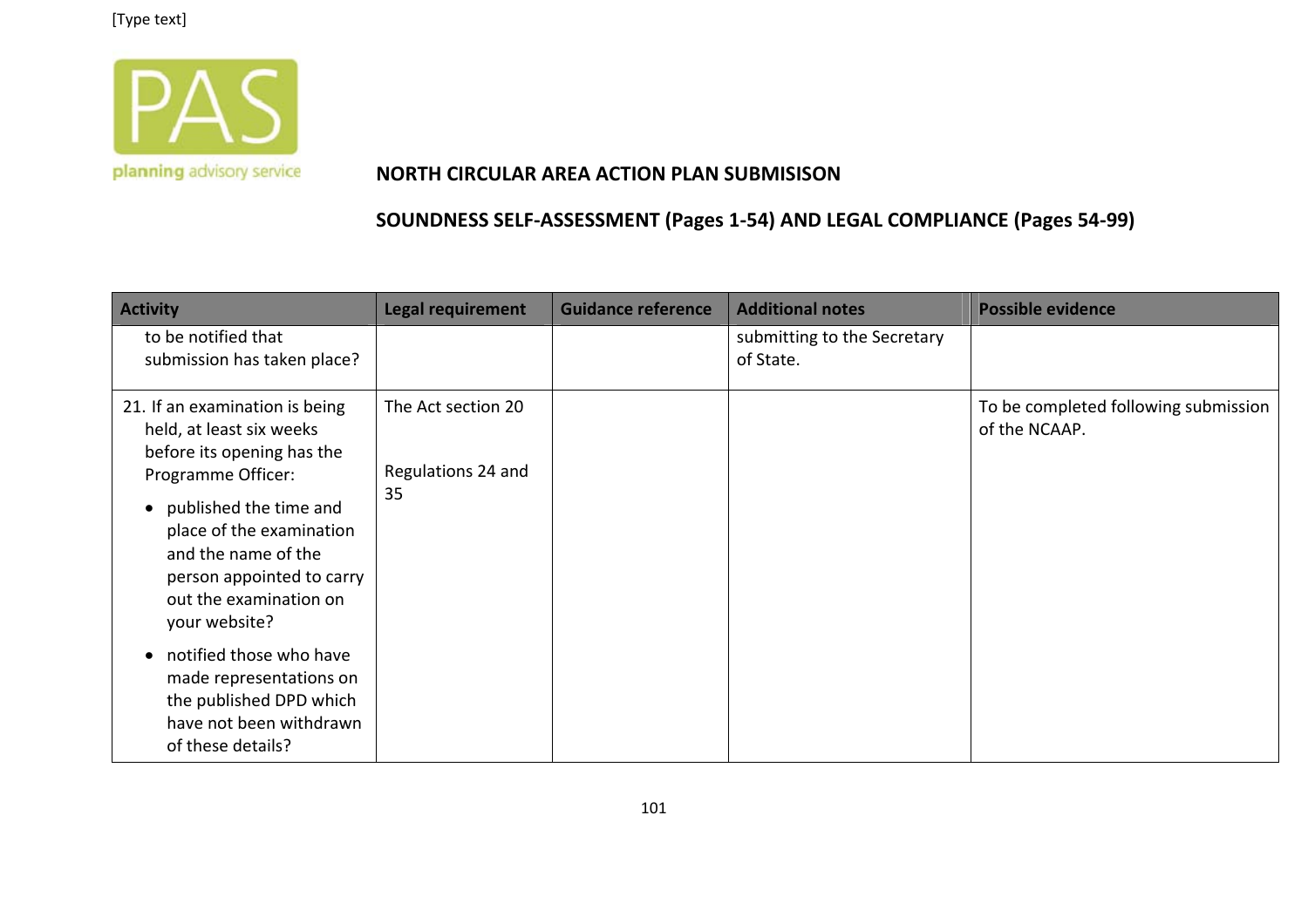

#### **NORTH CIRCULAR AREA ACTION PLAN SUBMISISON**